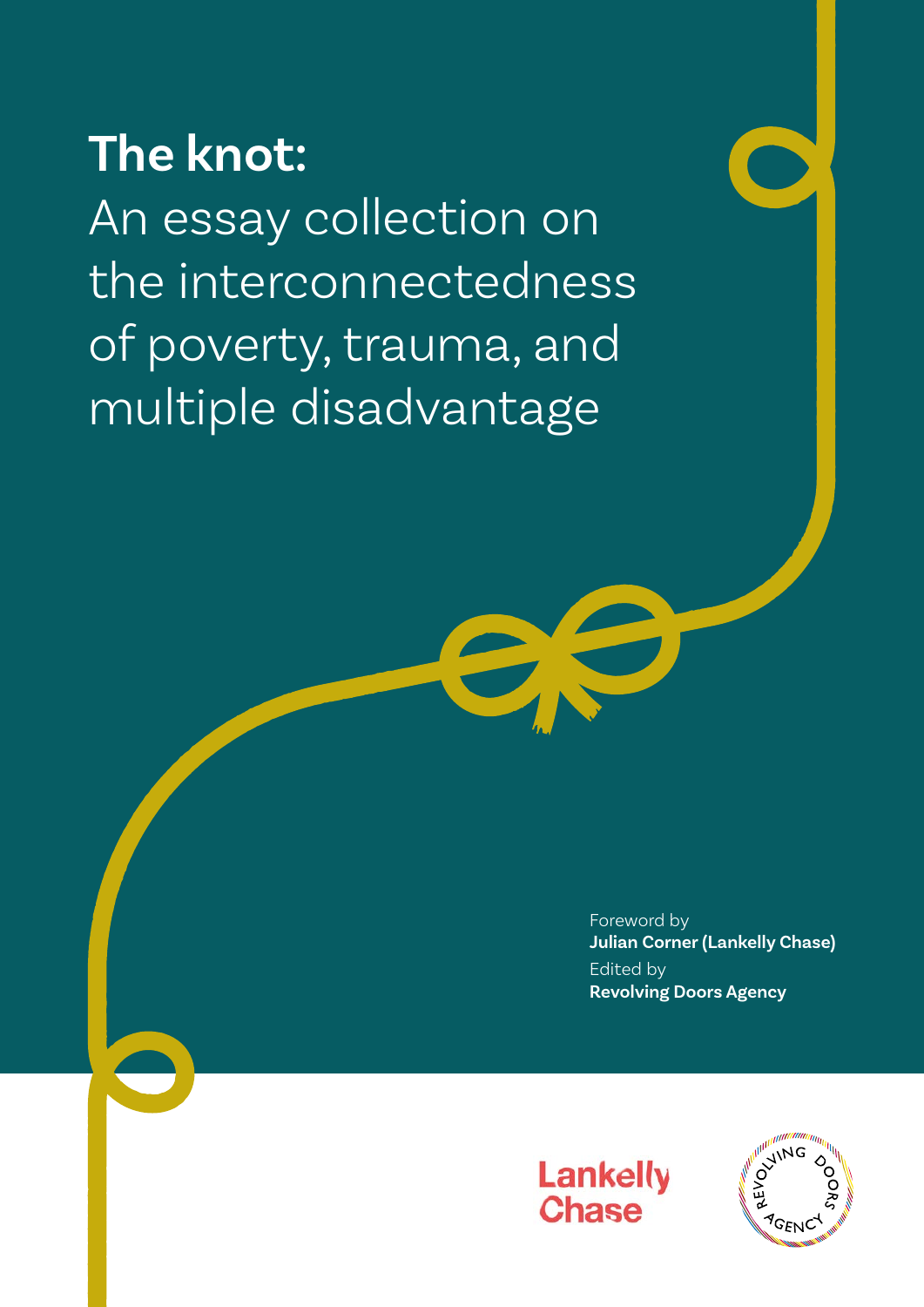### **About Revolving Doors Agency**

Revolving Doors Agency is a national charity that aims to change systems and improve services for people 'in the revolving door' – people who come into repeat contact with the criminal justice system because of traumatic life events, persistent poverty, and multiple unmet needs such as mental ill-health, homelessness and substance misuse.

We work to create a smarter criminal justice system that makes the revolving door avoidable and escapable, resulting in safer communities. We do this by working alongside national and local decision-makers. We combine lived experience insight, robust research and system knowledge to create policy and practice solutions that work.

### **About Lankelly Chase**

We would first like to thank our contributors for writing such interesting and thought-provoking essays, particularly given the challenging circumstances caused by COVID-19. We would also like to thank members of our editorial review board, Sue Wheatcroft, Nina Viswani, Carol Hedderman, Stephen Crossley and Oliver French, for their invaluable help in reviewing and shaping the collection. We also thank our external reviewers who provided extremely helpful feedback on essay drafts. Lastly, we would like to thank Lankelly Chase for funding this work and providing us with the opportunity to bring together critical insights, lenses and solutions in this collection.

Lankelly Chase is a charitable foundation focused on severe and multiple disadvantage. Our mission is the creation of systems of justice, healing and liberation that enable people who are subject to extreme marginalisation to live with dignity and opportunity in supportive communities. Our mission is to work with partners to change systems of injustice and oppression that result in the mental distress, violence and destitution experienced by people subject to extreme marginalisation in the UK. We don't think any one person or organisation has all the answers; instead we aim to build, nurture and support partnerships and networks which seek to act, reflect on, learn and adapt to how we can all model the change we want to see.

### **Acknowledgments**

### **Disclaimer statement**

The views and opinions expressed in these essays are those of the authors and do not necessarily reflect the views or positions of Lankelly Chase or Revolving Doors Agency.

# Contents

Julian Corner (Lankelly Chase)

Dr. Philip Mullen (Revolving Doors Agency)

**08 A continuum of harm: How systemic interactions can multiply and entrench complex disadvantage** Dr. Diana Johns, Jaime de Loma-Osorio Ricon Dr. Eric Dommers

**18 Where next for poverty and inequality in the UK?** Professor Tracy Shildrick

**28 Understanding multiple inequalities and trauma needs through a gendered lens: The case for inclusive gendered approaches to trauma-informed care** Dr. Deborah Morris

- **04 Foreword**
- **06 Introduction**
- 
- 
- Elanor Lucy Webb
- 
- 
- 
- Miranda Keast
- 

**40 The central role of racism in shaping the life experiences of ethnic minority people in the UK** Professor James Nazroo

**50 Trauma-informed or trauma-inducing? The criminal justice system as an active player in the perpetration of trauma** Dr. Sarah Anderson

**62 Adversity and injustice: Reframing and claiming our responsibilities** Dr. Michael Smith Katy Hetherington

**72 Towards a human rights approach to multiple disadvantage**

**82 Child trauma as a source of lifetime inequality – the impacts on mental health and violent behaviour** Professor Antonia Bifulco

## **The knot:**

An essay collection on the interconnectedness of poverty, trauma, and multiple disadvantage



## Lankelly **Chase**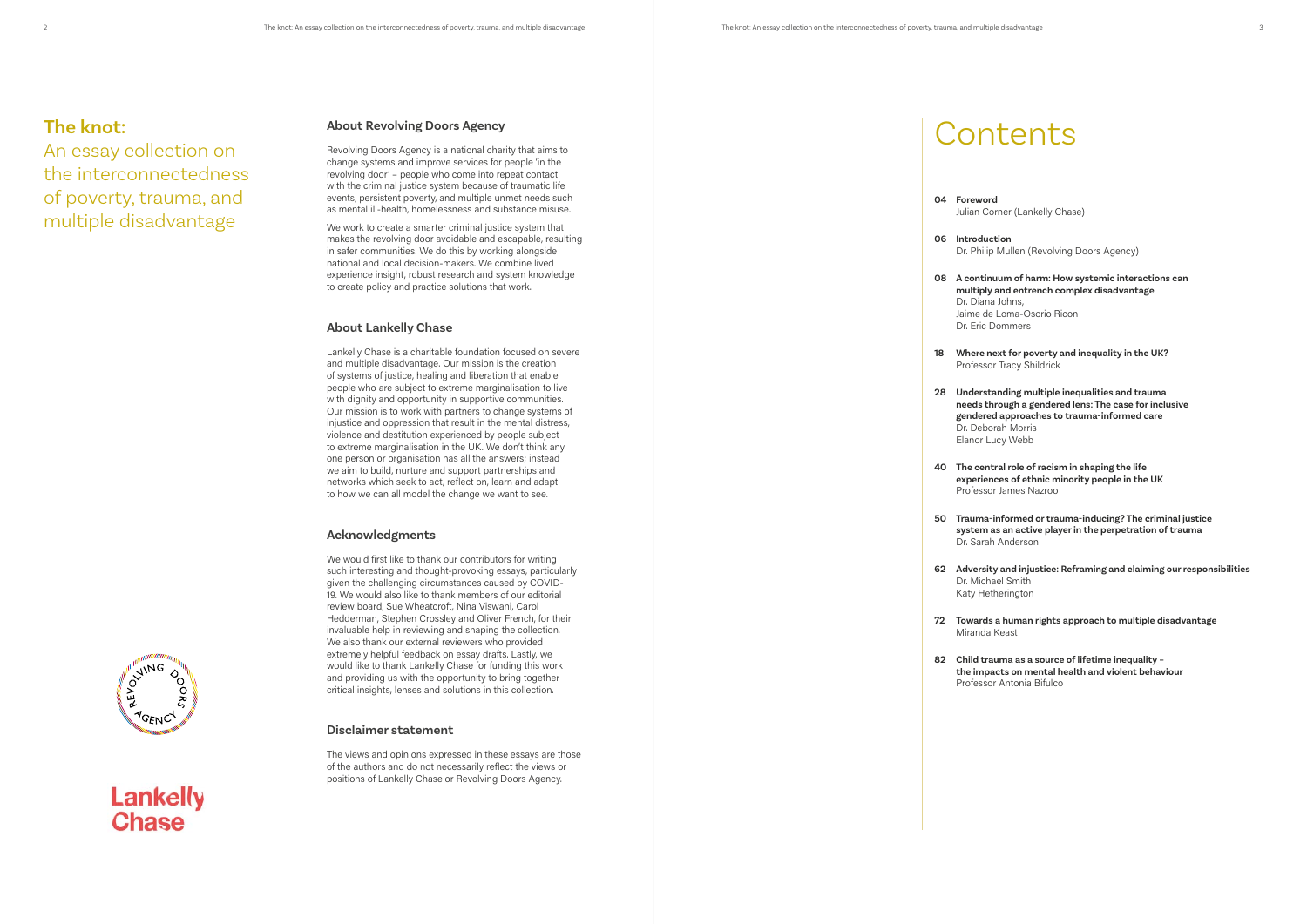# Foreword

**By Julian Corner, Lankelly Chase**

In his historical study of the invention and reinvention of the concept of 'the underclass', John Welshman shows repeatedly that the way social problems are defined, and the design of attempts to tackle them, tells us a great deal about the ideologies of the people defining the problem and very little about the actual lives of the people and the families being targeted.

I was reminded of Welshman's<sup>1</sup> work while reading this new collection of essays on the interconnection of poverty, trauma and multiple disadvantage. The framing of multiple disadvantage put forward by these essays is so compelling that it caused me to reflect on why it hasn't always been my main frame of reference. Until a few years ago, I would have viewed poverty and trauma as important contextual factors in understanding multiple disadvantage, but I wouldn't have put them front and centre of any response.

After reading the essays, I revisited a 2002 Social Exclusion Unit report that I helped to research and write, 'Reducing re-offending by ex-prisoners'. This report was widely welcomed at the time and yet it makes sobering reading now. Poverty is hardly mentioned, I found scant references to trauma and abuse, and the analysis of issues faced by women and by black and minority ethnic prisoners is relegated to annexes. It is more sobering still to see that the report's actions and recommendations owe very little to any understanding we may have had of these issues.

In 2002, we would have been surprised to be told that our work wouldn't age well. We believed that we were viewing social problems with as much empirical objectivity as we could muster, that our unprecedented trawl of evidence was unmediated by ideology. So how did we miss or downplay such critical issues?

The most obvious reason was that Tony Blair knew a large percentage of the public viewed prisoners as entirely culpable, and that his government would be punished for any blurring of that line. He had the political capability to try to shift the public's view, but his criminal justice arms race with Michael Howard while in opposition had blocked that route.

Many reasons spring to mind, but there is a unifying theme: rights and responsibilities. Our report sought to offer a comprehensive package of 'solutions' to the problems that released prisoners faced, and it framed this as a new deal between the citizen and the state. The state would put in place the support you needed to turn your life around, however if you failed to seize the opportunities offered to you, then there would be, in the words of one Minister, 'no more excuses'.

This deal was both fragile and one-sided. Fragile because the state could never anticipate and address the needs of every prisoner, and so couldn't possibly

keep its side of the deal. One-sided because the consequences of the state failing to provide sufficient support were limited to wasted revenue, whereas the consequences for the prisoner could be catastrophic.

By framing rehabilitation as a 'deal', it became almost inevitable that poverty and trauma would be marginalised. If the state allowed their centrality, then it was only one or two steps away from acknowledging its own responsibility for failing to prevent these harms. Such an acknowledgement would then take the state perilously close to a *reciprocal* deal, with rights and responsibilities on both sides. Much safer to limit the state within the boundaries of managerialism.

Looking back, it is still curious that a government that was so committed to reducing child poverty and to investing in Sure Start should have been entirely unwilling to join up the dots with its approach to adults. At that point, the state's failings across the lifespan of most prisoners could be laid at the door of 18 years of the previous government. So why didn't Labour attribute the prison population to the Conservatives' failure to prevent poverty and trauma?

> Despite the challenges and harms documented in these essays, I finished them feeling more optimistic. This isn't because they offer 'solutions'. Precisely because they avoid such reductivism, they lay the groundwork for approaches to multiple disadvantage that are more grounded in the reality of people's lives and that connect those lives to a wider vision of a fair and sustainable society.

There was another reason though, which relates to the Blair government's belief in 'solutions'. Often within a term of a parliament, and to an arbitrary target, Blair's government believed it could solve an intractable issue through superior design of and investment in services. Such belief could only be underpinned by the most reductive of assumptions: that individual choices were rational, that justice was binary, and that the demarcation between child and adult was absolute. Any blurring risked opening the floodgates to the anathemas of relativism and complexity.

With the government holding complexity at bay, civil servants were able to act. This was an exciting, optimistic time for many of us who hoped to change things for good. And we did do some good. But we also did a lot of harm. Looking back, we were astonishingly naïve to think that service provision alone could correct the effects of structural inequality and long-standing injustice on the lives of people who had no reason to trust us.

This essay collection speaks directly to this knottiness. Alongside invaluable updates of the state of knowledge on both poverty and trauma, these essays suggest frameworks

that can help us to incorporate more dimensions into our thinking and action, to join up the dots better, both at the level of individual interventions and at the level of policy. In Professor James Nazroo's terms, these essays allow us to find greater connection between our understandings of the structural, interpersonal and institutional layers.

The proposed frameworks encompass the *therapeutic justice-social ecological* lens formulated by Dr Diana Johns, Jaime de Loma-Osorio Ricon and Dr Eric Dommers, through to the globally recognised capabilities approach which underpins two of the essays. The frameworks are not intended to fully resolve the tensions that arise in relation to multiple disadvantage nor do they hope to perfectly align the different layers. They are not a template for an ideal response. Their intention is to help each of us – practitioner, civil servant or political activist – to locate ourselves within a shared appreciation of the multiple dimensions at play, and to inquire into what would emerge if there were growing coherence between those dimensions.

These essays will undoubtedly give me, and hopefully many others, more tools and structures for three crucial challenges. First, to engage with the interconnections of poverty, trauma, and multiple disadvantage in ways that reduce overwhelm and paralysis and enable action and learning. Second, to examine the degree to which our own practice inadvertently reproduces injustices, and to find ways in which our choices can do more good and less harm. And third, to locate our own ideological lenses clearly enough so that, in the words of Jones, Ricon and Dommers, we are able to "see possibility, potential, growth and a future of radical inclusion".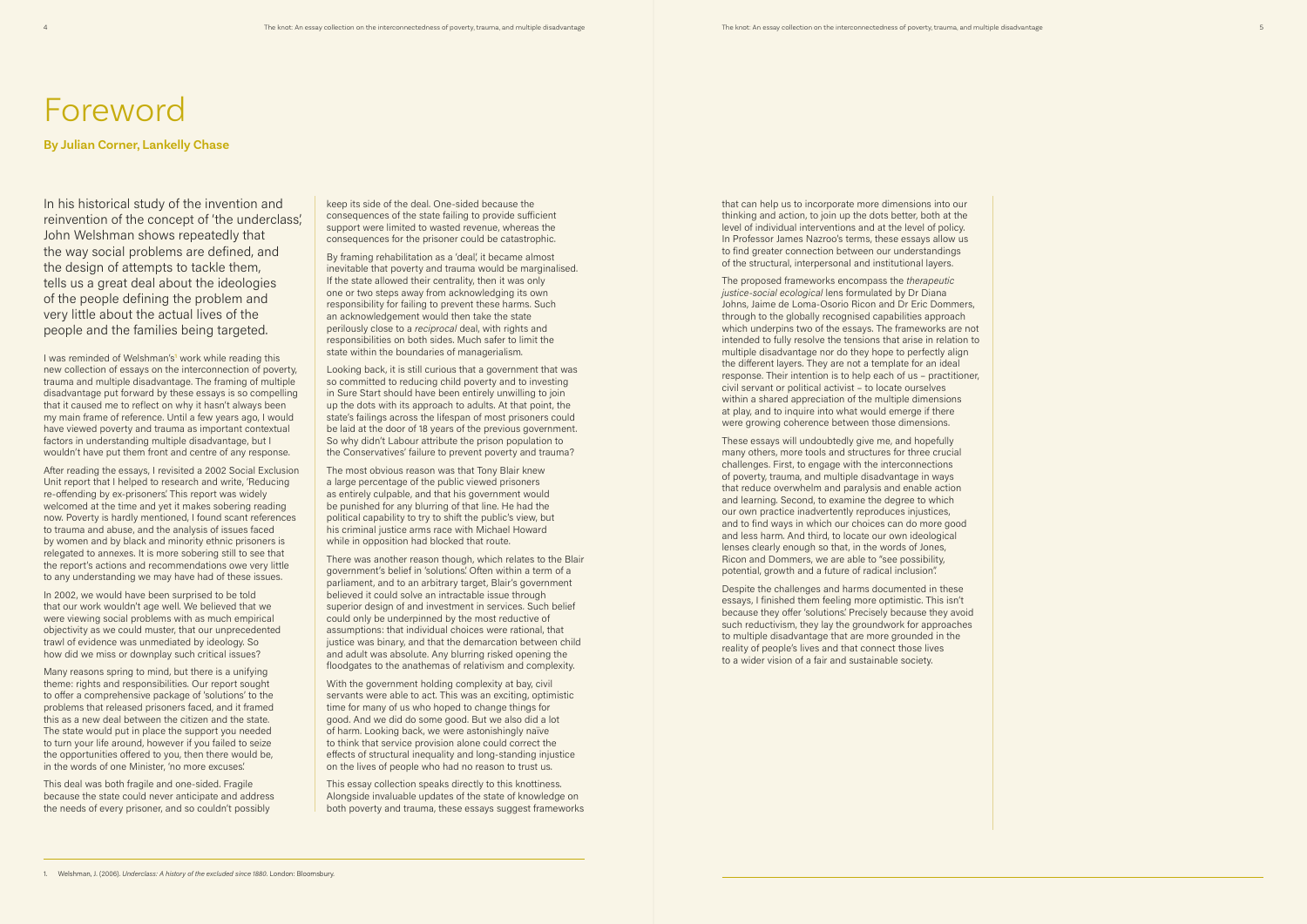issues of poverty, trauma and multiple disadvantage, and also the necessity of collaborative and well-thoughtout responses to effectively address these issues.

At Revolving Doors, we have always recognised that those trapped in the revolving door of crisis and crime face these multiple and knotted disadvantages, but traditionally we have focused more on outcomes and mitigating against these. Our work more recently, however, as highlighted through our 2020-2024 strategy**<sup>2</sup>** and New Generation Policing project<sup>3</sup>, has moved us more upstream, to better understand how poverty, trauma and structural disadvantage combine to create and perpetuate multiple disadvantage.

This essay collection, kindly supported by Lankelly Chase, is a key contribution to the shift in this direction. We aim to support a more nuanced understanding of how poverty, trauma and structural disadvantage create and perpetuate multiple disadvantage, and how we can more collaboratively and systematically respond to their root causes.

In putting the collection together, we chose to approach contributors both across and beyond academia, including through our Research Network on Severe and Multiple Disadvantage, to support wider conversations and debates beyond disciplinary and sectoral silos. As we were eager for the collection to be accessible to a range of audiences, we have also worked with our contributors to consider how their research and arguments can be made in ways that encourage engagement and collaboration between academics (of various disciplines), people with lived experience, practitioners and policy-makers.

Although it is not possible to cover every topic and perspective in just one publication, we hope the collection offers the reader new lenses and frameworks for better understanding the complex interconnections between poverty, trauma and multiple disadvantage. Some of the lenses used to explore these interconnections in the collection include gender, race, human rights and capabilities, age and Adverse Childhood Experiences, place and time, public health, the criminal justice system and Covid-19.

We also hope the collection encourages the reader to pause, reflect on, and have conversations about how we can better respond to these complex interconnections, as service providers, policy-makers, researchers, and people with lived experience, in more collaborative and systemic ways.

At Revolving Doors, we have already started some of these conversations, with many of our contributors discussing their essays at our regional lived experience forums, and reporting that these discussions have helped to inform their thinking and understanding of the issues and potential solutions. Our lived experience members have also found these conversations valuable, learning more about existing research on the issues and having space to discuss important structural issues at the heart of their contact with the criminal justice system.

While we had initial concerns about how to cover traumatic subjects safely in online forums, our members emphasised the necessity of exploring challenging topics to work towards positive systems change. In response, we have worked closely with our members to further develop our online forum model to minimise the risk of discussions being re-traumatising while also providing space to discuss challenging topics. These conversations between our contributors and lived experience membership will continue through our upcoming series of podcasts, to be launched in early 2021, to further explore interconnections and our systemic responses to them.

In the collection's opening essay, **Dr Diana Johns**, Senior Lecturer of Criminology at the University of Melbourne, and **Jaime de Loma-Osorio Ricon** and **Dr Eric Dommers**, both practitioners working for a community hub, explore the interconnectedness of poverty, trauma and multiple disadvantage in a disadvantaged Australian neighbourhood. They argue that lenses of social ecology, therapeutic justice and a continuum of harm help to illustrate the processes by which exclusion and marginalisation become layered with shame, and how trauma and disadvantage become embedded across generations. They also illustrate how different kinds of interactions between practitioners, children and families, compared to current practice, are necessary for interrupting these processes of exclusion and marginalisation.

Next, **Professor Tracy Shildrick,** Professor of Inequalities at Newcastle University, reviews labour market, economic and political changes over the last few decades and the impacts these have had on rates of poverty and inequality in the UK. Through exploring the emerging impacts that Brexit and Covid-19 are having on the poorest in UK society, she investigates the question of 'where next for poverty and inequality in the UK' and for policies in mitigating this.

**Dr Deborah Morris**, Consultant Clinical Psychologist and Lead for the Centre for Developmental and Complex Trauma, St Andrew's Healthcare, and **Elanor Webb**, Senior Research Assistant at the Centre for Developmental and Complex Trauma, review the impact that models of traumainformed care (TIC) have had on improving care and quality of life for people who have experienced trauma. They argue that while TIC models represent a positive advancement, they pay insufficient consideration to the gendered needs (across the gender spectrum) of those who have been exposed to trauma. TIC models also create artificial divisions between psychological and physical health needs. They put forward an inclusive gender-mainstreamed approach to address these shortcomings and to more holistically meet the needs of the diverse groups exposed to trauma.

# Introduction

**By Dr. Philip Mullen, Revolving Doors Agency**

People who repeatedly offend now account for about 40% of all offenders,**<sup>1</sup>** while reoffending accounts for three quarters of all proven offences. While this group may be portrayed by some as hardened criminals, we know that many are trapped in a revolving door cycle of crisis and crime that drives their offending. We also know, through our research and lived experience forums, that these cycles are marked by clusters of significant disadvantage – starting from childhood and continuing into adulthood, and sometimes entrapping multiple generations within families.

Through these conversations with people with lived experience of the revolving door of crisis and crime we have heard about multiple experiences of neglect, abuse, trauma and household dysfunction, and multiple and often traumatic losses and bereavements primarily driven by mental ill-health and drug overdose. We have also heard about experiences of persistent community violence – of friends, family members and neighbours being beaten up, murdered, and subjected to racial discrimination. All these challenging experiences happen in the context of profound poverty, of having no option but to live in unsafe or unsuitable accommodation, being unable to afford enough food to feed the family, high levels of school exclusion, and persistent and intergenerational unemployment.

To capture the complexity and interconnectedness of these issues, many of our lived experience forum members have used the metaphor of a knot. They describe it as capturing how these issues are intertwined but also as giving hope that they can start to be unpicked – they don't characterise the problem as such a tangled mess that it can never be resolved. To do so effectively, however, requires service providers and policy-makers to first take a step back to understand how these issues are knotted together, rather than immediately jumping in to try to resolve a single issue or issues. As a result of taking this step back, our members argue that agencies are better placed to avoid creating additional knots and to see how they can work collaboratively to address these knotted issues more effectively. We have titled this collection 'The Knot' to highlight both the complexity of intertwined

**Professor James Nazroo**, Professor of Sociology at the University of Manchester, critiques how policy, public and academic understandings of race and ethnic inequalities are often based on everyday and common-sense understandings of what ethnicity represents, leading people to explain such inequalities in terms of supposed inherent ethnic differences. He argues that to inform more effective policy and practice responses to ethnic inequalities, a more robust approach to theorising racism is needed, an approach he proposes in his essay encompassing interconnected structural, interpersonal and institutional dimensions.

**Dr Sarah Anderson**, Lecturer of Criminology at Edinburgh Napier University, reviews existing literature and focuses on police contact and imprisonment to explore the roles that the youth and adult criminal justice systems in the UK play in perpetrating harm against people who often also have past histories of trauma. In doing so, she raises critical questions about what recognising the traumatising effects police contact and imprisonment could mean for criminal justice policy and practice in the UK.

**Dr Michael Smith**, Associate Medical Director of Mental Health and Addiction Services for NHS Glasgow, and **Katy Hetherington**, Childhood Adversity Lead for Public Health Scotland, explore the limitations of the Adverse Childhood Experiences (ACEs) model in explaining health inequalities in Scotland. They argue that considering ACEs within a capabilities framework, based on social justice, human connectedness and rights and freedoms, can help to inform a more effective public health response to the interconnections between poverty, adversity, trauma and multiple disadvantage.

**Miranda Keast**, independent researcher, explores, through her previous work with Fulfilling Lives Lambeth, Southwark and Lewisham (London), how a human rights approach, when combined with a capabilities lens, can be used by practitioners and policy-makers to inform more effective responses to people facing multiple disadvantage. Her recommendations, developed through discussion with practitioners from Fulfilling Lives, include the use of human rights impact assessments by practitioners, services providing greater flexibility, and for service providers to co-produce services alongside those who face multiple disadvantage as a way to help promote people's capabilities.

Finally, **Professor Antonia Bifulco**, Professor of Lifespan Psychology and Director for the Centre for Abuse and Trauma Studies at Middlesex University, critically reviews the different perspectives psychologists use for understanding childhood trauma and its impacts on later life. She argues that it is only by taking a multi-perspective view that we can better understand the impacts childhood trauma has across people's lives and provide more effective care to those who face, and have faced, such trauma. Based on her own research, she also illustrates how partnerships between academics and practitioners can help inform better care provision to adolescents looked after by the state.

2. http://www.revolving-doors.org.uk/file/2434/download?token=75C9zzC1

3. http://www.revolving-doors.org.uk/blog/new-generation-revolving-door

<sup>1.</sup> Ministry of Justice. 2019. *Offenders convicted for indictable offences by previous criminal history, year ending March 2009 to 2019*. Table Q6.1. London: Ministry of Justice.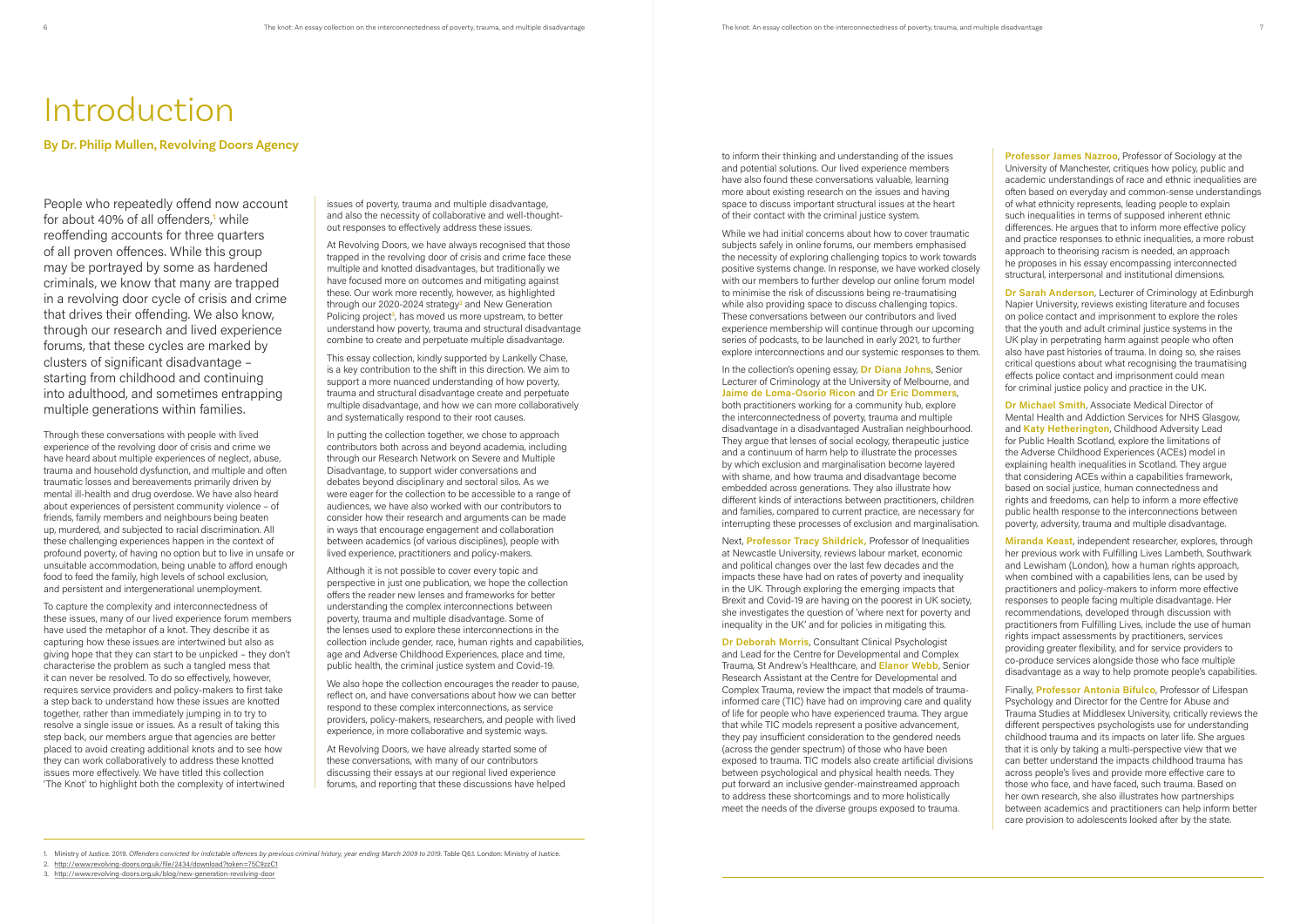## **Summary**

#### **Introduction**

Together, as academics and practitioners, we explore the interconnectedness of poverty, trauma and multiple disadvantage in one of Australia's most disadvantaged postcodes, which we call 'Redlands'. In showing how everyday encounters with adults in authority can cause harm, we take up the challenge to recognise the "impact of interactions with formal and informal social structures, institutions and processes upon the lives of children and young people" (Armstrong, 2004, p.110).

#### **Literature review**

We briefly review relevant literature on trauma, multiple disadvantage and social exclusion, outlining the Australian and local context to set the scene

for our discussion.

#### **Conceptual framework**

We explain how we use the concepts of *therapeutic justice*, *social ecological theory*, and the notion of a *continuum of harm*, as a framework for our analysis.

#### **Case studies, analysis and discussion**

We draw on our work and practice experience in Redlands, using case studies to show how everyday encounters with authority unfold in the lives of children and families living with poverty and trauma, and how they can elicit reactions that exclude and punish. We explain how these interactions can normalise experiences of exclusion within families, and how trauma and disadvantage can become embedded across generations. We also show how interactions with children and families can become positive, and how therapeutic intervention can interrupt these patterns.

#### **Conclusion**

We conclude our discussion by highlighting the universal issues that Redlands illustrates, and the policy and practice implications of thinking and working through a therapeutic-ecological lens.

## **Funding**



Victoria Government's Department of Education and Training funded the work we describe as 'Project Redlands' in this paper. A range of philanthropic funding has also been critical to developing the project since it began in 2017.

A continuum of harm: How systemic interactions can multiply and entrench complex disadvantage

## **Authors**

#### **Dr. Diana F Johns** (corresponding author)

The University of Melbourne, School of Social and Political Sciences

E: diana.johns@unimelb.edu.au

**Jaime de Loma-Osorio Ricon Dr Eric Dommers**

Banksia Gardens Community Services

## **Essay one**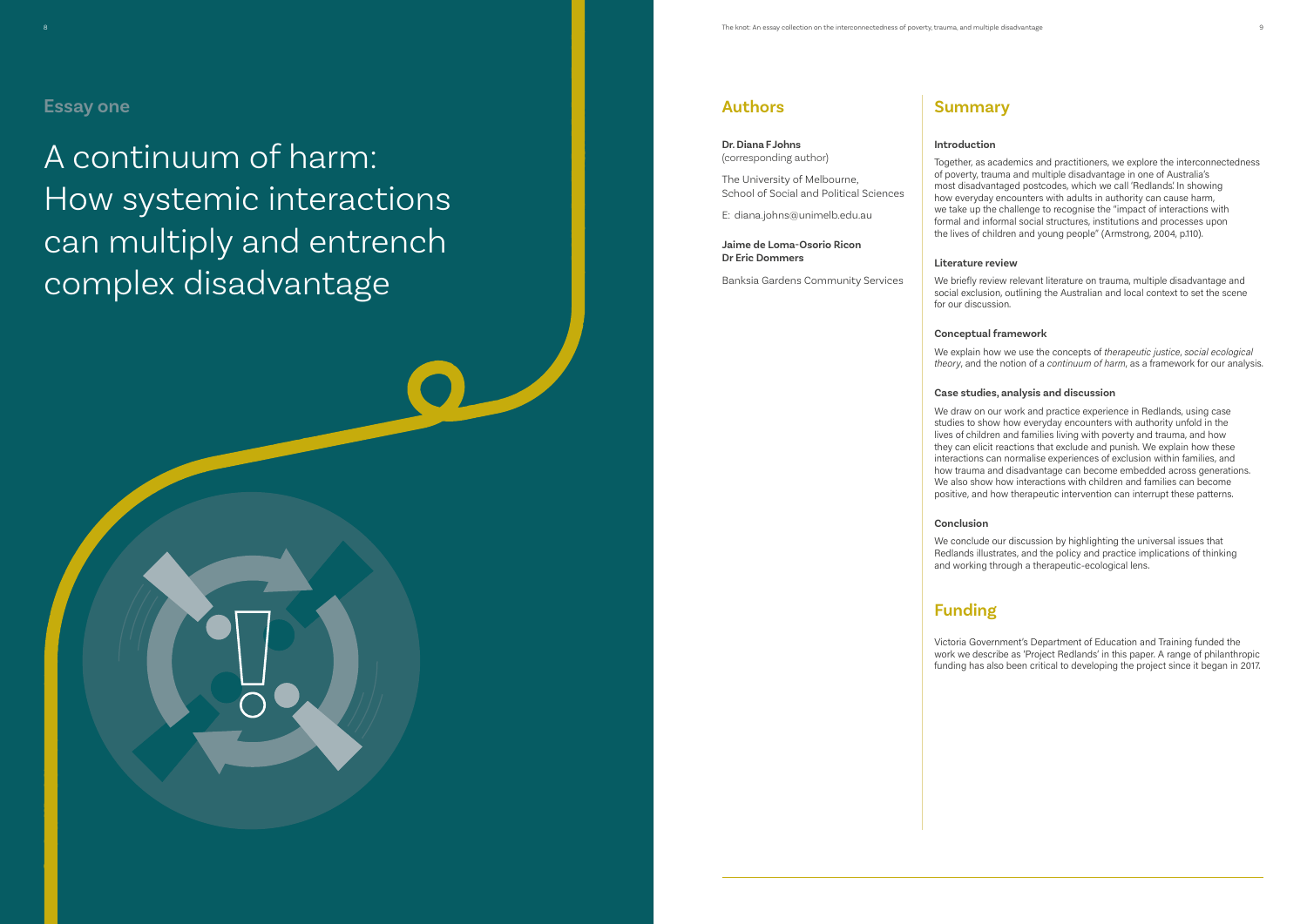#### **Everyday encounter #1: 'Sally'**

Sally<sup>1</sup>, a 35-year-old mother of five, attends her first appointment at the local health centre to develop a mental health care plan. Sally is accompanied by her community support worker, Helen. The doctor greets them both, invites them to sit down and asks Sally what has brought her to see him.

**Doctor:** Excuse me, Ms... we don't tolerate any abusive behaviour in this clinic. I'm sorry, we'll have to end this appointment.

**Helen:** Are you kidding doctor? She wasn't abusing anyone – she was just describing her state of mind!

**Doctor:** I'm sorry. We have a zero-tolerance policy. If you don't leave now, I'll have to call security.

Sally: It's OK Helen, my bad! Let's go...

**Doctor:** Good afternoon, I'm Dr Smith. How can I help you today?

**Sally:** [announces loudly] I'm fucked in the head!

## **Introduction**

This paper explores the interconnectedness of poverty, trauma and multiple disadvantage in one of Australia's most disadvantaged postcodes, an urban neighbourhood characterised by entrenched social and economic deprivation, drug-related crime and family violence. For the purposes of our discussion, we will call this place 'Redlands'**<sup>2</sup>** .

This setting highlights universal issues: how children growing up amid these (or similar) social conditions can be harmed, not only by the direct consequences of exposure to family and social adversity, but also through their own and their communities' entanglement and everyday encounters with services and systems – education, health, child protection and criminal justice – and with adults whose role affords them some authority. In this way, we take up the challenge to recognise the "impact of interactions with formal and informal social structures, institutions and processes upon the lives of children and young people" (Armstrong, 2004, p.110).

The snapshot of 'Sally's' experience above illustrates several things: the doctor's use of his title to assert his authority and to depersonalise the interaction, the use of the plural *"we don't tolerate"* and *"we have a zerotolerance policy"*, distancing himself from his actions, and the closing down of any alternative course of

**Brayden:** (Scared, mumbles to himself) Matt's not gonna like this...

action available at that moment with *"if you don't leave now…"*, which serves to alienate doctor from patient and divest the exchange of human empathy.

Sally's apparent docility suggests she is used to being 'at fault' and being put down (literally and figuratively). Her low expectations of people, particularly those in authority (who may have let her down before), are thereby reinforced. This experience might shape Sally's willingness to engage with medical professionals in the future, and her belief that they might be trusted to help her. Perhaps more important, however, is the potential impact on Sally's family. Would she be likely to take her son 'Ted' to see a doctor following this encounter? What sort of assumptions might she pass on to her children?

To explore some of these complexities we apply a twin conceptual lens – combining *therapeutic justice* and *social ecological theory*. Using this lens, we firstly explain how everyday encounters with authority unfold in the lives of children and families living with poverty and trauma, and how they can elicit reactions that exclude and punish. Secondly, we show how, by amplifying and reproducing the effects of trauma, such interactions can normalise experiences of exclusion within families. This can embed trauma and structural disadvantage across generations and communities. Lastly, we draw on our experience working in Redlands to show, through this theoretical lens, how adult interactions with children and families can become the site of positive interaction and therapeutic intervention, which can interrupt these patterns. Before explaining these concepts and their implications further, we present a snapshot of a Redlands child's interaction with adults in authority.

#### **Everyday encounter #2: 'Brayden'**

12-year-old Brayden lives with his little brother and sister, his mum and his stepdad, Matt, who moved in a few months after Brayden's dad went to jail. Brayden is riding through the shopping centre on his scooter when two security guards tell him to stop. When he keeps riding, they grab him by his clothes to confiscate the scooter.

**Guard 1:** Hey, I've told you kids – no riding inside! I'll take that scooter...

**Brayden:** Piss off, you fuck'n dogs! That's mine!

**Guard 2:** If you want it back, you can come and get it later from the security office. But make sure you bring one of your parents.

## **Trauma, disadvantage and social exclusion**

We adopt a deliberately naturalistic definition of trauma as "an overwhelming experience that can undermine the individual's belief that the world is good and safe" (Berry Street, 2013 in Brunzell *et al*., p.64). We understand complex trauma as resulting from abuse, neglect or being subject or witness to violence, and that an individual's response to such experiences can have lasting effects on physiological stress-response systems and brain circuitry (Anda *et al*., 2006; Perry, 2009; Shonkoff, 2010). Increasing recognition of the powerful, long-lasting effects of trauma on human development underpins the key tenets of trauma-informed practice: to avoid re-traumatisation and further harms; and to focus, instead, on building relationships of trust that, in turn, provide the medium for building mutual respect, reciprocity, and increasing psychological resources (Brunzell *et al*., 2016).

Disadvantage has its roots in a complex interplay of factors, many of which have compounding effects. In Australia, around 12-14% of children live in poverty and around 19% of children in single-parent families live in poverty (Phillips *et al*., 2013). Other factors linked to child disadvantage include: parental unemployment; mental illness, disability and chronic disease; family breakdown and dysfunction, including family violence; unstable accommodation; being Indigenous; and living in rural or remote parts of Australia where employment and access to services are limited (McLachlan *et al*., 2013).

The most disadvantaged postcodes in Australia are marked by disadvantage that is multidimensional, embedded and persistent over time (DOTE, 2015). And, as the US National Scientific Council on the Developing Child (2004) reports, families who experience poverty, mental health issues, substance abuse and domestic violence are less able to provide their children with the material and psychological support they need to thrive. Similarly, an Australian Government report into deep and persistent disadvantage notes that gaps in the capabilities of children from disadvantaged families appear very early in their lives and set a trajectory for poor outcomes later in life (Productivity Commission, 2013).

Living amid entrenched and persistent disadvantage, where experiences of violence, abuse and neglect are also common, has obvious causal implications for high levels of trauma and for social exclusion, as children's and families' ability to participate in education and access to services and citizenship are limited (Wilkinson & Marmot, 2003, p.16). As Shonkoff (2010) explains:

*When early experiences are fraught with threat, uncertainty, neglect, or abuse, stress management systems are overactivated, and the consequences can include disruptions of developing brain circuitry as well as the establishment of a short fuse for subsequent activation of the stress response that leads to greater vulnerability...* (p.359)

Though Shonkoff links these biological responses to increased risk of chronic disease, we might equally connect them to vulnerability to further disadvantage and exclusion, given that "social exclusion also results from racism, discrimination, stigmatization, hostility and unemployment" (Wilkinson & Marmot, 2003, p.16). According to the World Health Organization, these factors result "in a continuum of inclusion/exclusion characterised by unequal access to resources, capabilities and rights which leads to health inequalities" (Popay *et al*., 2008: 2). This highlights that the factors that lock individuals, families and communities into deep and persistent disadvantage are not only the experiences of trauma and disadvantage, per se, but also the societal and systemic reactions they engender. In this way, stigma and exclusion serve to perpetuate structural inequalities and add material harm to marginalised lives.

## **The local context**

The place we call Redlands is one of Melbourne's consistently poorest suburbs, and one of the most disadvantaged in Australia. Its families experience markedly high levels of poverty, long-term unemployment, ill health, family violence, substance abuse, child maltreatment, intergenerational imprisonment and other indicators of multiple, deep-rooted, 'hard-to-shift' disadvantage (DOTE, 2015; ABS 2016). Redlands children generally show low levels of literacy and high rates of developmental vulnerability, conduct and behavioural problems, school refusal, disengagement, dropout and suspension, and referral to other schools and/or support services. Although known for its cultural diversity, as well as its wonderful stories of courage, resilience, generosity and solidarity, Redlands is a traumatised locality, plagued by troubling and relentless levels of entrenched poverty, illness, crime, drug abuse and suffering. For children growing up in Redlands, life can be extremely tough.

One example of local practice that seeks to address some of these harms is what we call 'Project Redlands'. In response to requests from local school principals, Project Redlands was established at the local community centre as a flexible learning programme for children at severe risk of disengagement from primary school because of poor school attendance or 'problematic behaviours', including swearing, property damage, and violence towards adults and other children. Project Redlands was designed around the premise that students referred by local schools for severe emotional dysregulation were likely to have experienced trauma and a dysfunctional home environment.

Accordingly, the project includes a focus on working with parents, as well as three days a week of traumainformed education drawing on therapeutic education models. These include Attachment, Regulation and Competency (Kinniburgh *et al*., 2005), Collaborative and Proactive Solutions (Green, 2016) and the Berry Street Education Model (Brunzell *et al*., 2016). These are strengths-based approaches that – based on empathic awareness of the effects of complex trauma

1. All names in this paper are aliases to protect the anonymity of real people living in the place we call 'Redlands'. The quotes, though not necessarily verbatim, reflect real conversations and situations witnessed and/or narrated by/to one or more of the authors, and recorded in their personal reflections. We've included these scenarios to illustrate common experiences in people's everyday lives in the setting we describe.

2. The *Dropping off the Edge* (DOTE, 2007, 2015) reports map postcodes across Australia by colour, according to various indicators of social and economic disadvantage. Blue is 'most advantaged'; green 'advantaged'; yellow 'disadvantaged'; and red 'most disadvantaged' (see maps by state or capital city: https://dote.org.au).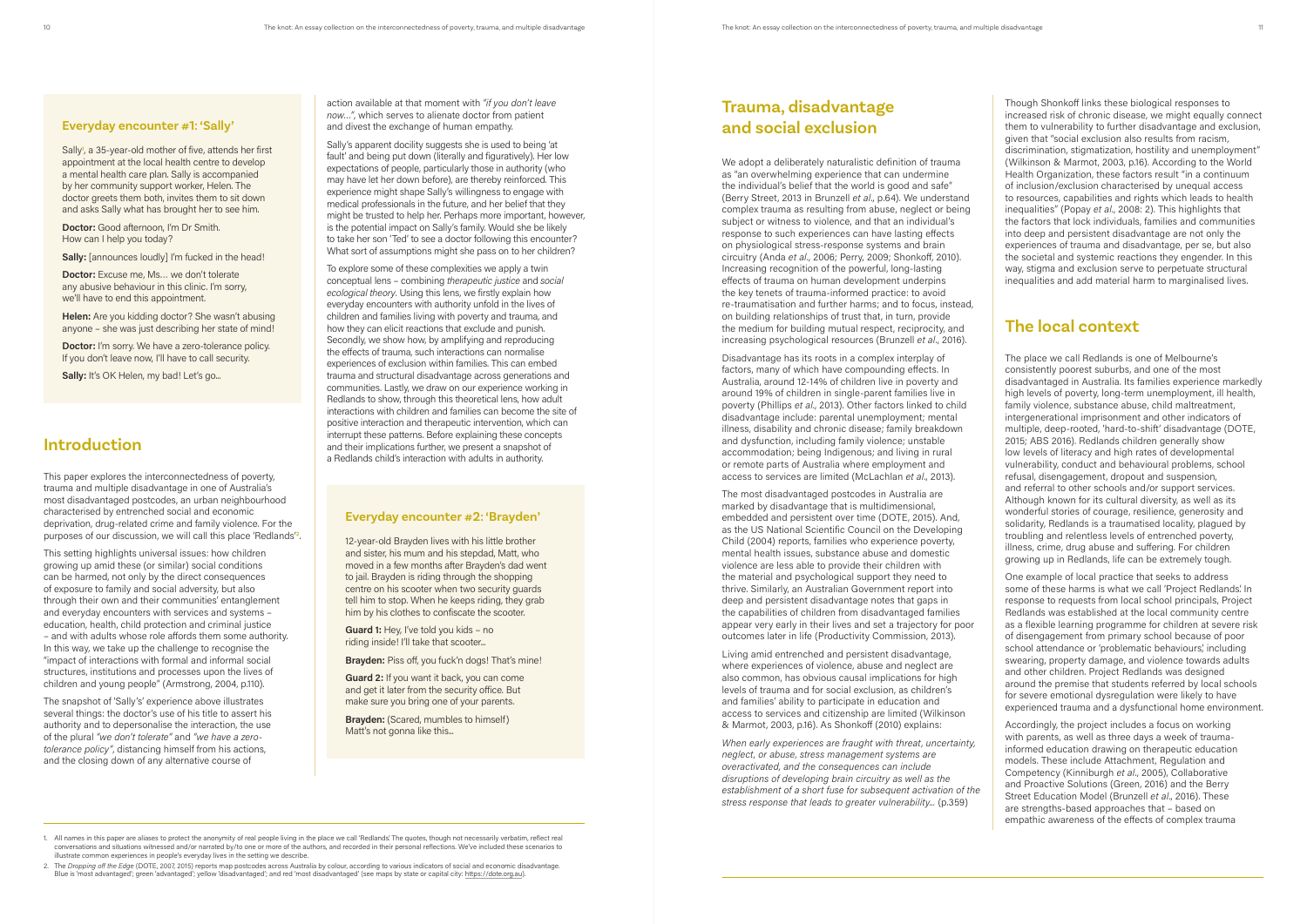on children's development and behaviour – seek to build trusting relationships with children, over time, as the grounds for engagement in experiential learning. They seek not only to address self-regulatory and attachment deficits, but to build and strengthen children's psychological resources (Brunzell *et al*., 2016).

Project Redlands' first principle is to do no further harm. A high staff-student ratio (often 1:1) allows a focus on providing a safe and nurturing environment, learning about each student's interests and aversions, building trust and creating an atmosphere of safety in the context of predictable, respectful relationships (Perry & Szalavitz, 2017). As Perry & Szalavitz (2017) affirm, the 'best' therapeutic intervention "increases the quality and number of relationships in a child's life" (p.80). Trauma science has thus informed and validated Project Redlands' approach to working with children. Less well understood, however, is how systemic interactions that fail to acknowledge these underlying issues may add or compound harms in the lives of already vulnerable children; and how these harms pervade families and communities. In exploring how trauma, disadvantage and social exclusion connect and reproduce each other, through the lens of therapeutic justice and social ecology (outlined below), we seek to deepen this understanding.

## **Therapeutic justice**

Therapeutic justice draws on the field of therapeutic jurisprudence, which grew out of mental health law in the 1980s and has begun to shape justice-related practices around the world (Wexler, 2008). From this perspective, professional intervention in the lives of children and families can be *therapeutic* (helpful, supportive, strengthening, promote wellbeing) or *anti-therapeutic* (unhelpful, damaging, impairing, undermining) (Wexler & Winick, 1991, 1996). Responses to children's behaviour can be anti-therapeutic through action or omission: from "interventions that corrode the well-being, strength, and capacity of a community and its children" (Johns, 2018, pp.43-44), to a justice system that simply fails to address young people's mental health needs (Geary, 2013). Thus, every action professionals or adults in authority undertake or avoid can have either harmful or helpful (or neutral) effects on children in their charge or care.

This lens offers an important way of understanding harm: as a continuum along which seemingly benign actions are seen in terms of causes and effects that connect them to other more serious actions' causes and effects. For example, we can trace continuity between the abusive language of custodial staff using coercive, violent means of control and referring to young detainees as 'c\*nts'**3**, and language used by teachers who describe difficult children and families as 'feral' (as we have observed). Both reflect degrees of contempt, disgust and disrespect for the young people in their care. Both represent behaviour antithetical to their role and responsibilities. Both cause harm, directly

The *macrosystem*, within which these ecologies are embedded, includes socio-political structures, cultural norms, customs and beliefs, operating nationally and globally, which shape the socio-cultural and economic resources and opportunities available at the local community level. Interactions between these four systems occur in a temporal context: the *chronosystem*. This relates to past, present and future: from the child's growth; to day-to-day changes in their home environment; to historic factors such as the impact of colonisation on Aboriginal lives.

or indirectly, through stigmatising, dehumanising and distancing. We can locate Sally's experience along the same continuum, in that her doctor's action – though superficially benign and ostensibly legitimate – potentially reinscribed imprints of Sally's traumatic history.

This notion of a continuum – connecting the 'ordinary' harms of everyday language or stereotyping to more serious harms of violence and abuse of power – is particularly relevant in the context of traumatised children because their hypervigilance and emotional dysregulation, due to previous negative experiences, can lead to further interpersonal conflict and communication problems with adults in institutional settings. Thus, traumatised children are both more likely to provoke harmful reactions *and* more susceptible to such harms. We explore this in further detail below.

The *continuum of harm* thus offers a way to conceptualise the complex relationships between poverty, violence, multiple disadvantage, the physical and psychological effects of trauma on child development, processes of exclusion and criminalisation (particularly of children and young people), and structural inequalities and the legacies of colonisation (manifest in racist assumptions and practices). Amid such complexity, everyday encounters with authority (by act or omission) too often add yet another layer of harm to people's lives. Importantly, in line with ethical principles of beneficence and non-maleficence (Jahn, 2011), this view obliges us to recognise and explain how harms can be perpetuated at both the macro and micro level.

## **A social ecological framework**

To help us understand the interrelationship between children, families and their social environments, and the persistence of poverty, trauma and disadvantage over time, we also apply Bronfenbrenner's social ecological**<sup>4</sup>** framework to our analysis. Bronfenbrenner (1994, 1995) described five nested systems or interrelated ecologies that comprise a person's social environment: the microsystem, mesosystem, exosystem, macrosystem and chronosystem.

The *microsystem* comprises the child and their relations with immediate family, friends, school and neighbourhood – those closest to them in proximity and influence. Microsystemic interactions directly shape the growing person's everyday experience and emerging identity through family relationships, power hierarchies, traditions, norms and preferences in the context of local community factors. The ecology of the local shopping centre, for example, includes being known as 'you kids' (implying 'troublesome') by the local security guards.

*Mesosystems* encompass "linkages and processes that connect two or more settings containing the developing person" (Bronfenbrenner, 1994, p.40) – relations between friends and neighbours, or between

home and school, for instance. On the other hand, *exosystems* comprise links between settings outside the individual – such as "between a young person's home life and a parent's criminal activities or social networks" (Johns *et al*., 2017, p.7), or family interactions with services and agencies – which have an impact on the child.

In the context of trauma, this temporal aspect is important. Trauma fragments and disrupts memory and people's capacity to learn and self-regulate, through the processes outlined above (Anda *et al*., 2006; Perry, 2009; Shonkoff, 2010). Therapeutic intervention, therefore, must take place over time, as Bronfenbrenner (1995, p.620) emphasised, "through processes of progressively more complex reciprocal

interaction". The interactions and interplay between these ecological systems, simultaneously and across time, thus shapes a person's development and sense of self. We see that a child's social 'environment' is not just a single setting but a constellation of interconnected settings, within which their development unfolds and is shaped via increasingly complex interactions. Children, especially, use these interactions to make sense of their world and their place in it. This gives us a way to understand how layers of trauma and complexity play out in people's lives and how therapeutic intervention may work to engage with those lives.

Through a combined *therapeutic justice-social ecological* lens, then, we can see how critical it is to understand the potential for harm that 'ordinary' interactions with authority might hold; and how everyday encounters can have a significant impact on the psychological growth and development of vulnerable children. Zooming in, through this lens, to understand the ways in which traumatised children are susceptible to harms and likely to elicit harmful reactions, we return now to Brayden, and then Sally's son, Ted. Both were enrolled in Project Redlands by local schools seeking support to manage their behaviour and to meet their learning needs.

#### **Brayden**

**8.45am:** Brayden is woken up by the screams of his baby brother, Josh. Josh has been crying for a long time but neither his mum nor Brayden's stepdad, Matt, are waking up after a big night. Brayden is exhausted after spending much of the night playing computer games, partly to distract him from the fear of violence caused by a loud quarrel between two of Matt's friends. He quickly prepares a bottle of formula for Josh, wakes up his sister Shanae and they get ready to go to school. There are no clean school T-shirts and no food to put in the lunchbox. He carries Josh to his mum's bedroom. When she wakes up, she gives him money for breakfast and something for the lunchbox and says: 'Off you go buddy, youse will be late for school. Love youse!'

On the way to school, Shanae asks him if he heard the fight last night. He doesn't trust Matt, who started living there a few months after his dad went to jail. He tells his sister: 'Just ignore them, he's a fuck'n junkie, and you should've been sleeping, stupid bitch!'

**9.25am:** He drops Shanae in her class. He is incredibly worried about her, his mum and all his siblings, afraid that something terrible will happen, and it will all be his fault again. Arriving in his class, he notices a few kids looking at him as he enters:

*What are you looking at you fuck'n retard? I will freak'n punch you!*

*Brayden, what did we talk about yesterday? Mind your language mate, that's your first warning!*

*It's not fair sir, they were getting all cocky!*

**3.45pm:** Brayden and Shanae walk past Redlands community centre where a youth worker greets them warmly…

*Hi Brayden, hey Shanae! Brayden, how are you doing buddy? You're not looking all that happy!*

*I think I'll get in trouble when I get home, mister.*

*How so?*

*After school I was at the shops and the guards took my new scooter, they said to come back with one of my parents if I want it back. My stepdad won't like this!*

*What did you do?*

*Nothing, I was just riding, I swear! But I did tell them to fuck off when they grabbed me…*

*How about I come with you so that we can get the scooter?*

*Would you really do that?*

*Of course! Shanae, are you happy to hang around the centre until we come back?*

4. Though Bronfenbrenner described a 'bioecological' framework in his post-1990s writing, we use the more general 'social ecological' model here to emphasise the relational over the individual, in line with our purpose.

<sup>3.</sup> As recorded in ABC TV's 4Corners (2016) 'Australia's Shame' documenting staff abuse of young people in the Northern Territory's Don Dale Youth Detention Centre.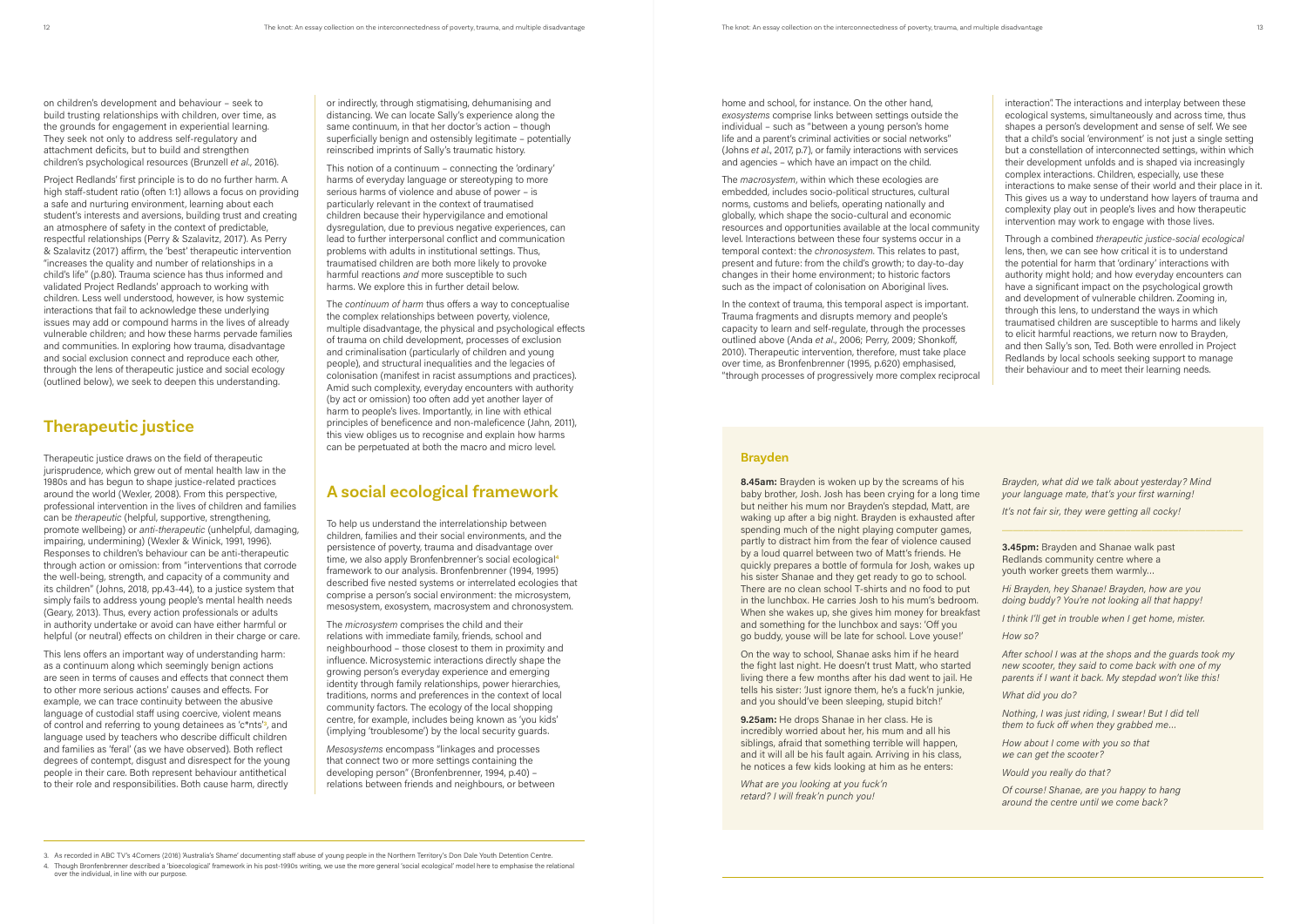## **Brayden's story – a therapeutic justice-social ecological analysis**

Brayden's microsystem of home and family is disrupted, dysfunctional, barely able to meet his physiological (sleep, hygiene, food, physical safety) or psychological needs (emotional stability, love, positive attention). His day-today life is characterised by heightened levels of anxiety and hypervigilance, particularly around the adults in his home. His anger and aggression towards his sister reflect normalised levels of violence within these close relationships, as well as his concern for her safety (*"you should've been sleeping"*). His admonition to his sister to *"just ignore"* the adults' fight and that his stepfather's *"a fuck'n junkie"* also hints at the normalisation of drug use (and associated crime) in his world (exosystem). His dad being in jail is another example. It's a volatile ecology of pervasive harm.

As the eldest child, Brayden must support his siblings – Josh, a toddler, and Shanae, who also needs to be dropped off at school. His sense of duty and responsibility for looking after his younger brother and sister comes from fear about

safety – his own, his siblings' and his mother's. Although he is working hard to support his immediate family, the accumulated physiological and psychological stress affects Brayden's ability to function well at school, within the school grounds and the classroom. He sometimes operates on a hair trigger – a 'short fuse' (Shonkoff, 2010) – responding heedlessly and hot-headedly to staff and other students. His anxiety – and possibly shame that he is unable to keep his family safe – is manifest in his anger towards the classmates looking at him, and his complaint that *"it's not fair"* when he gets into trouble for swearing and threatening them.

Although he understands the (mesosystemic) normative values of staff and other students, he is aware that he can't always meet these expectations, and he reacts defiantly to any perceived threat or potential criticism. Despite these challenges, Brayden manages to retain composure when his teacher challenges him (an adult in authority, who addresses him firmly but respectfully), providing a 'moral' justification for his behaviour (*"they were getting cocky"*) while maintaining a respectful relationship (*"Sir"*). These microsystemic interactions suggest the teacher is setting clear behavioural expectations and boundaries to help Brayden try to meet them, helping to reinforce Brayden's

identity as a valued member of the class, notwithstanding his angry outburst. While we could see the teacher's 'first warning' rebuke as over-reactive (and thus potentially negative), overall Brayden's relationship with his teacher represents a *therapeutic* interaction (helpful, supportive, strengthening, promoting wellbeing), in stark contrast with regular *anti-therapeutic* experiences in his day-to-day life.

Brayden's local area (microsystem) offers some opportunities for him to interact with peers and relax a little, riding his scooter through the shopping centre. But even there he gets into trouble, having his scooter confiscated, which risks further trouble with his stepfather (potential mesosystemic harms). A positive aspect of his mesosystem involves the youth worker accompanying him to get his scooter back from the security guards, representing a parental figure where none is available (a helpful exosystemic interaction). This worker avoids making judgements and offers only assistance, including looking out for Brayden's sister, Shanae. Positive mesoand exosystemic interactions – between his family, youth worker and others in the local community – highlight the importance of therapeutic, non-harming actions to build a strong sense around Brayden that he has at least one reliable adult there to help him, to trust him to do the right thing, and to support him even when he's in trouble.

## **Sally and Ted's story – a therapeutic justice-social ecological analysis**

Ted's home/family microsystem is complex and fraught, materially and emotionally. Sally and her partner struggle with their own mental health problems, and the five siblings share one bedroom, hampering the children's physiological needs for sleep, hygiene and regular meals. These factors have also made it hard for Ted's psychological needs to be met; for years his associated developmental needs have remained undiagnosed and untreated. His fragmented school attendance has impeded his learning and social development, so that Ted struggles to relate to adults and other children. Appearing to lack control over his emotions, he can be verbally aggressive and volatile, using self-harm as an avoidance measure and to display his emotional distress.

Over time, however, Ted's increasing sense of safety allowed him to settle into the rhythms of the Project Redlands space. As his relationships with staff and other students grew, Ted started to demonstrate a whole new side of his identity, ripe with humour, generosity, insight and imagination.

> Sally appears to be equally ill-at-ease with authority figures such as school or agency staff in the local community (Ted's mesosystem). Over time, however, the welcoming attitude of the Project Redlands staff towards both Ted and Sally has helped establish trust and mutual respect. This has enabled staff to organise links with community agencies (potentially positive exosystemic links for Ted), including the medical centre.

> The hostile reception that Sally encountered with the doctor (a harmful mesosystemic interaction) meant that her own trauma and personal and family mental health issues remain unaddressed. Sally's self-deprecation

and withdrawal masked her shame, which a more sensitive and skilled doctor may have perceived and responded to. That her suspicion and mistrust of authority figures may be reinforced has negative exosystemic implications for Ted, who may sense and emulate his mother's distrust of medical professionals. The doctor's attitude (possibly) reflected deep-seated class-based (macrosystemic) prejudice which may limit Sally's family's access to healthcare in the future. And while trauma and disadvantage continue to shape the family's everyday experiences of interacting with the world, their ability to participate socially and economically is also constrained. This is how macrosystemic factors play out in individual lives; how poverty, multiple disadvantage and trauma are interconnected and continually reinscribed, reiterated and rendered so difficult to escape. Fortunately, the therapeutic alliance that Project Redlands has managed to build with Sally and Ted has so far withstood this setback, buoyed by and modelling optimism, imagination and persistence.

## **Discussion**

Our analysis of the social ecologies above highlights degrees of harm arising in Sally's, Ted's and Brayden's interactions with adults in authority. Their behaviours and reactions are illustrative of "early experiences… fraught with threat, uncertainty, neglect, or abuse" and the "short fuse" that can result (Shonkoff, 2010 p.359). Their experiences show that even harms perpetrated inadvertently, without malice or intent, can have significant and lasting impacts on children and adults living with complex trauma and who may be habituated to stigma, shame and marginalisation.

Such interactions can reproduce "racism, discrimination, stigmatization, hostility and unemployment" (Wilkinson & Marmot, 2003, p.16) which, by limiting people's access to services and social and economic participation, results in social exclusion. This, in turn, reinforces and entrenches multiple interrelated conditions of disadvantage, including ill health and poverty. Thus we have shown how individuals, families and communities become locked in deep and persistent disadvantage not just through experiences of trauma and deprivation per se, but through structural and systemic inequalities, institutional processes and failings they encounter, as well as interpersonal and societal reactions they elicit. The interaction of all these things can add material, psychological and symbolic harms to existing layers of vulnerability.

We also see that harm may be enacted unknowingly, perfunctorily or routinely. For instance, the shopping centre security guards were likely oblivious to possible harmful outcomes of confiscating a scooter from a child living amid volatility and violence. The doctor's automatic response to Sally's swearing may have embodied underlying prejudice and distaste, based on middle-class assumptions about decency and civility, which alienated him from his role and his patient. Numerous schools' failure to meet Ted's developmental, behavioural and learning needs could be seen to reflect the bias of an education

### **Sally's son, Ted**

Ted is a kind and joyful 12-year-old, the eldest of Sally's five children. Like many kids growing up in Redlands, Ted's experience is one of complex trauma. He lives with his mother, his stepfather and his four siblings in a two-bedroom social housing unit. Both adults struggle with mental health concerns.

**"I hate school":** Ted's school experience has been extremely fragmented. Though never diagnosed with either an intellectual disability or autism spectrum disorder, he has attended a local mainstream school, a specialist autism school and another special education setting. Sadly, as none were able to successfully engage him, he spent more than 12 months at home. Towards the end of year 4, Sally enrolled him at one of the local partner schools, which subsequently referred him to Project Redlands.

Ted presented with severe language impairment, both receptive and expressive language difficulties and articulation delays. Frequently hyper-aroused, and verbally and physically aggressive, Ted showed high levels of distress, agitation and self-harm. His first weeks at Project Redlands saw many instances of Ted punching or slapping his head on hard surfaces, smashing windows, punching walls, threatening to smash equipment, fleeing the grounds and threatening to kill himself by running across the road. Daily challenges reflected Ted's previous classroom experiences. He energetically resisted formalised learning, especially literacy-related tasks, which elicited comments such as: "I hate school", "Fuck this" and "I'm bored".

**Building trust with Mum:** While Sally always acted as a loving and protective mother, her capacity to engage with the education system was limited. She was suspicious of schools and agencies, possibly due to frustration with her son's situation and her own traumatic history. To start building trust, Sally was continuously welcomed into the learning space and, at the end of each day, the team always communicated Ted's successes to her, as well as any challenges.

Gradually Sally became more open to conversations about Ted's learning, and more willing to talk about common goals and the steps needed to achieve them, such as a behaviour management plan with boundaries and strategies shared between home and Project Redlands. Through this process, Sally also shared some of her own needs, and staff were able to connect her with and support her access to support services. Her decision to seek psychological help, and her request to be supported in this process by Project Redlands staff, was a major milestone. Sadly, however, as the opening vignette revealed, the medical practitioner's response was more harmful than helpful.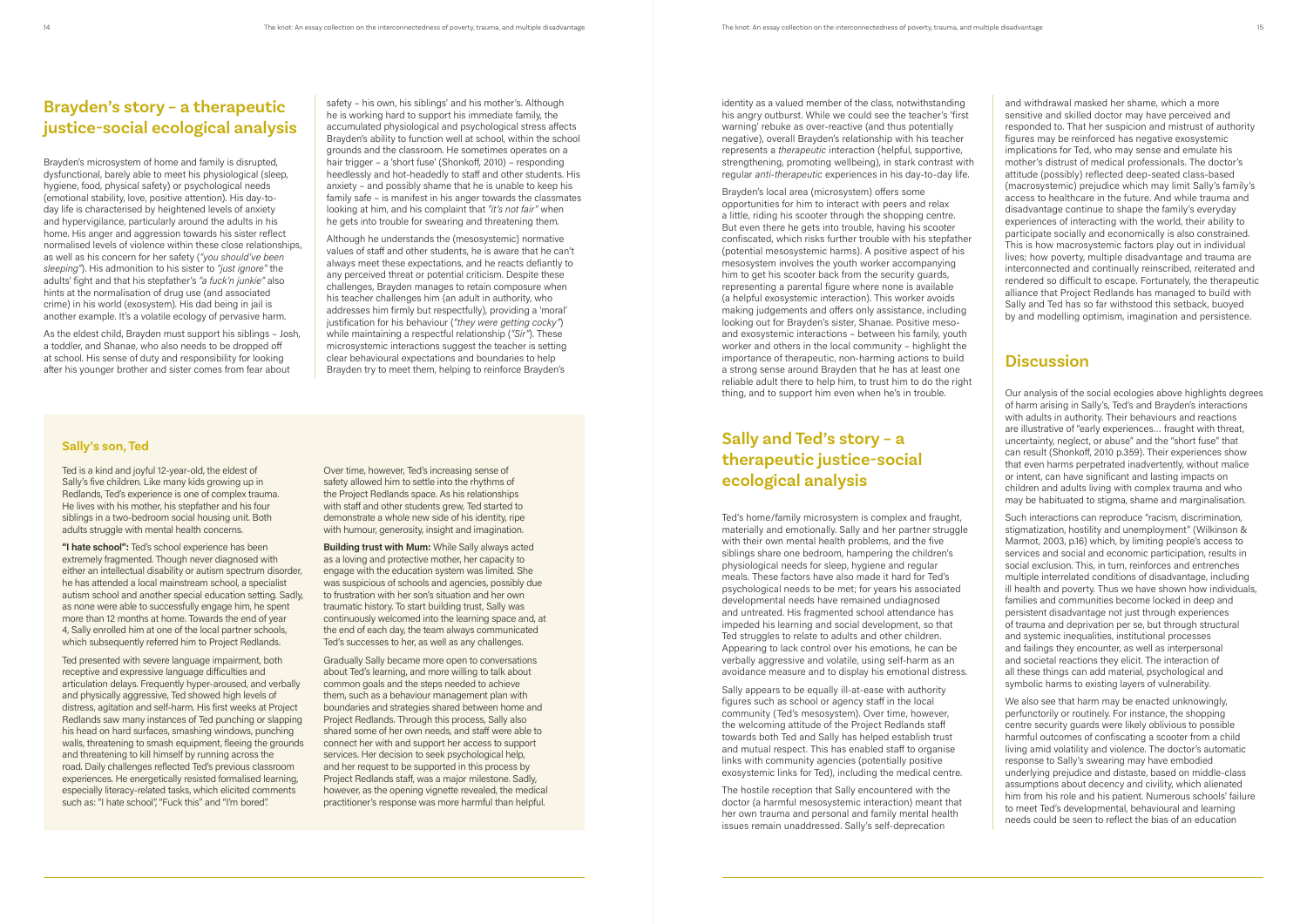system geared towards the needs of children who fit a specific 'learner' model, which thereby excludes those who don't. Such examples hint at the institutional and systemic rigidity, risk aversion and inertia that operates at the macrosystem level to shape practitioners' default responses and implicitly constrain therapeutic practice.

There are other explanations, however. For people working in community settings, frequently characterised by unrelenting fiscal and professional scrutiny and pressure, daily stress and system failures can lead to compassion fatigue, which can give rise to misunderstandings, misinterpretations and ultimately to further harms. In addition, practitioners' own traumatic experiences – either direct (such as doctors being subject to violence from patients in the past) or vicarious (through daily exposure to others' trauma) – can trigger defensive responses that can be harmful to themselves and others, including colleagues and clientele. All these factors contribute to the cycles of harm that entrench and reiterate the conditions we have described, by generating ripple effects through people and places that persist through time.

Our *therapeutic justice-social ecological* lens and the *continuum of harm* notion give us a way to conceptualise the complex interrelationships between poverty, violence, multiple disadvantage, and the physical and psychological effects of trauma on human development, as well as a window into what we might call the 'soft' and 'hard' processes of stigmatisation, discrimination, criminalisation and exclusion. Importantly, this conceptual toolkit highlights two things: firstly, how harm can be perpetuated via macro- and micro-level processes, as well as the intricate interactions in between, in different temporal contexts; and secondly, that we need to recognise this interconnectedness, acknowledging harms of the past and present, to avoid reproducing further harms in the future.

## **Conclusion**

Our contribution combines theoretical and practical insights from our collaborative work in and around the place we call Redlands. This setting highlights universal issues:

- **•** The ways in which adults in authority interact with children and families can stigmatise, shame, alienate and thereby harm already vulnerable people's lives, adding layers of exclusion and marginalisation to existing personal and intergenerational trauma, and reinscribing patterns of shame, fear, violence, and dysfunction.
- **•** Harm can be enacted inadvertently yet still have pervasive effects.
- **•** Interventions frequently fail to acknowledge or address the impact of broader social factors and economic conditions on people's capacity to make changes in their lives.

Furthermore, our Redlands example has practice implications, showing how:

- **•** Along a *continuum of harm*, we can connect seemingly benign actions or omissions with the harms of more explicit, obvious violence or abuse.
- **•** Professional interactions can work to improve the lives of children and families who have experienced trauma and the multiple disadvantages of entrenched and systemic socio-economic inequality.
- **•** Therapeutic intervention can take place through ordinary relationships of trust and respect, and everyday encounters with practitioners and adults in authority.
- **•** A *therapeutic justice-social ecological* lens can help practitioners recognise and challenge the macrosystemic institutional and cultural biases that circumscribe their practices, to make their exo/ meso/microsystemic interactions more inclusive, more responsive and more *therapeutic*.

Lastly, and perhaps most importantly, rather than seeing this neighbourhood in deficit terms, we can apply a *therapeutic justice-social ecological* lens to refract our view of Redlands and children growing up there, to see possibility, potential, growth and a future of radical inclusion.

### **References**

Anda, RF, Felitti, VJ, Bremner, JD, Walker, JD, Whitfield, C, Perry, B, Dube, SR and Giles, WH. (2006). The enduring effects of abuse and related adverse experiences in childhood. *European Archives of Psychiatry and Clinical Neuroscience*, 256(3): p.174-186.

Armstrong, D. (2004). A Risky Business? Research, Policy, Governmentality and Youth Offending. *Youth Justice*, 4(2): p.100-116.

Australian Bureau of Statistics. (2016). *Census of Population and Housing: Socio-Economic Indexes for Areas (SEIFA), Australia*. Cat. No. 2033.0.55.001. Canberra: Australian Bureau of Statistics.

Bronfenbrenner, U. (1994). Ecological models of human development. In: Gauvain, M and Cole M (eds) *Readings on the Development of Children*, 2nd Edition. New York: Freeman, p.37-43.

Bronfenbrenner, U. (1995). Developmental ecology through space and time: A future perspective. In: Moen, P, Elder, GH and Luscher K (eds.) *Examining Lives in Context: Perspectives on the Ecology of Human Development*. Washington, DC: American Psychological Association, p.619-647.

Brunzell, T, Stokes, H and Waters, L. (2016). Trauma-Informed Positive Education: Using Positive Psychology to Strengthen Vulnerable Students. *Contemporary School Psychology*, 20: p.63-83.

Dropping of the Edge. (2015). *Dropping off the Edge*. Jesuit Social Services and Catholic Social Services Australia.

Geary, P. (2013). Juvenile mental health courts and therapeutic jurisprudence: Facing the challenges posed by youth with mental disabilities in the Juvenile Justice System. *Yale Journal of Health Policy, Law, and Ethics*, 5(2): p.671-710.

Jahn, WT. (2011). The 4 basic ethical principles that apply to forensic activities are respect for autonomy, beneficence, nonmaleficence, and justice. *Journal of Chiropractic Medicine*, 10: p.225-226.

Johns, D, Williams, K and Haines, K. (2017). Ecological Youth Justice: Understanding the Social Ecology of Young People's Prolific Offending. *Youth Justice*, 17(1): p.3-21.

Johns, D. (2018). Confronting the Disabling Effects of Imprisonment: Toward Prehabilitation. *Social Justice*, 45(1): p.27-55.

Kinniburgh KJ, Blaustein, M, and Spinazzola, J. (2005). Attachment, Self-Regulation, and Competency: A comprehensive intervention framework for children with complex trauma. *Psychiatric Annals*, 35(5): p.424-430.

McLachlan, R, Gilfillan, G and Gordon, J. (2013). *Deep and Persistent Disadvantage*, Productivity Commission Staff Working Paper. Canberra: Australian Government.

National Scientific Council on the Developing Child. (2004). *Young Children Develop in an Environment of Relationships*. Centre on the Developing Child, Harvard University.

Perry, BD. (2009). Examining Child Maltreatment through a Neurodevelopmental Lens. *Journal of Loss and Trauma*, 14: p.240-255.

Perry, BD and Szalavitz, M. (2017). *The Boy who was Raised as a Dog: And Other Stories from a Child Psychiatrist's Notebook*. New York: Basic Books.

Phillips, B, Miranti, R, Vidyattama, Y and Cassells R. (2013). *Poverty, Social Exclusion and Disadvantage in Australia*. Report for UnitingCare, Children, Young People and Families. National Centre for Social and Economic Modelling (NATSEM), University of Canberra.

Popay, J, Escorel, S, Hernández, M, Johnston, H, Mathieson, J and Rispel, L. (2008). *Understanding and Tackling Social Exclusion*. Final Report to the WHO Commission on Social Determinants of Health, from the Social Exclusion Knowledge Network, UK.

Shonkoff, JP. (2010). Building a New Biodevelopmental Framework to Guide the Future of Early Childhood Policy. *Child Development*, 81(1): p.357-367.

Wexler, DB. (2008). Two decades of therapeutic jurisprudence. *Touro Law Review*, 24(1): p.17-29.

Wexler, D & Winick, B. (1991). Therapeutic Jurisprudence as a New Approach to Mental Health Law Policy Analysis and Research. *University of Miami Law Review*, 45(5): p.979-1005.

Wexler, D & Winick, B (eds.). (1996). *Law in a Therapeutic Key: Developments in Therapeutic Jurisprudence*. Durham, North Carolina: Carolina Academic Press.

Wilkinson, R & Marmot, M (eds.). (2003). *Social Determinants of Health: The solid facts*, 2nd edition. World Health Organization, Denmark.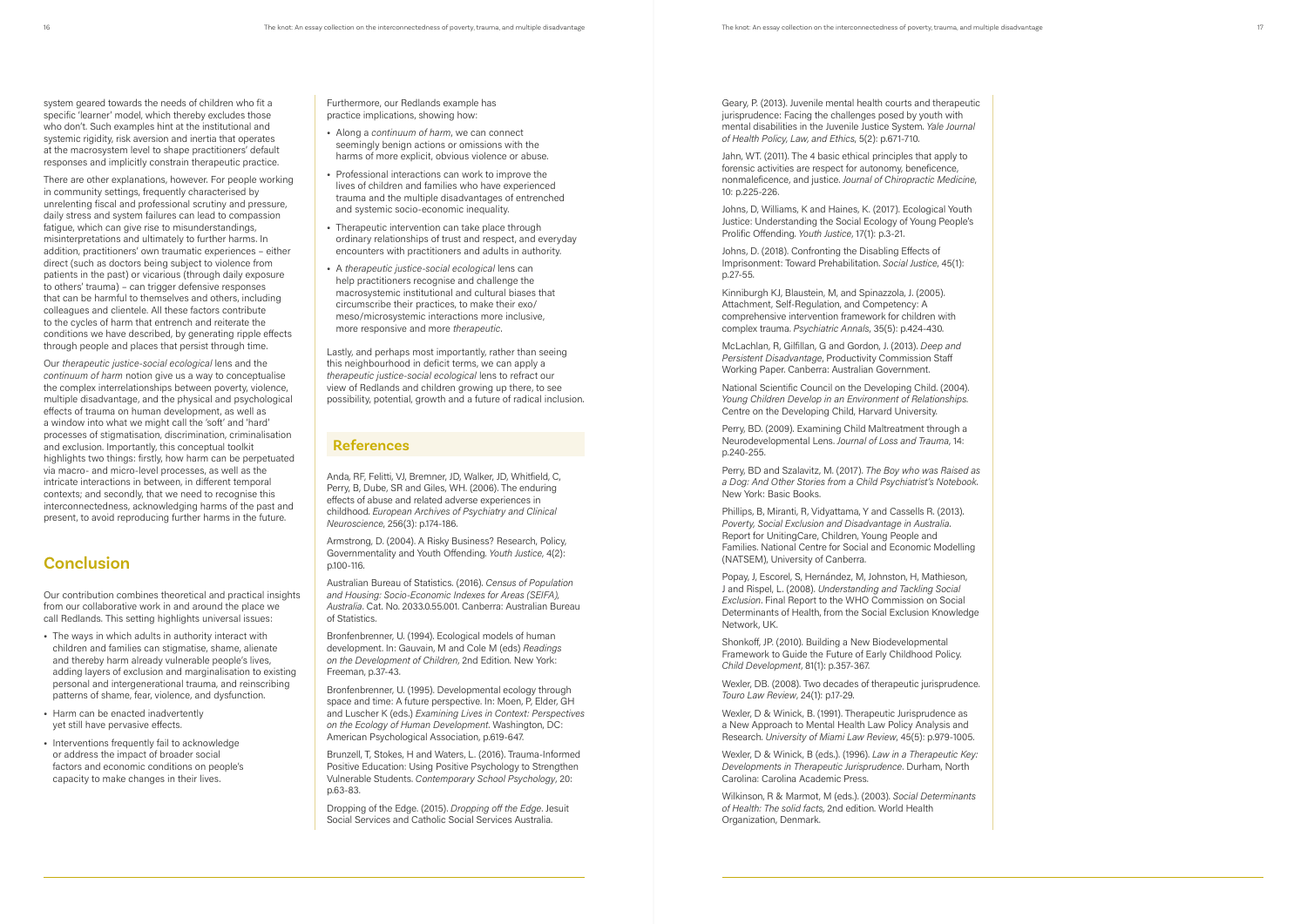## **Author**

#### **Professor Tracy Shildrick**

Professor of Inequalities, Newcastle University

E: tracy.shildrick@newcastle.ac.uk

# Where next for poverty and inequality in the UK?

£

## **Summary**

Economically, the UK is an extremely unequal society. Low paid, insecure work was already widespread, but has become even more so over the last few years as labour markets have been deregulated. This has meant that many more people are struggling to meet basic, essential daily needs, despite in most cases having at least one family member in work. This economic disadvantage does not just hinder day-to-day life but permeates every aspect of life, through negative health and education outcomes and limiting life chances in general. Poverty and economic disadvantage are particularly damaging for children and young people. The scarring effects of poverty all too often follow individuals through into adulthood.

After the economic crash in 2008, the government imposed austerity measures in the UK, affecting those on low incomes most acutely, and making those experiencing poverty even poorer and more insecure. The UK also voted to leave the European Union (EU) in 2016, formally leaving in 2019. At the time of writing (October 2020) it is still unclear if any sort of deal can be agreed by the December 2020 deadline, leading to much economic uncertainty. The economic and political context in the UK was therefore already complex and volatile even before the global Covid-19 pandemic hit in early 2020. Whether the effects of the pandemic, lined up against the emerging impacts of leaving the EU, will prompt a change of direction on issues of poverty and inequality is uncertain – only time will tell. In this context lies the central question of this essay: where next for poverty and inequality in the UK?

## **Essay two**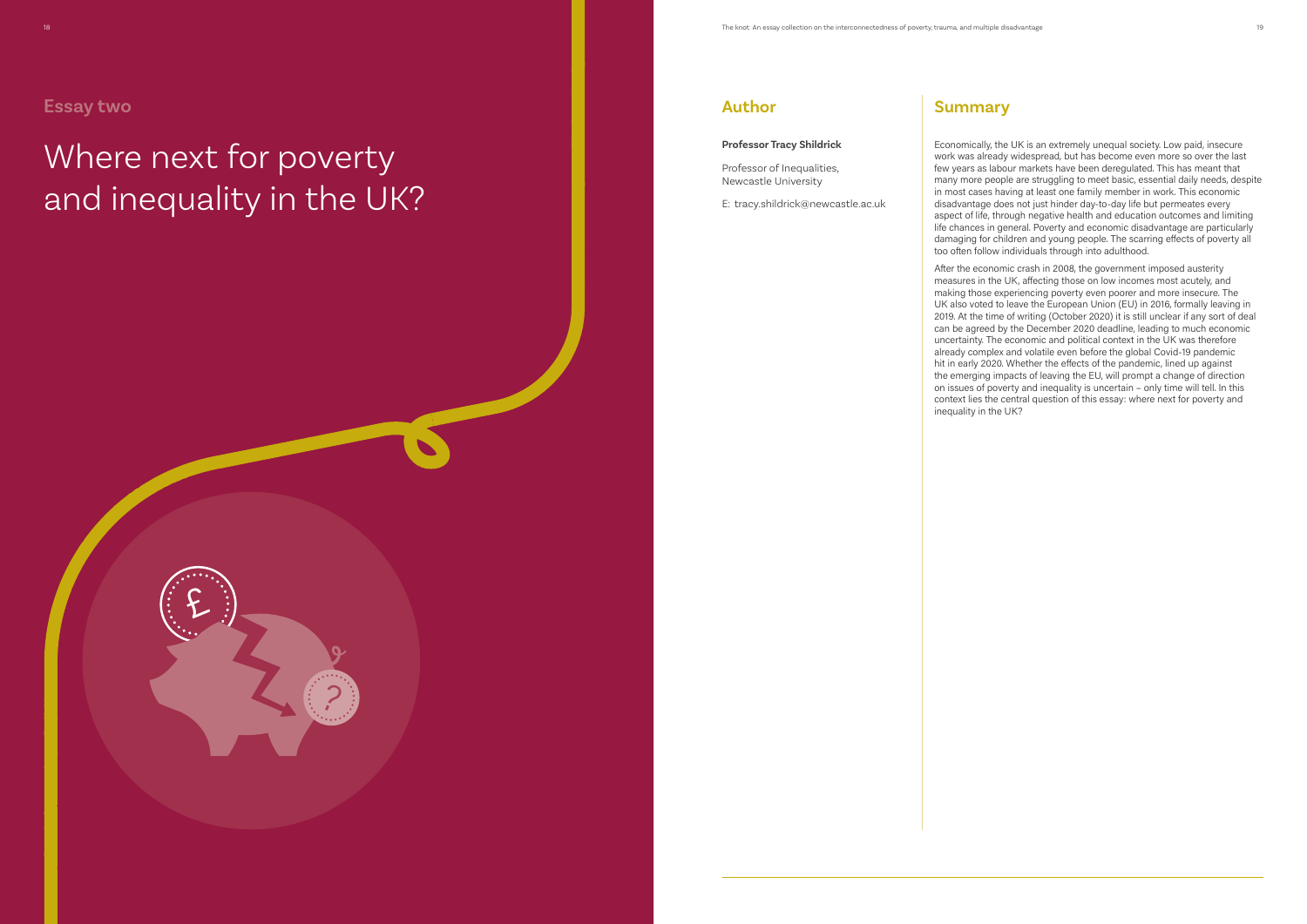## **Introduction**

The UK is an economically unequal society. Research from the High Pay Centre has clearly and consistently exposed the huge gaps in workers' pay that, at least in part, underpin this economic inequality. In 2019, in research undertaken annually with the Chartered Institute of Personnel and Development (CIPD), the High Pay Centre reported that FTSE 100 CEOs took home a median pay package worth £3.61m – 119 times greater than the median annual wage of a UK full-time worker (£30,353). Furthermore, the highest paid FTSE 100 CEO received a total pay package of £58.73 million, 1,935 times the median annual salary of a full-time UK worker (CIPD/High Pay Centre, 2020). Yet, reference to median wages is somewhat misleading as an increasing number of people earn significantly less than the median wage and even the government's own statistics show that many adults in work are also unable to escape poverty (Department for Work and Pensions (DWP), March 2020). So it is not simply an issue that salaries vary so widely, but that for those at the lower end of the income scale it has become increasingly difficult to secure a decent, secure and regular salary that takes them away from poverty (Joseph Rowntree Foundation (JRF), 2016).

The labour market has altered significantly over the last few decades, with many pointing to increased polarisation between better quality work and jobs that are insecure and poorly paid, or often both. This reflects what Goos and Manning refer to as a polarisation between 'lovely' and 'lousy' jobs (2003). At the 'lousy' end of the scale are low paid and insecure jobs; jobs where too many people become trapped in what is sometimes known as the 'low-pay, no-pay' cycle, moving between work and unemployment often repeatedly and over many years (Shildrick *et al*., 2012a). Low paid and/or insecure work (including the proliferation of zero hours contracts) is estimated to impact around five million workers and their families, a quarter of whom are 'key workers' (Living Wage Foundation, 2020). It is sobering to note that in-work poverty is now one of the main causes of poverty in households in the UK (Hick & Lanau, 2018; Bourquin *et al*., 2019). So it is not difficult to see why Innes argues that in-work poverty has become 'the problem of our times' (2020, p.4). The unemployment benefit system has also been subject to much change over recent decades, with claimants having seen the value of benefits decline and the process of claiming becoming more hostile and debilitating than ever before, leading to a proliferation of food bank use, destitution and hardship (Garthwaite, 2016; Wright *et al*., 2020).

This paper has three main sub-sections exploring this challenging context. The first looks at the general context of poverty and disadvantage in the UK. The second builds on this to look at the impacts of Covid-19 on poverty and inequality. The third and final substantive sub-section offers some thoughts on the future direction to mitigate against some of these inequalities.

## **The normalisation of poverty**

The Joseph Rowntree Foundation, one of the key charities working to address poverty in the UK, defines poverty as when your resources are below your minimum needs. Thus:

*Poverty affects millions of people in the UK. Poverty means not being able to heat your home, pay your rent, or buy the essentials for your children. It means waking up every day facing insecurity, uncertainty, and impossible decisions about money. It means facing marginalisation – and even discrimination – because of your financial circumstances. The constant stress it causes can lead to problems that deprive people of the chance to play a full part in society.* (JRF, 2016, p.4)

The JRF updates its Minimum Income Standards annually, outlining what different family types need to reach a minimum standard of living. Importantly, the calculations are based on what the general public think is necessary for a minimum standard of living. Every year their analysis finds that many families and individuals are falling well below what the public perceive to be needed to live (Davis *et al*., 2020). Poverty, as both a concept and a condition, is rarely properly understood in the UK. Many people hold the view that poverty is something associated with developing countries and not something that is readily observed in their own country (Shildrick & MacDonald, 2013). It is also difficult to understand that poverty exists given the general wealth of our country and it is simply the case that people, quite understandably, tend to compare their lives with those around them who are often in relatively similar financial situations (Shildrick & MacDonald, 2013). This tends to mean that even those who are experiencing poverty – sometimes deep poverty – prefer to distance themselves from it and describe themselves as 'just managing' or 'getting by' or simply being just a 'bit hard up' (Shildrick & MacDonald, 2013). A strong part of the reason for this is the stigma and shame that is associated with any sort of economic disadvantage in the UK. This prevents any factual and serious understandings of disadvantage and its causes (Tyler, 2020).

It was against the challenging backdrop described above that at the start of 2020 the Covid-19 pandemic started to take hold and spread across the globe. As the pandemic has progressed it has become ever clearer that existing inequalities are being exposed, and further that the pandemic has badly exacerbated these inequalities.

Where poverty is acknowledged, both political and popular explanations in the UK tend to focus on poverty as being a problem that people bring on themselves through laziness and a lack of interest in work. In so doing, claims are made that 'the poor' constitute some sort of 'underclass' (Murray, 1990). Despite little, if any, foundation in evidence (Tyler & Jensen, 2015; Tyler, 2015; Welshman, 2013) these popular discourses have much purchase both with the general public and, particularly over recent years, have done much to feed political and policy discourse and decision-making. As a result, unemployment policy has tended to work on the presumption that those out of work need to be forced towards the labour market by a punitive out of work benefit system (Wright *et al*., 2020).

By contrast, discussion of the real causes of poverty – low paid, insecure employment and inadequate support via the out of work benefit system – are rarely discussed in either public or popular debate (JRF, 2020). Thus, it is frequently seen as justified that those who need to

claim out of work benefits are subject to increasingly harsh forms of conditionality. Recent research by Wright *et al*. (2020, p.284) highlights this harsh conditionality. They found that claimants found visiting the job centre "intimidating and criminalising" and reported feeling "humiliated, angry, despairing and resentful". While participants in the research were not against conditionality and reciprocity in principle, they were often left with feelings of "shock, confusion" and "fear and shame" as a result of encounters with the out of work benefit system.

These findings are consistent with a large body of research that shows that claiming out of work benefits, far from being a welcome experience, is something that claimants overwhelmingly prefer not to do and indeed will avoid if at all possible, even if making a claim is necessary for their livelihood (Shildrick *et al*., 2012a; 2012b; Garthwaite, 2014; Garthwaite, 2015a; Garthwaite, 2015b; Fletcher *et al*., 2016; Fletcher & Wright, 2017; Fletcher & Flint, 2018; Fletcher, 2019). The widespread use of sanctions, sometimes leaving people destitute, has been described as 'cruel and degrading', causing untold damage for individuals and families and in some cases even contributing to the death of claimants (Wright *et al*., 2020, p.279). The rhetoric the current government employed in the early days of welfare reform, particularly the then Secretary of State for Work and Pensions Iain Duncan Smith (2010-2016), regularly involved divisive but politically effective sound bites referring to people "languishing behind closed curtains", while their neighbours headed out to work. These rhetorical political tools, or what I call 'poverty propaganda' (Shildrick, 2017), did much to capture the public's imagination and foster consent for welfare reforms that are harsh and unforgiving, particularly for those already poorest in society.

The impacts of these welfare reforms were evaluated in November 2018 when the United Nations Special Rapporteur on Extreme Poverty and Human Rights visited the UK with his team of researchers. After gathering evidence from many working on the front line across the four nations of the UK, as well as researchers and academics, the conclusions of the Rapporteur and his team were clear, both on the scale of poverty in the UK and its causes:

*Although the United Kingdom is the world's fifth largest economy, one fifth of its population (14 million people) live in poverty, and 1.5 million of them experienced destitution in 2017. Policies of austerity introduced in 2010 continue largely unabated, despite the tragic social consequences. Close to 40% of children are predicted to be living in poverty by 2021. Food banks have proliferated; homelessness and rough sleeping have increased greatly; tens of thousands of poor families must live in accommodation far from their schools, jobs and community networks; life expectancy is falling for certain groups; and the legal aid system has been decimated. The social safety net has been badly damaged by drastic cuts to local authorities' budgets, which have eliminated many social services, reduced policing services, closed libraries in record numbers, shrunk community and youth centres and sold off public spaces and buildings. The bottom line is that much of the glue that has held British society together since the Second World War has been deliberately* 

*removed and replaced with a harsh and uncaring ethos. A booming economy, high employment and a budget surplus have not reversed austerity, a policy pursued more as an ideological than an economic agenda.* (UN, 2019, p.1)

Added to this bleak assessment, it has been argued that, when measured against the current value of UK Gross Domestic Product (GDP), the negative economic impacts of Brexit will be two to three times greater than the effects of Covid-19 (Sampson, 2020). While the economic impacts of both remain hard to precisely predict, the pandemic coming on the back of the critical period of leaving the EU can only be doubly challenging. It is to the specific impacts of the pandemic on poverty and inequality that this paper now turns.

## **Covid-19, poverty and inequality**

At the time of writing (October 2020), the UK is grappling with the widely predicted second wave of the pandemic. The death rate in the UK remains high in comparison to other countries, particularly in Europe (Office for National Statistics (ONS), 2020a) and all indications are that the pandemic will remain with us for the foreseeable future. The pandemic greeted an economy that was already weakened by the global economic crash in 2008, subsequent austerity measures and the vote to leave the EU, so unemployment was rising even before the pandemic hit (Lynch, 2020). As the pandemic unfolded the country moved into a semi-lockdown. (Although frequently referred to as a full lockdown, many key workers continued to work and the 'rules' were only loosely enforced, meaning compliance was varied. In many other European countries lockdowns were tighter and more strictly enforced.) Nonetheless, this period of partial lockdown had a huge economic impact whereby the UK economy shrank by a record 20.4% in April (ONS, 2020b).

As the UK started to open up, at least to a degree, over the summer, there were some signs of slight recovery, but certainly not to the extent hoped for. Evidence showed the UK economy grew by 2.1% in August 2020, significantly less than the 9.2% it grew in February 2020 (ONS, 2020c). Even at the start of the pandemic, when at least a significant number of workers were protected by the government's Job Retention Scheme, it was clear that many people very quickly joined the ranks of the unemployed:

*Claimant unemployment – a measure of all of those who are unemployed and claiming social security benefits – has risen by 1.6 million in two months to 2.8 million. This is the highest level since 1993, 1.2 million higher than the last recession and the largest increase since unemployment benefits were created nearly 100 years ago.* (Wilson, 2020)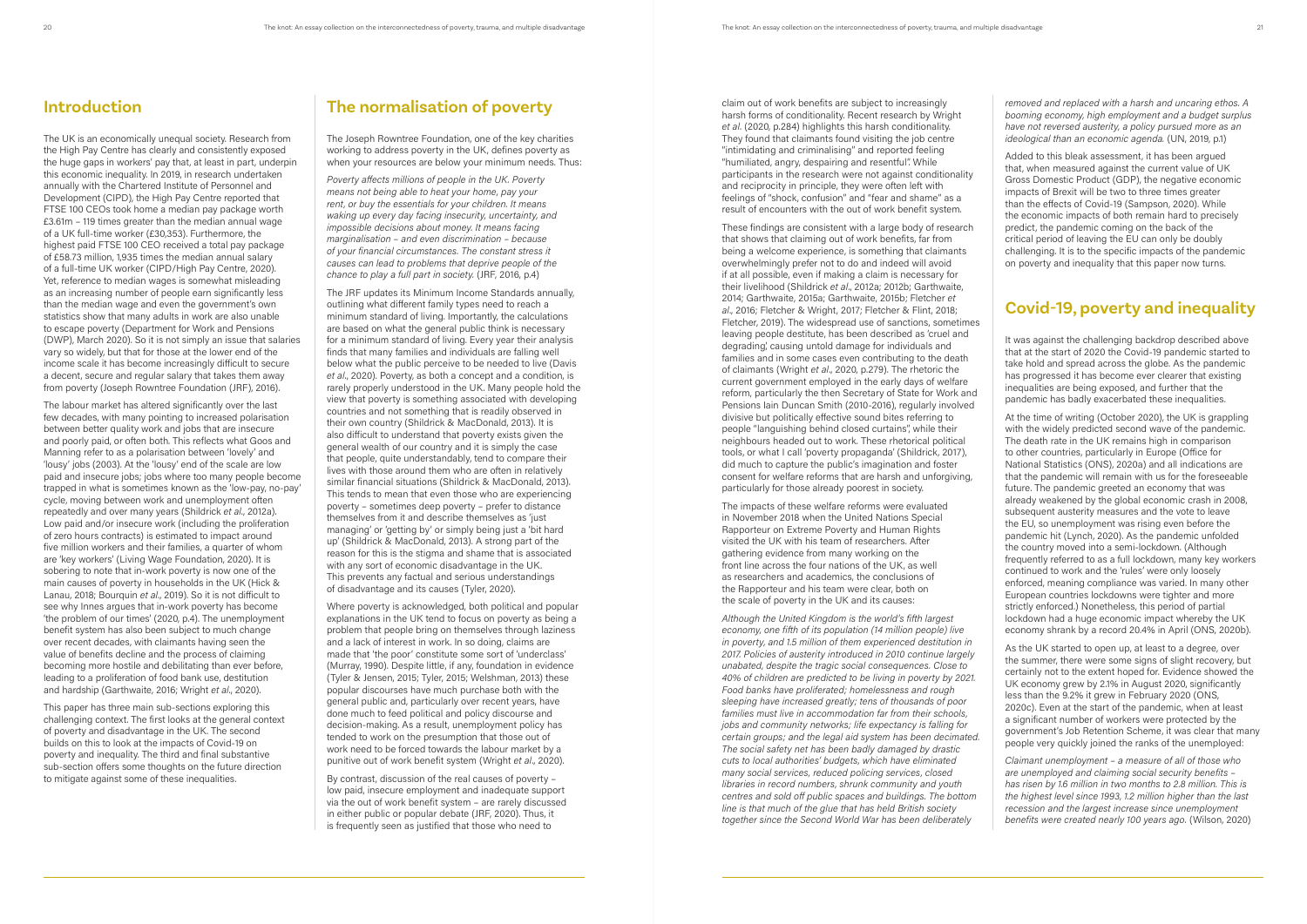All predictions are that job losses will continue and likely accelerate leading the UK into a deep recession that could last for some time (Hensher, 2020). As Bangham and Leslie (2020) argue, it is also important to note how such a recession is likely to particularly affect those who are already the most disadvantaged in society:

*Many sectors of the economy have been effectively closed following the outbreak of coronavirus, and a third of private sector employees have been furloughed. For workers adversely affected by the crisis, financial savings have a key role to play in maintaining living standards: wealthier families can dip into their savings to make good lost income; but those without social buffers have to find other ways to make ends meet via the social security system, or via family and friends.* (Bangham & Leslie, 2020, p.8)

Evidence also suggests that job losses will continue to grow, with some sectors much more badly affected than others. Hospitality, tourism and travel have been particularly hard hit (*Ibid*). Rapidly growing rates of unemployment have also been reflected in the increases in claims for out of work benefits, with 3.2 million individual claims being made between the initial partial lockdown in March and June (DWP, 2020). But it is not just the economic effects of Covid-19 that are being felt unevenly. It has become clear that some groups are more at risk from the health impacts of Covid-19 than others. A Public Health England (PHE) report into the differing impacts of the virus highlights how older age, ethnicity, male sex and geographical area, for example, are associated with the risk of getting the infection, experiencing more severe symptoms and higher rates of death (PHE, 2020). Most of these risk factors follow pre-existing economic inequalities in the UK. Even

As the quote above illustrates, unemployment and job losses are not being equally felt across UK society. Evidence tells us that particular groups tend to be more vulnerable to both unemployment itself and the scarring effects of unemployment into the future (Gardiner *et al*., 2020). Younger and older workers tend to be impacted badly in times of recession and the same has been true during the Covid-19 pandemic (*Ibid*). Gustafsson (2020) reports that "one-third of 18 to 24-year-old employees (excluding students) have lost jobs or been furloughed, compared to one in six prime age adults, with these experiences more common amongst employees in atypical jobs". The Resolution Foundation recently looked at the likely generational impacts of the initial phases of the pandemic. The report makes for sobering reading, particularly in a period when the prospects for poorer young people were already declining compared to their parents:

*It appears that post-lockdown impacts may be more clearly tilted towards the bottom of the age range. By July, younger adults had become the most likely to fall behind with housing payments; young people risk longterm employment and pay 'scarring' effects from starting careers in a downturn; the prospects for a post-coronavirus home ownership increase among aspirant buyers appear limited; and the removal of temporary welfare boosts looks set to provide a major drag on the incomes of young and childrearing-age adults.* (Gardiner *et al*., 2020).

before the pandemic it was clear that particular groups, as well as those living in particular parts of the country, experience poorer health outcomes (Marmot, 2020). The preliminary research at the time of writing noted that:

*Comparing to previous years, all-cause mortality was almost four times higher than expected among Black males for this period, almost three times higher in Asian males and almost two times higher in White males. Among females, deaths were almost three times higher in this period in Black, Mixed and Other females, and 2.4 times higher in Asian females compared with 1.6 times in White females.* (PHE, 2020)

Furthermore, social class is important, as those from poorer backgrounds have also been found to be more at risk of the disease (PHE, 2020). This is not surprising in many ways, given what we know about pre-pandemic health inequalities for those on lower incomes (Bambra *et al*., 2020). Yet, the official statistics, which can only ever tell part of the story, are as sobering as they are depressing. They show that those in deprived areas are over twice as likely as those in less deprived areas to die from Covid-19 (ONS, 2020d). Ethnicity and income inequality have also been found to be independently associated with significantly more negative outcomes.

The exact reasons for these differences will only become clear in time, if at all, but some things are already known. Not only do those on low incomes tend to have poorer health in general, they are also concentrated in the sorts of jobs that have been shown to be more at risk for contracting Covid-19. Those working in the care sector, particularly care assistants and nursing auxiliaries; those who drive passengers in road vehicles, including taxi and mini-cab drivers and chauffeurs; those working as security guards and in related occupations; and those working in care homes have all been shown to be at higher risk for contracting Covid-19 (ONS, 2020e). For both BAME communities and those on lower incomes the precise analysis of what has happened will be complex, but as PHE (2020, p.4) points out: "Covid-19 has replicated existing health inequalities and in some cases increased them."

For example, the two-child limit that came into effect in 2017 meant that families were no longer able to claim child benefit for any third or subsequent children, support for an out of work couple with three children fell by at least £80 a week in real terms between 2010/11 and 2019/20 (Sefton *et al*., 2020, p.5). The policy, as with many changes to the welfare system brought in over recent years, resulted in lowering incomes for families, just when they were facing difficult life challenges. The policy was based on a very simplistic understanding of how family and life planning works – and sometimes doesn't – for all families. Unforeseen circumstances can affect any of us, and it is perhaps this that Covid-19 has illustrated so clearly. As one of the respondents in Sefton *et al'*.'s work on the two-child limit put it:

The ongoing impacts of Covid-19 are likely to be negative, multiple and long-lasting for families on low incomes. The impact of loss of life, possibly of key earners and/or major parenting figures, will be long-lasting, perhaps across multiple generations. For example, it was reported that in a school in Middlesbrough, an area of the UK with high levels of deprivation and one of the highest incidence rates of Covid-19, at least 40 pupils had lost a relative to Covid-19, including parents in their 30s (Look North, June 2020).

There is little research into the impact of such bereavement on children and young people. However, what is out there shows that bereavement can have significant impacts (not only, but mostly, negative) on young people's longerterm life trajectories (MacDonald & Shildrick, 2012). Again, this is a hidden dimension of what it means to experience poverty in the UK, with those in poverty more likely to experience bereavements of people dying prematurely and not from old age (Marmot, 2020), a trend with a history long before the pandemic. The impact of not being able to say proper goodbyes, either in the last

days of that person's life or through the traditional funeral gatherings as a result of social distancing rules, is also likely to have long-term effects on children and young people.

Additionally, existing research has shown how children from poorer backgrounds have long been disadvantaged in our education system (Reay, 2017), with Covid-19 exacerbating these inequalities. For example, research shows that already disadvantaged groups (those in receipt of free school meals, from lower educated and single parent families and those from certain BAME backgrounds) have been found to spend significantly less time on school work during lockdown than those from more affluent families (Bayrakdar & Guveli, 2020).

Indeed, the pandemic has worsened the situation, as 1.1 million more people face poverty at the end of 2020 as a result of the Covid-19 pandemic. The Institute for Public Policy Research (IPPR) recently found that over 200,000 more children are likely to be affected by poverty as job losses continue to hit families (Parkes & McNeil, 2020). For many families, life was hard before Covid-19 and without targeted policy interventions it will only get worse if the pandemic, and the systemic inequalities that preceded it, are allowed to proceed unchecked.

## **Where next for policy to address poverty in the UK?**

In many respects, the UK is at a critical moment. We have left the EU, and with or without a deal, the repercussions will be lasting and momentous. The Covid-19 pandemic is also likely to continue for some time along with all of the issues and uncertainty it has thrown up, and will continue to throw up, in its wake.

As outlined earlier in the essay, the UK was following a particular political and policy path when the global Covid-19 pandemic hit in early 2020. Economic inequality was rife and deeply embedded, and poverty was widespread. In-work poverty is also now the main cause of poverty in households of the UK. As Judge and Slaughter argue, "welcome to the age of in-work poverty" (2020, p.4). Tackling the injustice of insecure and poorly paid work must be a priority for reasons of fairness and social justice. There are some, albeit small, signs that an awareness of the problem of 'poor work' is coming onto the political agenda, although efforts to properly tackle it have been slower to materialise.

The Taylor review (Taylor, 2017) was commissioned by the government, led by the then Prime Minister Theresa May, because of concerns over this noted increase in insecure work. The conclusions were clear in that significant change was required to tackle the growth in exploitative employment practices. The Good Work Plan (Ferguson, 2020) followed at the end of 2018, seeking to adopt 51 of the 53 recommendations made in the Taylor Review. Yet, progress in adopting these has been tediously slow. A review of progress on the Good Work Plan published in 2020 shows that in reality only six have been acted upon,

although discussion and consultation continue and further progress may well yet be made in the coming years, albeit nowhere near as quickly as needed (Ferguson, 2020).

In a departure from political rhetoric and policy, the Covid-19 pandemic has shown how state investment can be used to support workers, provided there is political will to do so. The Job Retention Scheme has meant that many people have, at least in the short term, retained their jobs and a significant part of their income. Transport was also heavily subsidised so trains and buses could continue to run. But as Jarvis points out, all this investment was directed to private companies, as the bus and train companies, as with most public services, had fallen into private hands over the last decades of neoliberal policies (Jarvis, 2020). This policy of privatisation could change, as Jarvis notes: "The public has become far more aware of just how vital our public services are – and just how vulnerable they are to shocks, and how ill-prepared privatisation has left them for crisis." We could therefore start to see a shift in public opinion in the coming years against privatisation of public services, and perhaps in turn associated shifts in governmental policy.

As the numbers claiming Universal Credit (the UK's social security system) soared because of Covid-19, changes were also rapidly implemented. Claimants were no longer required to attend in person, and while this move was made to relieve the pressure on the system rather than the claimants, it did show how quickly changes can be made if there is a will to do so. The inherent unfairness of recent welfare policies is also being quietly exposed as more and more people are turning to the welfare system, many of whom have never before claimed out of work benefits.

*Everything was okay up until the Covid-19. We had our own business and were paying to look after our own family with no benefits. Now our income is zero, so it is hard to manage with four kids. Just so gutted that coronavirus has happened. (Couple, four children, not working, North East)* (Sefton *et al*., 2020, p.11)

Whether the influx of people claiming out of work benefits will help challenge the stereotypes of the 'welfare scrounger' outlined earlier in this paper remains to be seen. There is, of course, a danger that it could serve to harden attitudes towards the supposed lazy scrounger as 'the other' that everyone wants to distance themselves from (Shildrick & MacDonald, 2013). It is this sort of divisive politics that has dominated in the UK for some time.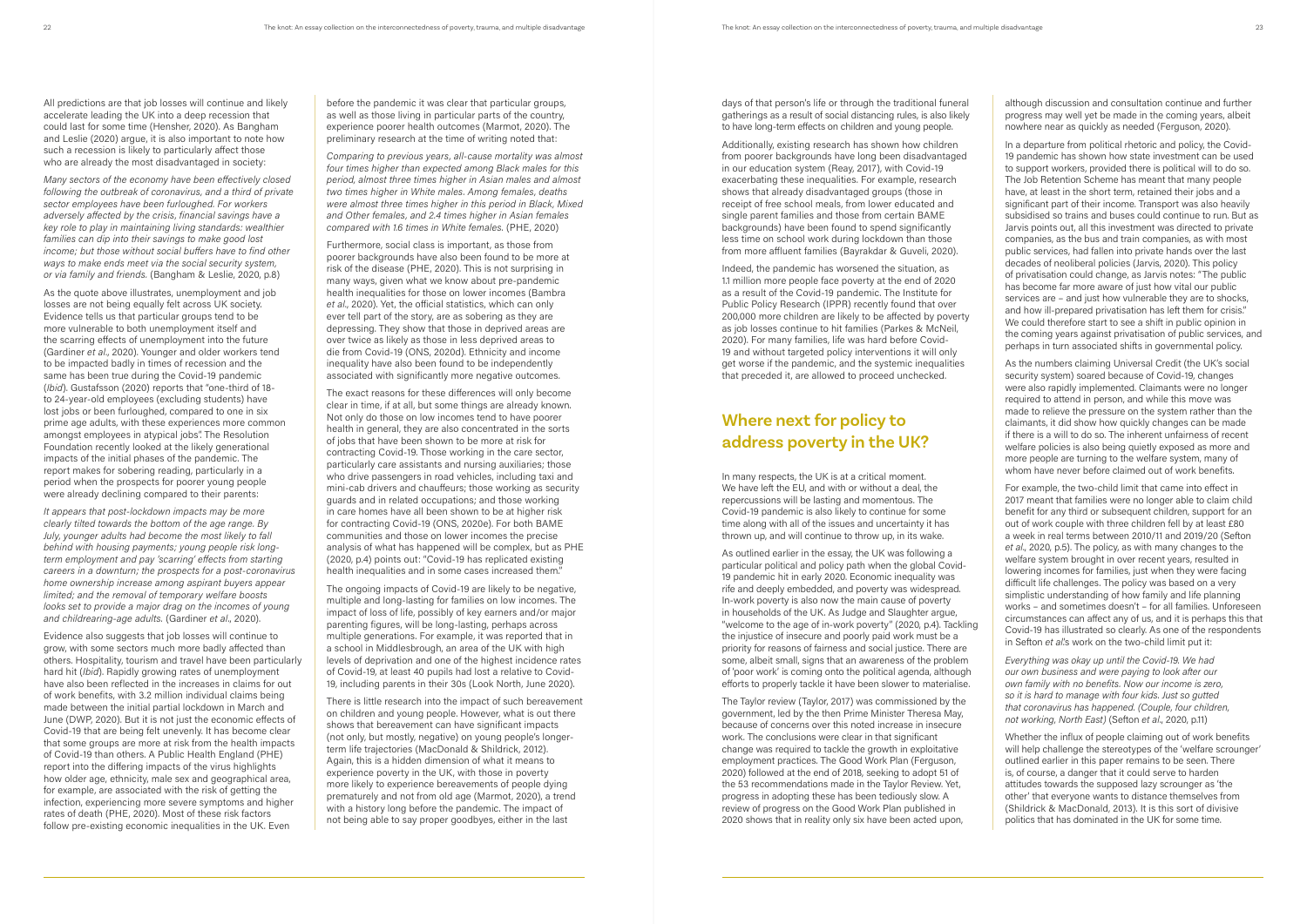In recent years, traditional political affiliations have seemingly disintegrated as voters grapple with frequent elections, and political allegiances that were once taken for granted seem to have withered and waned (Curtice *et al*., 2019). The vote to leave the EU was in many respects indicative of this political uncertainty and flux. So momentous and impactful has the referendum and its result been for the UK that 'leaver' and 'remainer' identities have become "new political and social fault lines" (Curtice *et al*., 2019, p.13), leaving a nation divided at a time when unity seems more important than ever. Some have argued it was the impoverished communities (like many in the North East of England for example), the so-called 'left behind' that were largely responsible for the leave vote. Research has shown that while the reality is more complex, groups who feel locked out of the benefits of capitalism, residing in deprived communities who often feel 'left behind' (Goodwin & Heath 2016) were more likely to support leaving the EU. As research has shown, there is no shortage of anger and frustration as well as first-hand knowledge of the lack of opportunities in these communities, for example, in parts of the North East, and other impoverished areas up and down the country (Shildrick, 2017). That for some people the anger at their lack of opportunity was directed towards the EU is perhaps unsurprising, given the leave campaign's emphasis on the magnificent-sounding sums that might come back to the UK (Stone, 2018).

In the most recent general election in December 2019, analysis indicated that a Conservative majority was enabled by an influx of votes from what were seen as traditional Labour heartlands, the so-called 'red wall'. The vote was largely driven by the 'get Brexit done' mantra that Boris Johnson used to seemingly convincing effect, along with promises of inward investment and a greater commitment to 'levelling up', particularly in parts of the North. Recent research by the Resolution Foundation has found that many households in the so-called 'red wall' stand to lose around £1,000 a year under forthcoming proposed cuts to welfare due to come in in April 2021 (Bell *et al*., 2020), so support may be fragile and fleeting unless promises of levelling up turn into concrete actions.

What has also happened over recent years is that many issues of inequality, inequity and injustice have come to the fore, but rather than being shared concerns, they have fractured opinions and fostered further division. Those experiencing poverty and work-related disadvantages (the 'low-pay, no-pay' cycle) demonise others in similar situations, resorting to popular tropes (also frequently deployed by some politicians) to label others as workshy and as claiming benefits fraudulently (Shildrick & MacDonald, 2013). Drawing on stereotypes might be easier than grappling with the complexities of the labour market, for example, but it is also useful for political parties wishing to steer public opinion away from issues that government could address and instead keep the focus very clearly on the individuals affected.

The Black Lives Matter campaign provides a recent and timely apposite example, where deep-rooted injustice and discrimination seems disconnected from the wider structural context in which racism flourishes and can be exploited for political gain (as it was by the leave campaign in 2016). As the Runnymede Trust and the Centre for Labour and Social Studies (CLASS) have argued in their important race and

class toolkit, all too often issues of disadvantage and structural inequality can cut across both race and class (for example, poverty, poor access to services, housing and health services):

*Ordinary people in the UK have been actively held back by precariousness, lack of voice, prejudice and loss of community space; from the rural towns of Northern England to the tower blocks of London. Instead of seeing their voices and struggles centred on the political agenda, communities have been divided and pitched against one another in the public debate, often along the lines of Brexiteers/Remainers, deserving/ undeserving, British/foreigner, white/BAME, white/migrants. 'Divide and rule' tactics have fuelled scaremongering and prejudice against migrants and people of colour and distracted us from addressing the urgent issues facing communities today: a rigged system privileging a wealthy few at the top. This needs to change.* (Runnymede Trust and CLASS, 2019)

The 'divide and rule' tactic referred to above is divisive but it is also politically useful to those who have power and wealth in a society such as ours to maintain these divisions. Being clear on the causes of poverty and the inequalities in both opportunities and who has access to them might lead to the electorate accepting – and demanding – different political decisions.

The idea that welfare dependency is widespread and that poverty is caused by individual failings is also well embedded in our political system. For too long there has been a narrative perpetuated, at times, by all political parties and the media that individualises blame and stereotypes people. This has been particularly pronounced in politics since 2010, but it is not new. The causes of poverty are inadequate social security (that supports people properly when they need it), and increasingly the failings of the labour market that keep working individuals and families in poverty. It is telling that over half of care workers are paid below the real living wage and they are five times more likely to be on a zero hours contract (Shaheen & Jesse, 2020).

Frances O'Grady, leader of the Trades Union Congress, has said the Covid-19 crisis might be a turning point in our history. She argues that it should be, not least because it made visible the previously invisible army of low paid essential workers. She argues that when we look back and reflect on the pandemic, "many of our stories will be about the working people who kept Britain running, frontline workers who put their own health on the line to look after the rest of us", many of whom were also low paid (O'Grady, 2020). Whether the tide will start to turn remains to be seen. The upsurge in caring for our neighbours that has taken place in virtually every corner of our country and the clapping for the NHS may well be forgotten in the economic and social pain that will inevitable follow in the coming years. As Reay points out:

*Keeping people stuck in segregated areas, in demeaning jobs without sufficient income and consigned to a life with little hope and prospect that things will get better can breed racism and bigotry, ignorance and narrow-mindedness. Such attitudes have nothing to do with the intrinsic qualities of the people themselves and everything to do with the consequences of their circumstances.* (Reay, 2017, p.197)

## **Conclusions**

I have written this paper at a time of deep uncertainty and change, when the UK looks increasingly insular, troubled and isolated in a world that is in turmoil. But, there is an opportunity for change. It won't happen overnight, perhaps not in my lifetime, but we have an opportunity to start to recalibrate and focus more on what sort of society we want to be. Never has the international comparison of lives and life experiences been so readily exposed as through the Covid-19 pandemic, as different countries' approaches have been compared and picked over for better or worse. Change is coming whether we like it or not. Whether that change will be for the better will lie with the decisions made by those elected to represent us, but we can all play our parts. We can highlight injustices, challenge prejudice and misguided political rhetoric, and press for policy decisions that are in all of our interests, not just for the few.

### **References**

Bambra, C *et al*. (2020). *The Covid-19 pandemic and health inequalities. Journal of Epidemiology and Community Health*, 74: p.964-968.

Bangham, G and Leslie, J. (2020). *Rainy days: An audit of household wealth and the initial effects of the coronavirus crisis on saving and spending in Great Britain*. London: Resolution Foundation.

Bayrakdar, S and Guveli, A. (2020). *Inequalities in home learning and schools' provision of distance teaching during lockdown in the UK*. Essex: Institute for Social and Economic Research.

Bell, T, Corlett, A and Handscomb, K. (2020). *Death by £1000 cuts*. London: Resolution Foundation.

Bourquin, P, Cribb, J, Waters, T and Xu, X. (2019). *Why has in-work poverty risen in Britain*. IFS Working Paper W19/12.

CIPD and The High Pay Centre. (2020). *FTSE 100 CEO pay in 2019 and during the pandemic*. London: The High Pay Centre.

Cooper, V and Whyte, D. (2017). (eds.). *The Violence of Austerity*. London: Pluto Press.

Curtice, J *et al*. (2019). *British Social Attitudes*, 36: London: NatCen.

Dorling, D. (2020). *Slowdown*. United States: Yale University Press.

Dorling, D. (2019). *Inequality and the 1%*. London: Verso Books.

Davis, A *et al*. (2020). *A minimum income standard for the UK*. York: Joseph Rowntree Foundation.

Department for Work and Pensions. (2020). *Universal Credit declarations (claims) and advances: management information*. Available at: https://www.gov.uk/government/publications/ universal-credit-declarations-claims-and-advancesmanagement-information [last accessed 28 November 2020].

Department for Work and Pensions. (March 2020). *Households below average income: An analysis of UK income distribution 1994/95 – 2018/19*. Available at: https://assets. publishing.service.gov.uk/government/uploads/system/ uploads/attachment\_data/file/875261/households-belowaverage-income-1994-1995-2018-2019.pdf [last accessed 28 November 2020].

Ferguson, D. (2020). *Insecure Work: The Taylor Review and the Good Work Plan*. London: House of Commons Library.

Fletcher, D. (2019). British public employment service reform: activating and civilising the precariat? *Journal of Poverty and Social Justice*, 27(3): p.407- 421. http://doi.org/10.1332/1759827 19X15622552304853

Fletcher, D and Flint, J. (2018). Welfare conditionality and social marginality: the folly of the tutelary state? *Critical Social Policy*, 38(4): p.771- 791. http://doi. org/10.1177/0261018317753088

Fletcher, D and Wright, S. (2017). A hand up or a slap down? Criminalising benefit claimants in Britain via strategies of surveillance, sanctions and deterrence. *Critical Social Policy*, 38(2): p.323-344. http://doi.org/10.1177/0261018317726622

Fletcher, D, Batty, E, Flint, JF and McNeill, J. (2016). Gamers or victims of the system? Welfare reform, cynical manipulation and vulnerability. *Journal of Poverty and Social Justice*, 24(2): p.171-185. http://doi.org/10.1332/175982716X14650295704731

Gardiner, L *et al*. (2020). *An intergenerational audit for the UK*. London: Resolution Foundation.

Garthwaite, K. (2014). Fear of the Brown Envelope: Exploring Welfare Reform with Long-Term Sickness Benefits Recipients. *Social Policy and Administration*, 48(7) p.782-798. Available at: http://dro.dur.ac.uk/13629/1/13629.pdf [last accessed 28 November 2020].

Garthwaite, K. (2015a). Becoming incapacitated? Long-term sickness benefit recipients and the construction of stigma and identity narratives. *Sociology of Health and Illness*, 37(1), p.1-13. https://doi.org/10.1111/1467-9566.12168

Garthwaite, K. (2015b). 'Keeping meself to meself': How Social Networks Can Influence Narratives of Stigma and Identity for Long-term Sickness Benefits Recipients. *Social Policy and Administration*, p.199-212.

Garthwaite, K. (2016). *Hunger Pains*. Bristol: Policy Press.

Goodwin, M and Heath, O. (2016). *Brexit vote explained: poverty, low skills and lack of opportunity*. York: Joseph Rowntree Foundation.

Goos, M and Manning, A. (2003). *Lousy and Lovely Jobs: the Rising Polarization of Work in Britain*. Available at: http:// eprints.lse.ac.uk/20002/1/Lousy\_and\_Lovely\_Jobs\_the\_ Rising\_Polarization\_of\_Work\_in\_Britain.pdf [last accessed 28 November 2020].

Gustafsson, M. (2020). *Young Workers in the Coronavirus*. London: Resolution Foundation.

Hensher, M. (2020). Covid-19, unemployment and health: time for deeper solutions. *British Medical Journal*.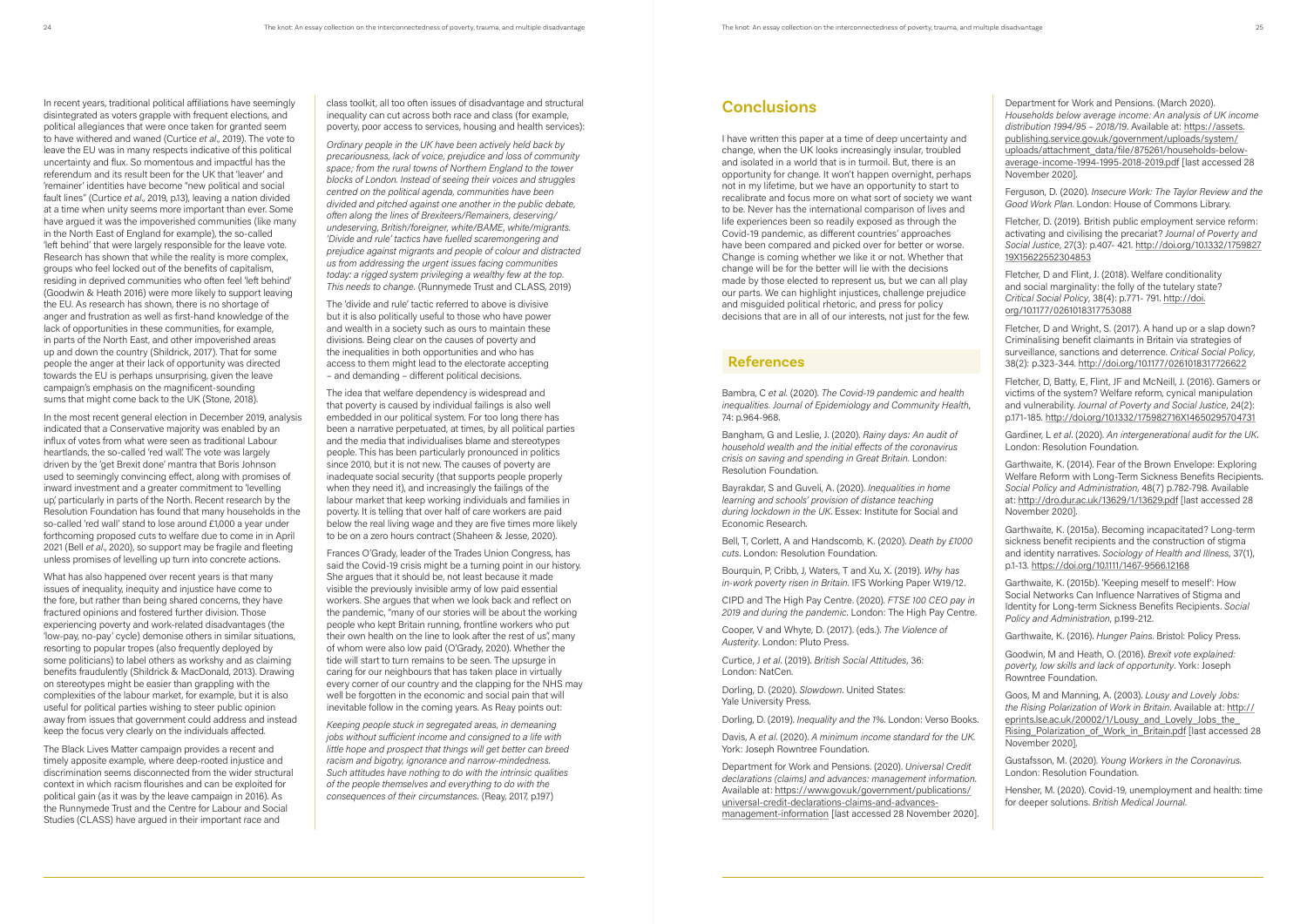Hick, R and Lanau, A. (2018). Moving in and out of in-work poverty in the UK: An analysis of transitions, trajectories and trigger events. *Journal of Social Policy*, 47(4): p.661-681.

Hirsch, D and Stone, J. (2020). *Local indicators of child poverty after housing costs, 2018/19: Summary of estimates of child poverty after housing costs in local authorities and parliamentary constituencies, 2014/15 – 2018/19*. London: End Child Poverty Coalition.

HMRC. (2020). *Coronavirus Job Retention Scheme Official Statistics*. London: HMRC.

Innes, D. (2020). *What has driven the rise of in-work poverty*. York: Joseph Rowntree Foundation.

Jarvis, C. (2020) *Post-pandemic: Real public services*. CLASS blog post. Available at: http://classonline.org.uk/blog/ item/post-pandemic-real-public-services [last accessed 28 November 2020].

Joseph Rowntree Foundation. (2016). W*e can solve poverty in the UK*. York: Joseph Rowntree Foundation.

Judge, L and Slaughter, H. (2020). *Working Hard(ship)*. London: Resolution Foundation.

Living Wage Foundation. (2020). *Over 5 million workers in insecure, low paid work*. Available at: https://www.livingwage. org.uk/news/news-over-5-million-workers-insecure-lowpaid-work [last accessed 28 November 2020].

Look North. (2020). *Evening News*. Available at: https://www. bbc.co.uk/iplayer/episode/m000kf1f/look-north-north-eastand-cumbria-evening-news-24062020 [last accessed 28 November 2020].

Lynch, R. (2020). *Unemployment was rising even before the coronavirus*. The Telegraph, 17 March 2020.

MacDonald, R and Shildrick, T. (2012). Youth and well-being: experiencing bereavement and ill health in marginalised young people's transitions. *Sociology of Health and Illness,* 35(1): p.147-161.

Marmot, M. (2020). *Health Equity in England: The Marmot Review 10 years on*. Available at: https://www.health.org.uk/ publications/reports/the-marmot-review-10-years-on [last accessed 28 November 2020].

Murray, C. (1990). *The emerging British underclass*. London: Institute for Economic Affairs.

Nabarro, B. (2020). *The UK economic outlook: the long road to recovery*. London: Institute for Fiscal Studies. Available at: https://www.ifs.org.uk/publications/15078 [last accessed 28 November 2020].

O'Grady, F. (2020). Foreword. In: Shaheen, F and Jesse, R. (2020). *Coronavirus and the workers emergency: Labour market realities 2020*. London: CLASS.

ONS. (2020a). *Coronavirus (COVID-19) round-up*. Available at: https://www.ons.gov.uk/peoplepopulationandcommunity/ healthandsocialcare/conditionsanddiseases/articles/ coronaviruscovid19roundup/2020-03-26 [last accessed 28 November 2020].

ONS. (2020b). *GSP first quarterly estimates UK: April and June 2020*. Available at: https://www.ons.gov. uk/economy/grossdomesticproductgdp/bulletins/ gdpfirstquarterlyestimateuk/apriltojune2020 [last accessed 28 November 2020].

ONS. (2020c). *GDP monthly estimate, UK: August 2020*. Available at: https://www.ons.gov.uk/economy/ grossdomesticproductgdp/bulletins/gdpmonthlyestimateuk/ august2020 [last accessed 28 November 2020].

ONS. (2020d). *Deaths involving COVID-19 by local area and socio-economic deprivation: deaths occurring between 1st March and 31st July 2020*. Available at: https:// www.ons.gov.uk/peoplepopulationandcommunity/ birthsdeathsandmarriages/deaths/bulletins/ deathsinvolvingcovid19bylocalareasanddeprivation/ deathsoccurringbetween1marchand31july2020 [last accessed 28 November 2020].

ONS. (2020e). *Coronavirus (COVID-19) related death by occupation, England and Wales: deaths registered up to and including 20th April 2020*. Available at: https:// www.ons.gov.uk/peoplepopulationandcommunity/ healthandsocialcare/causesofdeath/bulletins/ coronaviruscovid19relateddeathsbyoccupationenglandand wales/deathsregistereduptoandincluding20april2020 [last accessed 28 November 2020].

Parkes, H and McNeil, C. *Estimating the poverty impacts of the coronavirus pandemic*. London: IPPR.

Public Health England. (2020). *Review into factors affecting public health outcomes from Covid-19*. London: Public Health England.

Raikes, L. (2019). *Divided and connected: Regional inequalities in the North, the UK and the developed world – State of the North 2019*. London: IPPR.

RAND. (2020). *Examining economic outcomes after Brexit*. Available at: https://www.rand.org/randeurope/research/ projects/brexit-economic-implications.html [last accessed 28 November 2020].

Reay, D. (2017). *Miseducation*. Bristol: Policy Press.

Runnymede Trust and Class. (2019). *Messaging checklist for advocates to build solidarity across difference: Race and class messaging toolkit*. London: Runnymede Trust and Class. Available at: https://www.runnymedetrust.org/uploads/ images/blog/Solidarity%20Across%20Difference%20 Messaging%20Checklist%202019.pdf [last accessed 28 November 2020].

Sampson, T. (2020). *A no-deal brexit may be more costly than Covid-19*. Available at: https://blogs.lse.ac.uk/ brexit/2020/08/26/a-no-deal-brexit-may-still-be-morecostly-than-covid-19/ [last accessed 28 November 2020].

Sefton, T *et al*. (2020). *"No-one knows what the future can hold": the impact of the two-child limit after three years*. The Church of England and Child Poverty Action Group. Available at: https://cpag.org.uk/sites/default/files/files/policypost/ No-one-knows-what-the-future-can-hold-FINAL.pdf [last accessed 28 November 2020].

Shaheen, F and Jesse, R. (2020). *Coronavirus and the workers emergency: Labour market realities 2020*. London: CLASS.

Shildrick, T, MacDonald, R, Webster, C and Garthwaite, K.(2012a). *Poverty and Insecurity: Life in low pay, no pay Britain*. Bristol: Policy Press.

Shildrick, T *et al*. (2012b). A*re 'cultures of worklessness' passed down the generations?* York: Joseph Rowntree Foundation.

Shildrick, T and MacDonald, R. (2013). Poverty Talk: How people experiencing poverty deny their poverty and why they blame the poor. *The Sociological Review*, 61(2).

Shildrick, T. (2017). Poverty, politics and a new kind of class war. *Discover Society*. Available at: https://discoversociety. org/2017/02/01/poverty-politics-and-a-new-kind-of-classwar/ [last accessed 28 November 2020].

Stone, J. (2018). British public still believe Vote Leave '£350 million a week from EU' myth from Brexit referendum. *The Independent*. Available at: https://www.independent.co.uk/ news/uk/politics/vote-leave-brexit-lies-eu-pay-moneyremain-poll-boris-johnson-a8603646.html [last accessed 28 November 2020].

Taylor, M. (2017). T*he Taylor review of modern working practices*. London: Gov.uk. Available at: https://www.gov. uk/government/publications/good-work-the-taylor-reviewof-modern-working-practices [last accessed 28 November 2020].

Tyler, I. (2015). Classificatory Struggles: class, culture and inequality in neoliberal times. *The Sociological Review*, 63(2): p.493-511.

Tyler, I and Jensen, T. (2015) Benefit Broods: The cultural and political crafting of anti-welfare common sense. *Critical Social Policy*, 35(4): p.470-491.

Tyler, I. (2020) *Stigma: The machinery of inequality*. Zed Books.

United Nations. (2019). *Visit to the United Kingdom of Great Britain and Northern Ireland: Report of the Special Rapporteur on extreme poverty and human rights*. Available at: https://undocs.org/A/HRC/41/39/Add.1 [last accessed 28 November 2020].

Watt, P. (2020). Press-ganged Generation Rent: youth homelessness, precarity and poverty in East London. *People, Place and Policy*, 14(2): p.128-141.

Welshman, J. (2013). *Underclass: A history of the excluded since 1880*. London: Bloomsbury.

Wilson, T. (2020). Record unemployment looms in the UK. Here's what the government must do. *The Guardian*. Available at: https://www.theguardian.com/commentisfree/2020/ jun/16/record-unemployment-uk-government-ons-figureslabour-market [last accessed 28 November 2020].

Wright, S, Fletcher, DR and Stewart, A. (2020). Punitive benefit sanctions, welfare conditionality and the social abuse of unemployed people in Britain: transforming claimants into offenders. *Social Policy and Administration*, 54(2): p.278-294.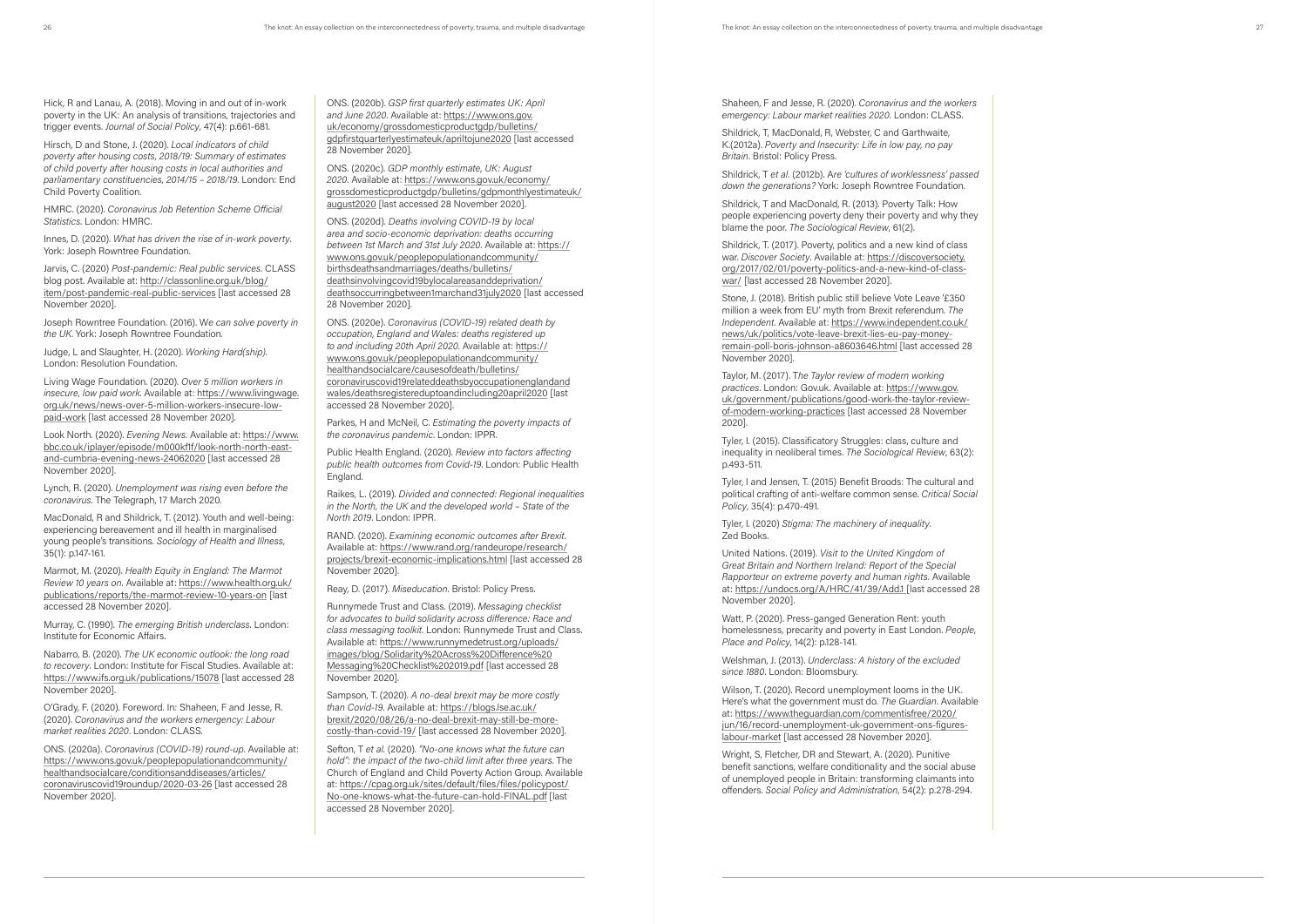Understanding multiple inequalities and trauma needs ( through a gendered lens: The case for inclusive gendered approaches to trauma-informed care

## **Summary**

#### **Introduction**

Increased recognition of the lifelong impact of trauma has led to the development of 'trauma-informed' models of care within mental health services. Such models are a welcomed and much needed initiative. Traumainformed care (TIC) has the potential to improve outcomes of care and quality of life for people who have experienced trauma.

However, while TIC models represent significant advancement, they have largely evolved outside of consideration of the gendered nature of those exposed to trauma's needs.

### **Limiting efficacy by failing to recognise gender's key role**

Failing to consider the key role of gender at all levels of national policy and service development, delivery and evaluation arguably limits the efficacy of these approaches. National policy and service development also tend to perpetuate the artificial division of psychological and physical health needs resulting from repeated trauma exposure.

### **Recognising gender needs across the spectrum**

Equally, it is important that approaches recognise, reflect and include different gendered needs across the gender spectrum. The lack of consideration of an inclusive approach to gender contributes to the continued invisibility of males and gender minority groups in trauma literature and services.

### **Conclusion**

Through adopting an inclusive, gender-mainstreamed approach that ensures gendered budgeting, commissioning and workforce planning, TIC services will be better placed to meet the holistic needs of the diverse populations they serve.

## **Acknowledgments**

Firstly, we would like to thank our academic and lived experience reviewers for their support for and feedback on the initial draft of this paper. We found the lived experience review meeting particularly useful in affirming our beliefs about the value and importance of including lived experience in academic activities and in shaping policy agendas.

We would also like to acknowledge the support from the Academic Centre, St Andrew's Healthcare in the completion of this essay and for identifying the funding that will allow us to start to address the gaps in knowledge and clinical practice that this piece highlights.

Finally, we would like to thank the Revolving Doors Agency for the opportunity to write this essay, which has proven to be a hugely thoughtprovoking and valuable experience.



## **Authors**

#### **Dr Deborah Morris** (corresponding author)

Consultant Clinical Psychologist, Lead for the Centre for Developmental and Complex Trauma, Academic Centre, St Andrew's Healthcare

E: deborah.morris@standrew.co.uk

#### **Elanor Lucy Webb**

Senior Research Assistant Psychologist, Centre for Developmental and Complex Trauma, Academic Centre, St Andrew's Healthcare

## **Essay three**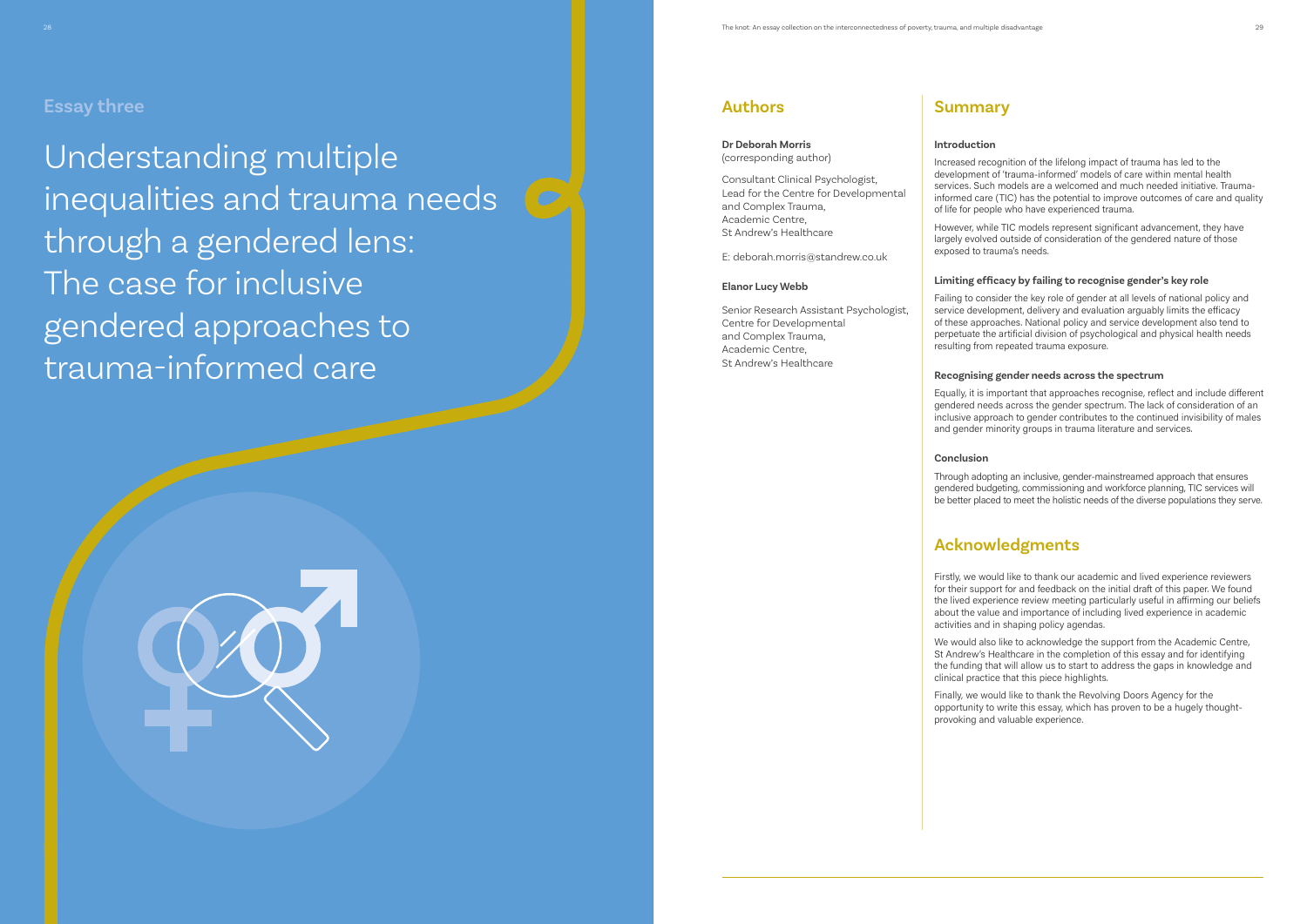## **Introduction**

Exposure to trauma and its enduring impacts is a significant humanitarian, social and economic concern. Increased awareness of trauma has been mirrored in attempts to develop trauma-focused treatments and embed 'trauma-informed care' (TIC) models in mental health settings. Broadly defined, TIC and specialist trauma services reflect organisational frameworks that recognise and give eminence to the profound consequences arising from facing adversities such as exposure to abuse and violence, and homelessness.

These models, however, largely evolved in a vacuum where the policies, structures and scope of services that seek to respond to trauma needs gave limited considerations to key intersections such as gender and race. While gender is one of many intersections that has profound impacts over the lifespan, adopting a gendered approach to trauma care provides an encompassing and transformative *anchor* for services to develop holistic approaches and reduce fragmentation of services. The failure to consider gender as an inclusive construct at all strategic and operational levels and stages of care is arguably a key limitation in current 'trauma-informed' services, affecting people across the gender spectrum.

Part one of this essay will summarise evidence outlining the gendered experiences of trauma, demonstrating the need for a comprehensive gendered approach to trauma care. Part two will outline the challenges this evidence poses for traditional, and current, trauma-informed care models. Finally, to conclude the essay, we outline how a gendered approach to trauma can be implemented to ensure that services are equitable and accessible to all.

## **Part 1: Gender, gendered needs and multiple inequalities**

The focus of any discussion exploring gendered trauma firstly needs to address the complexities in defining gender, in order to adopt an inclusive approach that delineates needs across the gender spectrum.

Gender has, historically, been considered synonymous with biological sex, and explored largely within agendas focusing on female<sup>1</sup> inequalities. In recent years, definitions of gender have been revised and are now rooted in social constructionism. The scope of investigation for gendered needs has also been extended to include the experience of males, transgender and non-binary**2** populations, and

additional intersections of race, disability, class and age. Drawing on inclusive definitions**3** we offer the following definition of gender, which we use as the basis for this essay:

*Gender refers to [expected] socially constructed roles, [valued] attributes and identities that society considers [appropriate] for women and men. Gender roles are thus considered learnt, to a degree socially imposed, and context- and time-dependent, and as such, are changeable according to societal developments. In addition, and as noted by Stonewall, while people are born and assigned a female or male [sex] at birth, it is through social influence that they learn to be girls and boys who grow into women and men. The distinction between gender and sex is acknowledged, as is the distinction between assigned sex at birth and self-identified or self-categorised gender, which may also reflect non-binary and fluid identities.***<sup>4</sup>**

Gender has certainly evolved into an expansive and politicised construct. Definitions of gender are not purely academic, and debates around characterisations of gender have a profound impact on people's legal rights, their sense of place in society and on government policy. Although encouraged, debates can, at times, become focused on circular discussions about *what* constitutes gender at the expense of exploring its *impacts* on an individual's place in, and experience of, society. The stance we take in this essay is that gender, in all its defined forms, can exacerbate structural inequalities and amplify marginalised status; in particular, in ways that increase the risk of being exposed to trauma and its enduring effects. As such, we argue that trauma-related services can best support people when anchored in a gendered approach.

### **Why gender matters: the evidence for a gendered approach to trauma**

Analyses of different social identities show that gender, including male, female, trans and non-binary statuses, significantly contributes to the risk of trauma exposure, and our understanding of that risk. Inequalities arising from gender are complex and multi-layered, with the presence of intersections, such as race, either deepening or elevating its impact. Adopting a gendered approach to trauma is *not* to suggest a hierarchical relationship whereby one inequality is given primacy over others. Instead, this approach views gender as an *anchor* from which the needs of wider social inequalities can also be considered, allowing for a more inclusive and responsive model of care.**<sup>5</sup>** Key evidence demonstrating the importance of adopting gendered approaches to care will now be considered.

Statistics have long revealed that, across the lifespan, females experience greater exposure to events that can traumatise in childhood and adulthood, including physical and emotional neglect and parental mental illness (Haahr-Pedersen *et al*., 2020). Females are also comparatively more likely to experience prolonged and repeated exposure to trauma (Kimerling *et al*., 2018), including more severe forms of aggression within relationships (Chapman & Gillespie, 2019). They are also more likely to experience sexual and labour trafficking and contraception coercion, particularly those who are homeless, refugees or from ethnic minority groups (Gerber, 2019). Additionally, emerging evidence suggests the risk for exposure to familial and domestic violence may also be especially high for trans-females (McKinnish *et al*., 2019). The prevalence of trauma is also significantly increased in females who encounter mental ill health and the criminal justice system, with females in secure services**6** reporting increased exposure to childhood trauma and repeat victimisation in adulthood (Dolan & Whitworth, 2013).

- Tradition of the strength of the terms male and female are used in this essay, this is in reference to cisqender males and females (those whose gender identity matches the gender assigned<br>1. Where the terms male and female to them at birth). This approach has been taken to ensure that the needs of all across the gender spectrum are acknowledged, and to facilitate ease of reading.
- 2. Non-binary is a term used to describe a self-identified gender that doesn't fall into being either male or female. This may reflect that a person identifies with a gender that includes elements of being a male or a female. It may also reflect a self-identified gender identity that doesn't identify with male or female genders.
- 3. Developed by the Council of Europe (CoE) (2020), World Health Organization (2020), United Nations (2020) and Stonewall (2020).
- 4. A non-binary identity reflects a spectrum of gender identities that are neither exclusively male nor female. 'Gender fluid' is an example of such an identity and describes an individual for whom their gender identity varies over time.
- 5. Within the UK it is noted that approaches to gender inequalities have long noted and incorporated consideration for wider intersections including ethnicity, disability and socio-economic variables (CoE, 2020).

Such increased risk occurs in the context of differential social inequalities experienced by male and females, which further impact on the prevalence of trauma and associated treatment needs. Globally, females experience comparatively greater social inequalities including lower socio-economic status. This status also has a greater impact on mortality, compared to males (Kimerling *et al*., 2018). Furthermore, entrenched socio-economic inequalities echo through healthcare policies, with wide-ranging analyses suggesting that healthcare policies invariably reflect the dominant (male) gender and (white) cultural groups in society (Morgan *et al*., 2018; Council of Europe, 2020). As a result, gender inequalities in health systems in relation to roles, finances, service models, values and quality assurance can lead to inappropriate service models and allocation of resources which ultimately perpetuate existing inequalities and fail to address the health needs of all sections of society.

Simply put, gender inequalities in health policies may be reflected by higher incidence of trauma symptoms in females. The direct consequences of social inequalities and their impact on trauma are evidenced by the examples of reproductive policies, legal frameworks around sexual violence and policies and practice relating to intimate partner violence. For example, in the US, states that protect women's reproductive rights and report lower gender inequalities also report lower levels of Post-Traumatic Stress Disorder (PTSD) compared to states where women have few reproductive rights (McLaughlin *et al*., 2011). Whether reproductive rights are a direct influence or are a proxy marker reflecting wider entrenched gender biases remains to be seen; nonetheless, they illustrate the impact of gender on one area of trauma.

However, exploring female experiences of trauma provides only part of the equation in understanding *gendered* trauma needs. The *different* experiences of trauma by males further illustrates the need for a gendered approach to care. Exposure to trauma is typically cited as being less prevalent in males, who more commonly occupy the role of perpetrator within trauma literature. Nevertheless, traumas experienced by males are underreported in

childhood and adulthood (Romano & De Luca, 2001), and underreporting is likely to reflect that males are less likely to recognise situations as abusive and less likely to disclose abuse (Okur *et al*., 2017), especially if the perpetrator is female (Cook-Daniels, 2009). Difficulties have also been found in defining and characterising male experiences of abuse and males tend to perceive their own abuse experiences as being less severe compared to females (de Jonge, 2013). Accordingly, the actual prevalence of abuse in the male population is likely to be greater than currently considered (Pereda *et al*., 2009).

Moreover, the comparatively lower levels of trauma males experience masks significant variations in trauma figures when sexuality, ethnicity, refugee status, age and wider socio-economic statuses are considered (Fleurant, 2019). Within male gay or sexual minority communities, the risk of experiencing violent trauma and discrimination is significantly increased compared to heterosexual populations (Paquette *et al*., 2019). Similarly, exposure to trauma in young black males eclipses that of white young people (Roberts *et al*., 2011). Older men are also particularly conspicuous in their absence from the trauma literature (Schnurr *et al*., 2004), in the context of higher levels of social isolation compared to females (Devine *et al*., 2019).

Transgender populations, while heterogeneous, also experience high levels of childhood (Giovanardi *et al*., 2018) and adult trauma compared to cisgender<sup>7</sup> populations, often related to their trans status and perpetrated both by their social networks and by statutory agencies (McKinnish *et al*., 2019). They are also more likely to experience additional intersections, such as homelessness, that further increase the risk of exposure to trauma (McKinnish *et al*., 2019). Non-binary populations, who also remain significantly under-researched, may also present with additional risk of exposure to trauma compared to binary trans male and trans female populations, including increased risk of homelessness (Reisner & Hughto, 2019).

Furthermore, differential gendered patterns are also apparent in the constellation of responses to trauma, further strengthening the need for gendered approaches to service and treatment models (Fleurant, 2019). At a diagnostic level, reviews of evidence suggest key gender differences in trauma-related psychiatric diagnoses, such as PTSD and personality disorder, and in the symptom patterns in these diagnoses.

Females are more likely to be diagnosed with PTSD (Chapman *et al*., 2012; Wade *et al*., 2016) and complex PTSD (Lunn & Morris, 2020) than males, particularly following specific incidents, including disasters, accidents, and chronic diseases (Ditlevsen & Elklit, 2012) and as a result of their professional roles (Baum, 2016). Trans female status is also associated with significantly higher levels of PTSD compared to cisgender populations (Reisner *et al*., 2016). While PTSD appears to be a valid construct for males, females and trans females, females also present with greater severity and differential patterns of PTSD symptoms (Galovski *et al*., 2013;

#### 6. Secure services are specialist mental health hospitals that work with service users who engage in aggressive/challenging behaviours that make them a risk to themselves

- or others. Many people in secure services have been convicted of a crime that is linked to their mental health problems.
- 7. Cisgender is defined as a person who identifies with the gender assigned to them at birth.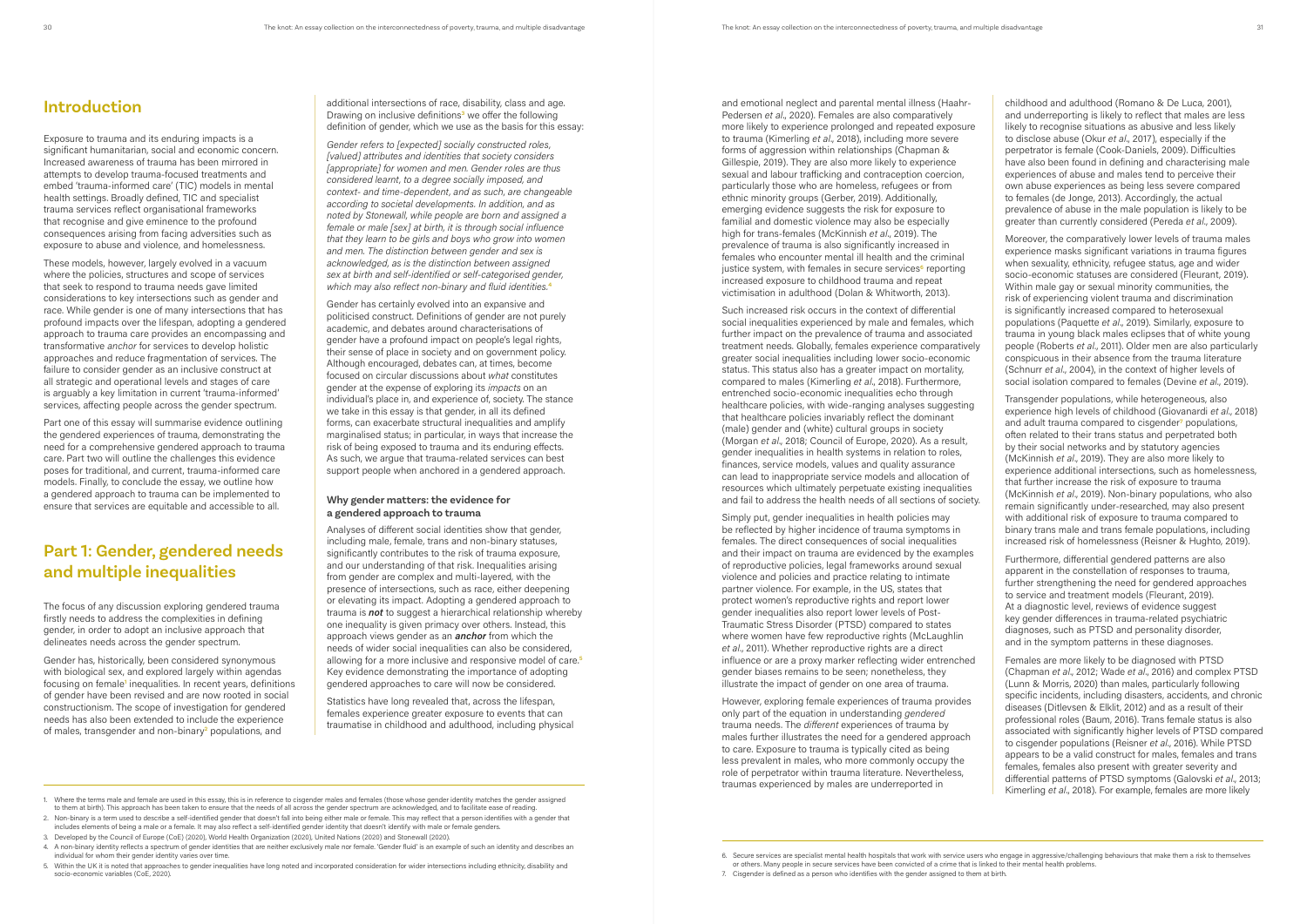to present with dissociative symptoms and a more intense sense of threat compared to males (Irish *et al*., 2011). Such differences have not been explored within gender minority populations. Currently, gendered patterns in trauma symptoms are not reflected in guidance for the assessment for PTSD. Such omissions provide a key clinical example demonstrating the need for a gendered approach to trauma care.

Gendered patterns in diagnoses and symptoms are not exclusive to PTSD but also emerge in Borderline Personality Disorder (BPD), a diagnosis synonymous with the experience of childhood trauma. Unsurprisingly, females are significantly more likely than males to be diagnosed with BPD. While gender biases in diagnostic processes may account for some differences in BPD prevalence (Sansone & Sansone, 2011), males with trauma histories do present with differential behavioral responses to trauma, such as recklessness and differences in their core BPD symptom patterns (Sharp *et al*., 2014), with their trauma needs often remaining undetected until they enter the criminal justice system for offending behaviour.

Males with BPD, and with a history of trauma, are also significantly more likely than females to present with comorbid substance use (Almuneef *et al*., 2018) and anti-social personality disorder needs (Robitaille *et al*., 2017), which are not reflected in current dominant treatment models for trauma. Trauma research, in particular research exploring complex PTSD, typically excludes people with substance use needs from samples (Lunn & Morris, 2020), which also contributes to our lack of understanding of male trauma-related treatment needs. As such, gender may also impact on the number and type of secondary referrals that people require in the treatment of their trauma needs (for example, substance use teams and criminal justice support). Moreover, males with BPD are also less likely to be offered treatment, indicating that trauma needs remain unmet (Stanley, 2010). Such evidence suggests that training for healthcare professionals should incorporate awareness of and vigilance to recognising differential (gendered) signs and potential treatment needs of populations, though without enforcing rigid stereotypes, to allow for individualised approaches to treatment.

Males also experience greater difficulties in accessing mental health services (Men's Health Forum, 2008) though this is an inequality faced by those with trauma histories across the gender spectrum (McChesney *et al*., 2015). Additionally, compared to white males, men from ethnic minority groups present with greater difficulty accessing therapy and are more likely to discontinue psychotherapy for trauma-related needs. Male sexual assault victims are also less likely to access trauma support services (Pereira *et al*., 2020) and when accessed, they are used less frequently (Turchik *et al*., 2014). Higher levels of alexithymia (inability to recognise one's own emotions), stigma-related concerns, and same sex preferences for therapists and therapy groups have been identified as barriers to males seeking help (Levant *et al*., 2009).

Outside of veterans services, men are woefully underrepresented in samples exploring the efficacy of trauma treatments, most notably in Dialectical Behaviour Therapy**<sup>8</sup>** (Wupperman & Edwards, 2017). The number of randomised controlled trials for psychological therapies for trauma with male samples is minimal. It is therefore unsurprising that a recent meta-analysis demonstrated that females experience greater PTSD symptom reduction than males following psychological treatment, suggesting current treatments are less efficacious for males (Wade *et al*., 2016). Commentators have also reflected on the feminisation of trauma treatment models, including group exercises and the coping strategies offered, making them less accessible to males (Røberg *et al*., 2018). In sum, the experience of males in accessing and having their holistic treatment needs met by trauma therapies is comparatively poorer compared to females.

Further evidence demonstrating the importance of adopting a gendered and integrated approach to trauma care comes from studies exploring the proliferating physical health impacts of trauma. At present, TIC is overwhelmingly focused on psychological outcomes. Yet, exposure to trauma has been linked to most communicable and non-communicable physical health conditions, and premature mortality for males and females (Hughes *et al*., 2017). While the need to establish parity of esteem between psychological and physical health outcomes is a part of a broader debate within trauma circles, this debate also has important gendered aspects. A small and growing evidence base suggests many physical health impacts have a gendered pattern, indicating differential priorities for prevention, early intervention and management approaches to trauma that are currently not being met.

At a neurological level, evidence suggests that exposure to early prolonged trauma can result in differential impacts for males and females. Greater adverse brain maturation effects have been noted in males, even when age of onset, and duration and type of abuse are controlled for (De Bellis *et al*., 2011). Similarly, genetic studies also suggest gendered patterns. For example, evidence has found the MAOA genotype, which is associated with impulsive and aggressive behaviour, to be shortened in males with a history of neglect who latterly present with dissocial behaviour (De Bellis *et al*., 2011); yet this pattern is not evident in females. This suggests novel pharmacological treatments for trauma need to consider differential gender responses at a biological level in order to more effectively address the varying presentations of trauma across different populations.

Further gender differences have also been observed in physical health outcomes, including obesity and smoking. For example, in males, emotional abuse has been found to increase risk for obesity, while physical neglect is associated with being underweight (Ernst *et al*., 2019). However, the overall risk of developing obesity and smoking following childhood trauma is stronger for females (Fuller-Thomson *et al*., 2013). Gendered needs relating to gynaecological and obstetric health are also comparatively well documented, with those who experience severe physical or sexual abuse in childhood presenting with a significant risk for endometriosis (Harris *et al*., 2018). Yet these needs are

not routinely assessed or managed with previous trauma in mind. Interestingly, the corresponding urology and gastroenterology needs of male survivors remain unexplored.

The elevated risk of developing a range of cancers following trauma exposure has also been reported for both genders (Hughes *et al*., 2017). The exact mechanisms that account for this relationship are not well understood, though poor attendance at preventative cervical cancer screening for female (Gesink & Nattel, 2015) and gender minority (Kiran, 2019) sexual abuse survivors has been documented as a contributory factor. Additionally, women with trauma histories report significantly higher levels of anxiety during intimate medical examinations when the physician is male (Lee *et al*., 2007), although trauma needs are not typically recognised or accommodated in physical health settings. By contrast the impact of abuse on male engagement in self-assessment for testicular cancer or screening for prostate cancer is unknown. The effects of trauma on engagement with preventative health services and outcomes have not been quantified either.

Accumulatively, the evidence outlined above suggests differential gender patterns in exposure to trauma, risk of presenting with enduring pathology, as well as patterns of psychological symptoms and needs, suggesting that a 'one size fits all' approach to gendered trauma care will not meet holistic treatment needs. Simplistically, while females may require greater access to trauma services through increased PTSD, complex PTSD and BPD needs that reflect early, repeated, and typically interpersonal trauma experiences, male service users need greater support to recognise and report trauma, to access services and to be offered treatment programmes that reflect male patterns of trauma symptoms and needs. This need increases in males from ethnic minority groups. Additionally, much of the trauma treatment needs of gender minority groups remain unquantified.

Collectively, across the gender spectrum, evidence suggests broad physical health needs that trauma-informed approaches could arguably improve outcomes for. Yet, despite wide recognition of the need for a personalised approach to trauma, which considers gender as one of many intersections shaping treatment needs, a number of shortcomings are apparent. These shortcomings reflect the ongoing fracture between academic knowledge and understanding of trauma, and implementation into clinical practice.

## **Part 2: A critique of current approaches to trauma care**

Given the high prevalence of trauma and presenting symptoms in people accessing mental health services, trauma-informed care (TIC) has been a much needed and welcomed development. Unlike 'trauma-specific' services, which are specialist services for individuals presenting with traumatic stress, 'trauma-informed care' encapsulates a culture of safety and trust; it is not just *what* care is given, but also *how* it is given. A number of trauma-informed models focusing on psychological needs have been developed, typically grounded in the

principles of safety, trustworthiness and transparency, peer support, co-production, empowerment and choice, and understanding of cultural, historical and gender issues (SAMHSA, 2014; Sweeney *et al*., 2016).

The importance of gender is embedded in the theoretical frameworks of TIC, although its presence in shaping services is hugely variable. This in part reflects a broader lack of commonly agreed definitions, structures, standards or governance for TIC services. As such, benchmarking and assessing the quality of services remains subject to inconsistencies, rendering clinicians and service leads with limited guidance to meet the needs of heterogeneous and complex populations. The absence of broader governance of TIC magnifies challenges of fully embedding gendered approaches. Additionally, limitations of the wholly psychological focus of TIC models and the invisibility of marginalised groups are intensified when viewing TIC through a gender-lens. The next section explores these issues.

#### **The need for a consensus about what constitutes 'gender-responsive' trauma-informed care**

A trauma-informed service is one that is 'gender-responsive' (SAMHSA, 2014), responding to the needs of service users in the context of their gender. Yet, in the absence of standards around defining and operationalising gendered approaches to care, initiatives are typically developed at the user-end, rather than in commissioning. As such, considerations of gender in the remit, design and budgeting of traumainformed services largely manifest as an add-on, rather than being central to care modelling (Morgan *et al*., 2018). In addition, where treatment programmes labelled as 'genderresponsive' have been evaluated, there is inconsistency in the criteria for assessing their effectiveness (Purtle *et al*., 2018), typically reflecting the needs of cisgender females only.

Despite this, there is recognition of the need to invest in gendered TIC services at a commissioning level, including for women in the criminal justice system. For example, the 'Women's Secure Blended Service' project (NHS England, 2016) is a specially commissioned service to meet the trauma needs of females in medium- and lowsecure forensic care within a single service. This approach emphasises the importance of relational security, namely staff's knowledge and understanding of service users and the importance of relationships between staff and service users, as a therapeutic intervention working with women. However, such approaches are the exception and illustrate the gender 'specific' rather than gender 'sensitive' approach taken in TIC, reflecting the needs of a single gendered group rather than all service users across the gender spectrum.

The absence of nationally agreed, inclusive standards for gendered TIC, carried through into governance and evaluation structures surrounding TIC, remains a concern. Without such structures, the accessibility and efficacy of these approaches for *all* gendered groups cannot be adequately demonstrated. Furthermore, the narrow definition of gender adopted within current TIC models arguably contributes to the invisibility of non-female trauma populations and their differential mental and physical health needs.

<sup>8.</sup> Dialectical Behaviour Therapy (DBT) is a psychotherapeutic approach developed primarily for the treatment of BPD. This treatment approach is comprised of the following four key modules: mindfulness, distress tolerance, emotion regulation and interpersonal effectiveness. It emphasises developing adaptive skills to manage emotions and to improve interpersonal relationships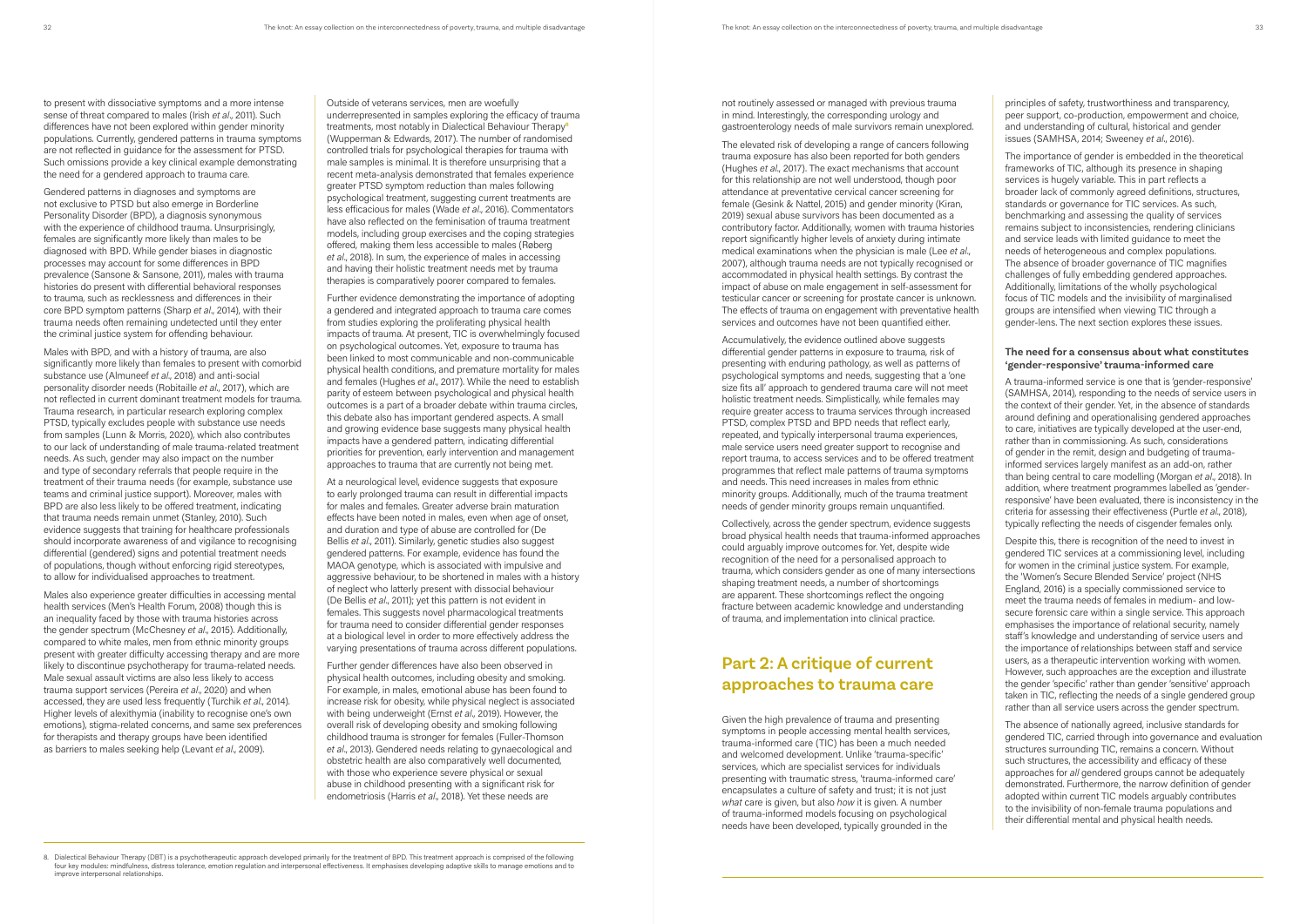#### **The cost of non-inclusive gendered services: the invisibility of marginalised groups**

Perhaps the greatest cost of non-inclusive approaches to gendered care is the perpetuation of invisibility for certain populations. Currently, mental health providers largely operate under policies and practices that respond to neither male nor transgender needs (Walton & Baker, 2019; Wilkins & Pollard, 2014). Yet, arguably, gender-responsivity is defined by the incorporation of gendered needs for *all* service users. The limitations in sectors operating within a 'trauma-informed' framework call for gendered needs to be embedded in the groundworks of care. Failure to do so raises particular concern for males, especially those from ethnic and gender minority populations, who, as outlined previously, present with high levels of trauma exposure in the context of significant barriers to service engagement. Male trauma needs, as voiced through veteran services, may be an exception to the poorer discourse surrounding male trauma experiences. Nevertheless, the focus on 'war' trauma perpetuates the cultural machoism around what is socially 'acceptable' male trauma. Outside of war or servicerelated trauma, the differential needs of males remain invisible within TIC approaches. Outcomes for males and gender minority groups are unlikely to improve in gender neutral or gender 'specific' (female-informed) services.

Additionally, the potential for re-traumatisation in models that fail to consider nuances in clinical needs reflects a cost paid by *all* users of gender-blind or narrowly defined services. Re-traumatisation, which refers to the re-experiencing of an adverse event often triggered by cues in the environment, is a key barrier to accessing mental and physical health support (Garg *et al*., 2020). Given that trauma experiences are prevalent amongst users of mental health services (Mauritz *et al*., 2013), and those in the criminal justice system (Baranyi *et al*., 2018), re-traumatisation is a key consideration in such settings, the risk of which could arguably be mitigated through gender-inclusive approaches to TIC.

The gender-blind approach to trauma adopted within current systems may provoke the re-experiencing of past adversities. For example, prisons overwhelmingly reflect a male-orientated establishment and power dynamics may act as a trigger for female offenders (Jewkes *et al*., 2019). Though cultural shifts have been initiated, practices such as strip searches and the use of 'safe clothes' remain potential triggers. Given the various disparities faced by males, females and gender minority groups in healthcare services and the criminal justice system, the gender-lens must be widened. Adopting a more inclusive approach would mean that the needs of *all* populations are reflected at the level of budgeting, service design, and policy development, as well as at a service delivery level, through the implementation of appropriate staffing, resources, and treatment approaches.

#### **Reducing fragmentation and increasing holistic gendered care**

Recovery from psychological trauma symptoms provides only part of the recovery process, yet, consistent with traditional mental health frameworks, TIC models are overwhelmingly psychologically focused and sit exclusively

within mental health services. This position is echoed at the policy level, with no consideration for physical trauma impacts in clinical PTSD guidance (NICE, 2018). Yet, establishing equivalence in mental and physical health is a priority in the five-year UK health strategy. (Public Health England, 2019). Additionally, the fragmentation and lack of integration of different mental health services needed by trauma survivors *within* mental health services further Illustrates the current challenges in meeting gendered needs. For example, the lack of joined-up working between substance disorder and mental health teams has a greater impact on male survivors of trauma, as current treatment approaches do not reflect common patterns of clinical need in this gendered group, but rather traditional models reflecting clinician expertise.

> This essay invites a call to action, an opportunity to re-think trauma services in a way that can substantially reduce inequalities (Kuhlmann, 2009). We recommend approaching gender as an inclusive concept, broadening the scope of TIC approaches and further embedding gender mainstreaming, and thinking more carefully about gender within research and evaluations of service innovations.

While negative physical outcomes are problematic for *all* exposed to trauma, physical health morbidities magnify gendered needs. Evidence outlined in section one of this essay demonstrates that differential physical health needs stemming from trauma require gendered solutions. This is especially clear in the case of cancer screening, urology and obstetric care. Clinicians must be alert to differential 'red flags' for trauma, in the context of gender, to improve the health outcomes of trauma survivors and avoid further exacerbating pre-existing health inequalities. This is not to suggest that TIC models should assume responsibility for all aspects of physical healthcare, but arguably they do have a role in the psychoeducation of survivors and healthcare professionals about physical health sequelae, and in reducing the barriers to engagement with physical health services.

Collectively, current practice intensifies the false fragmentation within and between psychological and physical wellbeing which negatively, albeit differentially, impacts across the gender spectrum. In doing so, service provision mirrors the fragmented internal worlds of trauma survivors. As such, the failure to recognise and respond to the additional health needs of individuals with experiences of adversity within a gender-responsive framework reflects a major shortcoming in current trauma-informed services and policies. To improve outcomes and reduce the invisibility of marginalised groups, a top-down approach characterising major budgetary and cultural shifts is needed to facilitate the implementation of *true* gender-responsive TIC. Specialist trauma 'hubs' that offer integrated, holistic mental health services and support physical health needs are required.

#### **Gender as an anchor to integrate needs and as a platform for holistic care: an inclusive gender mainstream approach to trauma**

Arguably, a gendered approach is required at all levels of trauma care. Despite attempts to achieve gender equality, approaches have largely failed to make substantial reductions to social inequalities (CoE, 2020). In response, 'gender mainstreaming' has long been advocated by leading international bodies such as the United Nations (UN) and CoE. Gender mainstreaming focuses heavily on policy processes, stakeholder consultations, impact analyses, and typically involves reorganisation of budgets, commissioning processes, governance structures and

significant cultural shifts. It is a 'top-down' approach that requires commitment from national policy, budgetary and commissioning decision-makers, and front line staff. Developing 'mainstreamed' services involves integrating gendered needs at all stages of decision-making around policy development, project programming, budgetary allocation, workforce planning and service models (CoE, UN, WHO). It is positioned as being the model to ensure that the needs of *all* service users are met, and to drive the next generation of health systems.

Initial attempts to introduce gender mainstreaming into healthcare in the UK produced notable policy documents including *Women's Mental Health into the Mainstream* (Department of Health, 2002) and the appointment of national leads and programmes for equality in women's mental health, responding to the specific service needs of women. Although these stalled early into the millennium (Newbigging, 2017), recent evidence of attempts to re-integrate these approaches are apparent in isolated areas of practice, such as the 'Women's Secure Blended Service' project (NHS, 2016).**<sup>9</sup>**

That said, overall, attempts to embed gender mainstream approaches in healthcare policies in the UK typically excel at acknowledging gender inequalities but fall short on translation into transformative practices within both physical and mental healthcare services. Additionally, despite its aims to reduce gender inequalities, the framework, toolkits and rhetoric of gender mainstreaming are exclusively focused on cisgender female needs. Thus, a more inclusive definition of gender mainstreaming is necessary to highlight needs across the gender spectrum. A number of opportunities for development exist to support the transition to an all-encompassing gender mainstreamed approach.

## **Recommendations**

#### **1. Approaching gender as an inclusive concept**

- **•** At present, TIC largely reflects cisgender female-defined needs. To address the invisibility of male and gender minority groups, approaches to gender should be formulated and operationalised as an inclusive construct.
- **•** To reduce the invisibility of key intersections, including gender, sexuality and race, and to recognise the needs of marginalised populations, current TIC guidance documents should be reviewed, including trauma-related NHS and NICE guidelines.

#### **2. Service structure and configuration**

- **•** To ensure that gendered care is embedded within trauma services and TIC models, the adoption of 'gender mainstreaming', in the broad and inclusive sense of the term, is recommended. Gender-responsive budgeting by ministries, healthcare commissioners and workforce planning and training will be crucial to ensuring that services, policies and frameworks are responsive to all gender-based needs.
- **•** Assessing policies against an established standard measure of what constitutes gendered TIC would be essential to ensure consistency in the evaluation and labelling of services as 'genderresponsive'. Public commissioning bodies should too consider *gendered* trauma-informed policies and practices when evaluating performance, including acknowledging further the impact of geographic diversities, such as denser populations and greater economic inequalities in some areas.
- **•** Embedding gendered physical health needs within trauma models is a clinical imperative to promote holistic recovery. At a service-commissioning end, this could manifest in services that reflect both physical and mental health specialities. At a user end, this would include giving parity of esteem to needs at all stages of assessment, formulation, psychoeducation and intervention.

#### **3. Research and innovation recommendations**

- **•** The invisibility of marginalised gendered groups warrants greater understanding of their needs. Gender analysis must be embedded at all stages of the research cycle; existing toolkits, such as that from GARCIA (2015), provide a useful checklist of considerations.
- **•** Results should be reported by gender so as not to generalise findings across the population. Conclusions should be drawn in respect to the varying gender identities and intersections existing within the sample.
- **•** Gender impact assessments should be embedded as standard practice to evaluate whether a research programme is reducing, maintaining or increasing gender inequalities.
- **•** Males and gender minorities, especially those from older and ethnic minority groups, are minimally present in the trauma literature, especially relating to the efficacy of psychological trauma interventions. A comprehensive programme to develop and evaluate interventions that reflect their differential treatment needs is warranted.

9. Of note is that gender mainstreaming in the UK has an established tradition of incorporating additional intersections of inequality into this context, an approach that is embedded in anti-discrimination legislation and policies that aim to reach all social inequalities that contribute additional dynamics to gender-based inequalities.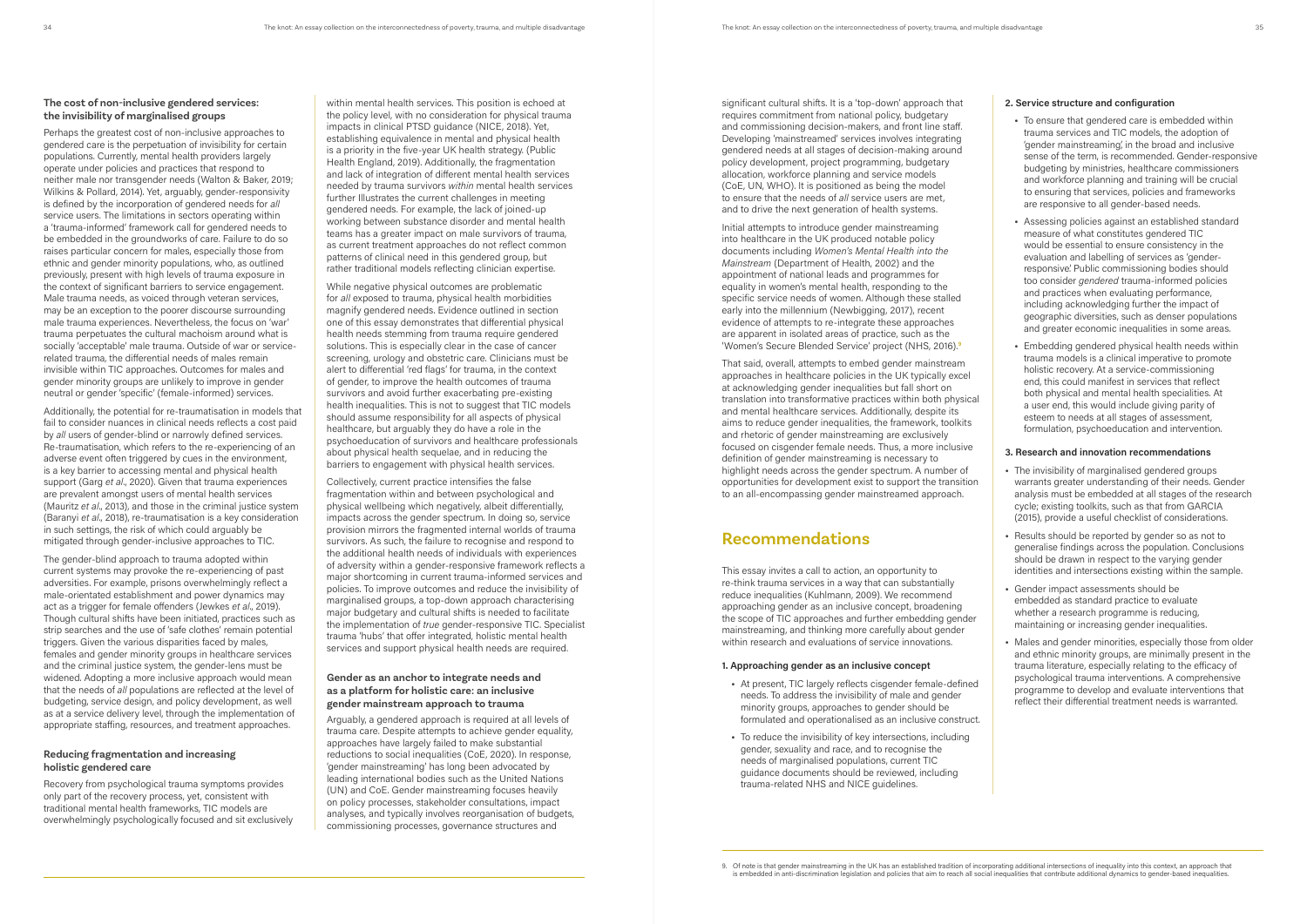## **Conclusion**

Despite growth in the recognition of *gendered* trauma experiences, translation into policy and practice is inconspicuous. The next generation of health systems faces the considerable challenge of reducing multiple inequalities in the context of competing budgetary demands. The complexities and interdependent nature of relationships between socio-demographic variables such as age and ethnicity are such that any approach to embedding gendered care needs to include wider intersections in its analyses of gendered needs, to ensure equitable outcomes.

Within TIC approaches, positive and much needed strides have been made in promoting the needs of females. Women are undeniably the main recipients of TIC and, as such, it is important that their differential needs be addressed. Nonetheless, the differential experiences of trauma and mental health services by male and gender minority populations demand tailored approaches to meet their treatment needs, which are not currently met by gender-sensitive or female-informed approaches. Gender mainstreaming, formulated in a more inclusive definition, offers one such approach to navigating this process. It is not the role nor goal of gendered approaches to elevate the status of one gender, but rather to use gender as an inclusive anchor to ensure that all have access to resources, decision-making and healthcare that facilitates whole recovery from trauma.

The differential and holistic needs of males, females and gender minority groups renders clinicians with an impossible task of supporting recovery in gender neutral or femaleinformed services, particularly if models of care focus on fragmented psychological needs only. Moving forward, it is imperative that the mainstreaming of an inclusive approach to gender be embedded throughout the design of policies and practices, from the offset. By doing so, services will be better placed to address the life-limiting impacts of trauma and reduce structural inequalities.

### **References**

Almuneef, M, El Choueiry, N, Saleheen, H and Al-Eissa, M. (2018). The impact of Adverse Childhood Experiences on social determinants among Saudi adults. *Journal of Public Health*, 40(3). https://doi.org/10.1093/pubmed/fdx177

Baranyi, G, Cassidy, M, Fazel, S, Priebe, S and Mundt, AP. (2018). Prevalence of posttraumatic stress disorder in prisoners. *Epidemiologic Reviews*, 40(1): p.134-145.

Baum, N. (2016). Secondary traumatization in mental health professionals: A systematic review of gender findings. *Trauma Violence Abuse*, 17(2): p.221-235.

Chapman, C, Mills, K, McFarlane, RA, Bryant, M, Creamer, D, Silove, D and Teeson, M. (2012). Remission from posttraumatic stress disorder in the general population. *Psychological Medicine*, 42: p.1695-1703.

Chapman, C and Gillespie, SM. (2019). The Revised Conflict Tactics Scales (CTS2): A review of the properties, reliability and validity of the CTS2 as a measure of partner abuse in community and clinical samples. *Aggression and Violent Behaviour*, 44: p.27-35.

Cook-Daniels, L. (2009). Where are the male victims and female perpetrators? Part II. *Victimization of the Elderly and Disabled*, 11(5), p.65-68.

Council of Europe. (2007). *Recommendation of the Committee of Ministers to member states on gender equality standards and mechanisms*.

Council of Europe. (2020). *Gender Equality*. Available at: https://www.coe.int/en/web/genderequality [last accessed 27 November 2020]

De Bellis, MD, Spratt, EG and Hooper, SR. (2011). Neurodevelopmental biology associated with childhood sexual abuse. *Journal of Child Sex Abuse*, 20(5): p.548-587.

Department of Health. (2002). *Women's Mental Health: Into the Mainstream*.

Department of Health. (2018). *The Women's Mental Health Taskforce report.*

Devine, P, Montgomery, L, Carter Anand, J and Ní Dhónaill, C. (2019). Social isolation and older men – learning from research. *Community Development Journal*, 54(2): p.273-289.

Ditlevsen, DN and Elklit, A. (2012). Gender, trauma type, and PTSD prevalence: A re-analysis of 18 Nordic convenience samples. *Annals of General Psychiatry*, 11(1). https://doi. org/10.1186/1744-859X-11-26

Dolan, M and Whitworth, H. (2013). Childhood sexual abuse, adult psychiatric morbidity, and criminal outcomes in women assessed by medium secure forensic service. *Journal of Childhood Sexual Abuse*, 22(2): p.191-208.

Ernst, M, Tibubos, AN, Werner, A, Beutel, M, Plener, P, Fegert, J and Brähler, E. (2019). Sex-dependent associations of childhood neglect and bodyweight across the life span. *Scientific Reports*, 9. https://doi.org/10.1038/ s41598-019-41367-y

Fleurant, M. (2019). Trauma-informed care: A focus on African American men. In: Gerber M. (ed.) *Trauma-Informed Healthcare Approaches*. Springer: Cham, p.69-93.

Fuller-Thomson, E, Sinclair, DA and Brennenstuhl, S. (2013). Carrying the pain of abuse: Gender-specific findings on the relationship between childhood physical abuse and obesity in adulthood. *Obesity Facts*, 6(4): p.325-336.

Galovski, TE, Blain, LM, Chappuis, C and Fletcher, T. (2013). Sex differences in recovery from PTSD in male and female interpersonal assault survivors. *Behaviour Research and Therapy,* 51(6): p.247–255. https://doi.org/10.1016/j. brat.2013.02.002

GARCIA. (2015). *Toolkit for Integrating Gender-Sensitive Approach into Research and Teaching*.

Garg, A, Panda, P, Neudecker, M and Lee, S. (2020). Barriers to the access and utilization of healthcare for trafficked youth: A systematic review. *Child Abuse & Neglect*, 100.

Gerber, MR. (2019). *Trauma-informed healthcare approaches: A guide for primary care*. Springer.

Gesink, D and Nattel, L. (2015). A qualitative cancer screening study with childhood sexual abuse survivors: Experiences, perspectives and compassionate care. *BMJ Open*. https:// doi:10.1136/bmjopen-2015-007628

Giovanardi, G, Vitelli, R, Maggiora Vergano, C, Fortunato, A, Chianura, L, Lingiardi, V and Speranza, AM. (2018). Attachment patterns and complex trauma in a sample of adults diagnosed with gender dysphoria. *Frontiers in Psychology*, 9, 60. https:// doi.org/10.3389/fpsyg.2018.00060

Haahr-Pedersen, I, Perera, C, Hyland, P, Vallières, F, Murphy, D, Hansen, M and Cloitre, M. (2020). Females have more complex patterns of childhood adversity: Implications for mental, social, and emotional outcomes in adulthood. *European Journal of Psychotraumatology*, 11(1). https://doi. org/1080/20008198.2019.1708618

Harris, HR, Wieser, F, Vitonis, AF, Rich-Edwards, J, Boynton-Jarrett, R, Bertone-Johnson, ER and Missmer, SA. (2018). Early life abuse and risk of endometriosis. *Human Reproduction*, 33(9): p.1657-1668.

Hughes, K, Bellis, MA, Hardcastle, KA, Sethi, D, Butchart, A, Mikton, C, Jones, L and Dunne, MP. (2017). The effect of multiple adverse childhood experiences on health: A systematic review and meta-analysis. *Lancet Public Health*, 2(8). https://doi.org/10.1016/S2468-2667(17)30118-4

Irish, LA, Fischer, B, Fallon, W, Spoonster, E, Sledjeski, EM and Delahanty, DL. (2011). Gender differences in PTSD symptoms: an exploration of peritraumatic mechanisms. *Journal of Anxiety Disorders*, 25(2): p.209-216.

Jewkes, Y, Jordan, M, Wright, S and Bendelow, G. (2019). Designing 'healthy' prisons for women: Incorporating traumainformed care and practice (TICP) into prison planning and design. *International Journal of Environmental Research and Public Health*, 16(20). https://doi.org/10.3390/ijerph16203818

de Jonge, A, Mesman, JA, Manniën, J, Zwart, JJ, van Dillen, J and van Roosmalen, J. (2013). Severe adverse maternal outcomes among low risk women with planned home versus hospital births in the Netherlands: Nationwide cohort study. *BMJ*, 346. https://doi.org/10.1136/bmj.f3263

Kimerling, R, Allen, M and Duncan, L. (2018). Chromosomes to social contexts: Sex and gender differences in PTSD. *Current Psychiatry Reports*, 20(12): p.1-9.

Kiran, T, Davie, S, Singh, D, Hranilovic, S, Pinto, AD, Abramovich, A and Lofters, A. (2019). Cancer screening rates among transgender adults: Cross-sectional analysis of primary care data. *Canadian Family Physician*, 65(1).

Kuhlmann, E, Allsop, J and Saks, M. (2009). Professional governance and public control: A comparison of healthcare in the United Kingdom and Germany. *Current Sociology,* 57(4): p.511-528.

Lee, TT, Westrup, DA, Ruzek, JI, Keller, J and Weitlauf, JC. (2007). Impact of clinician gender on examination anxiety among female veterans with sexual trauma: A pilot study. *Journal of Women's Health*, 16(9): p.1291-1299.

Levant, RF, Hall, RJ, Williams, CM and Nadia, T. (2009). Gender differences in alexithymia. *Psychology of Men and Masculinity*, 10(3): p.190-203.

Lunn, A and Morris, DJ (in preparation). The prevalence of complex PTSD: A systematic review. *Journal of Traumatic Stress*.

Mauritz, MW, Goossens, PJJ, Drajer, N and van Achterberg, T. (2013). Prevalence of interpersonal trauma exposure and trauma-related disorders in severe mental illness. *European Journal of Psychotraumatology*, 4.

McChesney, GC, Adamson, G and Shevlin, M. (2015). Service use patterns and mental health symptoms among adolescents exposed to multiple types of trauma. *Journal of Adolescence*, 40: p.1-10.

McKinnish TR, Burgess C and Sloan CA. (2019). Traumainformed care of sexual and gender minority patients. In: Gerber M. (ed.), *Trauma-Informed Healthcare Approaches*. Springer: Cham, p. 85-105.

McLaughlin, KA, Xuan, Z, Subramanian, SV and Koenen, KC. (2011). State-level women's status and psychiatric disorders among US women. *Social Psychiatry and Psychiatric Epidemiology*, 46(11): p.1161-1171.

Men's Health Forum. (2008). *Gender and access to services study: Final report.*

Morgan, R, Ayiasi, RM, Barman, D, Buzuzi, S, Ssemugabo, C, Ezumah, N and Waldman, L. (2018). Gendered health systems: Evidence from low- and middle-income countries. *Health Research Policy and Systems*, 16(58). https://doi.org/10.1186/ s12961-018-0338-5

National Institute for Health and Care Excellence. (2018). *Posttraumatic stress disorder* [NG116].

Newbigging, K. (2017). Mainstreaming gender equality to improve women's mental health in England. In: Pilar Sanchez-López, M and Limiñana-Gras, RM (eds.). *The Psychology of Gender and Health. Conceptual and Applied Global Concerns*. London: Academic Press, p.343-361.

NHS England. (2016). *Mental Health Secure Care Programme*.

Okur, P, van der Knaap, L and Bogaerts, S. (2017). A quantitative study on gender differences in disclosing child sexual abuse and reasons for non-disclosure. *Journal of Interpersonal Violence*, 35(23-24): p.5255-5275.

Paquette, G, Martin-Storey, A and Bergeron, M. (2019). Trauma symptoms resulting from sexual violence among undergraduate students: Differences across gender and sexual minority status. *Journal of Interpersonal Violence*. https://doi.org/10.1177/0886260519853398

Pereda, N, Guilera, G, Forns, M and Gómez-Benito, J. (2009). The prevalence of child sexual abuse in community and student samples: A meta-analysis. *Clinical Psychology Review*, 29(4): p.328-338.

Pereira, A, Peterman, A, Neijhoft, AN, Buluma, R, Daban, RA, Islam, A and Palermo, T. (2020). Disclosure, reporting and help seeking among child survivors of violence: a cross-country analysis. *BMC Public Health*, 20. https://doi.org/10.1186/ s12889-020-09069-7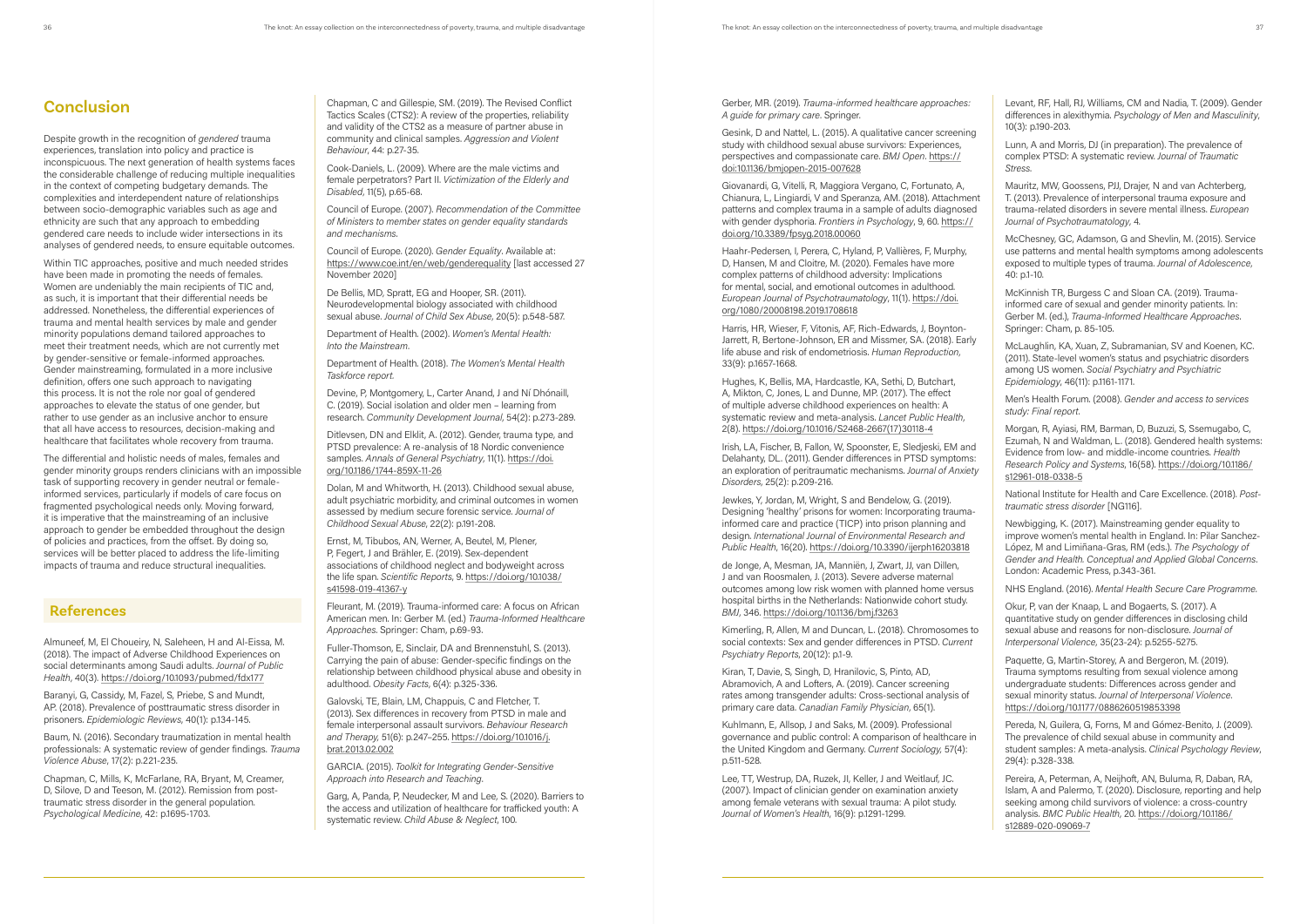Public Health England. (2019). *PHE Strategy 2020 to 2025* .

Purtle, J. (2018). Systematic review of evaluations of traumainformed organizational interventions that include staff trainings. *Trauma, Violence & Abuse*, 21(4): p.725-740.

Reisner, S and Hughto, J. (2019). Comparing the health of non-binary and binary transgender adults in a statewide nonprobability sample. *PLoS ONE*, 14(8). https://doi.org/10.1371/ journal.pone.0221583

Reisner, SL, White Hughto, JM, Gamarel, KE, Keuroghlian, AS, Mizock, L and Pachankis, JE. (2016). Discriminatory experiences associated with posttraumatic stress disorder symptoms among transgender adults. *Journal of Counselling* Psychology, 63(5): p.509-519.

Røberg, L, Nilsen, L and Røssberg, JI. (2018). How do men with severe sexual and physical childhood traumatization experience trauma-stabilizing group treatment? A qualitative study. *European Journal of Psychotraumatology*, 9(1). https:// doi.org/10.1080/20008198.2018.1541697

Roberts, AL, Gilman, SE, Breslau, J, Breslau, N and Koenen, KC. (2011). Race/ethnic differences in exposure to traumatic events, development of post-traumatic stress disorder, and treatment-seeking for post-traumatic stress disorder in the United States. *Psychological Medicine*, 41(1): p.71-83.

Robitaille, M, Checknita, D, Vitaro, F, Tremblay, RE, Paris, J and Hodgins, S. (2017). A prospective, longitudinal, study of men with borderline personality disorder with and without comorbid antisocial personality disorder. *Borderline Personality Disorder and Emotional Dysregulation*, 4(1). https://doi.org/10.1186/s40479-017-0076-2

Romano, E and De Luca, RV. (2001). Male sexual abuse: A review of effects, abuse characteristics and links with later psychological functioning. *Aggression and Violent Behaviour*, 6: p.55-78.

Sansone, RA and Sansone, LA. (2011). Gender patterns in borderline personality disorder. *Innovations in Clinical Neuroscience*, 8(5): p.16-20.

Schnurr, P, Spiro, A, Vielhauer, M, Findler, M and Hamblen, J. (2004). Trauma in the lives of older men: Findings from the normative aging study. *Journal of Clinical Geropsychology*, 8(3): p.175-187.

Sharp, C, Michonski, J, Steinberg, L, Fowler, J, Frueh, B and Oldham, J. (2014). An investigation of differential item functioning across gender of BPD criteria. *Journal of Abnormal Psychology*, 123(1): p.231-236.

Stanley, B. (2010). Treatment utilization by gender in patients with Borderline Personality Disorder. *Journal of Psychiatric Practice*, 16(3): p.155-163.

Stonewall. (2020). *Glossary of terms*. Available at: https:// www.stonewall.org.uk/help-advice/faqs-and-glossary/ glossary-terms [last accessed 27 November 2020]

Substance Abuse and Mental Health Services Administration. (2014). *SAMHSA's concept of trauma and guidance for a trauma-informed approach*.

Sweeney, A, Clement, S, Filson, B and Kennedy, A. (2016). Trauma-informed mental healthcare in the UK: what is it and how can we further its development? *Mental Health Review Journal*, 21(3): p.174-192.

Turchik, JA, Rafie, S, Rosen, CS and Kimerling, R. (2014). Preferences for gender-targeted health information: A study of male veterans who have experienced military sexual trauma. *American Journal of Men's Health*, 8(3): p.240-248.

United Nations. (2020). *Concepts and definitions* . Available at: https://www.un.org/womenwatch/osagi/ conceptsandefinitions.htm [last accessed 27 November 2020]

Wade, D, Varker, T, Kartal, D, Hetrick, S, O'Donnell, M and Forbes, D. (2016). Gender difference in outcomes following trauma-focused interventions for posttraumatic stress disorder: systematic review and meta-analysis. *Psychological Trauma: Theory, Research, Practice, and Policy*, 8(3): p.356-364.

Walton, HM and Baker, SL. (2019). Treating transgender individuals in inpatient and residential mental health settings. *Cognitive and Behavioral Practice*, 26(4): p.592-602.

World Health Organization. (2020). *Gender: definitions*. Available at: https://www.euro.who.int/en/health-topics/ health-determinants/gender/gender-definitions [last accessed 27 November 2020]

Wilkins, D and Pollard, J. (2014). *How to make mental health services work for men*. Haynes: England.

Wupperman, P and Edwards, ER. (2017). Dialectical behavior therapy and gender. In: Nadal, K. (ed.). *The SAGE Encyclopaedia of Psychology and Gender*. Thousand Oaks, CA: SAGE.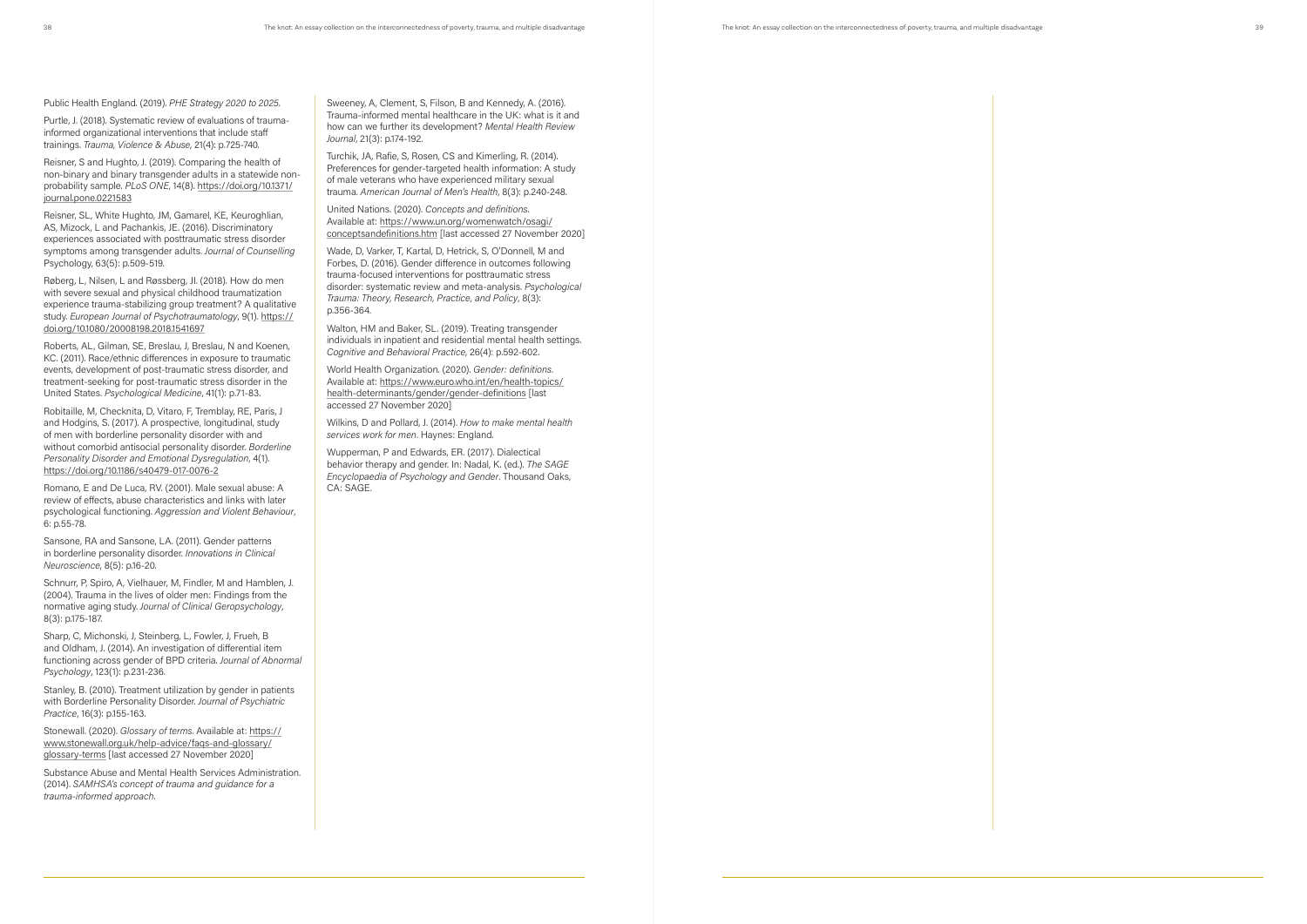The central role of racism in shaping the life experiences of ethnic minority people in the UK

## **Summary**

#### **Introduction**

Policy, public and academic understandings of race/ethnic inequalities in economic, social and health outcomes are typically shaped by everyday, common-sense understandings of what ethnicity represents – genetic and cultural difference and the seemingly natural, and neutral, identification of groups as 'other'. This leads to a focus on explanations that draw on factors that are perceived to be inherent to ethnicity and ethnic difference.

Rather than an approach rooted in such common-sense understandings of ethnicity, we need a conceptually robust and thorough analysis of the role of various inter-related dimensions of racism in race/ethnic inequalities and policy and practice responses to them.

### **A novel approach**

To address this, this paper summarises a novel approach to theorising inter-related dimensions of racism – classified along the dimensions of structural, interpersonal and institutional. It details how these dimensions of racism operate, how they overlap, how they are inter-dependent and how they shape inequalities.

#### **Conclusion**



The paper concludes by identifying the failure of policy in the UK to address race/ethnic inequalities. It also argues that institutions, as the sites where structural and inter-personal racisms are enacted and mediated, could also be the sites where processes of racism are disrupted.

## **Author**

#### **Professor James Nazroo**

Cathie Marsh Institute, University of Manchester Humanities

E: james.nazroo@manchester.ac.uk

## **Essay four**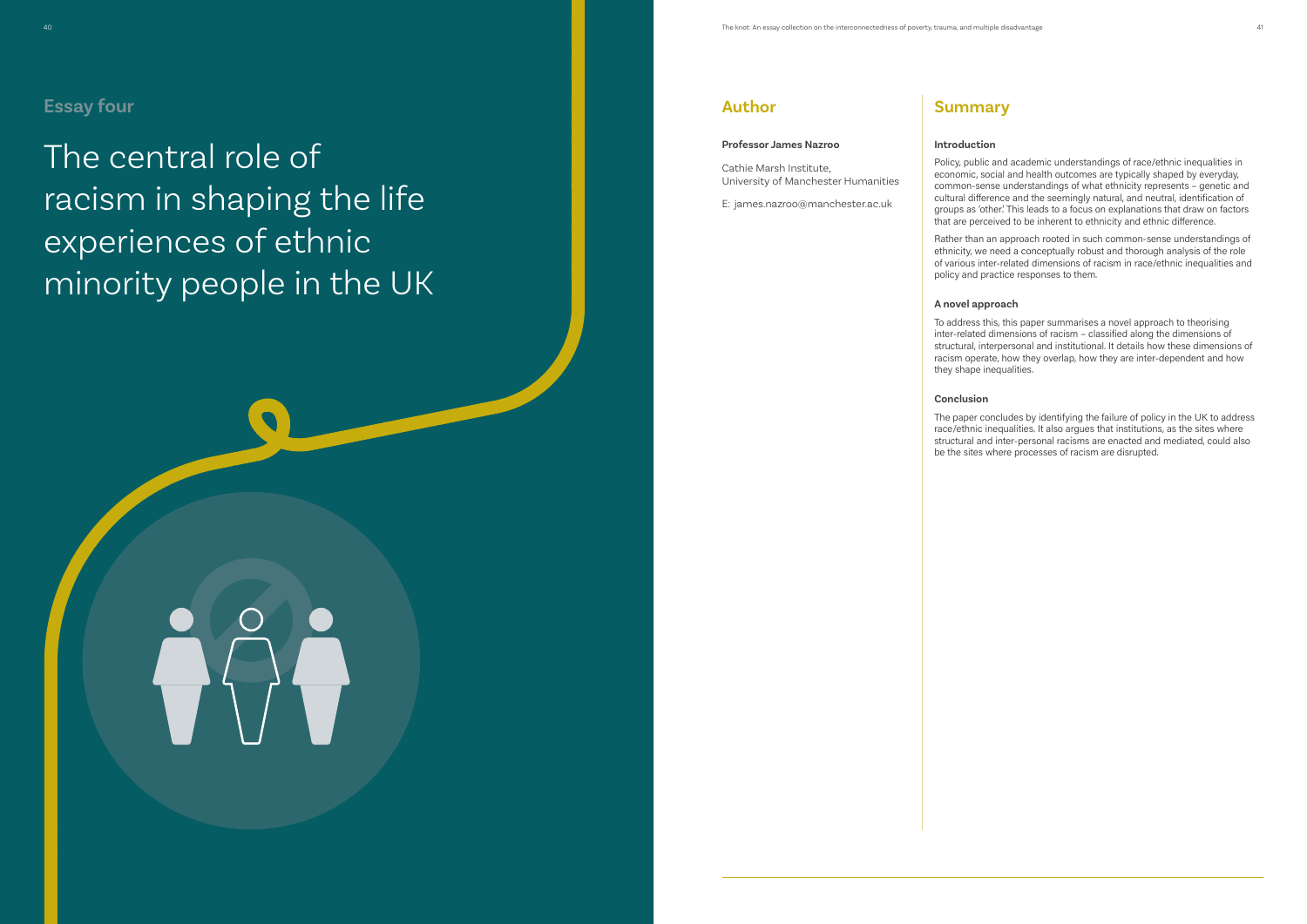## **Introduction**

At the time of writing (July 2020), a series of events have centred the issue of ethnic inequalities and racism in the UK in the minds of the public, media, NGOs, and those involved in shaping and responding to policy. These events include the stark race/ethnic inequalities in the impact of the coronavirus pandemic, alongside the police killing of George Floyd and the subsequent resurgence of the Black Lives Matter movement.

These events have raised questions across the full range of social, public and private institutions in the UK. Questions are being asked about everything from deaths in custody, unequal health outcomes and failures of education systems, to the ways in which histories of colonisaton, slavery and empire are embedded in our cultures and celebrated by our monuments and in the commemorations of our history.

Although these events have led to public statements from a large proportion of private, public and governmental organisations in support of race equality, it is important both to note and question why they did not themselves raise concerns about these recent illustrations of race/ethnic inequalities. Rather it was the public, public activism, and media reflections of and engagement in this activism that forced public and private bodies to pay some, perhaps passing, attention to these issues. For example, ethnic inequalities were pushed onto the coronavirus agenda by a growing public and media recognition that a large proportion of the NHS and care staff who were dying were not white.**<sup>1</sup>** This led public health bodies, academics and political leaders to collect and analyse data, to comment on the issue, and to set up short-term, and perhaps superficial, investigations into these inequalities.

In part this might be because political and policy leaders consider economic, social and health crises to impact on all segments of a population. For example, the coronavirus pandemic was described as a 'great leveller', particularly when the UK's Prime Minister, Boris Johnson, became ill. However, individuals from marginalised or disadvantaged groups, who are already experiencing poorer social, economic and health outcomes, are almost certainly disproportionally affected by crises, because of their more precarious situation. But, because we have not focused sufficiently on underlying patterns of inequality and risk, when it becomes apparent that there are additional inequalities both in the outcomes of a crisis and the policies put in place to manage it, we typically do not have the tools to fully understand why this is happening. This then leaves us drawing on common-sense, everyday notions to find explanation.

We can see this in much of the research, and almost all of the policy work on inequalities in relation to race/ ethnicity. Such work typically treats race/ethnic groups as uncomplicatedly real, already established entities. Attention is not paid to the historical and contemporary contexts within which race/ethnic groups are constructed and given meaning and the implications of these processes for understanding documented inequalities.

Instead, race/ethnic groups are considered to have properties associated with everyday understandings of what factors determine ethnic difference, be they genetic, cultural or social (where the identification of groups of people as 'other', and how this shapes relationships, is somehow seen to reflect natural differences). Such factors then become the source of explanation for race/ethnic inequalities in outcomes. Indeed, even where the focus is on the social and economic disadvantage associated with race/ethnicity, including personal experiences of discrimination or racism, attention is very rarely paid to the processes that lead to this disadvantage. This includes how disadvantage is shaped by the devaluation of race/ethnic identities and how this then shapes life chances, interpersonal interactions, and encounters with institutions. Rather, these inequalities are seen to reflect inherent differences between groups that are not only reflected in genetic and cultural risk, but also in how groups of people relate to each other.

Such an approach allows for the avoidance of a thorough consideration of racism and instead encourages a focus on superficial, individualised explanations for inequalities. So, the patterning of the risk of adverse outcomes across groups is explained by individual differences in things such as economic position, housing, geographical context, and education, as well as culture and genetics. And the focus on such immediate risk factors means that insufficient attention is paid to the ways in which they, and institutional responses to them, are shaped by processes related to racism.

This is well illustrated by contemporary discussions of the factors that might lie behind the increased risk of Covid-19-related mortality experienced by ethnic minority groups in the UK. Central to such discussions has been the possibility that ethnic minority people were more likely to be in locations where they were exposed to risk of infection. This included living in urban, densely populated areas with a higher risk of virus transmission, or being more likely to be employed in sectors that increase the risk of exposure to the virus (transport and delivery, security, cleaning, health care assistants, social care, and nursing and medicine), and potentially being less likely to have access to protective equipment as a result of discrimination.

In addition, it is argued that, once infected, ethnic minority people may be at more risk of having adverse clinical outcomes as a result of the underlying socio-economic inequalities they experience. That is, most ethnic minority groups are both more at risk of catching and have a poorer prognosis from, Covid-19 infection. This is because they are more likely to: have poorly paid and insecure employment; live in overcrowded housing; and live in deprived neighbourhoods with high rates of concentrated poverty and pollution (Byrne *et al*., 2020). And such socioeconomic inequalities are also linked to ethnic minority people being more likely to have the underlying health conditions that have been linked to increased risk of Covid-19 complications and mortality, such as diabetes, high blood pressure, and coronary heart disease (Nazroo, 2001).

Also argued to be important are the high rates of obesity among ethnic minority people, which then becomes related to individual, or cultural, factors, and low levels of vitamin D, which becomes related to cultural and genetic factors. We are left with a confusing, 'complex' list of all possible explanations derived from our common-sense speculation of what race/ethnicity represents (Nazroo, 1998).

An alternative approach to generating an understanding of race/ethnic inequalities in risk is to recognise that the processes identified in such lists of explanations do not operate in isolation. They occur together and operate to sequentially lead to deepening inequalities in many areas across a person's life course, and are transmitted from one generation to the next (Gee *et al*., 2012; Bécares *et al*., 2015). However, developing an understanding of the dynamic interrelationships between these processes and using this to develop appropriate policy analysis is not straightforward. It requires a consideration of the ways in which various dimensions of inequality interact to amplify risks of adverse health, social and economic outcomes. It also requires a move beyond a focus on the perceived innate and immediate drivers of inequalities to an understanding of how these are shaped by broader processes related to racism.

## **Centring racism**

So, behind the apparent complexity of the processes that lead to the social and economic inequalities ethnic minority people face is the way in which these inequalities are driven by entrenched structural and institutional racism, and interpersonal experiences of racism and racial discrimination (Nazroo *et al*., 2019). An explanation of ethnic inequalities that doesn't acknowledge the underpinning role of racism is limited in its ability to generate a robust understanding of the processes that lead to such inequalities and solutions for addressing them.

Racism draws on an ideology where physical difference is linked to cultural and social difference. This allows race/ ethnic groups to be identified, to be given meaning and value, and to be placed on a hierarchal scale – a process described as racialisation (Hughey & Jackson, 2017). This then allows for the subordination, marginalisation and exclusion of those considered to be inferior (Golash-Boza, 2016; Emirbayer & Desmond, 2015). Consequent inequalities then, do not arise from the inherent properties of race/ethnic groupings, rather they are a result of the historically and politically shaped meanings ascribed to race/ethnic identities.

According to Omi and Winant (1994), such ideas of and categorisation by race are central to the organisation and regulation of modern societies. Indeed, Emirbayer and Desmond (2015) have argued that we need to consider how race/ethnic groups are configured within social spaces and how this reflects access to economic, cultural, legal, political and symbolic resources that shape how identities are perceived, valued, mobilised and interacted with. They argue that it is additionally important to consider how shared emotions attached to symbolic resources shape the practices of individuals and institutions. Take, for example,

the shared emotions around risk, danger, fear and disgust that are attached to different ethnic minority identities and how they provide resources for and shape the practices of discrimination and racism. This, then, has direct impacts on economic, social and health outcomes. So, although race and ethnic identities might be social constructions, the meanings they contain do have real impacts on people's lives.

To achieve an adequate understanding of race/ethnic inequalities we need then to understand the ways in which identities are racialised and the consequent substantial impacts this has on the lives of ethnic minority people. To do this, it is useful to consider three closely related ways in which racism operates in our lives. First, how structural racism leads to disadvantage in accessing key economic, physical and social resources. Second, how interpersonal racism, from everyday slights, through to discrimination in a range of settings, to verbal and physical aggression, emphasises the devalued and risky social status of both those who are directly targeted and those who have similarly racialised identities. Third, how these processes are embedded within institutions and shape their processes and practices and, consequently, encounters within them.

Each of these dimensions of racism, and their consequences, are detailed further below. However, it should be noted that this approach to the classification of racism is designed to provide the analytical tools necessary to understand how racism operates and to inform decisionmaking, while at the same time acknowledging that these forms of racism are closely related, mutually supportive and operate together. It draws on and develops existing approaches to understanding racism (see, for example, Hughey and Jackson, 2017; Hicken *et al*., 2018; and Phillips, 2010 for related approaches) in order to provide a fundamental explanation for race/ethnic inequalities across a range of economic, social and health areas.

## **Structural racism**

Any consideration of racism must include the structural, overarching (macro) level. Operating alongside and in interaction with other areas of inequality, such as class and gender (Byrne, 2015; Golash-Boza, 2016; Phillips, 2010; Song, 2014), race/ethnicity remains a key determinant of social location, status and power. Here, the legacies of historical regimes of colonialism, race-based slavery and apartheid interact with current processes of globalisation, migration and governance to shape inequalities in accessing key economic, physical and social resources (Bailey *et al*., 2017; Phillips, 2010).

Processes related to racism and discrimination both directly and indirectly result in inequalities in accessing economic, physical and social resources, and consequent inequalities across a range of related outcomes. For example, discrimination in relation to seeking accommodation will have a direct impact on inequalities in relation to housing quality and overcrowding, but may also indirectly impact on employment opportunities.

<sup>1.</sup> Ethnic minorities dying of Covid-19 at higher rate, analysis shows. The Guardian, 22 April 2020. Available at: https://www.theguardian.com/world/2020/apr/22/racial-inequality-in-britain-found-a-risk-factor-for-covid-19; and Afua Hirsch 'If coronavirus doesn't discriminate, how come black people are bearing the brunt?'. The Guardian, 8 April 2020. Available at: https://www.theguardian.com/commentisfree/2020/apr/08/coronavirus-black-people-ethnic-minority-deaths-pandemic-inequality-afua-hirsch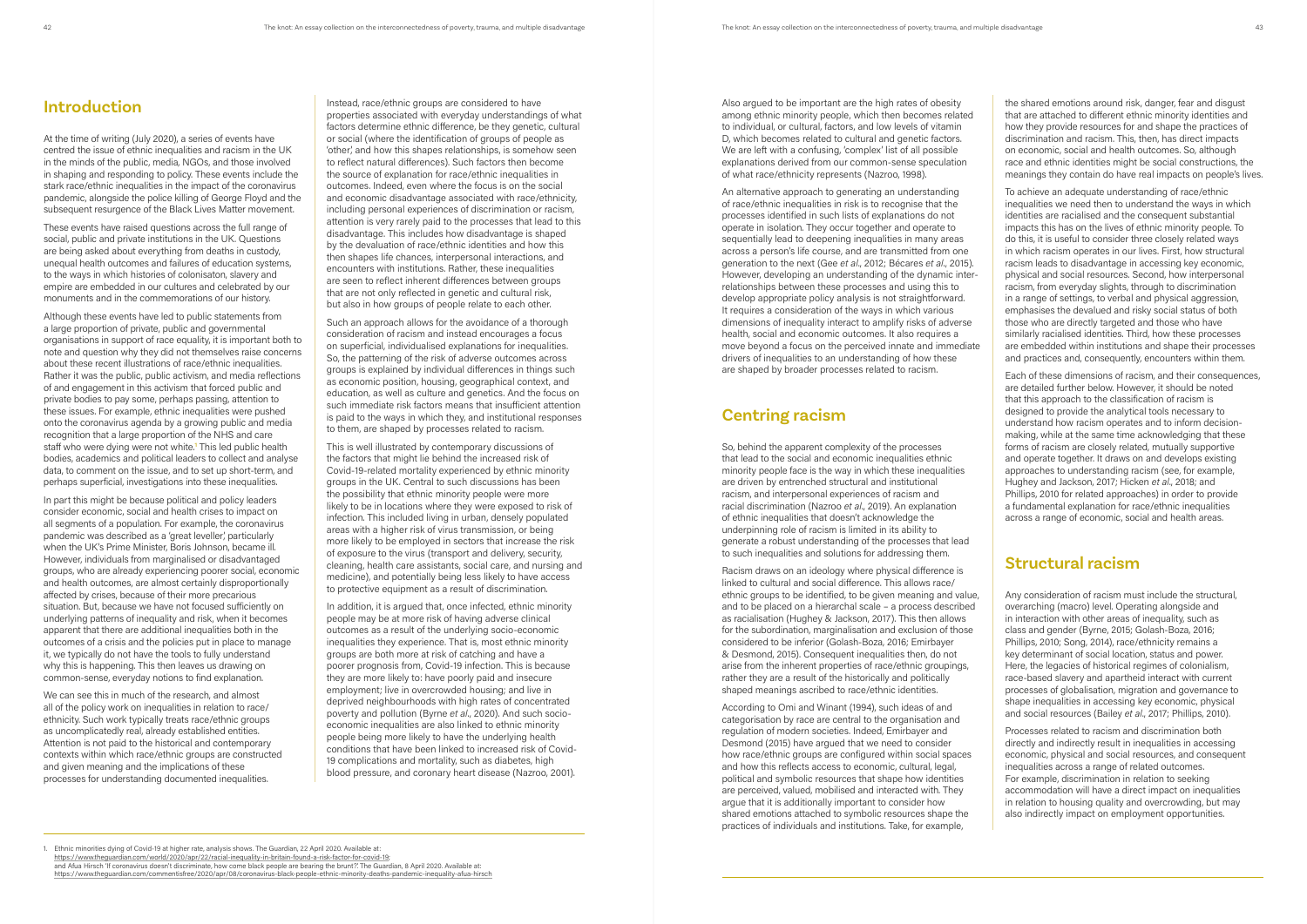Importantly, structural racism consists of not just material outcomes, such as in income and housing, but also has cultural and ideological dimensions (Essed, 1991). The circulation of ideas and representations that produce race and ethnic groups as different, but also as threatening and inferior, serve to rationalise and inform an uneven distribution of resources. So material inequality carries with it associated denigration. They are inextricably linked. Although some commentators have argued for a distinction between the structural and cultural domains of racism (Hicken *et al*., 2018), it is crucial to identify the significance of the 'collective-emotional' dimensions of social structures. That is, how "racial life" is "suffused with shared passions, imageries and fantasies" that inform modes of "attachment, defence, solidarity or struggle" within society (Emirbayer & Desmond 2015). These emotional responses guide political action at the structural level, but also individual, group and institutional actions. This is because such practices are laden with racialised meaning and associated emotional content. So, culture and associated emotion provides a context for social action, including at economic and political levels.

What are the material consequences of this? Within the UK there are deep and persisting ethnic inequalities across almost all socio-economic dimensions – income, employment, residential location, housing and education (Byrne *et al*., 2020; Jivraj & Simpson, 2015; Modood *et al*., 1997). For example, the persistence of race/ethnic inequalities in risk of unemployment is revealed by an examination of Census data over the periods 1991, 2001 and 2011, which provide the most robust and comprehensive assessment of unemployment rates over this 20-year period. As illustrated by Figure 1, Census data show that Black Caribbean men and women have had persistently high levels of unemployment, more than twice as high as the White rate (Kapadia *et al*., 2015). And while Pakistani and Bangladeshi men and women have seen large falls in unemployment over the period 1991 to 2011, they continue to have much higher unemployment rates than White men and women, and any fall is mainly a result of a large rise in part-time work (Kapadia *et al*., 2015). For example, for Bangladeshi men the part-time employment rate has risen from just over 3% in 1991 to 35% in 2011, a figure that is coupled with a fall, rather than a rise, in full-time employment rates. This part-time employment rate is seven times higher than that for White men (Kapadia *et al*., 2015).

The persistence across generations and over time of such employment inequalities within the UK might be unexpected, as for a number of reasons it should have diminished over time. For example, more recent periods have ethnic minority populations with a large proportion of second and third generation people. They would be both more fluent in English and would have passed through the UK education system. They should therefore be less disadvantaged in the employment market. As well as this the introduction of equality legislation, which has been in place in the UK for more than 50 years, might be expected to have diminished the negative outcomes of discrimination.

Interestingly, unlike unemployment there is some suggestion of improvements in outcomes in more recent periods for education. Here the improvements in educational attainment that occurred in the UK for all ethnic groups over the period

1991 to 2011 were smallest for the White group, leading to a narrowing of ethnic inequalities. For example, the proportion of White people with a degree-level qualification increased from 13% in 1991 to 26% in 2011, while that for Indian people increased from 15% to 42%, and for Black Caribbean people from 9% to 26% (Lymperopoulou & Parameshwaran, 2015).

However, such an improvement is not the case across other, included related, outcomes (Byrne *et al*., 2020; Jivraj & Simpson, 2015). Particularly worrying is that the data on employment, described above, indicate that these relative improvements in educational attainment for ethnic minority people have not translated into equivalent improvements in employment outcomes. This emphasises the depth and persistence of structural inequalities in relation to race/ ethnicity and the difficulties in changing relevant processes. Improvements in some outcomes (in this case educational attainment) do not necessarily translate into improvements elsewhere (in this case employment, but also housing and the probability of living in a deprived area), despite the implementation of a range of legislative and equal opportunities processes. These include the Race Relations Act of 1968, which sought to tackle institutional racism in housing, employment and public services, the Race Relations Amendment Act of 2000, and the proliferation of race equality policies and practices across institutions ranging from the BBC and Arts Council, through higher education and the NHS, to politics and the trades unions.

## **Interpersonal racism**

If structural racism accounts for the more abstract workings of culture, economy and society, a focus on interpersonal racism examines the more routine, everyday expressions of racism, which prey upon and accentuate marginal racialised identities. Indeed, it is through interpersonal actions that the structural, cultural and collective-emotional aspects of racialised identities come into being (Emirbayer & Desmond, 2015). As Knowles (2003) argues, "people are the motor of race making" as "racial orders are in fact composed of myriad and ordinary everyday social processes and mechanisms with which people interface".

Similarly, forms of interpersonal racism operate within collectives, such as families, neighbourhoods or institutions, providing them with a structural character (Phillips, 2010). In this sense, structural racism operates through the interpersonal, not outside of it. Structural racism shapes the context of everyday racialised and racist interactions, but it is itself also an outcome of cumulative patterns of everyday racism. Consequently, structural and interpersonal racism are interdependent.

A range of studies have acutely demonstrated that interpersonal experiences of racism and discrimination are central to the everyday lives of ethnic minority people (for example, Funnell, 2015; Stevens *et al*., 2012; Virdee, 1995; Virdee, 1997). However, given the diverse and often very subtle forms that interpersonal racism takes, it is extremely difficult to quantify the level of risk faced by ethnic minority people (Karlsen & Nazroo, 2006). In



#### **Figure 2 – Trends in levels of prejudice and racism over time (sources: Kelley et al., 2017; Karlsen and Nazroo, 2014; Virdee, 1997)**



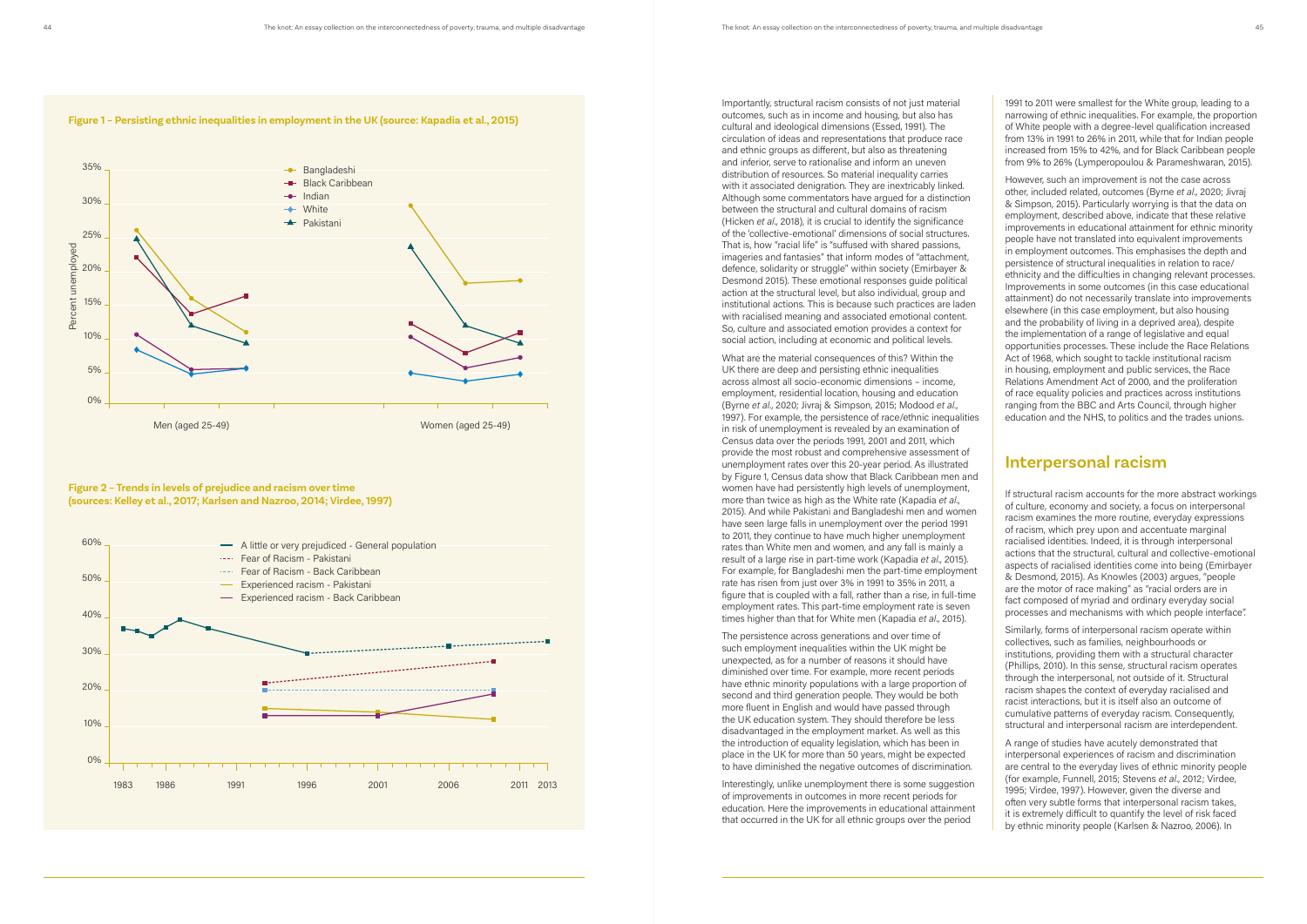addition, assessments that quantify risk typically focus on individual experiences at a single point in time and so fail to capture how experiences of racism and discrimination operate across, and impact on, the life courses of connected individuals. Nevertheless, such assessments do show high levels of risk within the UK and levels that have not changed meaningfully over the past 20 years.

This lack of meaningful change in exposure to racism over time is illustrated by Figure 2 (see page 44), which uses data from surveys, selected because they have similar approaches to measurement so can be meaningfully compared. Figure 2 shows that 15% of Black Caribbean people reported experiencing racist abuse, assault or vandalism in 1993/1994, compared with 14% in 2000, and 12% in 2008/2009 (Karlsen and Nazroo, 2014, Virdee, 1997). Similarly, 20 per cent of Black Caribbean people were very, or fairly, worried about being a victim of a racist attack in both 1993/1994 and 2008/2009 (Karlsen & Nazroo, 2014; Virdee, 1997). Over the same period Pakistani people have experienced an increased risk of experiencing racism, and increased levels of being worried about being a victim of a racist attack, while over a shorter period Irish people have experienced a reduction in their risk of experiencing racism (Karlsen & Nazroo, 2014; Virdee, 1997). The differences in the changes in experience for Pakistani and Irish people indicates changing processes of racialisation, with a rise in Islamophobia (Elahi & Khan, 2017), and a possible decline in anti-Irish sentiment. Importantly, underlying these experiences is a worrying continuation of prejudice in the majority population within the UK. As Figure 2 (see page 44) shows, this has remained at a consistently high level over the past 30 years with between 30% and 40% of people saying that they are a little or very prejudiced against ethnic minority people (Kelley *et al*., 2017).

It is important to note that interpersonal incidents of racism are an attack on communities rather than just on individuals (Virdee, 1997). Racism need not have been experienced personally for it to produce a sense of threat (Karlsen & Nazroo, 2004). As Oakley (1996) points out: "the distinguishing feature of racial violence and harassment is not simply that it involves members of different racial groups or ethnic groups; it is that the action is racially motivated… Racially motivated behavior, therefore, is not an attack aimed at a person purely as an individual, but an attack on a member of a category or group". Indeed, acts of racism are reflections of historical legacies of racial orders and domination, so their psychological impacts are to reinforce the disempowerment and lack of security of those whose identities have been negatively racialised (Funnell, 2015).

## **Institutional racism**

Understanding race/ethnic inequalities also requires attention to be paid to the role of institutional racism. First coined by Carmichael and Hamilton (1967) the term 'institutional racism' was used to highlight how racialised inequalities were not naturally occurring, but a function of actions operating within institutions. Institutions,

located as they are at the level between the structural and the interpersonal, have a particularly important role. Institutional settings provide a context within which the concentration and amplification of structural forms of disadvantage and interpersonal racism can occur (Bailey *et al*., 2017; Emirbayer & Desmond, 2015; Phillips, 2010).

Conceptually, institutional racism has been beset by the challenge of attributing racism to institutions, rather than to individuals (Bradby, 2010). However, by locating institutional racism within a wider framework involving both structural and interpersonal processes we can see how institutional practices are produced both via "agential overt and unwitting practices of individuals" and "interacting causal structural conditions" (Phillips, 2010). Indeed, the idea that institutional racism is really a problem of conscious, or unconscious, interpersonal racism ignores the ways in which "institutional and interpersonal racism interpenetrate and support one another" (Emirbayer & Desmond, 2015).

Recognising this interplay allows us to avoid the detachment of institutional practices from the actions of individuals. So, we can consider how the systems of operation in institutions relate to and reproduce both structural and interpersonal racism, and how this is reflected in routine activities, local knowledge, and the collective-emotional structuring of relationships and institutional cultures. All of this results in discriminatory policies and practices that impact on both staff and the users of services.

The outcomes of institutional racism can be seen in the greater likelihood of ethnic minority people having more negative pathways through care, poorer access to effective services and interventions, and poorer outcomes. This is present in any institution we may care to examine, including education (Alexander & Shankley, 2020), health and social care (Chouhan & Nazroo, 2020), housing (Shankley & Finney, 2020), arts and culture (Malik & Shankley, 2020), politics (Sobolewska & Shankley, 2020), but is perhaps most striking in those institutions that have a regulatory, or disciplinary, function, such as criminal justice (Shankley & Williams, 2020) and mental health (Nazroo *et al*., 2020). Given the very visible nature of the striking race/ethnic inequalities in the practices of these institutions, it is puzzling that they continue with minimal attempts to address institutional racism within them.

How do those who commission and provide services tolerate such negative circumstances and outcomes? At a minimum, such tolerance requires those involved to distance themselves from those receiving negative outcomes from services. This is something that is easier in the context of service provision to members of a group that is racialised. The 'othering' and denigration of such groups enables the necessary distance to be achieved. This also leaves space for unequal outcomes to be wrongly considered to be a consequence of general structural conditions where race/ethnic inequalities are treated as the norm and beyond the control of commissioners and practitioners. They are consequently more easily accepted.

## **Concluding comments**

Despite the evidence summarised above and the stark reminders of ethnic inequality resulting from the coronavirus pandemic, the killing of George Floyd and the Black Lives Matter movement, there has been little policy development to specifically address ethnic inequalities. However, there is not a policy 'vacuum'. Rather there is a continuous series of policies around culture, community, segregation and migration that are populist and that disregard the evidence base. This policy context undermines the citizenship claims and the social status of ethnic minority people and communities, and reinforces processes of racialisation. This has been clearly evidenced by the ongoing Windrush Scandal,**<sup>2</sup>** named after the ship that in 1948 carried the 'first' group of post-World War Two labour migrants from Jamaica to the UK. The scandal itself involved the victimisation and deportation of members of the generation of immigrants who arrived between 1948 and 1971 as children, but whose records were never appropriately recorded and who then had their citizenship rights questioned and fell foul of the Home Office's 2012 'hostile environment' initiative for illegal immigrants. It is also clearly evidenced by the use of medical, housing, employment and social services for border control. Careful scrutiny is needed of the evidence base for such policies, and their likely negative impact on the situation of race/ethnic minority people and the communities within which they live. Indeed, rather than this hostile approach, we need policies that promote equitable life chances and that address the underlying racism and marginalisation faced by ethnic minority people.

However, a central challenge is to move beyond simply establishing the existence and/or extent of racism and race/ethnic inequalities to instead "better understand the structures and processes of racial inequality" (Emirbayer & Desmond, 2015). Here there is a need for a more comprehensive, fully integrated understanding of various dimensions of racism and racialised inequality, and the ways in which they shape people's lives and life chances (Emirbayer & Desmond, 2015; Phillips, 2010; Song, 2014). This leads to the pragmatic classification presented here of structural, institutional and interpersonal racism.

Indeed, much of the theoretical and empirical work investigating race and ethnicity and racialised inequalities has focused on specific dimensions of racism, and particularly on institutional racism. There has been a tendency to neglect the inter-relations between the different dimensions of racism. However, institutional racism is not somehow distinct from structural and interpersonal racism. Rather institutions are crucially both situated in and shaped by wider forms of structural racism and inequality, and are spaces within which forms of interpersonal racism operate and can acquire greater salience precisely through their institutionalisation. This then shapes discriminatory policies and practices, and the actions of individuals, resulting in inequalities in the experiences of those with racialised identities.

Also important is to understand the crucial role of the cultural denigration of racialised groups within social and economic structures and how this is played out in both institutional practices and interpersonal interactions.

The central place of institutions in bringing together structural and interpersonal racism, then, leads to the need for a policy agenda focused on disrupting the ways in which particular, and inter-related, institutions produce and reproduce racial/ethnic orders and consequent inequalities. This requires a focus on how such inequalities operate within institutional structures, for example in their employment practices, and on how institutional racism shapes the provision of services and the experiences of clients.

There is also a need to focus on the contexts and functions of institutions – how an institution relates to broader social structures and operates in particular contexts. Part of this is to recognise that institutions do not operate in isolation from one another. So, it is crucially important to understand how institutions and their functions relate to one another, how the boundaries between institutions operate, and the consequences of this for race/ethnic inequalities and the opportunities this provides to disrupt these inequalities.

Finally it is important to note that the pursuit of an agenda to reform the operation of institutions to address race/ethnic inequalities, rather than to reproduce them, must involve partnership between the clients and the leadership of institutions.

### **References**

Alexander, C and Shankley, W. (2020). Ethnic inequalities in the state education system in England. In: Byrne, B, Alexander, C, Khan, O, Nazroo, J. and Shankley, W. (eds.). *Ethnicity, Race and Inequality in the UK: State of the Nation*. Bristol: Policy Press. ISBN 978-1447351269.

Bailey, ZD, Krieger, N, Agénor, M, Graves, J, Linos, N and Bassett, MT. (2017) Structural racism and health inequities in the USA: evidence and interventions. *The Lancet*, 389: p.1453-1463.

Bécares, L, Nazroo, J and Kelly, Y. (2015). A longitudinal examination of maternal, family, and area-level experiences of racism on children's socioemotional development: patterns and possible explanations. *Social Science and Medicine*, 142: p.128-135.

Bradby, H. (2010). Institutional Racism in Mental Health Services: The Consequences of Compromised Conceptualisation. *Sociological Research Online*, 15, 8.

Byrne, B, Alexander, C, Khan, O, Nazroo, J and Shankley, W. (eds.). (2020) *Ethnicity, Race and Inequality in the UK: State of the Nation*, Bristol: Policy Press. ISBN 978-1447351269.

Carmichael, S and Hamilton, CV. (1967). *Black power: Politics of liberation in America*. New York: Random House.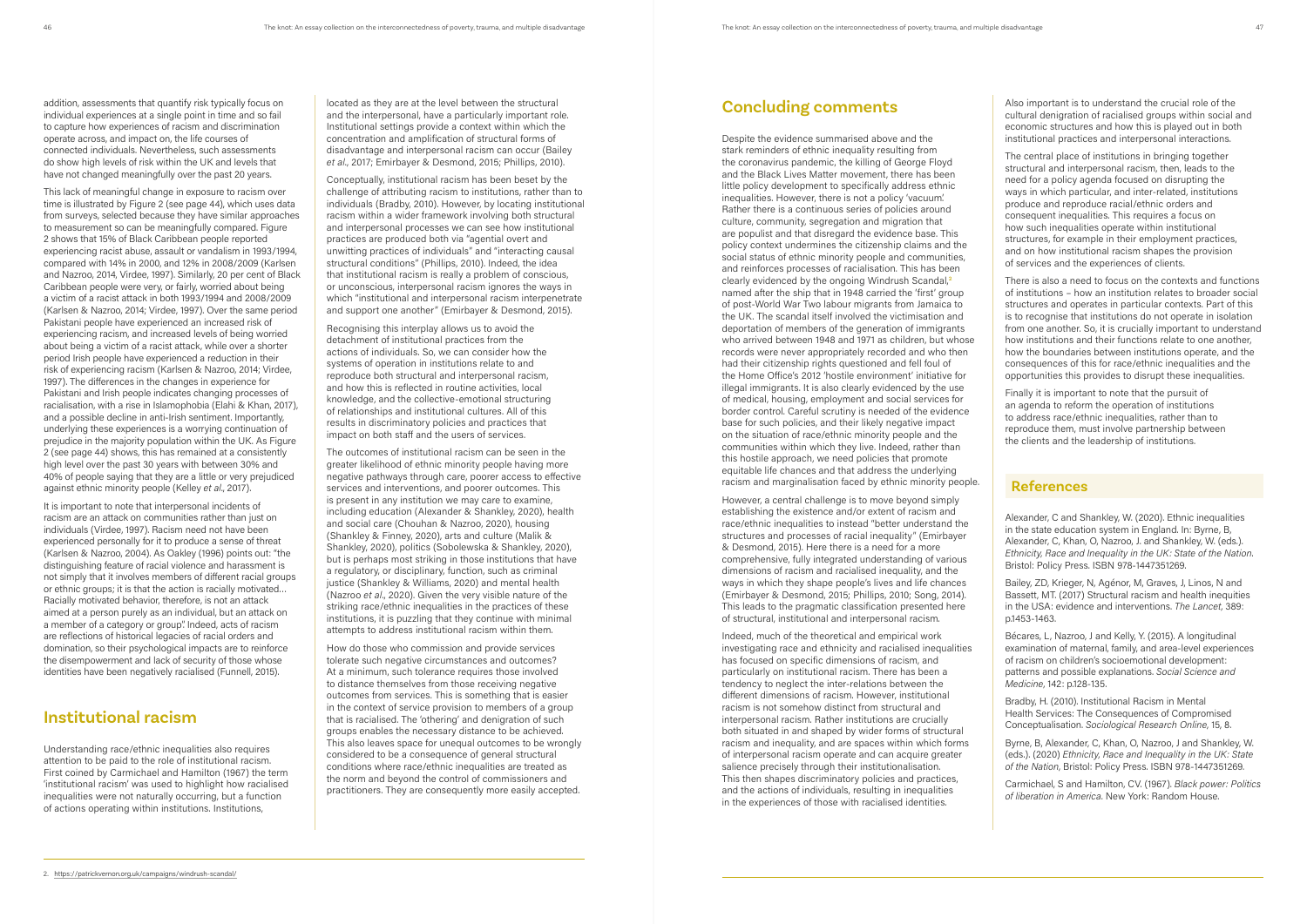Chouhan, K and Nazroo, L. (2020). Health inequalities. In: Byrne, B, Alexander, C, Khan, O, Nazroo, J and Shankley, W. (eds.). *Ethnicity, Race and Inequality in the UK: State of the Nation*. Bristol: Policy Press. ISBN 978-1447351269.

Elahi, F and Khan, O. (eds.). (2017). *Islamophobia: Still a challenge for us all*. London: Runnymede.

Emirbayer, M and Desmond, M. (2015). *The racial order.* Chicago: University of Chicago Press.

Essed, P. (1991). *Understanding everyday racism: An interdisciplinary theory*. London: Sage.

Funnell, C. (2015). Racist Hate Crime and the Mortified Self: An Ethnographic Study of the Impact of Victimization. *International Review of Victimology*, 21(1): p.71-83.

Gee, GC, Walsemann, KM and Brondolo, E. (2012). A life course perspective on how racism may be related to health inequities. *American Journal of Public Health*, 102(5): p.967- 974. https://doi.org/10.2105/AJPH.2012.300666

Golash-Boza, T. (2016). A Critical and Comprehensive Sociological Theory of Race and Racism. *Sociology of Race and Ethnicity*, 2: p.129-141.

Hicken, MT, Kravitz-Wirtz, N, Durkee, M and Jackson, JS. (2018). Racial inequalities in health: Framing future research. *Social Science and Medicine,* 199: p.11-18.

Hughey, MW and Jackson, CA. (2017). The Dimensions of Racialization and the Inner-City School. *The ANNALS of the American Academy of Political and Social Science*, 673: p.312-329.

Jivraj, S and Simpson, L. (2015). *Ethnic identity and inequalities in Britain: The dynamics of diversity*. Bristol: Policy Press.

Kapadia, D, Nazroo, J and Clark, K. (2015). Have ethnic inequalities in the labour market persisted? In Jivraj, S and Simpson, L. (eds.). *Ethnic Identity and Inequalities in Britain: The Dynamics of Ethnicity*. Bristol: Policy Press.

Karlsen, S and Nazroo, JY. (2004) Fear of racism and health. *Journal of Epidemiology and Community Health*, 58: p.1017-1018.

Karlsen, S and Nazroo, JY. (2006) Measuring and analyzing race, racism, and racial discrimination. In: Oakes, J and Kaufman, J (eds.). *Methods in social epidemiology.* San Francisco: Jossey-Bass.

Karlsen, S and Nazroo, JY. (2014). Ethnic and religious variations in the reporting of racist victimization in Britain: 2000 and 2008/2009. *Patterns of Prejudice*, 48: p.370-397.

Kelley, N, Khan, O and Sharrock, S. (2017). *Racial prejudice in Britain today*. London: National Centre for Social Research.

Knowles, C. (2003). *Race and social analysis*. London: Sage.

Lymperopoulou, K and Parameshwaran, M. (2015). Is there an ethnic group educational gap. In Jivraj, S and Simpson, L (eds.). *Ethnic identity and inequalities in Britain*. Bristol: Policy Press.

Malik, S and Shankley, W. (2020) Arts, media and ethnic inequalities. In: Byrne, B, Alexander, C, Khan, O, Nazroo, J and Shankley, W (eds.). *Ethnicity, Race and Inequality in the UK: State of the Nation. Bristol*: Policy Press. ISBN 978-1447351269.

Modood, T, Berthoud, R, Lakey, J *et al*. (1997). *Ethnic minorities in Britain: diversity and disadvantage.* London: Policy Studies Institute.

Nazroo, JY. (1998). Genetic, cultural or socio‐economic vulnerability? Explaining ethnic inequalities in health. *Sociology of Health and Illness*, 20: p.710-730.

Nazroo, JY. (2001). *Ethnicity, class and health*, London: Policy Studies Institute. ISBN 0 85374 792 X.

Nazroo, J, Bhui, K and Rhodes, J. (2020). Where next for understanding race/ethnic inequalities in severe mental illness? Structural, interpersonal and institutional racism. *Sociology of Health and Illness,* 42(2): p.262-276. https://doi. org/10.1111/1467-9566.13001

Oakley, R. (1996). *Racial violence and harassment in Europe. Strasbourg: Council of Europe.*

Omi, M and Winant, H. (1994). *Racial formation in the United States.* London and New York: Routledge.

Phillips, C. (2010). Institutional Racism and Ethnic Inequalities: An Expanded Multilevel Framework. *Journal of Social Policy*, 40: p.173-192.

Shankley, W and Finney, N. (2020). Ethnic minorities and housing in Britain. In: Byrne, B, Alexander, C, Khan, O, Nazroo, J and Shankley, W (eds.). *Ethnicity, Race and Inequality in the UK: State of the Nation*. Bristol: Policy Press. ISBN 978-1447351269.

Shankley, W and Williams, P. (2020). Minority ethnic groups, policing and the criminal justice system in Britain. In: Byrne, B, Alexander, C, Khan, O, Nazroo, J and Shankley, W (eds.). *Ethnicity, Race and Inequality in the UK: State of the Nation.* Bristol: Policy Press. ISBN 978-1447351269.

Sobolewska, M and Shankley, W. (2020). Politics and representation. In: Byrne, B, Alexander, C, Khan, O, Nazroo, J and Shankley, W (eds.). *Ethnicity, Race and Inequality in the UK: State of the Nation*. Bristol: Policy Press. ISBN 978-1447351269.

Song, M. (2014). Challenging a culture of racial equivalence. *The British Journal of Sociology*, 65: p.107-129.

Stevens, M, Hussein, S and Manthorpe, J. (2012). Experiences of racism and discrimination among migrant care workers in England: findings from a mixed-methods research project. *Ethnic and Racial Studies*, 35: p.259-280.

Virdee, S. (1995). *Racial violence and harassment*. London: Policy Studies Institute.

Virdee, S. (1997). Racial Harrassment. In: Modood, T, Berthoud, R, Lakey, J *et al*. (eds.). *Ethnic Minorities in Britain: Diversity and Disadvantage*. London: Policy Studies Institute.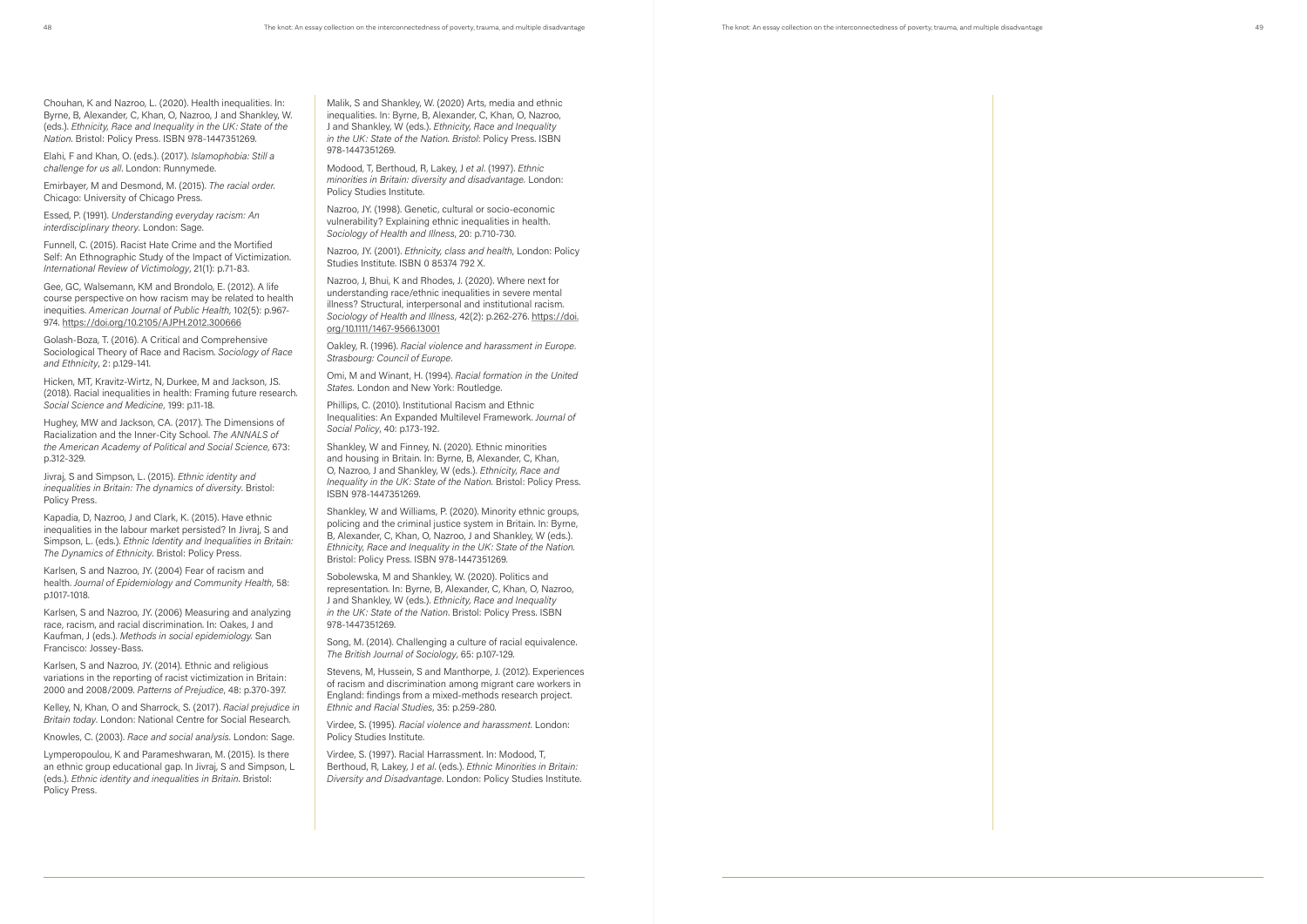Trauma-informed or trauma-inducing? The criminal justice system as an active player in the perpetration of trauma



#### **Introduction**

Across the UK, criminal justice policy and practice has increasingly focused on the role of trauma in people's pathways into the criminal justice system (CJS), leading to a number of pilots of 'trauma-informed' approaches within the CJS. While recognition that people in the CJS have often experienced significant harm is welcome, this essay argues that the dominant narrative, which portrays trauma as something that happens outside of the system bringing people into it, obscures the role the youth/adult justice systems play as perpetrators of harm.

### **Describing violence and loss as a result of police contact and imprisonment**

Reviewing existing literature, primarily from the UK, this essay describes violence and loss that people and communities in England, Wales and Scotland experience as a result of police contact and imprisonment. It argues that these experiences can be highly distressing, and may result in significant and ongoing psychosocial consequences.

### **Interactions with past trauma**

This essay also argues that these experiences should be understood in interaction with past trauma. It suggests that current criminal justice responses can be understood as denying people's lived experience of harm, and in so doing inflicting further trauma.

#### **Conclusion**

The essay concludes by exploring what recognition of the traumatising effect of police contact and imprisonment could mean for criminal justice policy and

practice in the UK.

## **Acknowledgements**

- Thanks to Dr Kirstin Anderson, Fiona Chesterton, and the anonymous
- reviewers for their helpful suggestions.

## **Author**

#### **Dr Sarah Anderson**

University of the West of Scotland/ Edinburgh Napier University

E: S.Anderson2@napier.ac.uk

## **Essay five**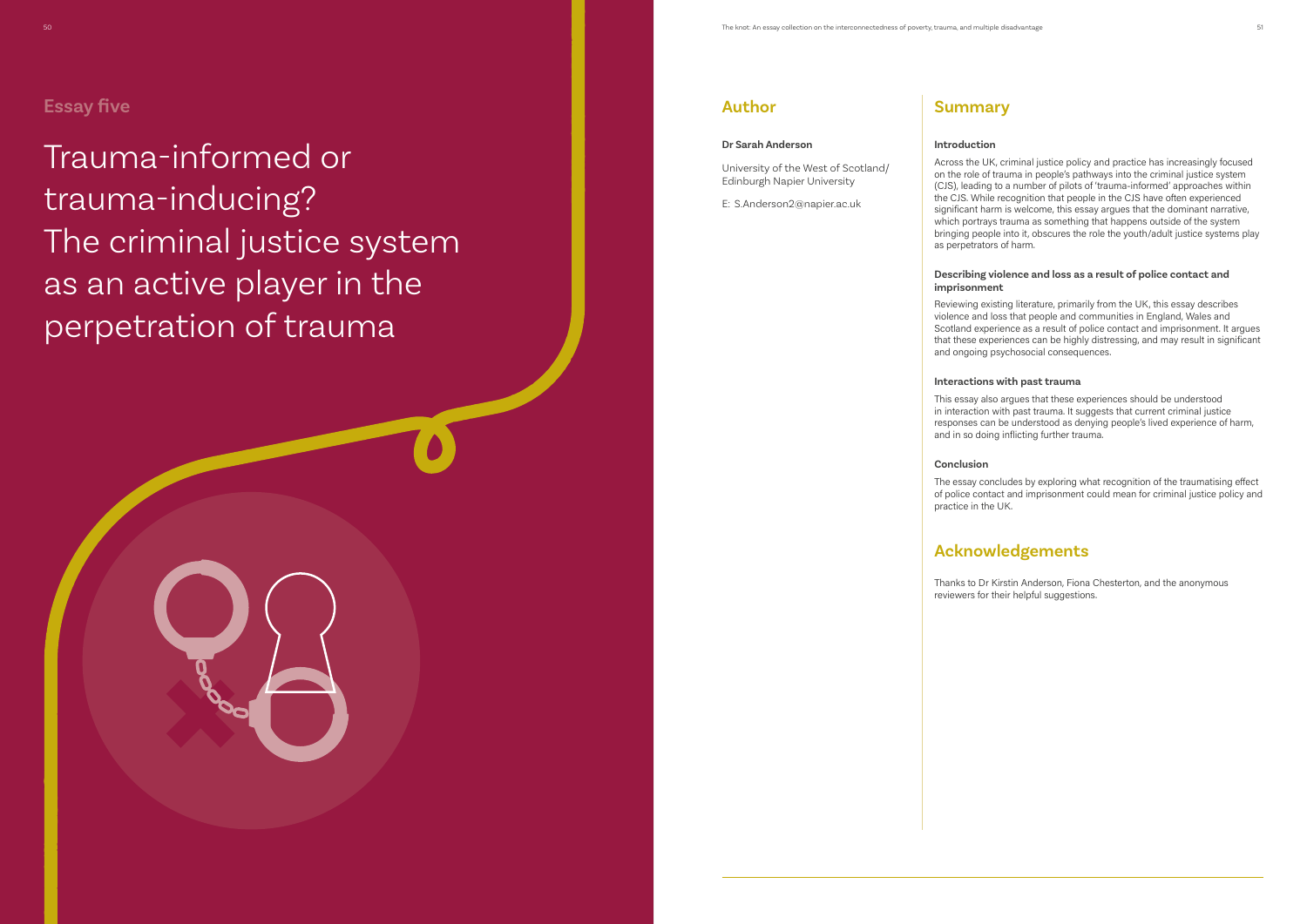## **Introduction**

There is a growing narrative that trauma, particularly in childhood, leads to poor outcomes, including involvement in the criminal justice system (CJS). This narrative is evident in the UK Government's 2018 Serious Violence Strategy and in debates on related topics such as knife crime and youth violence. When the Labour MP Vicky Foxcroft raised the issue in the House of Commons, the then Leader of the House, Andrea Leadsom MP, welcomed a proposed debate on the issue, acknowledging "the very serious issue of the impact of appalling early experiences on young people who then find themselves on the conveyor belt into a life of crime"(HC, 28 Jun 2018). This narrative also underpins the Scottish Government's 2017-20 Justice Strategy, with adverse childhood experiences (ACEs) identified as a key challenge. In the different jurisdictions of the UK, this has led to pilots of 'traumainformed' approaches, building on the idea that practice should be sensitive to trauma, and avoid re-traumatisation (Vaswani and Paul, 2019).

While recognition that people in the CJS have often experienced significant harm is welcome, the focus on trauma as a pathway into the youth/adult justice systems detracts scrutiny from the CJS's contribution to trauma. This essay reviews research literature, primarily from the UK, on experiences of violence and loss arising from police contact or imprisonment. While my interest arose from my research with mainly white men in England and Scotland, I wrote this essay around the time of the high profile deaths of two black Americans, Breonna Taylor and George Floyd. Police shot Taylor dead in her bed at home, on a warrant that has been argued to be illegal (Balko, 2020). Floyd died after a police officer's extended use of neck restraint, which continued despite Floyd's pleas for help and subsequent unconsciousness (New York Times, 2020b). The resulting worldwide protests about police violence against people of colour emphasise the links between trauma from contact with the CJS and racial (in)justice. These links are explored throughout this essay.

Whether violence and loss are traumatic depends on the psychological responses to those events. In psychiatry, trauma refers to a psychological injury (Thompson and Walsh, 2010), or rather, from stressful events that give rise to such an injury (Briere and Scott, 2006). Post-traumatic stress disorder (PTSD) is one injury arising from exposure to stressful events. Its symptoms include alterations in arousal (for example, hypervigilance), avoidance of thoughts or reminders of trauma, intrusion, and changes in thought/cognition (American Psychiatric Association, 2013). Traumas include single or repeated events but it has been argued that a new diagnosis, complex PTSD/trauma, would better capture the experience of repeated or prolonged exposure, particularly to early-life interpersonal events (Herman, 1992).

For a PTSD diagnosis, traumas are narrowly conceived as events resulting in "actual or threatened death, serious injury, or sexual violence", but exclude health conditions such as cancer (American Psychiatric Association, 2013). In terms of violence and loss, this definition includes sexual violence, serious physical violence, and bereavement through traumatic means, for example homicide.

Others have challenged this narrow conceptualisation. Briere and Scott (2006) suggest that "an event is traumatic if it is extremely upsetting and at least temporarily overwhelms the individual's internal resources" (p.4), which might include major losses/separations, and degradation or humiliation. In such approaches, what is important is how people experience these events. Thompson and Walsh (2010) have argued that trauma is better understood as an existential, rather than psychological, injury: by destabilising or destroying the "linking thread of meaning that connects past to future" (p.380), traumatic events jeopardise "our very sense of who we are and where we fit in the world" (p.379). Similarly, constructivist approaches to trauma suggest that traumatic events are those that we can't accommodate into our core beliefs about ourselves, other people and the world (McCann and Pearlman, 1992). This impacts on core psychological needs of safety, trust, esteem (from/towards others), independence, power or control over others, and intimacy and connectedness.

Following these broader conceptualisations of trauma, this essay will detail a range of other losses and 'pains of imprisonment', beyond physical and sexual violence. Since not all uses of force and losses arising from police contact or imprisonment are traumatic, wherever possible the review discusses evidence of how these events are subjectively experienced, and their psychological impact. This discussion focuses primarily on the person experiencing police contact or imprisonment, but also touches on the broader impact on families and communities, particularly of people of colour. This essay then explores the interactions of experiences within the CJS with previous experiences of trauma. Having outlined some of the ways in which the CJS is a perpetrator of trauma, the essay ends by briefly discussing the implications for UK criminal justice policy and practice.

## **Violence and loss in the CJS Interactions with the police**

Writing this essay in spring 2020, protests against police violence are spreading across the US, and throughout the world. While the deaths of Floyd and Taylor in the US prompted UK protests, similar events have occurred this side of the Atlantic. To name a few: the coroner's juries were critical of police use of excessive restraint in the deaths of Sean Rigg in 2008, and Darren Cumberbatch in 2017 – both black men experiencing mental health crises (Baker, 2016; Inquest, 2019). The Scottish Government have ordered an inquiry into the death of Sheku Bayoh in 2015 following use of restraint by the police, and the subsequent decision not to charge the officers involved (Yousaf, 2019). Protests in London followed the fatal shooting of Mark Duggan in 2011 (Newburn *et al*., 2018) and an inquiry into the shooting of Anthony Grainger in 2012 concluded that Greater Manchester Police were to blame for his death (Teague, 2019).

In 2018/19 in England and Wales there were three fatal police shootings, 16 deaths in or following police custody, 42 road traffic fatalities involving the police, and 152

other deaths following contact with the police that were investigated by the Independent Office for Police Conduct (IOPC, 2019). In Scotland, in the year from April 2018, the Police Investigations and Review Commissioner (PIRC) were referred four deaths in custody, and 17 deaths following contact with the police (PIRC, 2019). These provide some insight into the most adverse outcomes of police contact, although not all of these deaths involved police use of force, or factors under police control.

Deaths are a rare outcome of police use of force in the UK, and so these figures represent merely the tip of the iceberg in relation to adverse or traumatic contact with the police. From April 2018 to March 2019, in England and Wales, 25,000 (6%) of the 428,000 recorded police use of force incidents were noted as having resulted in injuries, of which 610 (2%) were severe (Home Office, 2019). In Scotland, over the same period, there were 104 serious injuries following police contact that were referred to the PIRC (2019), of which they decided to investigate 13. Problems with recording and monitoring practices surrounding use of force incidents have been identified in both England and Wales (HMICFRS, 2019) and Scotland (HMICS, 2018). A 2018 visit by the European Committee for the Prevention of Torture and Inhuman or Degrading Treatment or Punishment (CPT, 2019) to Scottish prisons reported that nearly a third of prisoners interviewed alleged that police officers had used excessive force in apprehending them.

Other police practices may also be experienced as distressing, degrading or abusive, including strip-searching, especially where intimate parts are exposed, and the use of spit hoods (Kennedy *et al*., 2019; Skinns and Wooff, 2020). It is particularly concerning that these practices are used on children (CRAE, 2018; Lightowler, 2020; Metropolitan Police, 2014; Metropolitan Police, 2018).

Another concern is racial disparities in potentially harmful policing practices. Casework by Inquest suggests that the proportion of black and minority ethnic (BAME) deaths in custody where use of force/restraint is a feature is over two times greater than for other deaths in custody (Inquest, 2020). More generally, Home Office (2019) statistics suggest police force is used disproportionately against people of colour in England and Wales, with people identified as black by the officer particularly over-represented amongst firearms and non-lethal weapons use. In Scotland, the role racialisation plays is being explored within the inquiry into the death of Sheku Bayoh (Yousaf, 2019). Long and Joseph-Salisbury (2019; see also Long, 2018) argue that: "Stereotypes of black masculinity which construct black men as threatening, lead to aggressive policing in response to the imagined threat." (2019: p.208). This over-policing of communities of colour, and its sometimes disastrous consequences, has a long history in the UK (Palmer, 2012).

While the power to use force is often regarded as constituting the core of the police role (Bittner, 1970), some commentators distinguish between the use of force by police, and police violence, in which the use of force is excessive or unjustified (Milani *et al*., 2017). It has been argued that what constitutes police violence is relative and subjective, with attitudes towards police use of force shaped by factors such as legitimacy and a sense of shared social

identity (i.e. group membership) with the police (Milani *et al*., 2017; Bradford *et al*., 2017). Research in the US has identified inconsistencies between the accounts of police officers and suspects (Alpert and Dunham, 2004; Smith *et al*., 2010), for example regarding whether the force was considered excessive and whether it continued beyond the point at which the suspect was under control.

Not enough is known about how those on the receiving end experience the police's use of force. Some young people sampled from an inner-city youth offending service in England experienced the police as aggressively harassing and violent (Paton *et al*., 2009), while research with people from black (Long, 2018), black mixed-race (Long and Joseph-Salisbury, 2019), and different ethnic minority communities in the UK has found experiences of aggressive policing (Sharp and Atherton, 2007). In particular, there is insufficient knowledge about the long-term consequences.

Research from the US suggests a trauma lens may help understand the impact of police contact and violence on those subject to it (Root *et al*., 2013; Meade *et al*., 2017), their family members and wider communities, and especially for people of colour, in particular Black Americans. Geller *et al*. (2014) asked young men, few of whom reported involvement in criminalised activity, about their experiences of being stopped by the police. They found a relationship between police contact, especially intrusive contact, and PTSD and anxiety symptoms, with this relationship also affected by perceptions of procedural justice. The young men interviewed by Smith Lee and Robinson (2019) from an economically disadvantaged area of Baltimore had witnessed and experienced police violence, resulting in distrust of the police. Where people had lost loved ones in this way, they experienced fear and hypervigilance around the police, and a sense of injustice.

Researching the experiences of families of those who died following police contact, Baker and Norris (2020) found that such deaths can affect family beliefs in procedural justice, trust, police legitimacy, the justice system and their sense of a just world. Baker *et al*. (2019) suggest that these deaths may result in a sense of disenfranchised grief – the term given for grief following a loss which "is not or cannot be openly acknowledged, socially sanctioned or publicly mourned" (Doka, 1989: p.4). Other US-based research suggests that the negative psychological impact of the killing of unarmed black Americans extends beyond immediate communities to other black Americans, who may only have witnessed the killing through the media (Bor *et al*., 2018; Lipscomb *et al*., 2019). Bryant-Davis *et al*. (2017) concluded that, directed at people of colour, police violence should be understood as a race-based trauma, which could be transmitted intergenerationally.

The ubiquity of armed police and the comparatively high number of deaths in the US of people of colour following police contact (see Bureau of Justice Statistics, 2016) may contribute to a pervasive sense of hypervigilance among people of colour in the US. It is important to note, however, that social, cultural and historical differences mean that US evidence on police violence cannot simply be imported and applied uncritically in a UK context. Nevertheless, findings on the traumatic impact of police contact have some relevance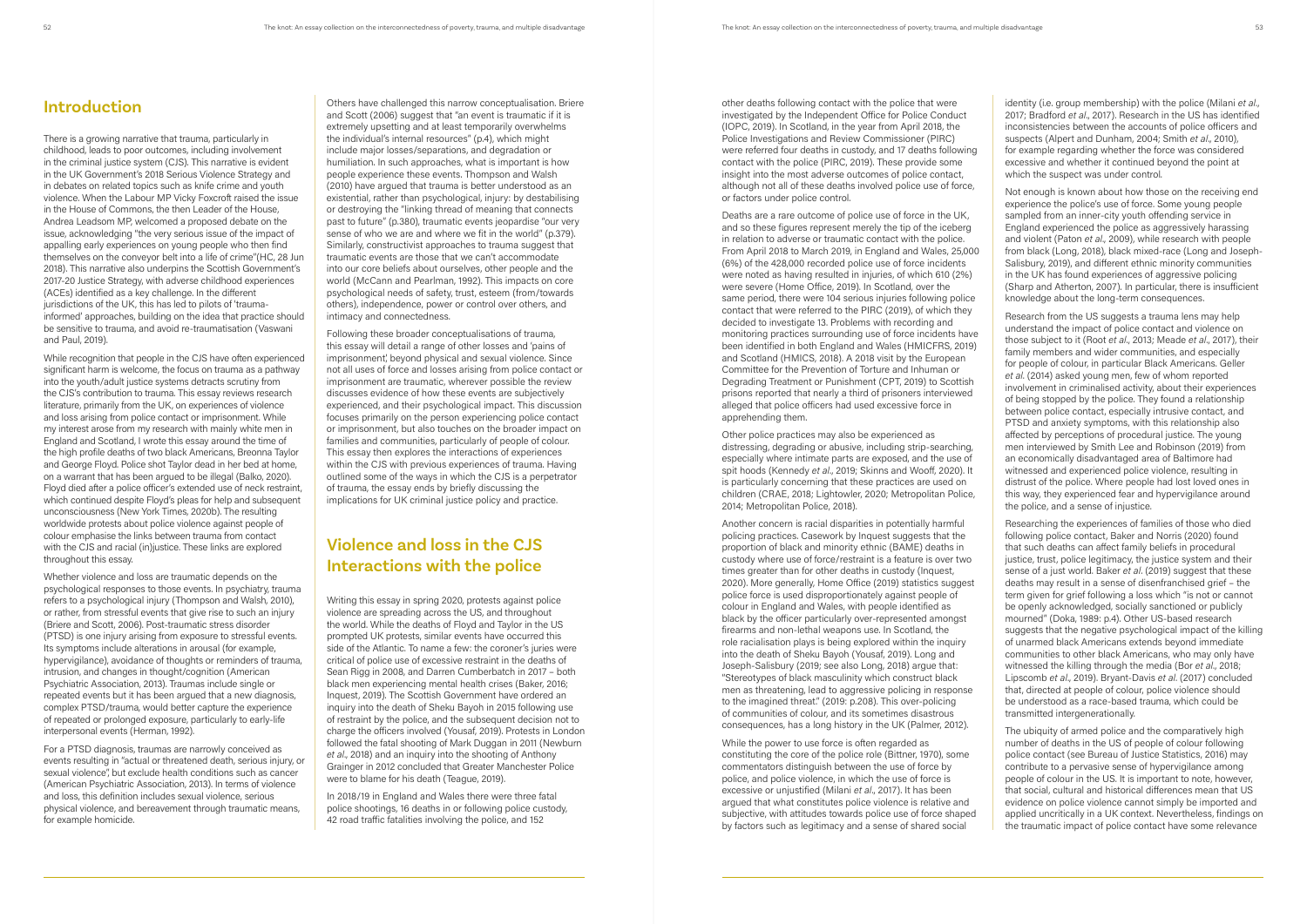for overly-policed communities in the UK. Researching accountability processes following deaths after police contact in England and Wales, Baker argues that those who die after contact with the police "leave behind families and friends who are grief stricken because of the death, and often doubly traumatised because the accountability process does not construct legitimate outcomes" (Baker, 2016: p.205). Long and Joseph-Salisbury (2019) highlight ways in which black-mixed race men in England are affected by the experiences of other black people they know, high profile cases and their own prior experiences, resulting in fear, heightened awareness of police presence and attempts to avoid police encounters – all emotional, sensory and behavioural responses with links to trauma. Awareness of police violence and the resulting fear and hypervigilance are likely to shape how people experience subsequent contact with the police.

## **Imprisonment and youth custody**

Violent incidents appear to be increasing in prisons in both England and Wales (HMIP, 2019) and in Scotland (HMIPS, 2019). The 2019 CPT inspection concluded that none of the male establishments visited in England and Wales could be considered safe (CPT, 2020). The CPT visit found that inter-prisoner violence, prisoner-on-staff assaults and staff-on-prisoner violence in the adult male prisons they visited had all reached "record highs" (p.5), while HMIP (2019) reported that use of force by prison officers had increased in 28 prisons and that governance remained weak at many establishments. The CPT (2020) reported a disturbing practice of staff punching compliant prisoners who were deemed a potential threat in the future, in what were known as "preventive strikes"(p.6). In Scotland, the CPT (2019) heard reports of excessive use of force and unnecessary infliction of pain by prison officers during control and restraint operations.

Exposure to such violence is particularly harmful during childhood (Cook *et al*., 2005; Hillis *et al*., 2017), and yet despite ratification of the United Nation's Convention on the Rights of the Child, Goldson (2009: p.87) argues that: "violence against children remains legal, state-authorised and socially approved" within custodial institutions for children in the UK. Restraint techniques that deliberately inflict pain on children remain legal (CPT, 2020). Accounts of periods in custody from young people attending an English inner-city youth offending service depicted "a violent institutional culture […] where authority figures did not protect young people from violence" (Paton *et al*., 2009: p.49). In 2017, Her Majesty's Chief Inspector of Prisons wrote to the then Justice Minister declaring that none of the facilities that they had inspected across England and Wales were safe to hold children, while in 2019 they found that, despite improvements in safety in children's custody, levels of violence remained high and bullying was a constant concern (HMIP, 2019). A survey of children in secure training centres and young offender institutions in England and Wales

found that more than one-third (35%) had felt unsafe in the establishment at some point, and just under half (48%) had experienced bullying. 42% of children reported experiencing victimisation by staff (HMIP, 2020). There were 1,070 reported incidents of alleged sexual abuse against children held in custodial institutions in England and Wales between 2009 and 2017, mostly by staff, which were often alleged to have taken place during restraint or body searches, and which in some settings were rarely investigated (Independent Inquiry Child Sexual Abuse, 2019).

As with police contact, disparities in experiences of victimisation and use of force are cause for concern. In the HMIP (2020) survey, children from traveller communities were more likely to report having felt unsafe or experienced bullying. Although children from BAME backgrounds were less likely to report victimisation from other children, they were significantly more likely than children from white backgrounds to report being verbally abused or threatened/ intimidated by staff. Use of force incidents in English and Welsh prisons disproportionately involve prisoners from BAME groups, especially younger black males, as well as prisoners of Muslim faith (HM Prison & Probation Service, 2017; Jolliffe and Haque, 2017). This should be understood in the context that certain groups are over-represented in the prison population, including black people, and people from gypsy, roma or traveller communities (Lammy, 2017; Scottish Government, 2020b).

As well as restraint techniques, other routine practices such as use of isolation and strip-searching can also be construed and experienced as abusive or distressing (Goldson, 2009; McCulloch and George, 2009; Armstrong and McGhee, 2019). Commentators and researchers have also noted other 'pains of imprisonment'. Crewe (2011) argues that pains of imprisonment arising from deliberate abuses and derelictions of duty, although still present, have been supplemented by a more prominent set of pains: pains that are the consequences of systemic policies and institutional practices, and the micro-aggressions and humiliations within these. For example, Crewe suggests that psychological assessment practices can overwrite prisoners' own personal identities with negative labels. The concept of institutional trauma has been used to describe "the profound distress that can be caused through the overlapping effects of the physical qualities, daily routines and typical events, organisational culture and prevailing (or constrained) social dynamics of institutions themselves" (Armstrong and McGhee, 2019: p.33).

Loss seems inherent to the prison experience. The 'pains of imprisonment' famously identified by Sykes (1958) can all be understood as losses: loss of liberty, deprivation of goods and services, frustration of sexual desire, deprivation of autonomy and deprivation of security. In a contemporary UK context, certain losses appear particularly pertinent to certain groups. Crewe *et al*. (2017) suggest that prison is particularly painful for women, in particular the losses of autonomy and relationships, as well as loss of physical and emotional privacy. Writing about young people in custody in Scotland, Vaswani (2015; 2018) identifies a 'catalogue of losses' experienced in custody, including loss of relationships, and status, and so autonomy in terms of

control over one's own life. Her participants talked about the loss of future, such as the loss of opportunities and diminishment of their prospects as a result of their actions or imprisonment. Despite mostly being on short sentences, her participants still saw prison as placing substantial barriers on their realisation of a desired future. She highlights that late adolescence is a crucial period for the development of selfconcept, meaning that the impact of incarceration is likely to be particularly significant at this age.

Loss of relationships is a commonly noted loss of imprisonment. Our relationships with others are intimately tied up with our sense of self (Haney, 2003), with disempowerment and disconnection core features of psychological trauma (Herman, 1998). For mothers, the imposed powerlessness of imprisonment presents substantial barriers to maintaining relationships with children and performing maternal identities (Couvrette *et al*., 2016; Crewe *et al*., 2017; Easterling *et al*., 2019), even where children were not in their custody prior to imprisonment. Some women may be able to modify their conception of motherhood to reflect a new way of being a mother in prison, but others are unable to do this (Easterling *et al*., 2019). Some women on long sentences will be denied the opportunity to have children altogether, resulting in feelings of grief and loss for an unrealised identity (Jewkes, 2005).

Whether these losses are experienced as traumatic may depend on what comes next. For example, if future identities as a good mother are realised then imprisonment may be subsequently interpreted as offering an opportunity to draw good from the bad (a form of 'post-traumatic growth'). But where losses are permanent, then it is likely stories of imprisonment may assume a tragic form. My own research (Anderson, 2019) suggests that, for some men, the losses imposed by their experiences of criminalisation and punishment are still experienced acutely after imprisonment, in some cases many years later. In fact, the experience of release and the failure to realise desired goals can only embed this experience of loss (Nugent and Schinkel, 2016).

The impact of these losses can be linked with trauma in a number of ways. To start with, these losses are often associated with societal stigma and lack of recognition from others, resulting in disenfranchised grief (Vaswani, 2018). In addition, the process of coping with these losses may result in permanent changes to one's identity. While some prisoners may be able to create positive new identities and so construe some aspects of their prison experience as meaningful (Maruna *et al*., 2006; van Ginneken, 2016), the required identity transformations can also be damaging. Hulley *et al*. (2015) suggested that: "The everyday pains of imprisonment are 'felt' less sharply, because, in some senses, they have been internalized into the prisoner's being, and have made him or her become a different person" (p.788).

Particularly following lengthy imprisonment there is evidence of psychological consequences extending beyond release. Following their U.S. based research with released life prisoners, Liem and Kunst (2013) propose the existence of a specific "post-incarceration syndrome" (PICS) as a sub-set of PTSD, but with additional features including institutionalized personality traits, social–sensory disorientation, and alienation. Hulley *et al*. (2015) identify traits of PTSD/Post-

Incarceration Syndrome (PICS) in the narratives of English life-prisoners, especially 'emotional numbing', distrust in others and difficulties in social interaction. These long-term impacts need exploring with other populations, especially repeated short-term prisoners who have been said to effectively experience a life sentence 'by instalments' (Armstrong and Weaver, 2013).

## **Interactions with past trauma and adversity**

How violence and loss within the CJS are experienced should be understood in the context of past trauma. Traumatising past experiences have been identified in research with multiple groups in the CJS, including women (Segrave and Carlton, 2010; Crewe *et al*., 2017), people with histories of problematic drug and alcohol use (Hammersley *et al*., 2016) or multiple disadvantage (Anderson, 2019), violent men (Ellis *et al*., 2017), and young people (Vaswani, 2014; Paton *et al*., 2009).

For people who have experienced past trauma, "events or circumstances that echo the violation and lack of control of an earlier trauma can be retraumatizing", with the impact of these events being cumulative and additive (multiple occurrences and multiple types of event are both associated with greater negative impacts) (Kammerer and Mazelis, 2006: p.11). Institutions and the practices within these present particular risks of retraumatisation through practices discussed above such as restraint, strip-searching (see McCulloch and George, 2009; Hutchison, 2020) or the use of spit hoods, but also through the broader loss of control that institutionalisation presents. In their research with women life-prisoners, Crewe *et al*. (2017) draw attention to the ways in which imprisonment "interacts with and compounds the forms of trauma and degradation that almost all of the women in our study had suffered prior to their sentence" (p.1375), reproducing feelings of low self-worth and shame from previous abuse, and powerlessness from their lives outside prison. Additionally, researchers have drawn attention to environmental factors within the prison, for example bars on windows, corridors with poor sightlines, and even sounds, which can recreate or trigger memories of previous abusive experiences (Jewkes *et al*., 2019). Jewkes and Laws (2020) research with women in prison in Scotland and England described how prison designs such as those enabling officers to see women in the shower or in their cells, presented a "constant threat of exposure and intrusion [which] resulted in many participants experiencing a diminished sense of self" (p.5).

Violence, loss and other traumatic events outside of the CJS are likely to impact on the way that stories of violence, loss and trauma within the CJS are narrated. Vaswani (2015) found that the "catalogue of losses" experienced by young people in the CJS preceded their time in custody. She found that "for some of the young men, their experiences meant that a sense of being predestined for prison was embedded in their self-concept from a young age, signalling a chronic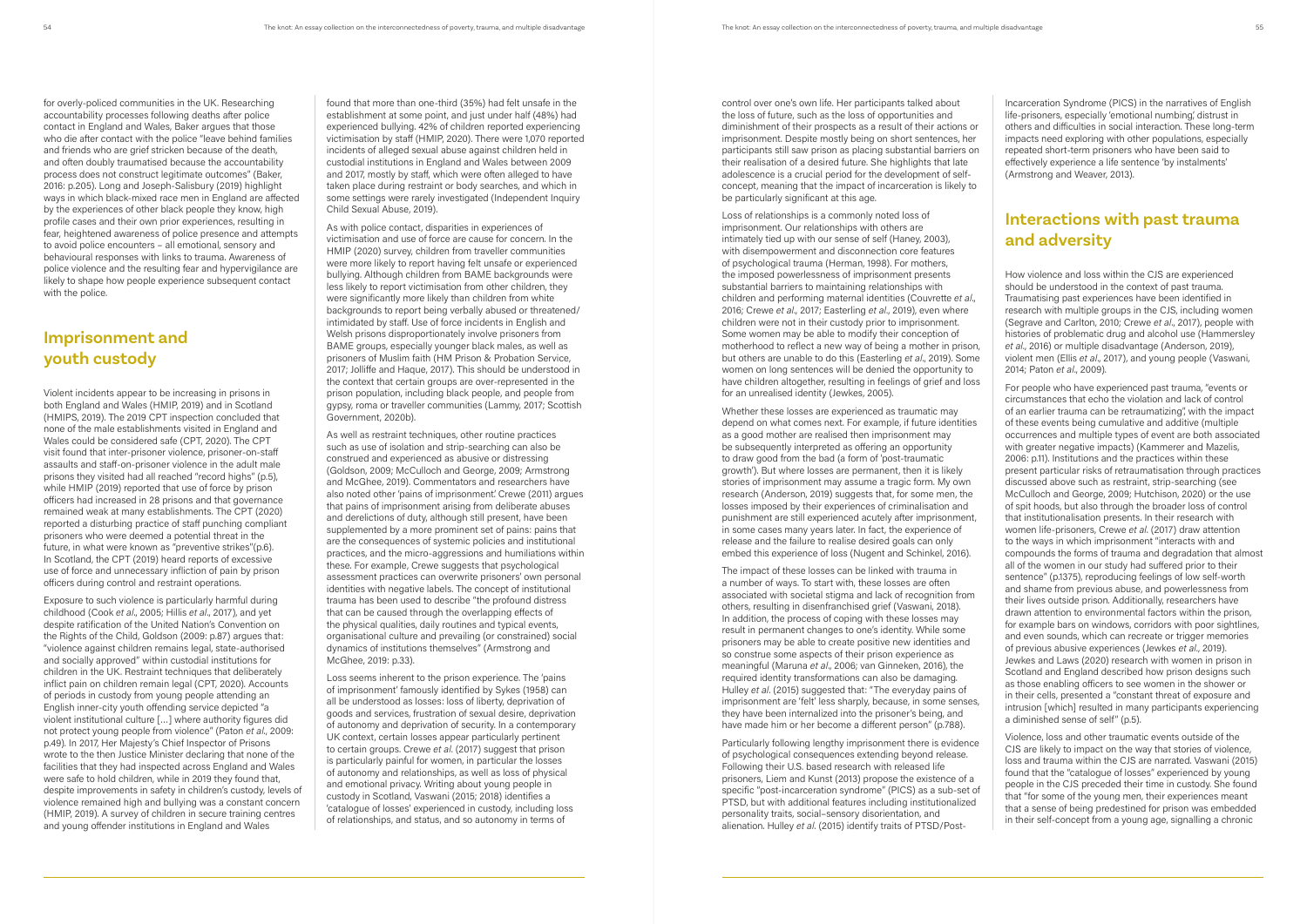loss of hope and ambition for the future" (Vaswani, 2015: 30). However, incarceration is still likely to play an active role here, reinforcing a sense of disconnection and confirming and embedding this way of viewing themselves and their lives.

My research with adult men who had faced multiple disadvantage found that, in at least some cases, the accumulation of multiple violent events appears to have resulted in acclimatisation to a culture of violence (Anderson, 2019). For example, police violence could be recognised as an injustice but one that had come to be expected as part and parcel of everyday life and the purposeless cruelty of the CJS. Violence within custodial institutions could be accepted as an improvement on violent home environments they had left behind. Yet this does not mean that this violence did not play a role in how the person saw themselves and their relation to the world, their trust in others and so their relationships, and their sense of safety. This complex relationship between experiences within and outside of prison is also captured in Segrave and Carlton's (2010) research with women imprisoned in Australia. For some of their interviewees "prison is not a safe haven but a safer place" (p.295, emphasis in original) yet as one memorably says, "the system becomes the abusive partner when you get to prison" (p.296).

Processing someone as an offender through criminal justice institutions has considerable symbolic power. It serves to erase the harms that they have experienced in the eyes of others, constructing them as a perpetrator of harm to others (Anderson, 2019). This exposes them to further harm by rendering their pain legitimate in the eyes of others, and so allowing us to do nothing to rectify these harms. As Angela Davis has powerfully argued: "This is the ideological work that the prison performs; it relieves us of the responsibility of seriously engaging with the problems of our society, especially those produced by racism, and, increasingly, global capitalism" (Davis, 2003: p.16).

Stauffer (2015: p.5) has argued that "being abandoned by those who have the power to help produces a loneliness more profound than simple isolation". In denying the men's experiences of harm, prior to and within the CJS, this system 'turns away' from them and silences their story. It denies their lived experience, and so their humanity, inflicting further trauma (Anderson, 2016). Scott (2015: p.19) argues that "not hearing the voice of the estranged Other, failing to respond to a cry of pain, matters enormously to those who are not heard because the sense of abandonment impacts upon how the past resonates in the present and how they face the future". Writing about trauma survivors, Laub (1992: p.68) argues that the absence of an empathetic listener to affirm and recognise the realness of their memories annihilates their story – and with it inflicts further harm, annihilating the self (see Anderson, 2016). It is arguably this aspect of the CJS that is most harmful, yet the most intractable.

## **What does this mean for the CJS?**

This essay has described violence and loss as traumatising features of the UK criminal justice system, focusing on police contact and incarceration in custodial institutions, specifically prisons and young offender institutions. This discussion is partial, excluding other potential sites of harm such as community supervision and the court, as well as interactions with the CJS as a victim of crime. The focus has been on people in direct contact with the CJS, but the essay has also explored ripple effects extending outwards to families and communities, particularly communities of colour (Baker *et al*., 2019; Lipscomb *et al*., 2019; Minson, 2019).

The central question then is whether police forces and prisons/young offender institutions can be transformed so that they no longer contain these traumatising features. Without space to fully explore this question here, the discussion suggests some reasons to be pessimistic. Use of force is a core part of the police role (Bittner, 1970), and yet whether that force is excessive appears to be partly subjective and based on previous trauma experiences. Consequently, reforms based on eliminating unjustified use of force may still not change the harmful nature of this experience for those subject to it. And while reduction of violent assaults within a prison may be possible, the prison is designed around loss – it separates people from the community, severing relationships; it de-individualises and dehumanises.

2020 has seen arguments around 'defunding the police' featured prominently in US and UK media (e.g. Bakar, 2020; The New York Times, 2020a; The Times, 2020), suggesting some public appetite to engage with abolitionist critiques and consider new solutions. Nevertheless, while accepting that policing practices and prison can be harmful, many readers will remain wedded to their use, regarding these as a necessary evil, for their perceived role in preventing crime, and the perceived lack of alternatives.

There is a rich abolitionist literature and this essay is not speaking to those voices who have articulated the problem far better and for far longer than I have (Ruth Wilson Gilmore, Angela Davis, Alex Vitale, David Scott, Joe Sim, Vincenzo Ruggiero to name just a few). This essay seeks to ensure that – in a collection about trauma, poverty and multiple disadvantage – trauma is not viewed as something that happens 'out there' bringing people into these systems. Rather the system is recognised as an active player in trauma, so redirecting our search for solutions away from this system. Reflecting on Jewkes *et al*.'s (2019) insights as to the extent of the changes needed in creating a trauma-informed prison, Armstrong and McGhee (2019) question whether what would be left could still be considered a prison at all. Instead, these insights could lead us to the conclusion that "overcoming fundamental dynamics of carceral institutions means avoiding their use altogether" (p.36). Rather than tweaking existing systems, being truly trauma-informed in our responses to harm requires a need to engage with more radical solutions and imagine very different ways of enacting justice.

When we feel resigned that there are no alternatives, it is worth reminding ourselves that much conflict resolution in our lives already happens outside the CJS, and that, in effect, public police and prisons already play a highly limited role in preventing and responding to many types of crime. In the UK, this includes crimes as diverse and serious as rape, due to low reporting and conviction rates (Daly and Bouhours, 2010; Office for National Statistics, 2018); safety crimes in workplaces, which may fall under the purview of regulatory bodies and which may be dealt with through other forms of enforcement action (Tombs and Whyte, 2008); and the policing of the internet, which is instead governed by "a complex assemblage of networked nodes of security" (Wall, 2007: p.189 references omitted). Researchers have also increasingly identified ways in which actions by criminal justice agencies actually impede people's pathways away from crime (Hart, 2017; Wright, 2017; Schinkel *et al*., 2018).

Those searching for alternatives remain committed to accountability and safety, but do not view the CJS as the vehicle by which to achieve this. Some prefer community interventions (Kim, 2011; Schenwar, 2014; Sered, 2019),

while others suggest we make greater use of civil, rather than criminal, law (Scott, 2013). Examples that have been developed show glimmers of promise, but make clear the challenges of enacting such approaches. Yet it is not surprising that our alternatives remain underdeveloped when policy and practice commitment to developing solutions outside the CJS have paled in significance to the energy invested in unsuccessful reform efforts.

At a minimum, taking seriously the traumatising nature of policing practices and imprisonment requires us to think very carefully about their use. This means avoiding reforms that inadvertently give the police greater power, resources or reach (Vitale, 2017). It means limiting police powers, such as stop and search or possession of weapons, and their reach through decriminalisation. It also means diversion of people from prison – ideally from the CJS altogether – wherever possible, and a commitment to decarceration and halting prison building (Scott, 2013). It means getting people out of prison as soon as possible, so reversing the upward drift of sentence lengths and time served in prison both sides of the border (House of Commons Justice Committee, 2019; The Scottish Government, 2020a). Brangan (2019) describes how penal policy in the Republic of Ireland in the 1970s, while non-abolitionist, operated "with a deep scepticism of the prison and an awareness of the harms it causes" (p.2). This manifested in significant use of temporary release, and supportive interventions designed to address "the problems of the prison, not the problems of the prisoner" (p.14), helping the person cope with the pains of imprisonment.

The traumatising effect of criminal justice institutions, and the interaction with past trauma, should preclude the use of these institutions to address trauma and its effects. Across the UK, pilots have been established in trauma-informed policing, trauma-informed youth justice, trauma-related training of professionals across criminal justice agencies, and other related initiatives. While recognition that people who have offended may require sensitivity to and support for trauma is welcome, there is a danger that the availability of support through criminal justice routes inadvertently makes calling the police or sentencing someone to prison more appealing, so exposing people to the risks of further trauma outlined here.

Wherever possible, work to address trauma should happen in the community. As Baroness Corston argued in her report on women in prison: "The practice of sending a woman to prison as a 'place of safety' or 'for her own good' is appalling and must stop. Nor should sentencers use prison as a means of accessing services" (Corston, 2007: p.9). This argument should be extended to men, and especially children and young people. We should ask if the significant amount of public money poured into policing and prisons (notwithstanding the substantial cuts to justice services in England and Wales over the post-2010 era of austerity) could be invested into areas better suited to supporting people who have experienced trauma – such as mental health, substance use, domestic/sexual violence, and anti-poverty services. It has been proposed that our responses to offending should concentrate resources on the victims of this offending, rather than the perpetrators (Scott, 2013).

Reinvesting criminal justice funds outside the CJS can also reduce social inequalities that the CJS reproduces. We should consider who it is that gets labelled, with social injustices around race and class embedded within and exacerbated by the system. Some commentators and researchers have argued that the violence and loss this system imposes are not unhappy accidents – but are core to its function. These arguments are not only based on failed attempts at reform, but on the racial and class disparities in those subject to the CJS, and historical analysis of the origins and functions of policing and prisons. These origins and functions can be linked to maintaining the conditions for capital accumulation (for example, through the protection of property and the suppression of industrial action, protest and riots) and to preserving a racial order (Alexander, 2010; McDowell and Fernandez, 2018; Vitale, 2017). These "traumatizing, historical injustices", embedded within the CJS, are left untouched by attempts to provide "trauma-informed" approaches within it (Whalley and Hackett, 2017: p.456).

### **References**

Alexander, M. (2010). *The New Jim Crow: Mass Incarceration in the Age of Colorblindness*. New York: The New Press.

Alpert, GP and Dunham, RG. (2004). *Understanding Police Use of Force: Officers, Suspects, and Reciprocity.* Cambridge: Cambridge University Press.

American Psychiatric Association. (2013). *Diagnostic and statistical manual of mental disorders (5th edition)*. Washington, DC: American Psychiatric Association Publishing.

Anderson, S. (2016). The value of 'bearing witness' to desistance. *Probation Journal*, 63: p.408-424.

Anderson, S. (2019). Punishing Trauma: Narratives, desistance and recovery. University of Glasgow, unpublished PhD thesis.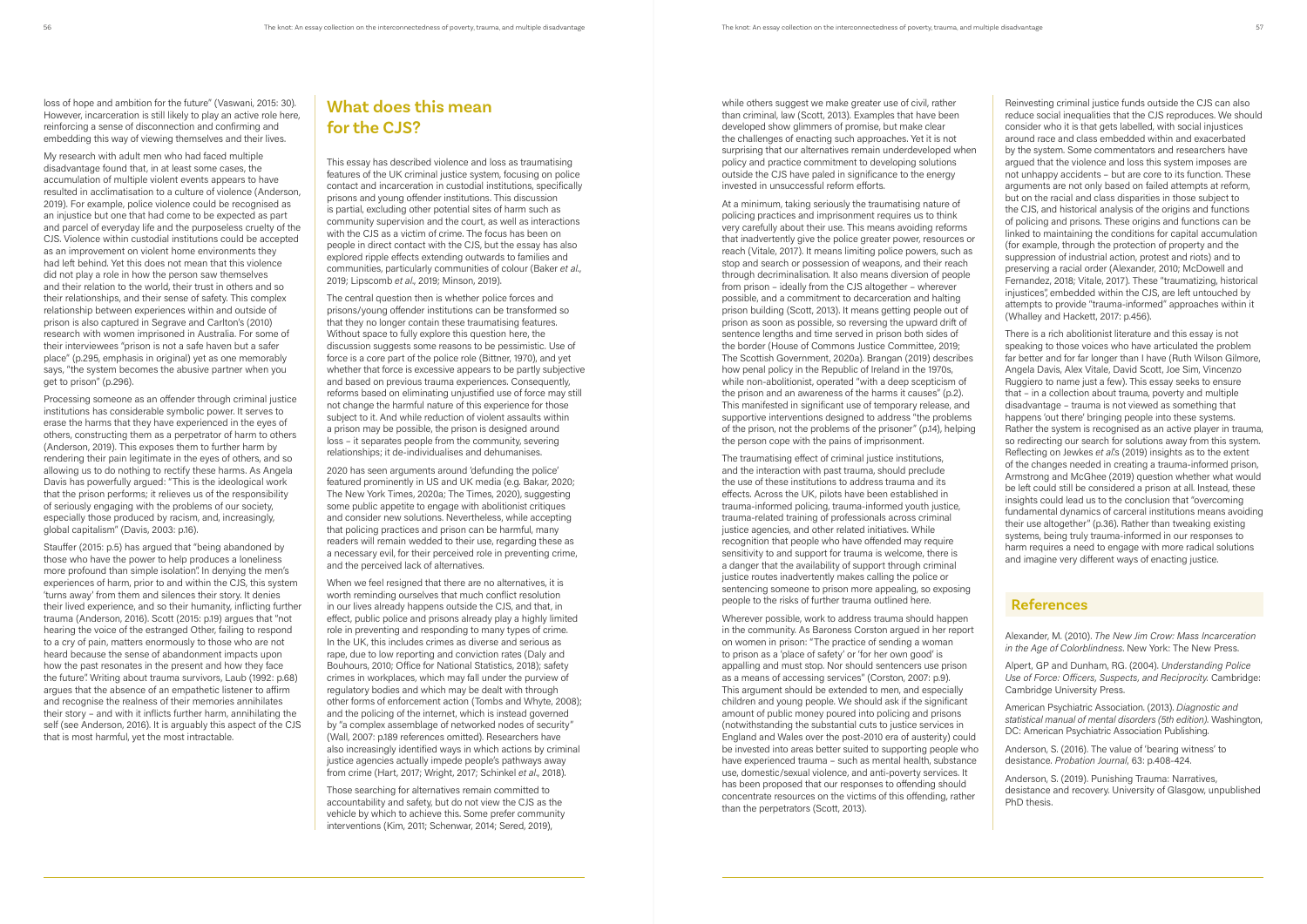Armstrong, S and McGhee, J. (2019) Mental Health and Wellbeing of Young People in Custody: Evidence Review. University of Glasgow. Available at: https://www.sccjr.ac.uk/ wp-content/uploads/2019/05/SCCJR-Mental-Health-and-Wellbeing-of-Young-People-in-Custody\_Evidence-Review. pdf [accessed 11 June 2020].

Armstrong, S and Weaver, B. (2013). Persistent Punishment: User Views of Short Prison Sentences. T*he Howard Journal of Criminal Justice*, 52: p.285-305.

Bakar, F. (2020). What would abolishing police powers in the UK look like? *The Metro*. 18 June 2020.

Baker, D. (2016). *Deaths After Police Contact: Constructing Accountability in the 21st Century*. London: Palgrave Macmillan.

Baker, D and Norris, D. (2020). Families' Experiences of Deaths After Police Contact in the United States: Perceptions of Justice and Injustice. *International Criminal Justice Review*. Available at: https://livrepository.liverpool.ac.uk/3087864/ [accessed 12 June 2020].

Baker, D, Norris, D and Cherneva, V. (2019). Disenfranchised Grief and Families' Experiences of Death After Police Contact in the United States. *OMEGA - Journal of Death and Dying*: 0030222819846420.

Balko, R. (2020). The no-knock warrant for Breonna Taylor was illegal. *The Washington Post*. Available at: https://www. washingtonpost.com/opinions/2020/06/03/no-knockwarrant-breonna-taylor-was-illegal/ [accessed 11 June 2020].

Bittner, E. (1970). *The functions of police in modern society*. Washington, DC: National Institute of Mental Health.

Bor, J, Venkataramani, AS, Williams, DR *et al*. (2018). Police killings and their spillover effects on the mental health of black Americans: a population-based, quasi-experimental study. *The Lancet*, 392: p.302-310.

Bradford, B, Milani, J and Jackson, J. (2017). Identity, Legitimacy and 'Making Sense' of Police Violence. *Policing: An International Journal*, 40: p.614-627.

Brangan, L. (2019). Pastoral penality in 1970s Ireland: Addressing the pains of imprisonment. *Theoretical Criminology.* Online First: 1362480619843295.

Briere, J and Scott, C. (2006). *Principles of Trauma Therapy: A Guide to Symptoms, Evaluation, and Treatment*. London: Sage Publications.

Bryant-Davis, T, Adams, T, Alejandre, A *et al*. (2017). The Trauma Lens of Police Violence against Racial and Ethnic Minorities. *Journal of Social Issues*, 73: p.852-871.

Bureau of Justice Statistics. (2016). *Arrest-Related Deaths Program Redesign Study, 2015-16: Preliminary Findings*. US Department of Justice. Available at: https://www.bjs.gov/ content/pub/pdf/ardprs1516pf\_sum.pdf

Children's Rights Alliance for England. (2018). State of Children's Rights in England 2018: Policing and Criminal Justice. Available at: http://www.crae.org.uk/media/127098/ B8\_CRAE\_POLICINGCJ\_2018\_WEB.pdf [accessed 16 September 2020].

Cook, A, Spinazzola, J, Ford, J *et al*. (2005). Complex Trauma in Children and Adolescents. *Psychiatric Annals*, 35: p.390-398.

Corston, J. (2007). *Corston Report*. London: Home Office.

Couvrette, A, Plourde, C and Brochu, S. (2016). Negotiating Identity: Three Events that Weaken the Maternal Identity of Addicted Law-Breaking Women. *Deviant Behavior*, 37: p.1252-1263.

> HMIP. (2019). *HM Chief Inspector of Prisons for England and Wales Annual Report 2018-19*. Available at: https:// www.justiceinspectorates.gov.uk/hmiprisons/wp-content/ uploads/sites/4/2019/07/6.5563\_HMI-Prisons-AR\_2018-19\_ WEB\_FINAL\_040719.pdf [accessed 12 June 2020].

CPT. (2019). *Report to the Government of the United Kingdom on the visit to the United Kingdom carried out by the European Committee for the Prevention of Torture and Inhuman or Degrading Treatment or Punishment (CPT) from 17 to 25 October 2018*. Available at: https://rm.coe. int/1680982a3e [accessed 11 June 2020].

CPT. (2020). *Report to the United Kingdom Government on the visit to the United Kingdom carried out by the European Committee for the Prevention of Torture and Inhuman or Degrading Treatment or Punishment (CPT) from 13 to 23 May 2019*. Available at: https://rm.coe.int/16809e4404 [accessed 12 June 2020].

Crewe, B. (2011). Depth, weight, tightness: Revisiting the pains of imprisonment. *Punishment & Society*, 13: p.509-529.

Crewe, B, Hulley, S and Wright, S. (2017). The Gendered Pains of Life Imprisonment. *The British Journal of Criminology,* 57: p.1359-1378.

Daly, K and Bouhours, B. (2010). Rape and Attrition in the Legal Process: A Comparative Analysis of Five Countries. *Crime and Justice*, 39: p.565-650.

Davis, AY. (2003). *Are Prisons Obsolete?* New York: Seven Stories Press.

Doka, KJ. (1989). *Disenfranchised grief: Recognizing hidden sorrow*. Lexington, MA: Lexington Books.

Easterling, BA, Feldmeyer, B and Presser, L. (2019). Narrating Mother Identities From Prison. *Feminist Criminology*, 14: p.519-539.

Ellis, A, Winlow, S and Hall, S. (2017). 'Throughout my life I've had people walk all over me': Trauma in the lives of violent men. *The Sociological Review*, 65: p.699-713.

Geller, A, Fagan, J, Tyler, T *et al*. (2014). Aggressive policing and the mental health of young urban men. *American Journal of Public Health*, 104: p.2321-2327.

Goldson, B. (2009). Child Incarceration: Institutional Abuse, the Violent State and the Politics of Impunity. In: Scraton P and McCulloch J (eds.). *The Violence of Incarceration*. London: Routledge, p.86-106.

Hammersley, R, Dalgarno, P, McCollum, S *et al*. (2016). Trauma in the childhood stories of people who have injected drugs. *Addiction Research & Theory*, 24: p.135-151.

Haney, C. (2003). Mental Health Issues in Long-Term Solitary and "Supermax" Confinement. *Crime & Delinquency*, 49: p.124-156.

Hart, EL. (2017). Prisoners Post Release: The Need for a 'Critical Desistance'. In: Hart, EL and van Ginneken, EFJC (eds.). *New Perspectives on Desistance: Theoretical and Empirical Developments*. London: Palgrave Macmillan UK, p.267-288.

HC. (28 June 2018) vol. 643, col. 1059. Available at: http://bit. ly/2DFVP84 [accessed 24 November 2018].

Herman, JL. (1992). Complex PTSD: A Syndrome in Survivors of Prolonged and Repeated Trauma. *Journal of Traumatic Stress*, 5: p.377-391.

Herman, JL. (1998). Recovery from psychological trauma. *Psychiatry and Clinical Neurosciences*, 52: p.S98-S103.

Hillis, SD, Mercy, JA and Saul, JR. (2017). The enduring impact of violence against children. *Psychology, Health & Medicine*, 22: p.393-405.

HMICFRS. (2019). *State of Policing - The Annual Assessment of Policing in England and Wales 2018 - Her Majesty's Chief Inspector of Constabulary.* Available at: https://www. justiceinspectorates.gov.uk/hmicfrs/wp-content/uploads/ state-of-policing-2018-double-page.pdf [accessed 12 June 2020].

HMICS. (2018). *Inspection of custody centres across Scotland - October 2018*. Available at: https://www.hmics.scot/ sites/default/files/publications/HMICS20181019PUB.pdf [accessed 12 June 2020].

HMIP. (2020). *Children in Custody 2018-19: An analysis of 12-18 year-olds' perceptions of their experiences in secure training centres and young offender institutions.* Available at: https://www.justiceinspectorates.gov.uk/hmiprisons/ wp-content/uploads/sites/4/2020/02/Children-in-Custody-2018-19-Web-1.pdf [accessed 12 June 2020].

HMIPS. (2019). *HM Chief Inspector of Prisons for Scotland: Annual Report 2018-19*. Available at: https://www. prisonsinspectoratescotland.gov.uk/sites/default/files/ publication\_files/Annual%20report.pdf [accessed 12 June 2020].

HM Prison & Probation Service. (2017). *PAVA in Prisons: Equality Analysis*. Available at: http://www.prisonreformtrust. org.uk/Portals/0/Documents/PAVA%20PRT%20 position%20paper.pdf [accessed 11 June 2020].

Home Office. (2019). *Police use of force statistics, England and Wales - April 2018 to March 2019*. Available at: https:// assets.publishing.service.gov.uk/government/uploads/ system/uploads/attachment\_data/file/853204/police-useof-force-apr2018-mar2019-hosb3319.pdf [accessed 11 June 2020].

House of Commons Justice Committee. (2019). *Prison population 2022: planning for the future, Sixteenth Report of Session 2017-19*. Available at: https://publications.parliament. uk/pa/cm201719/cmselect/cmjust/483/483.pdf [accessed 25 September 2020].

Hulley, S, Crewe, B and Wright, S. (2015). Re-examining the Problems of Long-term Imprisonment. The *British Journal of Criminology*, 56: p.769-792.

Hutchison J. (2020). "It's Sexual Assault. It's Barbaric": Strip Searching in Women's Prisons as State-Inflicted Sexual Assault. *Affilia*, 35: p.160-176.

Independent Inquiry Child Sexual Abuse. (2019). *Sexual Abuse of Children in Custodial Institutions: 2009-2017, Investigation Report.* Available at: https://www.iicsa.org.uk/document/ sexual-abuse-children-custodial-institutions-2009-2017 investigation-report [accessed 16 September 2020].

Inquest. (2019). *Jury finds restraint by Warwickshire police contributed to death of Darren Cumberbatch*.

Inquest. (2020). *BAME deaths in police custody*. Available at: https://www.inquest.org.uk/bame-deaths-in-police-custody [accessed 14 June 2020].

IOPC. (2019). *Deaths during or following police contact: Statistics for England and Wales 2018/19*. Available at: https:// www.policeconduct.gov.uk/sites/default/files/Documents/ statistics/deaths\_during\_following\_police\_contact\_201819. pdf [accessed 20 September 2020].

Jewkes, Y. (2005). Loss, liminality and the life sentence: managing identity through a disrupted lifecourse. In: Liebling, A and Maruna, S (eds.). *The Effects of Imprisonment*. Cullompton: Willan, p.366-390.

Jewkes, Y, Jordan, M, Wright, S *et al*. (2019). Designing 'Healthy' Prisons for Women: Incorporating Trauma-Informed Care and Practice (TICP) into Prison Planning and Design. *International Journal of Environmental Research and Public Health*, 16: p.3818.

Jewkes, Y and Laws, B. (2020). Liminality revisited: Mapping the emotional adaptations of women in carceral space. *Punishment & Society* Online First.

Jolliffe, D and Haque, Z. (2017). Have prisons become a dangerous place? *Disproportionality, safety and mental health in British Prisons*. University of Greenwich and the Runnymede Trust. Available at: https://www.runnymedetrust. org/uploads/PressReleases/Prisons%20report%20v3%20 final%20typesetter.pdf [accessed 12 June 2020].

Kammerer, M and Mazelis, R. (2006). *Trauma and retraumatization*. Resource paper presented at the "After the crisis initiative: Healing from trauma after disaster" expert panel meeting, Bethesda, MD, 24 April 2006.

Kennedy KM, Payne-James, JJ, Payne-James, GJ *et al*. (2019). The use of spit guards (also known as spit hoods) by police services in England, Wales and Northern Ireland: to prevent transmission of infection or another form of restraint? *Journal of Forensic and Legal Medicine*, 66: p.147-154.

Kim, ME. (2011). Moving Beyond Critique: Creative Interventions and Reconstructions of Community Accountability. *Social Justice*, 37: p.14-35.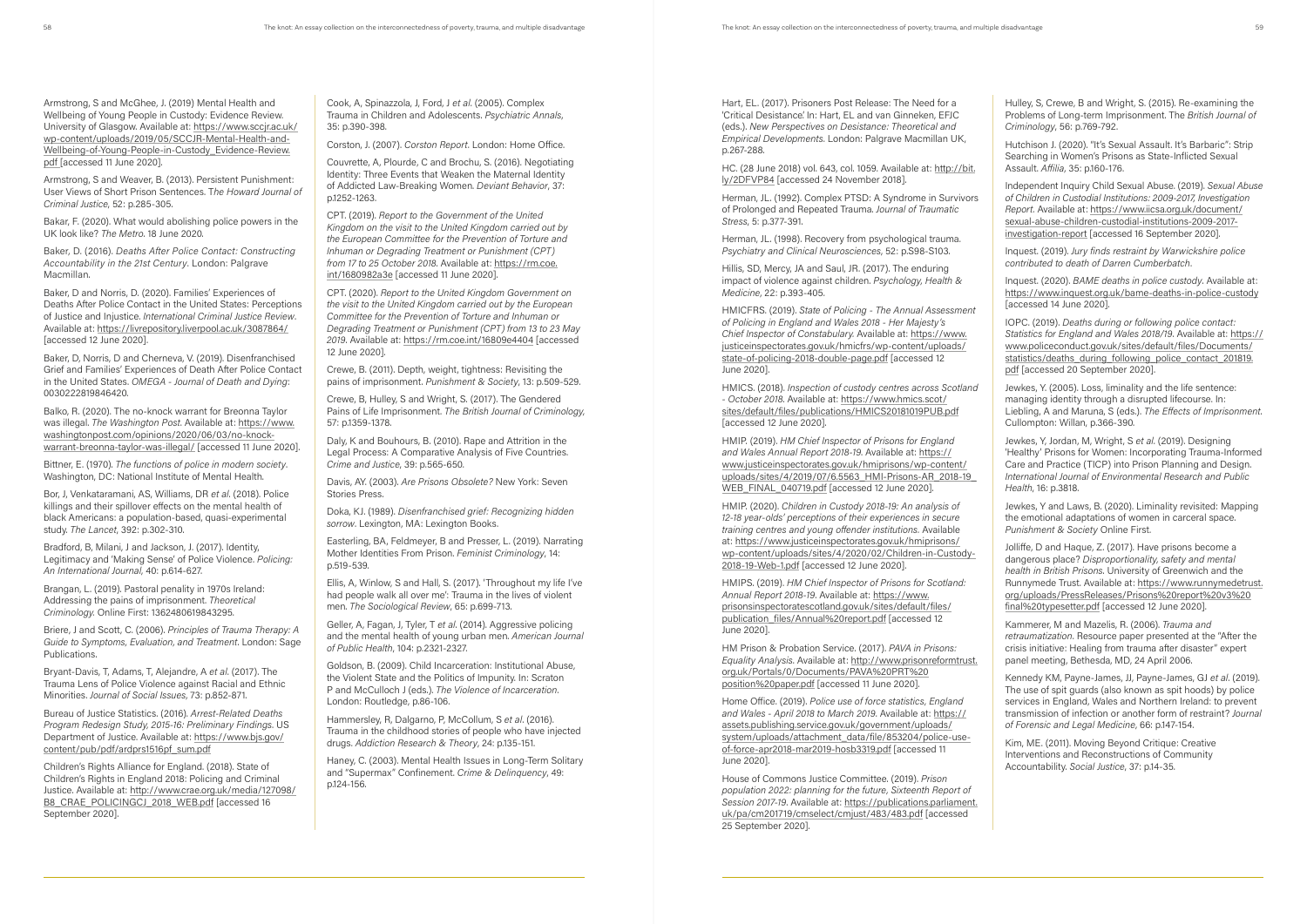Lammy, D. (2017). *The Lammy Review: An independent review into the treatment of, and outcomes for, Black, Asian and Minority Ethnic individuals in the Criminal Justice System*. Available at: https://assets.publishing.service.gov.uk/ government/uploads/system/uploads/attachment\_data/ file/643001/lammy-review-final-report.pdf [accessed 11 June 2020].

Laub, D. (1992). Bearing witness, or the Vicissitudes of Listening. In: Felman, S and Laub, D (eds.). *Testimony: crises of witnessing in literature, psychoanalysis and history*, p.57-74.

Liem, M and Kunst, M. (2013). Is there a recognizable post-incarceration syndrome among released "lifers"? *International Journal of Law and Psychiatry*, 36: p.333-337.

Lightowler, C. (2020). *Rights Respecting? Scotland's approach to children in conflict with the law*. Centre for Youth and Criminal Justice. Available at: https://cycj.org.uk/ wp-content/uploads/2020/01/Rights-Respecting-Scotlandsapproach-to-children-in-conflict-with-the-law.pdf [accessed 16 September 2020].

Lipscomb, AE, Emeka, M, Bracy, I *et al*. (2019). Black Male Hunting! A Phenomenological Study Exploring the Secondary Impact of Police Induced Trauma on the Black Man's Psyche in the United States. *Journal of Sociology and Social Work*, 7: p.11-18.

Long, L and Joseph-Salisbury, R. (2019). Black mixed-race men's perceptions and experiences of the police. *Ethnic and Racial Studies*, 42: p.198-215.

Long, LJ. (2018). *Perpetual Suspects: A Critical Race Theory of Black and Mixed-Race Experiences of Policing.* Switzerland: Palgrave Macmillan

Maruna, S, Wilson, L and Curran, K. (2006). Why God Is Often Found Behind Bars: Prison Conversions and the Crisis of Self-Narrative. *Research in Human Development*, 3: p.161-184.

McCann, IL and Pearlman, LA. (1992). Constructivist Self-Development Theory: A Theoretical Framework for Assessing and Treating Traumatized College Students. *Journal of American College Health*, 40: p.189-196.

McCulloch, J and George, A. (2009). Naked Power; Strip Searching in Women's Prisons. In: Scraton, P and McCulloch, J (eds.). T*he Violence of Incarceration*. London: Routledge, p.107-123.

McDowell, MG and Fernandez, LA. (2018). 'Disband, Disempower, and Disarm': Amplifying the Theory and Practice of Police Abolition. *Critical Criminology*, 26: p.373-391.

Meade, B, Steiner, B and Klahm, CF. (2017). The effect of police use of force on mental health problems of prisoners. *Policing and Society*, 27: p.229-244.

Milani, J, Bradford, B and Jackson, J. (2017). Police Violence. In: Pontell, HN (ed.). *Oxford Research Encyclopedia of Criminology and Criminal Justice*. Oxford: Oxford University Press.

Minson, S. (2019). Direct harms and social consequences: An analysis of the impact of maternal imprisonment on dependent children in England and Wales. *Criminology & Criminal Justice*, 19: p.519-536.

Newburn, T, Diski, R, Cooper, K et al. (2018). 'The biggest gang'? Police and people in the 2011 England riots. *Policing and Society*, 28: p.205-222.

Nugent, B and Schinkel, M. (2016). The pains of desistance. *Criminology and Criminal Justice*, 16: p.568-584.

Office for National Statistics. (2018). *Sexual offending: victimisation and the path through the criminal justice system*. Available at: https://www.ons.gov.uk/ peoplepopulationandcommunity/crimeandjustice/articles/ sexualoffendingvictimisationandthepaththroughthecriminal justicesystem/2018-12-13

Palmer, S. (2012). 'Dutty Babylon': policing Black communities and the politics of resistance. *Criminal Justice Matters*, 87: p.26-27.

Paton, J, Crouch, W and Camic, P. (2009). Young Offenders' Experiences of Traumatic Life Events: A Qualitative Investigation. *Clinical Child Psychology and Psychiatry*, 14: p.43-62.

PIRC. (2019). Investigations: Police referrals to PIRC. *Learning Point*, 15. Available at: https://pirc.scot/media/5025/ learning-point-issue-15-september-2019-web.pdf [accessed 11 June 2020].

Root, C, Ferrell, J and Palacios, WR. (2013). Brutal Serendipity: Criminological Verstehen and Victimization. *Critical Criminology*, 21: p.141-155.

Schenwar, M. (2014). *Locked Down, Locked Out: Why Prison Doesn't Work and How We Can Do Better.* Oakland: Berrett-Koehler.

Schinkel, M, Atkinson, C and Anderson, S. (2018). 'Well-kent faces': Policing persistent offenders and the possibilities for desistance. *British Journal of Criminology*. Available at: https://doi.org/10.1093/bjc/azy050

Scott,, D. (2013). Visualising an Abolitionist Real Utopia: Principles, Policy and Praxis. In: Malloch, M and Munro, B (eds.). *Crime, Critique and Utopia.* London: Palgrave Macmillan UK, p.90-113.

Scott, D. (2015). Hearing the voice of the estranged Other: Abolitionist ethical hermeneutics. *Kriminologisches Journal*, 3: p.184-201.

Segrave, M and Carlton, B. (2010). Women, Trauma, Criminalisation and Imprisonment…. *Current Issues in Criminal Justice*, 22: p.287-305.

Sered, D. (2019). *Until we reckon: Violence, mass incarceration, and a road to repair*. New York: The New Press.

Sharp, D and Atherton, S. (2007). To Serve and Protect?: The Experiences of Policing in the Community of Young People from Black and Other Ethnic Minority Groups. *The British Journal of Criminology*, 47: p.746-763.

Skinns, L and Wooff, A. (2020)/ Pain in police detention: a critical point in the 'penal painscape'? *Policing and Society*: p.1-18.

Smith Lee, JR and Robinson, MA. (2019). "That's My Number One Fear in Life. It's the Police": Examining Young Black Men's Exposures to Trauma and Loss Resulting From Police Violence and Police Killings. *Journal of Black Psychology*, 45: p.143-184.

Smith, MR, Kaminski, RJ, Alpert, GP et al. (2010). A Multi-Method Evaluation of Police Use of Force Outcomes: Final Report to the National Institute of Justice. Available at: https://www.ncjrs.gov/pdffiles1/nij/grants/231176.pdf [accessed 12 June 2020].

Stauffer, J. (2015). *Ethical loneliness: the injustice of not being heard*. New York: Columbia University Press.

Sykes, G. (1958). *The Society of Captives: A Study of Maximum Security Prisons. Princeton*: Princeton University Press.

Teague. (2019). *The Anthony Grainger Inquiry*. House of Commons. Available at: https://www.graingerinquiry.org.uk/ wp-content/uploads/2019/07/Anthony-Grainger-Inquiry-Report.pdf [accessed 11 June 2020].

The Metropolitan Police. (2014). Custody Arrests with Strip Search: Arrest Date period 1st April 2008 - 31st December 2013, Response to Freedom Of Information Request. *The Guardian*. Available at: https://www.documentcloud.org/ documents/1087990-met-police-juvenile-strip-search-stats. html#document/p5 [accessed 16 September 2020].

The Metropolitan Police. (2018). More thorough and MTIP Searches conducted by the MPS on children aged 17 or younger: Calendar Years 2017 and 2018 to 30 September, Response to Freedom of Information Request. The Metropolitan Police. Available at: https://www. documentcloud.org/documents/1087990-met-policejuvenile-strip-search-stats.html#document/p5 [accessed 16 September 2020].

The New York Times. (2020a). Cities Ask if It's Time to Defund Police and 'Reimagine' Public Safety. *The New York Times*, 5 June 2020. Available at: https://www.nytimes. com/2020/06/05/us/defund-police-floyd-protests.html [accessed 25 September 2020].

The New York Times. (2020b). What We Know About the Death of George Floyd in Minneapolis. *The New York Times*, 27 May 2020. Available at: https://www.nytimes. com/2020/05/27/us/george-floyd-minneapolis-death.html [accessed 11 June 2020].

The Scottish Government. (2020a). *Criminal Proceedings in Scotland, 2018-19*. Available at: https://www.gov.scot/ publications/criminal-proceedings-scotland-2018-19/ [accessed 25 September 2020].

The Scottish Government. (2020b). *Scottish prison population: statistics 2019 to 2020*. Available at: https:// www.gov.scot/publications/scottish-prison-populationstatistics-2019-20/ [accessed 16 September 2020].

The Times. (2020). Black Lives Matter: City leaders vow to disband Minneapolis police. *The Times*, 8 June 2020. Available at: https://www.thetimes.co.uk/article/ police-face-crackdown-as-black-lives-matter-protestsmount-across-us-f0sk2lwsx [accessed 25 September 2020].

Thompson, N and Walsh, M. (2010). The existential basis of trauma. *Journal of Social Work Practice*, 24: p.377-389.

Tombs, S and Whyte, D. (2008). *A crisis of enforcement: The decriminalisation of death and injury at work*.

van Ginneken, EFJC. (2016). Making Sense of Imprisonment: Narratives of Posttraumatic Growth Among Female Prisoners. *International Journal of Offender Therapy and Comparative Criminology*, 60: p.208-227.

Vaswani, N. (2014). Bereavement among young men in prison. *Criminal Justice Matters*, 98: p.20-21.

Vaswani, N. (2015). A catalogue of losses: Implications for the care and reintegration of young men in custody. *Prison Service Journal*, 220: p.26-35.

Vaswani, N. (2018). Beyond loss of liberty: How loss, bereavement and grief can affect young men's prison journeys. In: Read, S, Santatzoglou, S and Wrigley, A (eds.). *Loss, Dying and Bereavement in the Criminal Justice System*. London: Routledge, p.177-187.

Vaswani, N and Paul, S. (2019). 'It's Knowing the Right Things to Say and Do': Challenges and Opportunities for Traumainformed Practice in the Prison Context. *The Howard Journal of Crime and Justice*, 58: p.513-534.

Vitale, AS. (2017). *The End of Policing*. London: Verso Books.

Wall, DS. (2007). Policing Cybercrimes: Situating the Public Police in Networks of Security within Cyberspace. *Police Practice and Research*, 8: p.183-205.

Whalley, E and Hackett, C. (2017). Carceral feminisms: the abolitionist project and undoing dominant feminisms. *Contemporary Justice Review*, 20: p.456-473.

Wright, S. (2017). Narratives of Punishment and Frustrated Desistance in the Lives of Repeatedly Criminalised Women. In: Luise Hart, E and van Ginneken, EFJC (eds.). *New Perspectives on Desistance: Theoretical and Empirical Developments*. London: Palgrave Macmillan.

Yousaf H. (2019). Ministerial Statement on Sheku Bayoh, 12 November 2019. Available at: https://news.gov.scot/ speeches-and-briefings/ministerial-statement-humzayousaf-statement-on-sheku-bayoh-next-steps [accessed 11 June 2020].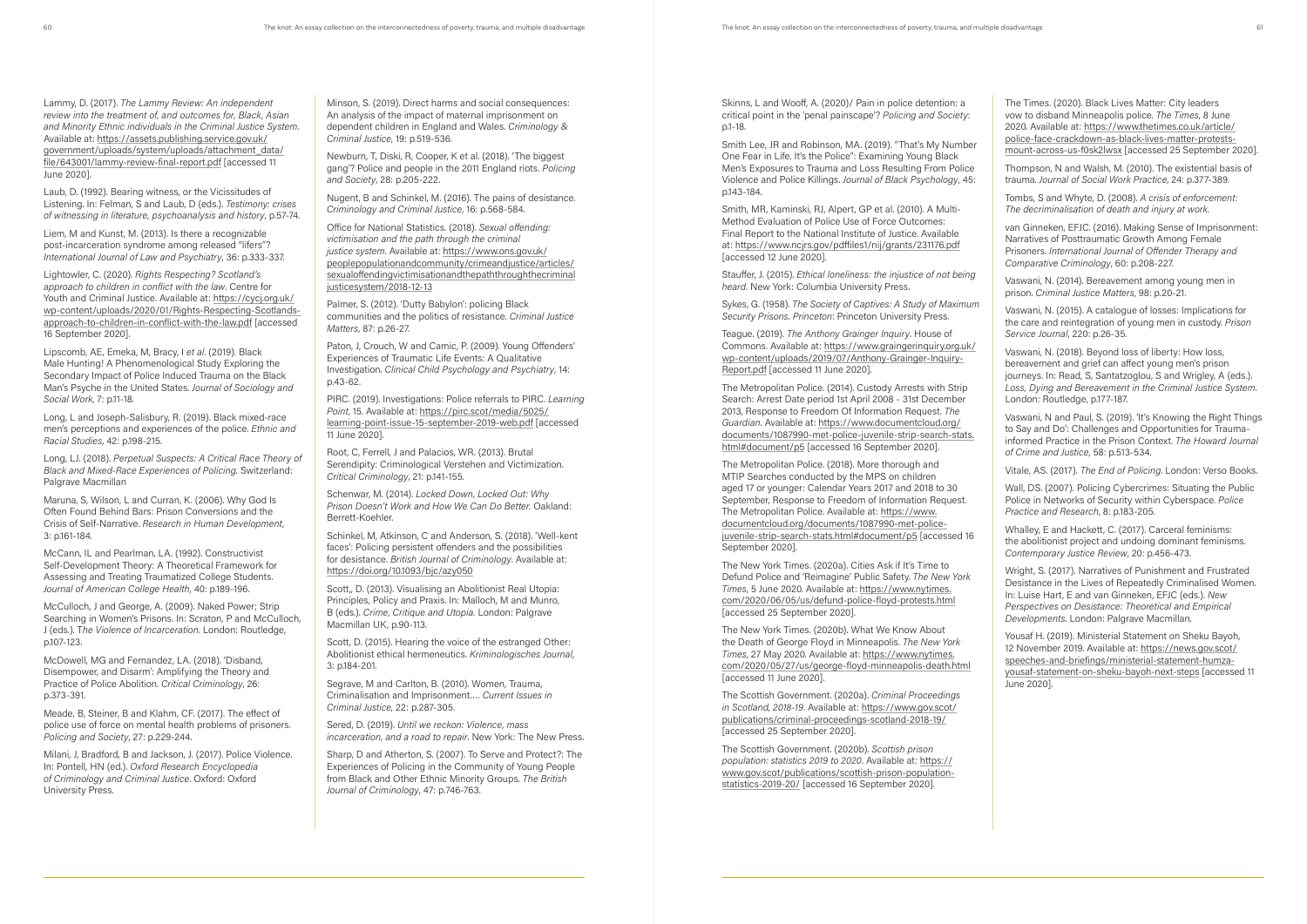Adversity and injustice: Reframing and claiming our responsibilities



#### **Introduction**

The experience of trauma, poverty and adversity causes persistent harm, distress and ill-health for many people. But current epidemiological and biomedical models don't fully account for these malign effects at a population level. Economist Amartya Sen's Capabilities approach, with its emphasis on human dignity, diversity and choice, offers a useful reframing of the impact of poverty, trauma and multiple disadvantage on public health.

### **Capabilities and childhood adversity**

The Capabilities approach allows us to consider the causes and impact of trauma and adversity in a broader frame. Although Adverse Childhood Experiences (ACEs) are associated with biological changes, and may predispose someone to physical and mental illness, the Capabilities approach also brings a perspective which emphasises the relationship between ACEs, dignity and rights – which may apply at both an individual and community level.

### **Reframing inequality and adversity**

Considering adversity and disadvantage in Capabilities terms emphasises the importance of harmful experiences as a marker of disempowerment, humiliation and disrespect, and their relevance for both individuals and communities. When considering poverty and trauma from a Capabilities perspective, *dignity*, *affiliation* and *control* are particularly important.

### **Causes of adversity and impaired capabilities: recognising our responsibilities**

Young's Social Connection Model (2006) emphasises a collective responsibility for these large-scale effects, rather than attributing liability or fault to the conscious choices of a few individuals with malign intent. Scholarship in the fields of social justice, including racialisation and gender equality, can complement a biomedical understanding of trauma and adversity by turning our attention towards societal attitudes and structures as well as biological markers of change in the bodies of those affected.

#### **Conclusion**

The important signal generated by ACEs in relation to health inequalities needs to be reconsidered in a new conceptual frame based on social justice, human connectedness and rights and freedoms.

Conceptualising these issues in a Capabilities framework, with its attention to emotions, affiliations, senses, imagination and thought, can bring a fresh perspective on the connections between poverty, adversity, trauma and multiple disadvantage. But moving from a biomedical to a Capabilities frame requires a significant shift for all – including the social attitudes and defences of researchers, practitioners and policy-makers themselves. We offer five practical

suggestions for change.





**Dr Michael Smith** (corresponding author)

Associate Medical Director, Mental Health and Addiction Services, NHS Greater Glasgow and Clyde, Glasgow City HSCP

E: Michael.smith2@gg.scot.nhs.uk

#### **Katy Hetherington**

Organisational Lead, Childhood Adversity, Public Health Scotland

## **Essay six**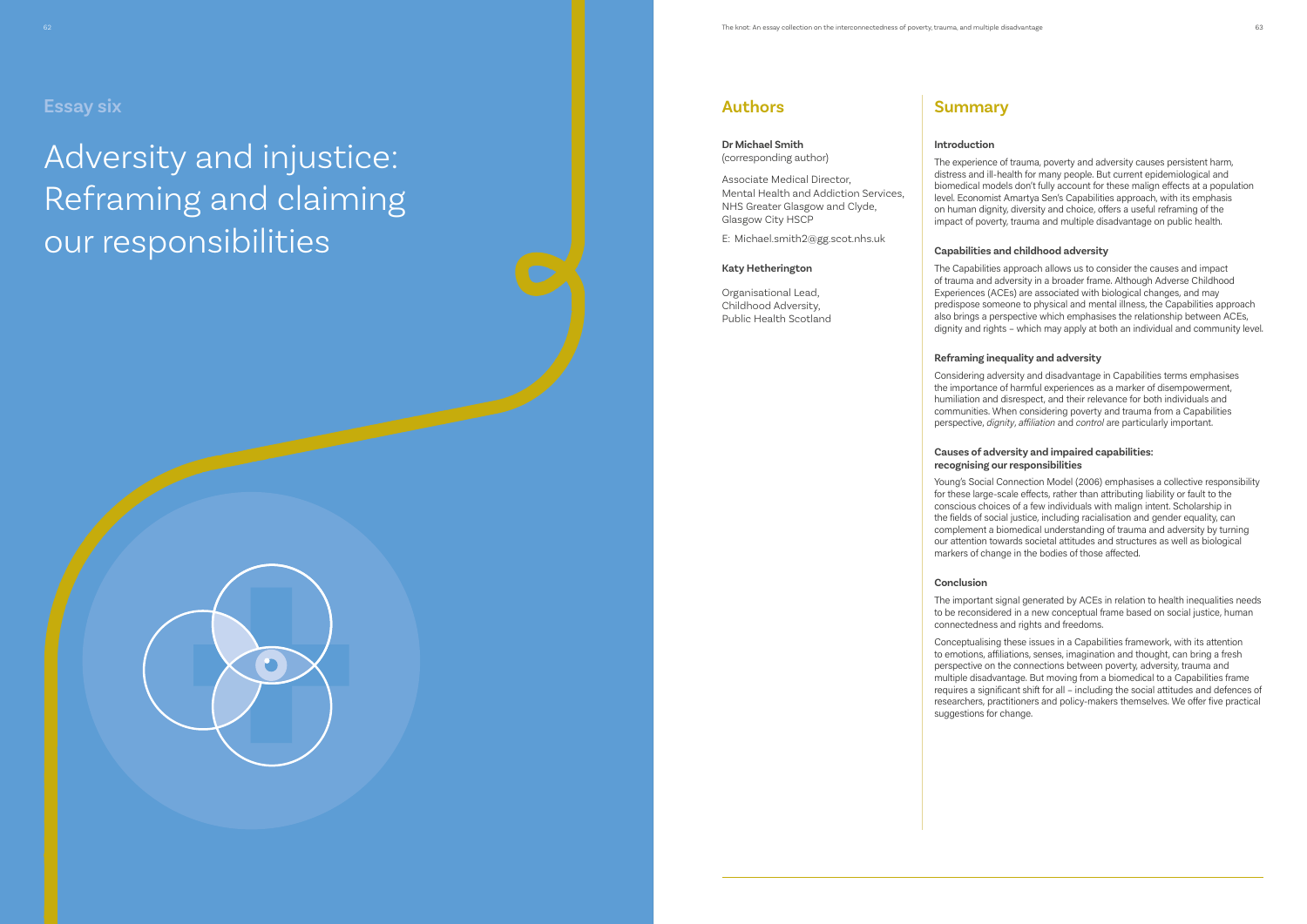## **Introduction**

This essay investigates the theoretical underpinnings of a daunting practical question: how can we improve population mental and physical health? Although progress has been made over recent decades, poor health and inequality still persist. Since such inequalities are not inevitable, we need to consider that the problem may not just be one of delivery (reaching enough people in the right way), but perhaps also a failure of concept. If we were to rethink and reframe our approach, what might that look like?

The conventional approach has been to identify certain problems amongst certain groups and implement a programme of 'interventions' to address them. But these issues are hard to measure, and even harder to change. Those difficulties will be particularly pronounced if our framing of the problem is misconceived.

Working as a psychiatrist (MS) and a public health practitioner (KH), we know from experience that three elements have a critical influence on health and wellbeing: poverty, injustice and childhood adversity. This much is uncontroversial – but converting these principles into practice is both complex and contested.

The Scottish Government set out a commitment to preventing and mitigating Adverse Childhood Experiences (ACEs) in its 2017/18 Programme for Government, and that work continues. But to be effective, an approach to ACEs needs to integrate decades of work on human rights, poverty and inequality across the life course (Hetherington, 2020). That kind of consolidation requires a sound intellectual foundation.

"Social justice," asserts the World Health Organization (WHO), "is a matter of life and death. It affects the way people live, their consequent chance of illness, and their risk of premature death" (Commission on Social Determinants of Health, 2008). Yet conventional public health metrics have struggled to capture and understand social justice and its constituent parts, including social connectedness, relationships, and the dynamics of work and family life.

Poverty is clearly a fundamental cause of health inequality. But considering poverty alone can't fully account for variation in health status between places and over time. This gap in understanding is known as 'excess mortality' – deaths which can't be accounted for by considering poverty and demographic factors alone. Excess mortality has commonly been observed around the world at times of political upheaval or socio-economic adversity. Most of that mortality is caused by increased deaths from suicide, violence and substance misuse, a pattern of morbidity that has variously been described as 'the Glasgow effect' in the UK, 'dying unneeded' in Russia (Parsons, 2014) or 'deaths of despair' in the USA (Case & Deaton, 2015). This profile echoes the poor health associated with discrimination and disempowerment experienced by indigenous and racialised people (Smith, 2018; Williams *et al*., 2019).

Not surprisingly, each situation is different: in Russia, excess mortality occurred almost entirely amongst men rather than women; and in the USA, the 'deaths of

despair' predominately affected the white population, rather than people of colour. Detailed work in Scotland describes a complex influence of deindustrialisation, poverty, social selection, impaired social capital and a democratic deficit (Walsh *et al*., 2016).

The challenges are to find a frame or model sufficiently broad to include individual as well as population effects; to consider poverty as only one of a range of different adversities; to be aware of the impact of adversity on adults as well as children; to extend our understanding of 'trauma' beyond overt neglect and abuse and consider more subtle or pervasive forms of harm; and to think about the consequences of such harm in social and relational terms as well as its impact on health.

In this essay, we approach these challenges by returning to a deceptively simple question the economist Amartya Sen asked more than 30 years ago: "equality of what?" (Sen, 1987).

This paper opens with an exploration of the strengths and weaknesses of our understanding of adversity in childhood, and the use of the Adverse Childhood Experiences (ACEs) tool as a window into those issues.

It continues with a consideration of Sen's Capabilities approach – which aims to place economic disadvantage into a much broader conceptual frame. We propose that ACEs act not only as risk factors for future health problems, but also as a marker of infringement of rights and freedoms, and an important limitation on capabilities.

We conclude by bringing a third dimension into play: the influential but often unexamined dynamic by which society chooses to either acknowledge and turn towards these problems, or to deny that they exist.

## **Adverse Childhood Experiences: a measure in need of context**

Childhood development is an important determinant of health, and evidence shows that secure attachment and support in the early years has the potential to reduce health inequalities as well as protect children's rights. The WHO recognises child maltreatment (physical, sexual, emotional abuse and neglect) as a severe public health concern, and studies investigating the impact of ACEs since the late 1990s have repeatedly confirmed strong links between harmful experiences occurring up to adolescence and a range of health and social outcomes in adulthood.

In 1998, researchers doing a study into ACEs chose to ask about 10 forms of adversity experienced within the household before the age of 18. These included exposure to physical, sexual and emotional abuse; physical and emotional neglect; and five kinds of 'household dysfunction' (parents separated or divorced, domestic violence, substance misuse, mental illness and incarceration). Studies showed not only that ACEs were common (two-thirds of the original sample had experienced at

least one adversity), but also that ACEs correlated with health and social outcomes in later life in proportion to the adversity experienced (Felitti *et al*., 1998).

ACEs are associated with an increased risk of heart disease and cancer, but have a particularly strong impact on mental health: exposure to ACEs strongly influences rates of depression, substance misuse and suicide. Overall, experiencing six or more of these adversities is associated with a reduction in life expectancy of 20 years (Felitti and Anda, 2014). Subsequent studies and meta-analyses have confirmed both the strength and scope of the effect (Hughes *et al*., 2017).

Models seeking to explain the mechanisms connecting ACEs with poor health and social outcomes have plausibly related experience of childhood adversity with neurobiological pathways relating to chronic stress, healthharming behaviours, and social determinants of health such as access to education and income (Allen & Donkin, 2015). Such models are typically linear in form: certain exposures are associated with certain outcomes, and the changes are largely posited to take place within the individual who is affected. The 'social determinants' are not explicit and are largely considered as static, external factors (McEwen & Gregerson, 2019; McEwen & McEwen, 2017a).

In Scotland, as in other parts of the UK, there has been a policy focus on the importance of early years for decades. The possibility that ACEs might have an effect at a population level led to investigation of possible correlations between childhood adversity and excess mortality in Scotland. No clear effect has been found (Smith *et al*., 2016), though the potential confounding effect of socio-economic factors on ACEs is significant (Taylor-Robinson *et al*., 2018; Walsh *et al*., 2019).

Nonetheless, the publication of a Scottish Public Health Network report on ACEs in 2016 (Couper & Mackie, 2016) provided a renewed opportunity to bring attention to the importance of early life, not only as a children's rights and health issue, but also as one with implications for adult health and a range of social issues. ACEs research "provided an important bridge between professions in gaining a shared language about how early life can impact on later social, health and economic life outcomes" (Spratt *et al*., 2019). ACEs are now recognised in Scottish Government policy and understood as a public health issue (Hetherington, 2020). But they are also the source of significant contention and debate, which is perhaps to be expected given the diversity of perspectives and experiences that ACEs-related responses seek to encompass.

Clinicians and epidemiologists conducted the initial ACEs studies, and subsequent research, interpretation and popularisation of ACEs thinking has remained firmly rooted in biomedical models.

While there is broad support for the principle of a compassionate response for people affected by trauma and adversity, critics point out that ACEs do not arise in a vacuum, but are profoundly influenced by socioeconomic and other structural factors. A reductionist

biomedical model, and well-intentioned but simplistic approaches to expert 'care' for the 'vulnerable' risk entrenching, rather than improving, existing inequalities.

Critics have argued that ACEs:

- **•** are excessively reductive and decontextualised, neglecting wider structural influences such as poverty, gender equality and the role of power in society; and that they medicalise issues that are essentially social and political (Gupta, 2017).
- **•** are too deterministic and potentially stigmatising – the 'risk' associated with childhood adversity has been misrepresented (Eaton, 2017).
- **•** use definitions and measures which are illdefined, retrospective, variable and subjective, and overall represent a well-intentioned but faddish bandwagon motivated in part by professional selfinterest (Kelly-Irving and Delpierre, 2019).
- **•** do not include the voices of people affected by adversity, and blame the very people that practitioners purport to help (Sweeney and Taggart, 2018; Treanor, 2019).
- **•** Are based on a 'deficit' model, which limits inclusion of people in decision-making about their own priorities.

The tone of this debate has been intense, with some authors alleging that "the ACE movement fervour" has been misled by a "chaotic concept" which serves to distract or obscure the influence of structural factors: "the irrefutable and longrecognised relationship between child poverty, poor health, lower educational attainment and reduced life expectancy is concealed by alleged ACE pathways", with poverty "reframed as a symptom of a damaged brain and body" (White *et al*., 2019). This zero-sum argument (either ACEs or poverty, but not both) has generated a lot of heat, with White *et al*. (2019) attributing "a eugenic logic of predicting and preventing abnormality", asserting that ACEs "authoritatively… locate the seeds of dysfunction in the brains and bodies of children".

We take a different stance in this essay. Firstly, we argue that poverty and ACEs are both important, and that while they frequently overlap, they also represent distinct forms of adversity, including material deprivation, losses within the family and disrupted family dynamics (Rod *et al*., 2020).

The interaction between health conditions and health inequality caused by poverty, stigmatisation, stress, and structural violence is a well-recognised feature of 'syndemic' health problems (Singer *et al*., 2017).

Secondly, although the original 10 ACEs items chose to focus on 'household dysfunction', subsequent research clearly shows that domestic ACEs have their equivalents in 'community' adversity, such as neighbourhood violence, racism, poverty and insecurity (Cronholm *et al*., 2015).

Even the so-called 'household' ACEs such as family breakdown, incarceration, mental illness and addiction problems do not arise in a vacuum – they are strongly influenced by political choices. For example, the UK has the highest level of child and adult imprisonment in Western Europe, and tens of thousands of children have a parent in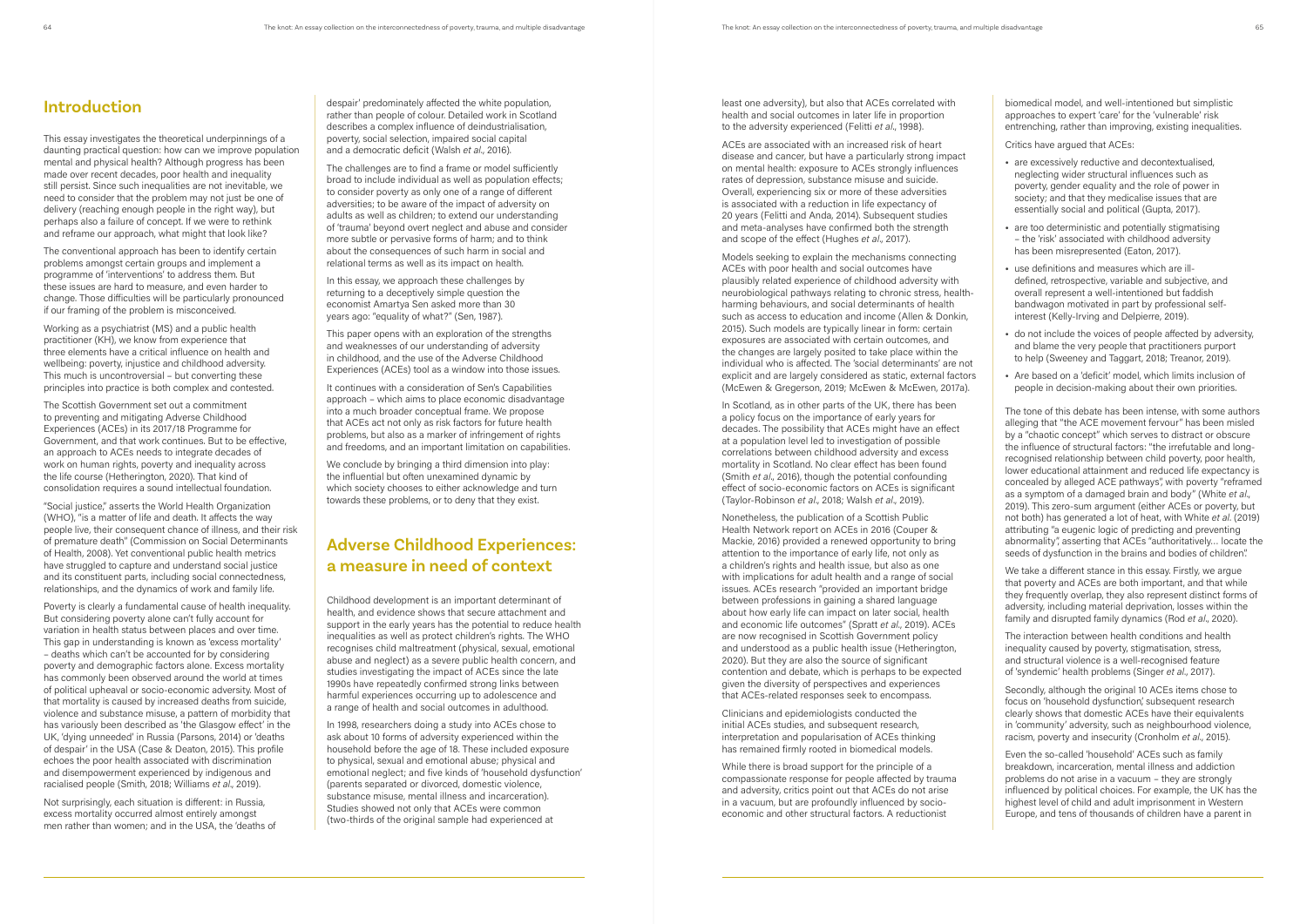prison. Regressive individual and corporate taxation, labour market policies designed to reduce employee protections, and a welfare system which does not provide adequate income for healthy living each correlate with increased inequality and rising levels of child poverty. A falling price of alcohol relative to other goods, and advertising of unhealthy food and alcohol contribute to high rates of obesity and alcohol and drug misuse in the UK (Beeston *et al*., 2013).

Thirdly, we now know that the presence of an 'always available adult' – someone a child can always trust to provide support if needed – can mitigate much of the harm associated with ACEs (Bellis *et al*., 2017). Youth work, family support, sport, community groups and public services all provide important places to develop safe, trusting relationships for children, young people and adults (Whitehead *et al*., 2019).

In summary, the original ACEs measure has two big limitations:

We need to take care not to think of ACEs as an outcome, or a stigmatised indicator of deficit and damage. Notwithstanding its limitations as a narrow, reductive proxy, an ACE score in practice can often provide a useful and important signal of potential harm. Being able to hear and attend to that signal requires us to listen carefully to the language we use when talking about ACEs. We need to think carefully about the assumptions and implications of metaphors and concepts such as 'vulnerability', 'resilience', 'adversity', 'complex trauma', 'deprivation' and 'disadvantage'. Just as important – given the prevalence of ACEs in all parts of society – who is the 'we' that is talking about 'these people' with ACEs?

We turn next to Sen's Capabilities approach, which offers an alternative way to understand adversity, development and poverty.

- 1. It is too restricted in scope, and should include a much wider perspective on adversity, disadvantage and trauma, especially including the impact of structural factors such as poverty and discrimination.
- 2. It is too focused on measuring the impact of trauma and adversity on victims and survivors; a structural perspective requires action on the causes of harm, and not only on action to mitigate their effects.

## **Sen's Capabilities approach**

Amartya Sen and the philosopher Martha Nussbaum developed the 'Capabilities approach' as a 'necessary counter-theory' to existing approaches to social justice and public policy.

Sen argued for a shift in focus from considering material resources – the "means of living" – to the "actual *opportunities* a person has". This emphasis on the 'functionings and capabilities' available to someone, rather than the income they have, addresses shortcomings in conventional economic indicators. For example, measuring

a person's income (or a nation's gross domestic product) overlooks aspects of quality of life which are not monetised, such as physical security, environmental quality and leisure time. They also fail to account for the diversity of human needs: a nominally equal resource may still be inadequate for some people. Furthermore, disadvantage is multifaceted, and redistribution of money can't in itself end oppressive social structures (Wolff & de Shalit, 2007, p.5).

Nussbaum proposed a list of 10 'central human capabilities', which represent not only the minimum requirement for each of us to live a life with dignity, but also constitute a minimum guarantee which any just society must make for its citizens. The 10 capabilities are summarised in figure 1 on page 67 (Nussbaum, 2011).

Nussbaum's formulation is broad in scope, and acknowledges the subjective nature of people's choices. People need to make their own decisions, and will choose different things; they will often need to prioritise between choices in conflict.

**Bodily integrity** Being able to move freely from place to place.



Nonetheless, if these Capabilities are available and secure, people can transform them into the things they value in life, and can actually do or be as part of that life. These 'functionings' may be basic, such as being in good health and having enough to eat. Others are much more complex and socially embedded, for example, "achieving self-respect, being socially integrated, being happy, taking part in the life of the community, and appearing in public without shame" (Sen, 1993).

The transformation of 'capabilities' into 'functionings' is achieved through 'conversion factors'. For example, the opportunity for *movement* would be a capability, the actual moving would be a functioning, and that movement could be enabled by a conversion factor such as a bike, a wheelchair or a bus, depending on one's needs and preferences. Sen and others recognise that poverty is an important limitation on conversion factors, but also retain a focus on non-material limitations on capabilities. Discrimination on the grounds of sexuality or gender, for example, will limit functioning even for people with money.

Conversion factors can be considered in three groups (Brunner, 2015, p.76):

- 1. Personal attributes of the individual, such as their physical health, gender or cognitive abilities.
- 2. Social the attitudes, norms and values in society in relation to gender, race and class which may encourage or prevent functionings.
- 3. Environmental including not only climate and pollution, but the availability of housing and transportation.

Societies are generally able to recognise and implement most of Nussbaum's 'central' capabilities: citizens have access to education, health care, protection from assault, green spaces and so on. Although these are recognised as 'social determinants' in public health models, they typically place less emphasis on *dignity* as a key theme across capabilities, and especially to the importance of *affiliation* and *control*.



## **Integrating ACEs with Capabilities**

ACEs such as neglect or abuse are important in their own right as a direct cause of physical and emotional distress during childhood and as an abuse of children's rights. But in Capabilities terms, ACEs also impair the 'functionings' required to achieve our full potential. For example, children who grow up in a violent household, with the fear of an unpredictable parent, may find it much harder to laugh, play and learn. Children who are forced to endure abuse and violence are exposed to severe disempowerment, humiliation and disrespect. Bullying, discrimination and threat experienced outside the home will similarly harm the dignity, control and affiliation that Capabilities suggests are important. The protective effect of loving, supportive relationships also makes sense in a Capabilities context. We should extend to adults the same sense of love, compassion and understanding as we do for children experiencing abuse and neglect (Hardcastle *et al*., 2020).

We therefore propose that ACEs-related harm is mediated through its impact on fundamental human Capabilities. ACEs act not only as risk factors for future health problems, but also as a marker of infringement of rights and freedoms.

That shift in paradigm opens new avenues of thinking. Firstly, it aligns population health more closely with social justice movements, and the activism and scholarship they embody. For example, although racism, poverty and ACEs all evoke a measurable stress response and damage the health of both individuals and populations (McEwen & McEwen, 2017b; Williams *et al*., 2019), we do not seek to understand or counteract discrimination at a cellular level – to do so would be absurd. In Capabilities terms, 'social conversion factors' would include public policies and laws, social norms, discriminating practices, societal hierarchies and power relations (Brunner, 2015).

Secondly, many people who have experienced trauma and its consequences may need care and treatment, but to think of trauma as solely an illness located within the individual would

### **Figure 1 – Nussbaum proposed a list of 10 'central human capabilities' (Nussbaum, 2011)**





**Life** Being able to live to the end of a human life of normal length.

**Bodily health** Being able to have good health, including reproductive health.



#### **Senses, imagination and thought**

Being able to use the senses, to imagine, think, and reason.



**Emotions** Being able to have attachments to things and people outside ourselves.

**Practical reason**

Being able to form a conception of the good and to engage in critical reflection about the planning of one's life.



**Play** Being able to laugh, to play and to enjoy recreational activities.

#### **Affiliation**

Being able to live with and towards others, to recognise and show concern for other human beings; being able to be treated as a dignified being whose worth is equal to that of others.



**Control**



Having control over one's political and material environment.

#### **Other species**

Being able to live with concern for and in relation to animals, plants and the world of nature.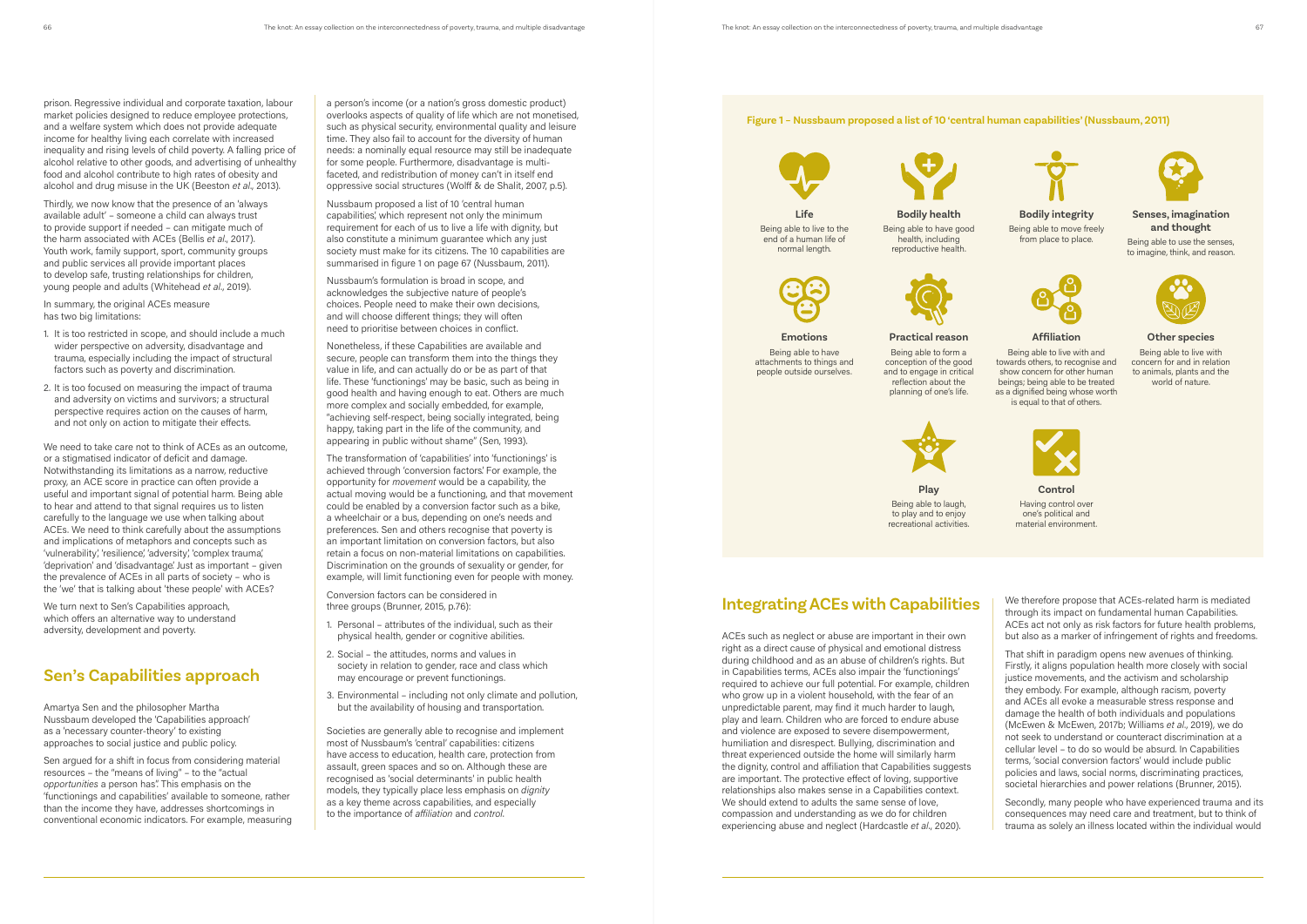be inappropriate. Using a Capabilities approach in this context helps to incorporate both social and biomedical models, and attend to the economic, environmental and cultural barriers faced by children and families (Featherstone *et al*., 2018).

Thirdly, using a Capabilities approach therefore reinforces the importance of service user participation in decision-making about care, including choices about what kinds of care are offered, and how population needs should be identified and responded to.

## **Causes of adversity and impaired capabilities: recognising our responsibilities**

A perplexing feature of the ACEs landscape is to ask why it should be necessary to intervene in this way to prevent injustice. Harming children is morally repugnant, developmentally consequential, personally painful, economically costly and socially corrupting. Why then should childhood adversity be so prevalent?

Shifting the focus away from the neurobiology of stress to a social justice perspective allows us to tackle this question in a more meaningful way. In her Social Connection Model of Responsibility (SCM), Young emphasised that the "obligations of justice" do not arise only in a moral-legal model of liability, in which blame or fault can be attributed to malign actions. "Structural injustice" could instead emerge:

*… as a consequence of many individuals and institutions acting in pursuit of their particular goals and interests, within given institutional rules and accepted norms. All the persons who participate by their actions in the ongoing schemes of cooperation that constitute these structures are responsible for them, in the sense that they are part of the process that causes them. They are not responsible, however, in the sense of having directed the process or intended its outcomes.* (Young, 2006, p.114)

In fact, well-intentioned people "habitually following the accepted and expected rules and conventions" is typical of a system dynamic which serves to hold structural injustice in place (Applebaum, 2012). Writing half a century ago about "the lies we tell ourselves about race, poverty and the poor" in America, William Ryan described a system of denial constructed by the bestintentioned of people. Even actions designed expressly to counter injustice could instead entrench it:

*As we might expect, the logical outcome of analysing social problems in terms of the deficiencies of the victim is the development of programs aimed at correcting those deficiencies. The formula for action becomes extraordinarily simple: change the victim.* 

*All of this happens so smoothly that it seems downright rational. First, identify a social problem. Second, study those affected by the problem and discover in what ways they are different from the rest of us as a consequence of*  *deprivation and injustice. Third, define the differences as the cause of the social problem itself. Finally, of course, assign a government bureaucrat to invent a humanitarian action program to correct the differences.* (Ryan, 1976)

The same processes continue today – though are typically not captured by epidemiological methodologies. If ACEs act not only as risk factors for future health problems, but also as a marker of infringement of rights and freedoms, then the examination of discrimination and injustice in other fields is instructive. In her investigation of the roots of misogyny, philosopher Kate Manne argues that misogyny does not arise because women are hated. Instead, she asserts that:

*Misogyny is something that women face, rather than something that predominately men feel. So I think of misogyny as primarily a property of social systems or environments as a whole... I try to understand misogyny throughout from the inside, not primarily as a psychological matter – but rather as a social-political phenomenon with psychological, structural and institutional manifestations.* (Manne, 2017)

Academic enquiry into the nature of racism makes a similar point. Karen and Barbara Fields describe how the practice of racism, like misogyny, is typically not rooted in hatred, but is instead a social practice:

*Racism is not an emotion or state of mind, such as intolerance, bigotry, hatred, or malevolence. If it were that, it would be easily be overwhelmed; most people mean well, most of the time, and in any case are busy pursuing other purposes. Racism is first and foremost a social practice, which means that it is an action and a rationale for action, or both at once.*

In the words of campaigner Sherrilyn Ifill, we need to decide "what we are prepared to dismantle, and what we are prepared to build" (Ifill, 2020). Here are five suggestions:

Importantly, the concept of race is assumed to exist, independently of the process of racialisation:

*Racism always takes for granted the objective reality of race, as just defined, so it is important to register their distinctness. The shorthand transforms racism, something an aggressor does, to race, something the target is in a sleight of hand that is easy to miss.* (Fields and Fields, 2014)

We can draw a similar analogy in our understanding of trauma and adversity. Parenting practices exist on a continuum, and "child maltreatment involves a range of severity that reaches far into the 'normal' population. Maltreatment is not inflicted only by unimaginably vicious or neglectful parents but occurs as part of a spectrum of parenting behaviour ranging from optimal to severely abusive" (Gilbert *et al*., 2012).

A focus on 'troubled families', 'vulnerable people' and 'disadvantaged groups' serves to characterise their differences and deficits from mainstream groups, thereby diverting attention away from the *causes* of that vulnerability and disadvantage (Featherstone *et al*., 2018). These linguistic and professional dislocations have a long history (Lambert, 2019; Welshman, 2013), and serve a purpose.

The extensive and rapidly growing literature on ACEs is part of that dynamic. Framing children's needs in terms of neurophysiological deficits and epidemiological risks diverts attention away from structural factors. The *acts* of impoverishment or neglecting become the *status* of 'poverty' or 'neglect'. For example, the UK Government abolished its target to eliminate child poverty by 2020 in order to move away from 'income-based indicators' to factors related to 'family breakdown, debt and addiction' – a victim-blaming reversal which neatly avoids responsibility for the causes of poverty by claiming concern for its consequences (Wickham *et al*., 2016).

In this context, we would want to stress that none of this requires policy-makers to dislike children, or to want to cause them harm. In fact, what is particularly striking is the way in which such political choices are electorally popular, despite the harm that they create. This isn't an odd artefact or oversight. Without a form of denial of this kind, the status quo could not be tolerated.

The forms that such avoidance and denial take include subtle forms of victim-blaming ("we must do all we can to help vulnerable people"), projection ("discrimination exists, but bad people are responsible for it") and denial ("other people need to make a change").

The original harm caused by ACEs and other forms of trauma is important. But these forms of distorted thinking generate a new chain reaction of social and relational consequences of ACEs. Such responses may endure long past the initial trauma, and are one of the factors that perpetuate ACEs-related harm through the lifespan.

## **Conclusion**

This paper seeks to avoid a zero-sum debate about whether ACEs or poverty are most responsible for disadvantage by arguing that both are important, but need to be reframed within a social justice context.

The original 10-item ACEs concept has some value as a narrow marker of past household adversity, but should be extended to include a range of social and structural factors. The biology and psychology of chronic stress is an important field of study, and has yielded useful therapeutic insights. But we should be wary of locating both the problem and its response within the bodies of those affected. The Capabilities approach reinforces the importance of tackling causes through social justice means, with an emphasis on human dignity, participation and control. The subjective and pluralistic approach Capabilities uses can help the 'subjects' of enquiry gain some control over what gets measured and counted, and what kinds of assistance are offered.

'Adversity' and 'poverty' are not immutable ways of being to which 'vulnerable' and 'disadvantaged' people are particularly prone, but instead the direct and predictable consequences of the conceptual framing, psychological awareness and political choices for which we are all responsible, and all complicit in.

The societal task is to offer care and mutual aid to those who need it, while acting against the social and psychological systems that allow these problems to endure. Ultimately, the creation of a just social environment requires a healthy civic culture and 'social climate' of regeneration through empowerment, participation and social cohesion (Belkin, 2020). Professionals have a special

responsibility to avoid 'blaming the victim', and become aware of the ways in which their well-meaning actions may not only be underestimating the strengths of patients and clients, but also constraining their capacity to act.

- 1. ACEs should be considered primarily within a human rights and social justice frame, rather than as a health issue. Professionals working in this field need to ensure that 'ACEs awareness' is focused on the causes as well as the effects of trauma and adversity.
- 2. We should stop celebrating 'resilience' and exceptional stories of rescue and survival when they divert attention away from the factors that made them necessary. Dignity should not be accorded only to those who have managed to survive structural violence.
- 3. We should accept that any discussion of ACEs is necessarily and properly a political one, and furthermore that such expression of political affiliation and control is an important value in its own right.
- 4. We need to accept a collective, civic responsibility for interrupting the chain reaction that ACEs set in motion, and recognise our own complicity with structures that meet our own needs at others' expense. That means we should be wary of 'awareness-raising' and 'education' for other people: we should humbly ensure our own house is in order before lecturing others.
- 5. We need to focus on preventing discriminatory actions, rather than measuring the harm they cause. As a first step, we should reconsider our terminology: 'diseases of despair' are in fact *diseases of neglect and disempowerment*. Just as exclusion, manipulation, gaslighting and mendacity are abusive in personal relationships, we should recognise and name *political abuse* and *socio-political neglect* when we see it.

The Covid-19 pandemic has suddenly placed us in an historic bio-socio-ecological crisis, with the effects of climate change already tangible. The need for human dignity, affiliation and control as part of a 'social climate' for change has never been greater.

### **References**

Allen, M and Donkin, A. (2015). *The impact of adverse experiences in the home on the health of children and young people, and inequalities in prevalence and effects*. London: UCL Institute of Health Equity.

Applebaum, B. (2012). Reframing responsibility in the social justice classroom. *Race Ethnicity and Education*, 15: p.615-631.

Beeston, C, McCartney, G, Ford, J, Wimbush, E, Beck, S, MacDonald, W and Fraser, A. (2013). *Health Inequalities Policy Review for the Scottish Ministerial Task Force on Health Inequalities*. Edinburgh: NHS Health Scotland.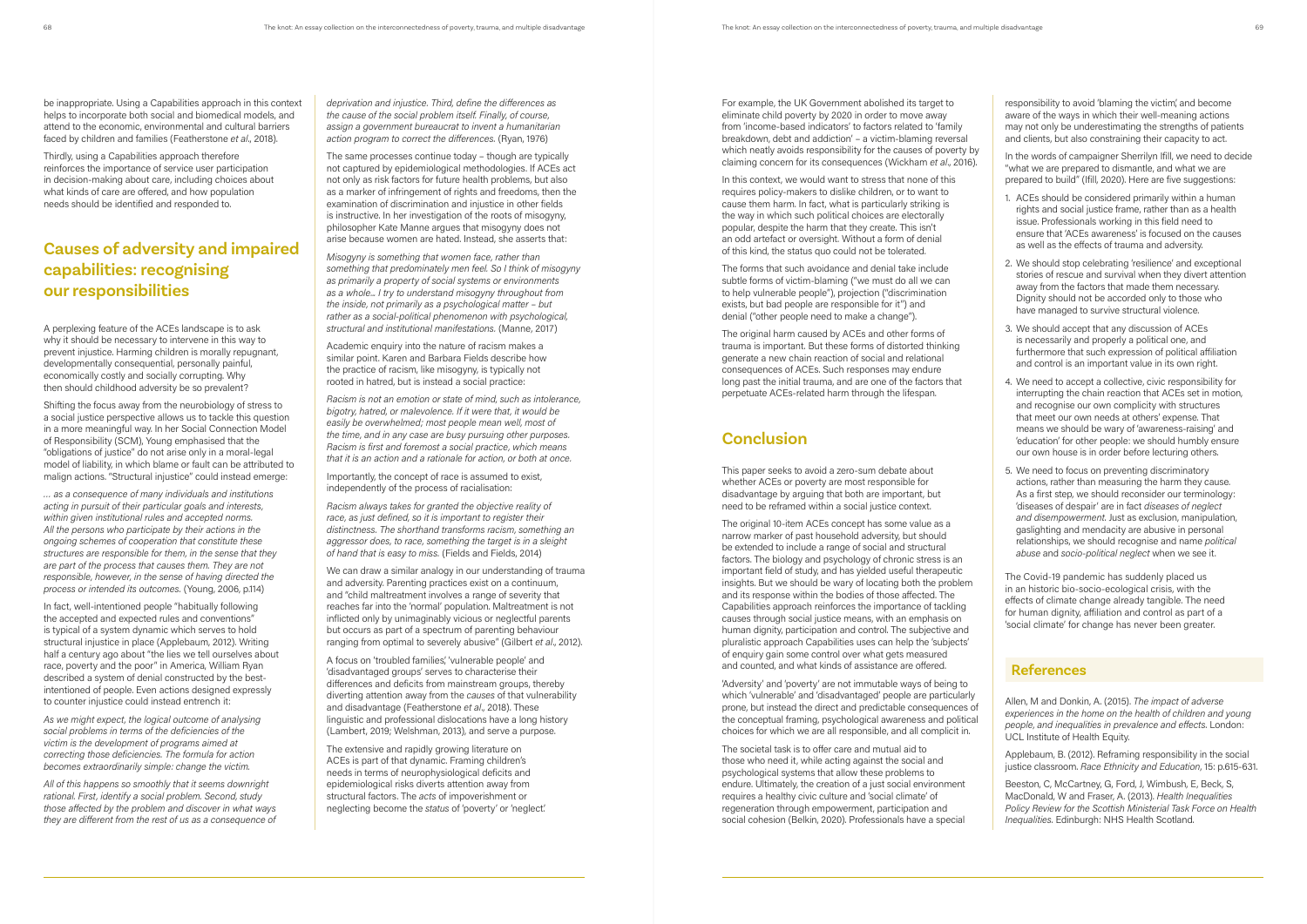Belkin, G. (2020). Leadership for the social climate. *New England Journal of Medicine*, 382: p.1975-1977.

Bellis, MA, Hardcastle, K, Ford, K, Hughes, K, Ashton, K, Quigg, Z and Butler, N. (2017). Does continuous trusted adult support in childhood impart life-course resilience against adverse childhood experiences - a retrospective study on adult health-harming behaviours and mental well-being. *BMC Psychiatry*, 17: p.140.

Brunner, R. (2015). *Surviving, thriving and being outside: applying the capabilities approach to reconceptualise the social justice experiences of people with mental distress*. University of Glasgow.

Case, A and Deaton, A. (2015). Rising morbidity and mortality in midlife among white non-Hispanic Americans in the 21st century. *Proceedings of the National Academy of Sciences of the United States of America*, 112 (49): p.15078-15083.

Commission on Social Determinants of Health. (2008). *Closing the gap in a generation: health equity through action on the social determinants of health*. Final Report of the Commission on Social Determinants of Health. Geneva.

Couper, S and Mackie, P. (2016). *'Polishing the Diamonds' - Addressing Adverse Childhood Experiences in Scotland*. Glasgow, Scotland.

Cronholm, PF, Forke, CM, Wade, R, Bair-Merritt, MH, Davis, M, Harkins-Schwarz, M, Pachter, LM and Fein, JA. (2015). Adverse Childhood Experiences: Expanding the Concept of Adversity. *American Journal of Preventive Medicine*, 49: p.354-361.

Eaton, J. (2017). *Why you need to remain critical of ACEs*. Available at: https://victimfocusblog.com/2019/03/15/ why-you-need-to-remain-critical-of-aces-adverse-childhoodexperiences/ [Last accessed 25 November 2020].

Featherstone, B, Gupta, A, Morris, K and White, S. (2018). *Protecting children: A social model*. Policy Press.

Felitti, V, Anda, R and Nordenberg, D. (1998). Relationship of childhood abuse and household dysfunction to many of the leading causes of death in adults: The Adverse Childhood Experiences (ACE) study. *American Journal of Preventive Medicine*, 14: p.245-258.

Felitti, VJ and Anda, RF. (2014). The lifelong effects of adverse childhood experiences. In: Chadwick, DL, Giardino, AP, Randell, A, Thackeray, JD and Esernio-Jenssen, D (eds.) *Chadwick's Child Maltreatment, Volume 2: Sexual Abuse and Psychological Maltreatment*. Saint Louis: STM Learning, p.203-216.

Fields, KA and Fields, BJ. (2014). *Racecraft: The Soul of Inequality in American Life*. Verso.

Gilbert, R, Woodman, J and Logan, S. (2012). Developing services for a public health approach to child maltreatment. *International Journal of Children's Rights*, 20(3): p.323-342.

Gupta, A. (2017). Poverty and child neglect – the elephant in the room? *Family Relationships and Societies*, 6: p.21-36.

Hardcastle, K, Bellis, MA, Ford, K, Hetherington, K, Hopkins, J and Clark, E. (2020). *Inspiration from ACE Interrupters in Great Britain*. Public Health Wales NHS Trust.

Hetherington, K. (2020). *Ending childhood adversity. A public health approach*. Edinburgh: Public Health Scotland.

Hughes, K, Bellis, MA, Hardcastle, KA, Sethi, D, Butchart, A, Mikton, C, Jones, L and Dunne, MP. (2017). The effect of multiple adverse childhood experiences on health: a systematic review and meta-analysis. *Lancet Public Health*, 2: p.e356-e366.

Ifill, S. (2020). *Why Is This Happening? Mapping out where we go now with Sherrilyn Ifill*. Available at: https://www.nbcnews. com/think/opinion/mapping-out-where-we-go-nowsherrilyn-ifill-podcast-transcript-ncna1236345 [last accessed 25 November 2020].

Kelly-Irving, M and Delpierre, C. (2019). A Critique of the Adverse Childhood Experiences Framework in Epidemiology and Public Health: Uses and Misuses. *Social Policy and Society*, 18: p.445-456.

Lambert, M. (2019). Between "Families in Trouble" and "Children at Risk": Historicising "Troubled Family" Policy in England since 1945. *Children and Society*, 33: p.82-91.

Manne, K. (2017). *Down Girl: The Logic of Misogyny*. Oxford University Press.

McEwen, CA and Gregerson, SF. (2019). A Critical Assessment of the Adverse Childhood Experiences Study at 20 Years. A*merican Journal of Preventive Medicine*, 56: p.790-794.

McEwen, CA and McEwen, BS. (2017). Social Structure, Adversity, Toxic Stress, and Intergenerational Poverty: An Early Childhood Model. *Annual Review of Sociology*, 43: p.445-472.

Nussbaum, MC. (2011). *Creating Capabilities: the Human Development Approach*. Harvard University Press.

Parsons, MA. (2014). *Dying Unneeded: the Cultural Context of the Russian Mortality Crisis*. Nashville: Vanderbilt University Press.

Rod, NH, Bengtsson, J, Budtz-Jørgensen, E, Clipet-Jensen, C, Taylor-Robinson, D, Andersen, A-MN, Dich, N and Rieckmann, A. (2020). Trajectories of childhood adversity and mortality in early adulthood: a population-based cohort study. *Lancet*, 396: p.489-497.

Ryan, W. (1976). *Blaming the Victim*, 2nd edition. New York: Vintage Books.

Sen A. (1987). Equality of What? Reprinted in John Rawls *et al*., *Liberty, Equality and Law* (Cambridge: Cambridge University Press).

Sen, AK. (1993). Capability and well-being. In: Nussbaum, M and Sen, A (eds.), *The Quality of Life*. Oxford: Clarendon Press, p.31.

Singer, M, Bulled, N, Ostrach, B and Mendenhall, E. (2017). Syndemics and the biosocial conception of health. *Lancet*, 389, 10072: p.941-950.

Smith, M. (2018). Capability and adversity: reframing the "causes of the causes" for mental health. *Palgrave Communications*, 4: p.13.

Smith, M, Williamson, AE, Walsh, D and McCartney, G. (2016). Is there a link between childhood adversity, attachment style and Scotland's excess mortality? Evidence, challenges and potential research. *BMC Public Health*, 16.

Spratt, T, Devaney, J and Frederick, J. (2019). Adverse Childhood Experiences: Beyond Signs of Safety; Reimagining the Organisation and Practice of Social Work with Children and Families. *British Journal of Social Work*, 24(4).

Sweeney, A and Taggart, D. (2018). (Mis)understanding trauma-informed approaches in mental health. *Journal of Mental Health*, 27(5).

Taylor-Robinson, DC, Straatmann, VS and Whitehead, M. (2018). Adverse childhood experiences or adverse childhood socioeconomic conditions? *Lancet Public Health*, 3: p.e262-e263.

Treanor, M. (2019). *ACEs – repackaging old problems in shiny new (Emperor's) clothes*. Available at: https://blogs.ed.ac.uk/ CRFRresilience/2019/08/01/repackaging-old-problems/ [last accessed 25 November 2020].

Walsh, D, McCartney, G, Smith, M and Armour, G. (2019). Relationship between childhood socioeconomic position and adverse childhood experiences (ACEs): A systematic review. *Journal of Epidemiology and Community Health*, 73: p.1087-1093.

Welshman, J. (2013). *Underclass: A History of the Excluded Since 1880*, 2nd Revise. ed. Bloomsbury Academic.

White, S, Edwards, R, Gillies, V and Wastell, D. (2019). All the ACEs: A Chaotic Concept for Family Policy and Decision-Making? *Social Policy and Society,* 18: 457-466.

Whitehead, R, Pringle, J, Scott, E, Milne, D and McAteer, J. (2019). *The relationship between a trusted adult and adolescent health and education outcomes*. Edinburgh: Health Scotland.

Wickham, S, Anwar, E, Barr, B, Law, C and Taylor-Robinson, D. (2016). Poverty and child health in the UK: Using evidence for action. *Archives of Disease in Childhood*, 101(8).

Williams, DR, Lawrence, JA and Davis, BA. (2019). Racism and Health: Evidence and Needed Research. *Annual Review of Public Health*, 40: 105-125.

Wolff, J and de Shalit, A. (2007). *Disadvantage*. Oxford: Oxford University Press.

Young, IM. (2006). Responsibility and global justice: A social connection model. *Social Philosophy and Policy*, 3(01): p.102-130.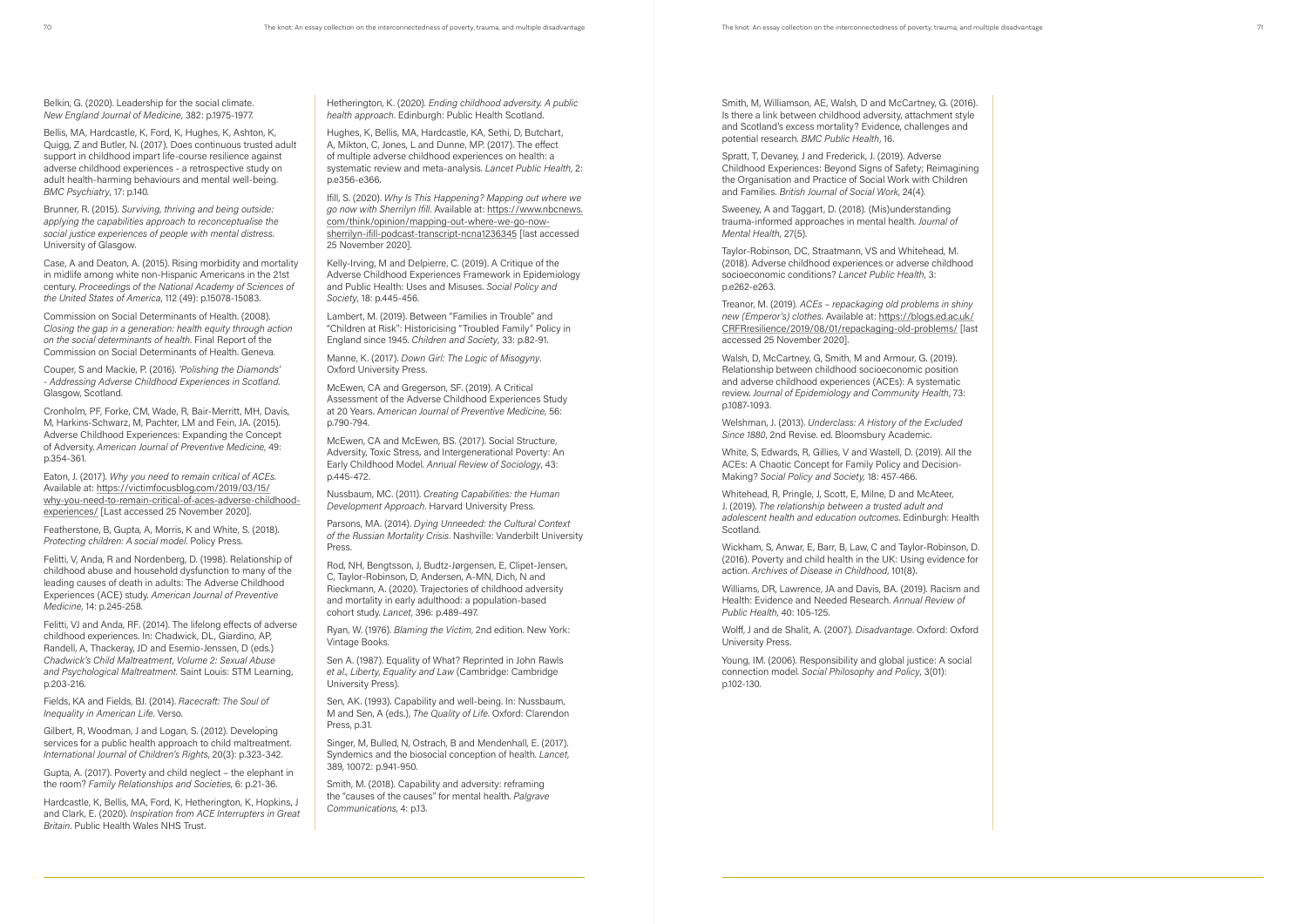# Towards a human rights approach to multiple disadvantage

## **Author**

#### **Miranda Keast**

Independent Researcher

E: miranda@mirandakeast.co.uk

## **Summary**

#### **Introduction**

This paper explores how a moral human rights approach, based on the Universal Declaration of Human Rights 1948 and Amartya Sen's Capabilities theory (1992), can provide a useful lens for understanding how the rights of people facing multiple disadvantage can be upheld. The paper contributes to the literature on multiple disadvantage by exploring how practitioners and policy-makers working with people who face multiple disadvantage can apply these theoretical approaches. It makes suggestions about policy and practice, including ideas about the use of human rights impact assessments, flexibility in operational practice, the importance of training and awareness, and co-producing services alongside those who face multiple disadvantage.

#### **Literature review**

The first section of the paper reviews the multiple disadvantage literature. It considers an understanding of trauma as a way to enhance opportunity for people facing multiple disadvantage, and encourages co-production as a central practical approach.

### **Theoretical basis**

The theoretical basis of the paper, the Universal Declaration of Human Rights 1948 and Amartya Sen's Capabilities approach, are next examined, considering more recent modifications of the Capabilities approach by Wolff and De-Shalit (2007) to focus on genuine opportunity.

#### **Focus groups**

Three focus groups, held with staff from the Fulfilling Lives Lambeth, Southwark and Lewisham programme, form the empirical basis of the paper. The focus groups considered the programme's experiences of three case studies of people facing multiple disadvantage to explore the interconnectedness of poverty, trauma and multiple disadvantage, and to explore how a human rights and Capabilities lens could impact upon the ways practitioners and policy-makers respond to these interconnections.

The discussion offers suggestions as to how an expanded human rights approach, informed by the Capabilities theory and expanded on by Wolff and De-Shalit (2007) to focus on genuine opportunity, can be incorporated into policy and practice to support a better response to people facing

multiple disadvantage.

### **Conclusion**

Overall, the paper's contribution builds on more theoretical discussions to explore how practitioners and policy-makers can take these forward in practice to support more effective responses in systems supporting people facing multiple disadvantage.

## **Funding**





Miranda Keast was the Innovation and Evaluation Lead for Fulfilling Lives Lambeth, Southwark and Lewisham, which is wholly funded by The National Lottery Community Fund as part of its national Fulfilling Lives programme.

## **Essay seven**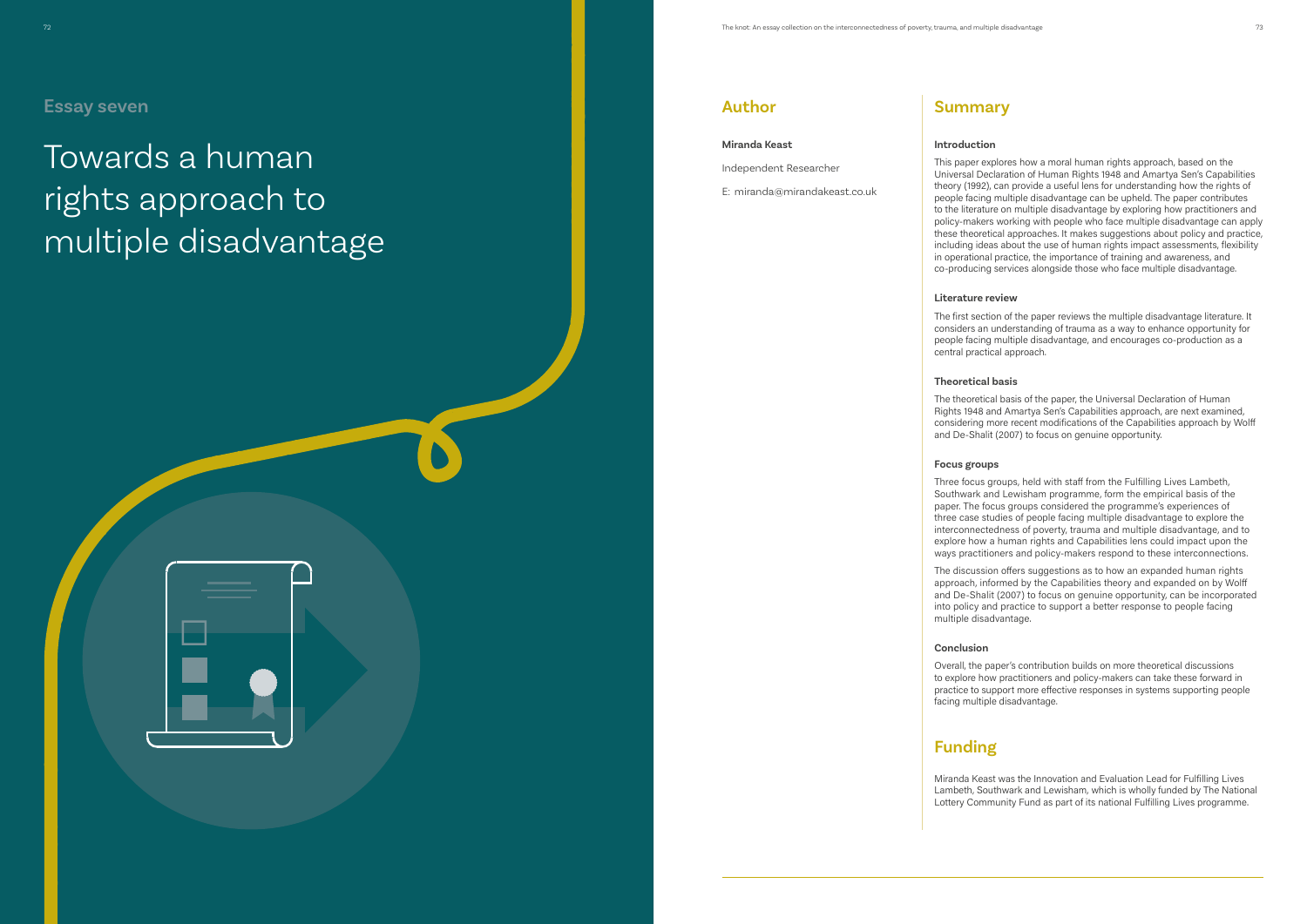## **Introduction**

The UN's Special Rapporteur on extreme poverty and human rights recently declared that "British compassion has been replaced by a punitive, mean-spirited and often callous approach apparently designed to impose a rigid order on the lives of those least capable of coping" (Alston, 2018, p.5). This hard-hitting conclusion was based on his analysis of how human rights are upheld for different groups in the UK, including older people, asylum seekers and people with disabilities.

People facing multiple disadvantage – defined in this paper as experiencing three or more of using drugs and/or alcohol, mental ill health, homelessness, and involvement in the criminal justice system – were not included as part of the UN Special Rapporteur's analysis. This is unsurprising: human rights as a concept has not been widely applied to the field of multiple disadvantage, either in theory or in practice.

However, recent work between Crisis and the FrameWorks Institute found that using the moral value of human rights is one of the key ways through which to engage the public and policy-makers with issues around homelessness and to in turn drive policy change (Crisis, 2018). This paper builds on these recent suggestions and debates in the sector by using theoretical thinking about human rights to explore the practice response for practitioners and policy-makers. It uses the Capabilities theory, with a specific focus on Wolff and De-Shalit's (2007) view of genuine opportunity, and explores how this theoretical thinking can be put into practice.

The paper is based on research with Fulfilling Lives Lambeth, Southwark and Lewisham (Fulfilling Lives LSL), which is part of the national Fulfilling Lives initiative funded by The National Lottery Community Fund. The initiative tests new ways of ensuring people facing multiple disadvantage receive joined-up and person-centred services.

The paper first discusses the concept of multiple disadvantage, considering an understanding of trauma as a way to enhance opportunity for people facing multiple disadvantage, and co-production as a central practical approach that promotes capabilities and the human rights value of all people being equal. The theoretical basis of the paper, the Universal Declaration of Human Rights 1948 and Amartya Sen's Capabilities approach, are next examined, considering more recent modifications of the Capabilities approach by Wolff and De-Shalit (2007) to focus on genuine opportunity.

The paper then moves on to its empirical contribution – focus groups that explore three case studies from Fulfilling Lives LSL. The purpose of the focus groups was firstly to explore the interconnectedness of poverty, trauma and multiple disadvantage highlighted in the case studies, and secondly, to explore how a human rights and Capabilities lens could impact upon the ways practitioners and policymakers respond to these interconnections. The focus groups were conducted with people who have lived experience of multiple disadvantage who work for Fulfilling Lives LSL,

connecting the empirical section to the theoretical basis of the paper in which co-production is put forward as a way to implement the paper's suggestions for policy and practice.

Finally, the essay concludes that human rights and the Capabilities approach offer a dual lens through which to promote policy and practice that better supports people facing multiple disadvantage.

## **Multiple disadvantage**

The concept of 'multiple disadvantage' highlights the challenges people with intersecting areas of need in their lives face. A 2015 study by a funder, Lankelly Chase, with Heriot-Watt University, developed the understanding of this concept and its prevalence in England, drawing together data about people whose substance use was problematic, who were homeless, and who had interactions with the criminal justice system. It estimated that 58,000 people were facing multiple disadvantage in England by this definition, with poverty and mental illness also being common factors amongst those facing multiple disadvantage (Bramley *et al*., 2015). Other work that has explored multiple disadvantage also highlights these interconnected factors (Cooper & Bailey, 2019; Fisher, 2015; Fitzpatrick *et al*., 2013; Fitzpatrick *et al*; 2011). The approach to understanding these interlinking issues is important: in recognising that these issues often go hand-in-hand, yet are treated separately by services and systems, the concept of multiple disadvantage questions "whether single issue systems and services are any longer the most effective response" (Bramley *et al*., 2015, p.4). The way that services and systems currently respond to single issues is explored further in the paper.

Bramley *et al*. (2015) also considered the root causes of multiple disadvantage, finding that a background of poverty, difficult family relationships and poor educational attainment were common experiences. Policy-makers have also sought to both understand and to tackle combinations of factors from childhood that contribute to challenges in adult life. This includes the Social Exclusion Taskforce's (2006) consideration of a 'lifetime approach', looking particularly at intervention in the first two years of life to try to break cycles of disadvantage. Similarly, the Marmot Review into health inequalities (2010) emphasised the social determinants of health, including housing, poverty and employment, finding that "disadvantage starts before birth and accumulates throughout life" (2010, p.14).

Another common experience of people facing multiple disadvantage is trauma, "an inescapably stressful event that overwhelms people's coping mechanisms" (Van der Kolk & Fisler, 1995, p.505). Trauma can have an ongoing impact, affecting behaviours, emotions and physical health. For example, more traumatic experiences in childhood have been shown to be associated with negative impacts on physical health, mental health and wellbeing (Anda *et al*., 2010), and challenges in coping with trauma can lead to substance use and difficulty forming healthy attachments and relationships (Van der Kolk, 2014). Everitt and Kaur (2019) found that 85% of people facing

multiple disadvantage had experienced childhood trauma, and the role of trauma is explored further in the paper.

This paper draws on experiences from the Fulfilling Lives LSL programme. The definition of multiple disadvantage the programme adopted is the combination of using drugs or alcohol, having mental ill health, being homeless or at risk of homelessness and being involved in the criminal justice system. The programme aims to influence system change to improve the way that systems respond to and work with and for people facing multiple disadvantage.

The Fulfilling Lives LSL programme advocates for services and systems that are structured around an understanding of the impacts of trauma on people facing multiple disadvantage. The programme focuses on individuals' strengths, both in terms of coping with past trauma and of reaching their future goals. This gives a holistic view of the whole person rather than focusing purely on a negative past. The recognition of the genuine opportunity that people have to be and do different things in their lives is a key part of the Capabilities theory, which is explored further as the theoretical basis of the paper.

Finally, the national Fulfilling Lives programme takes a co-production approach. People facing multiple disadvantage are often thought of as those who use services. Co-production involves people who use services in producing, designing and delivering their own services. It essentially turns people from passive recipients into active contributors to services to ensure that they better meet their needs (Cahn, 2000). It has been shown to have positive outcomes in social care settings, including health benefits, development of practical skills, and value for money (Needham & Carr, 2009), and positive contributions to physical and mental health, including through development of social networks (Boyle *et al*., 2006). The paper considers how the practice of co-production when working with people facing multiple disadvantage upholds a human rights approach, as it emphasises the value of every person being equal. It also contributes to people's capabilities by giving them the opportunity to be more than a user of a service but to be valued for their contributions to the design and delivery of services and systems.

This section has defined multiple disadvantage and has considered how different areas of people's support needs can interact with wider issues, such as poverty and trauma. The paper will return to these themes in the empirical section. The paper now goes on to introduce the dual lens of human rights and the Capabilities approach as its theoretical basis.

## **Human rights**

The United Nations adopted the Universal Declaration of Human Rights in 1948, representing a global commitment to its 30 articles that detail the inherent rights of each and every human being.

Article 22 of the Universal Declaration of Human Rights states: "Everyone, as a member of society, has the right to

social security and is entitled to realization, through national effort and international co-operation and in accordance with the organization and resources of each State, of the economic, social and cultural rights indispensable for his dignity and the free development of his personality."

Economic and social rights can be seen as the rights most fundamental to people's development and wellbeing (as argued by scholars such as Nolan, 2017). These include rights specified in more detail in Article 25: "Everyone has the right to a standard of living adequate for the health and well-being of himself and of his family, including food, clothing, housing and medical care and necessary social services, and the right to security in the event of unemployment, sickness, disability, widowhood, old age or other lack of livelihood in circumstances beyond his control."

These rights relate directly to the living conditions of people facing multiple disadvantage, who may be homeless or in unstable, poor quality accommodation, reliant on social welfare systems and in poor health. Additionally, there are a number of international treaties that support the declaration, such as the International Covenant on Economic, Social and Cultural Rights (ICESCR), which the UK agreed to in 1976.

Both the Universal Declaration and ICESCR are international agreements that the UK has obligations to uphold, although the rights contained within them are not automatically enshrined in domestic law. However, as the UK is a signatory to these agreements, the upholding of these rights in practice is monitored by a public body called the Equality and Human Rights Commission (EHRC).

This Commission uses the Capabilities approach as the underlying theory behind its monitoring, calling it "the most compelling theoretical underpinning for equality and human rights" (EHRC, 2017, p.38). Amartya Sen is the philosopher and economist who introduced the Capabilities theory. Sen (1992) defines 'capabilities' as the freedoms that an individual has to make choices that allow them to do and be what they want, and 'functionings' as the actual achievements or the things that people do or are, based on their capabilities. It is important to note that capabilities are not the same as human rights, but Sen sees that human rights can be interpreted as rights to particular capabilities and that, in turn, the two concepts can work together (Sen, 2005).

For people facing multiple disadvantage, different capabilities and functionings can be interlinked with each other, and people in challenging circumstances can prioritise – whether consciously or not – some functionings that may put other functionings at risk (Wolff & De-Shalit, 2007). For example, in order to have the capability of financial stability, one might rely on the functioning of budgeting and the functioning of receiving benefits. However, receiving benefits may require capability in digital literacy, to access a Universal Credit (the programme for delivering welfare benefits in the UK) account online. Adhering to a budget may require a calm mindset, and if someone is in mental distress and copes with this by taking drugs, they may be easing their distress, while at the same time, putting their capability of financial stability at risk. As Wolff and De-Shalit point out, "in order to secure what they see as most immediately urgent, a person may sacrifice another functioning" (2007, p.71).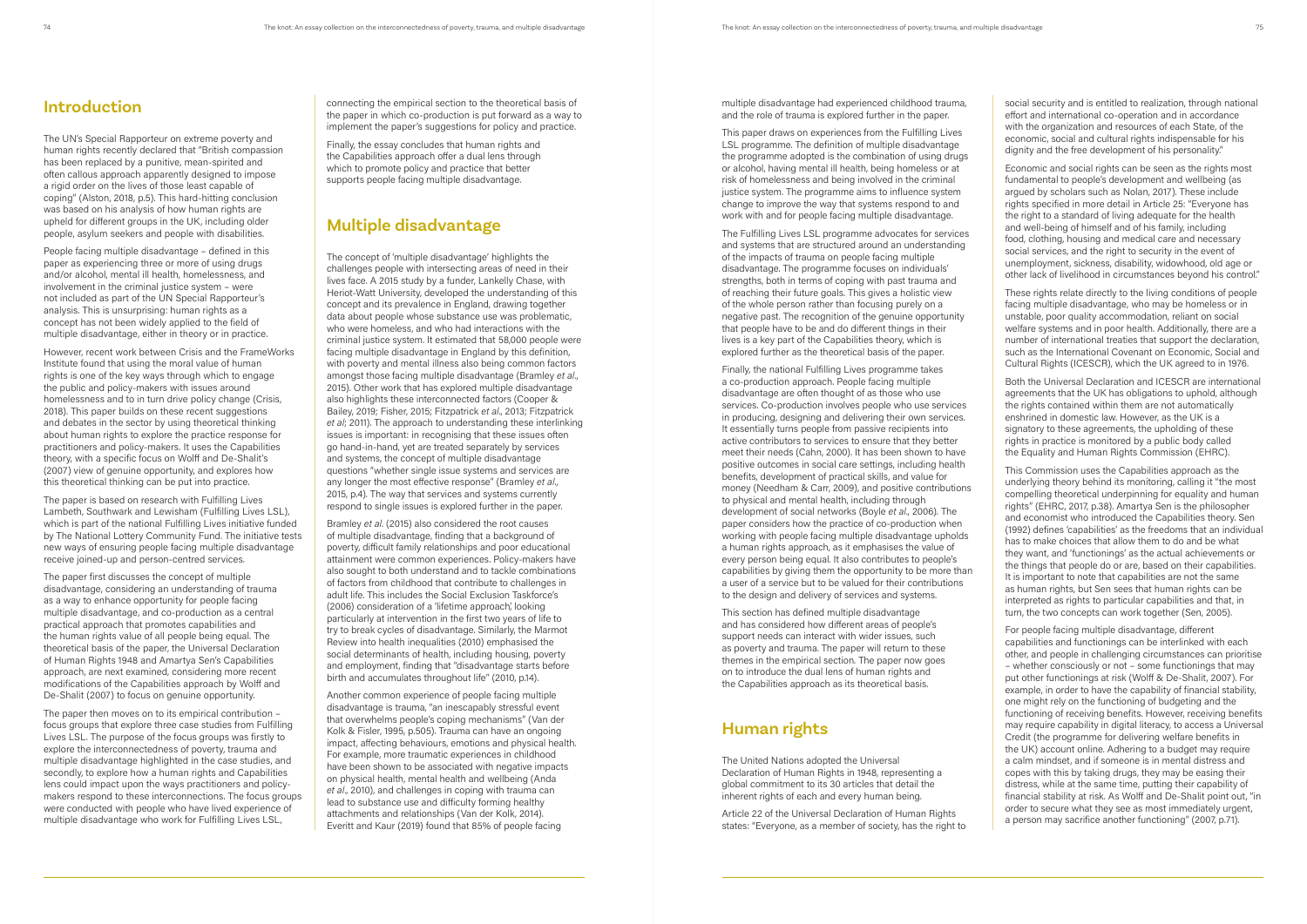The Capability approach provides a theoretical approach for considering multiple disadvantage based on essential equality of all human beings. This perspective is important because it removes any potential questions about whether people should have rights, or are seen as being 'deserving' or 'undeserving', a long-lasting distinction that has featured within British social policy as a way to provide services to some people and not others (Romano, 2015). The Universal Declaration is clear that human rights "are not a reward for good behaviour" (UN, 2015, p.v). Instead, this perspective focuses on the fact that human rights are inherent to everyone, and therefore everyone's capabilities should be nurtured.

Wolff and De-Shalit (2007) add to Sen's original Capability theory, arguing that it is "too vague" (p.74) in its presumption that individual action leads to that person enjoying certain functionings that arise from their capabilities. They highlight the importance of considering "the real world, where people are choosing against the background of inequality" (2007, p.78). Instead, they put forward the central idea of "genuine opportunities for secure functioning" – that is, taking into account not solely the hypothetical functioning, such as reducing drug use, but whether or not it is reasonable to expect that the person takes the steps towards this functioning, and whether or not they have the genuine opportunity to do so.

Understanding the impacts of trauma here is critical: for example, it may appear reasonable to expect a woman to engage with a drug service, but if the only way to engage with that service is to wait a long time in a waiting room predominantly of men, and the woman has a history of being abused by men and feels terrified in that waiting room, the expectation may not be so reasonable after all. Robeyns (2017) points out that "in practice, it is often impossible to know what the causal factors were that led someone to make decisions that lowered her achieved wellbeing, and hence it is difficult or even impossible to know whether the causal factors are those for which one could be held morally responsible or not" (p.110). Thus, establishing whether someone has a genuine opportunity to secure a certain functioning is challenging and it can be problematic to assume that an opportunity is, in fact, genuine.

The discussion in the next section highlights how a holistic view of a person experiencing multiple disadvantage, trauma and poverty can help practitioners and policy-makers to consider how their services respond to and promote genuine opportunity to uphold people's human rights and capabilities.

Having explored the contributions that a dual lens of human rights and Capabilities theory can make, the paper now moves on to its empirical section, to consider how practitioners can take forward this dual lens, and the implications these theories may have for the practice response.

## **Applying this theoretical thinking in practice**

To ground this paper in lived experiences of multiple disadvantage, small groups of staff from Fulfilling Lives LSL discussed three case studies from the programme in focus groups. Most of the participants had their own lived experience of multiple disadvantage, addressing Ignatieff's (2000) concern that human rights advocates can be removed from the very people they seek to defend.

The focus groups explored the interconnectedness of poverty, trauma and multiple disadvantage in the three case studies, and the contributions an expanded human rights approach, using Wolff and De-Shalit's (2007) theory of genuine opportunity, could make to better respond to these interconnections at a practice level. The case studies were chosen to highlight how systems sometimes fail to respond adequately to those who face multiple disadvantage.

#### **The interconnections between poverty, trauma and multiple disadvantage**

The focus groups began by exploring how poverty, trauma and multiple disadvantage had played significant and interconnecting roles in the lives of each of the three anonymised cases from the programme.

The three case studies used were:

- **•** Henry, a man who has a history of using various drugs. He has no qualifications and is in a relationship with a woman where domestic violence was occurring. He has a long history of being in and out of housing, sleeping on the streets, and prison. His prison sentences were often short, for acquisitive crimes used to fund his drug and alcohol use. Henry does not have a formal mental health diagnosis and has untreated physical health issues. He is funny, well-known and popular, and likes listening to music.
- **•** Silver, a woman who was removed from her parents' care as a child due to abuse, and spent her childhood moving between different care homes. She has been using substances for many years and occasionally funds this through prostitution. It is not known if she has ever had a formal mental health diagnosis but she presents with behaviours consistent with abuse and trauma, and she reports having made suicide attempts earlier in life. Silver has given birth to several children, who have all been removed from her care. Silver is bubbly, has a great sense of humour, and enjoys arts and crafts.
- **•** Victor, a man whose mother used substances and who spent time in local authority care as a child. He has experienced neglect and abuse throughout his life. He finds it difficult to regulate his emotions and has difficulty in understanding complex information and executing daily tasks. He also uses substances. Victor loves singing, writing poetry and doing sudoku.

In all three case studies, trauma has played a significant part in each person's life. Each person spent time in

local authority care, and all have experienced both childhood trauma (such as abuse, living with caregivers who used substances, and growing up feeling unloved) and trauma in adulthood. For example, Henry suffered many attacks as an adult when living on the streets, through owing people money, which added to the challenges he faced while homeless. Silver, too, has experienced numerous incidences of sexual and physical violence as an adult. One staff member commented on her history: *"It looks like battle after battle".*

Trauma interacts with and exacerbates poverty and multiple disadvantage. For example, all three people have spent most of their lives living from the welfare benefits system, with Silver also making money through prostitution. Through sex-working, she has also experienced further sexual violence and trauma. Following Victor's traumatic experiences in his childhood and a lack of secure relationships in his life, his ongoing seeking of friendships has led him to stay with people who give him drugs and this has put his own accommodation at risk, further fuelling his drug use and homelessness. Trauma can have an ongoing effect on mental health and behaviours, and substances can be used as a coping mechanism (Van der Kolk, 2014; Holly, 2013). This ongoing exacerbation of disadvantage through the interplay of poverty and trauma is also evident in Henry's life – he acknowledged to his worker that his substance use was a mechanism to cover up difficult feelings and emotions. Living in poverty and having frequent problems with his benefits claims, he often committed offences to fund his drug use, bringing him into a revolving door cycle in and out of prison, exacerbating his experiences of multiple disadvantage and homelessness.

Staff members discussing the case studies felt that services and systems often focus predominantly on an immediate presenting need: *"It's more 'you are the problem, these are the problems you present with', instead of [looking at] the causes."* Victor himself picked up on this, recognising that services were often afraid of him, but telling his worker that his behaviour was his response to the abuse he had suffered all his life. The causes of a person's circumstances can be systemic and structural, whereas services are generally set up to tackle individual immediate issues, often not engaging with people whose behaviour they may find challenging. The way services respond to people facing multiple disadvantage is examined further in this paper, highlighting how a Capabilities approach that recognises the interconnected nature of multiple disadvantage can structure more effective and appropriate responses to people facing multiple disadvantage.

Staff members felt that, in addition to understanding how experiences of trauma have shaped a person, it is also important to see beyond their traumatic experiences to have a holistic view of the whole person. As one staff member eloquently put it: *"Yes, it [trauma] makes an impact but it's an experience, it's not who you are, it's what happened to you."* This view, recognising the significance of trauma in one's life but not solely defining someone by those experiences, is in keeping with the Capabilities approach, with its focus on the real opportunities and choices that a person has in front of them.

This section highlighted the interplay between trauma, poverty and multiple disadvantage in the lives of three people. It has shown how trauma has affected them since childhood and the ongoing effects this has had on them into adulthood, which, when combined with poverty, created multiple layers of disadvantage. Additionally, the discussions from the focus groups illustrated, from a practitioner's perspective, how systems do not always recognise and respond appropriately to these complex interplays. The paper now moves on to discuss how a dual human rights and Capabilities lens can support practitioners and services to respond more appropriately.

## **Discussion: the contribution of a human rights approach to responding to multiple disadvantage in practice**

The following section highlights themes that emerged from the focus group discussions about the contribution of a dual human rights and Capabilities approach and how this theoretical work could structure a more appropriate response to people who face multiple disadvantage in practice.

#### **Taking a holistic view**

Many different professionals have worked with Henry, Silver and Victor, and they have all been the subject of various multi-disciplinary, multi-agency meetings that bring different professionals together to create coordinated plans and responses.

One issue that can arise when someone faces multiple disadvantage is that, while they have certain needs, they do not meet the thresholds to access support from particular services and these thresholds may not take into account the cumulative effects from multiple disadvantage. Victor's cognitive function did not meet the thresholds required for learning disability team support, but he still had difficulty understanding and executing certain dayto-day tasks and was having difficulty keeping himself safe. The EHRC's monitoring framework lists a pragmatic set of capabilities they define as "central and valuable freedoms and opportunities". For example, in the area of living standards, the capability defined is for "enjoying an adequate and secure standard of living, including nutrition, clothing, housing, warmth, social security, social services and utilities" (EHRC, 2017, p.95). This implies the need to look at issues such as mental health and substance use not on their own but as a combination, examining how they affect whether or not someone has the capability to enjoy an adequate standard of living. In Victor's case, while his cognitive function may not meet the thresholds required for learning disability team support, the reality is that his flat, frequently without a secure door, gas or electricity, is not a safe and secure standard of living.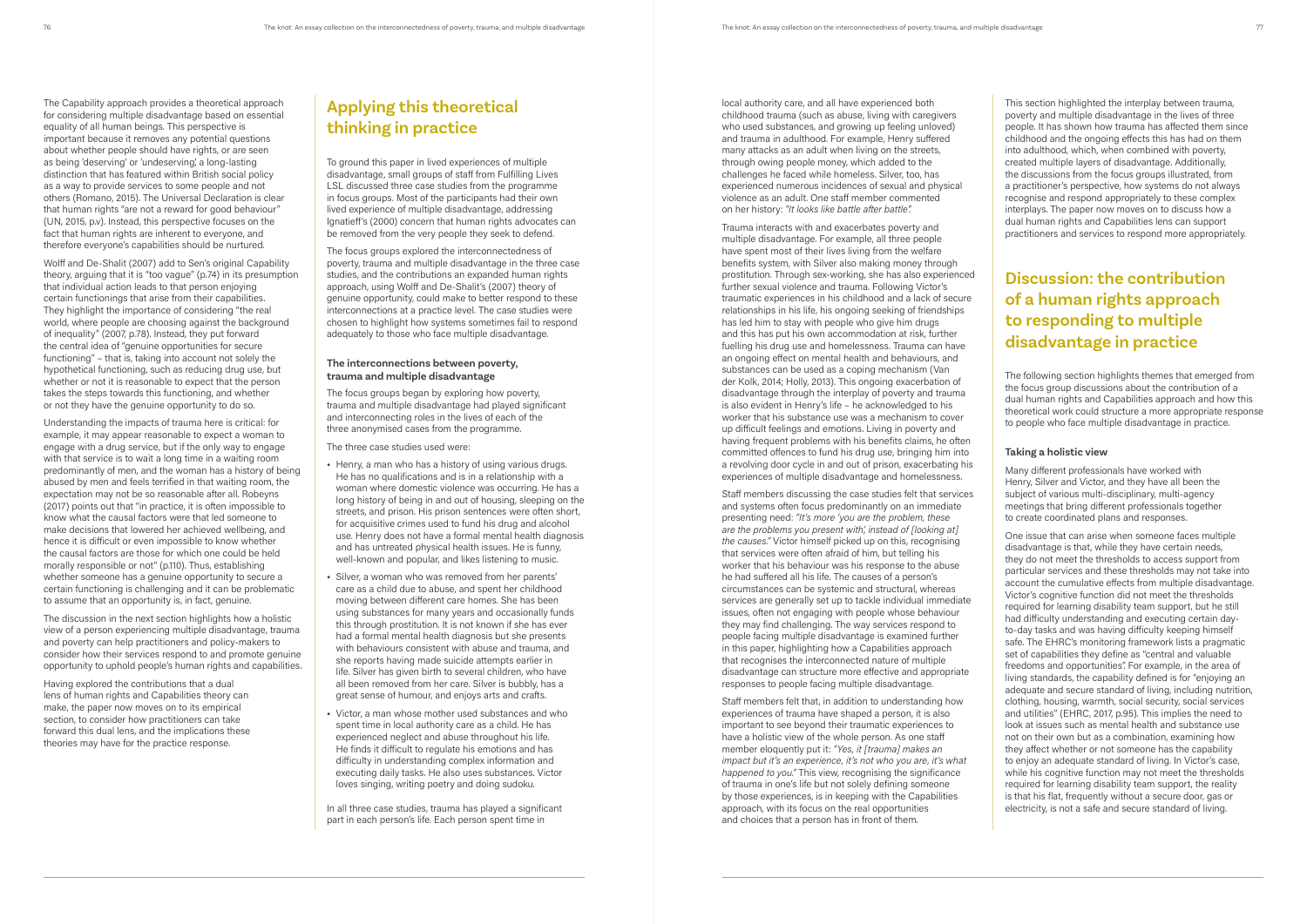Undoubtedly, many organisations and services provide holistic support. However staff members felt that while the current system is designed to meet the person's needs, its structure can enable a silo approach to working and it is possible for someone with high levels of overall need to fall between the remits of different services, ending up with little support. People who have dual diagnosis – both substance use and mental health needs – often falling between drug and alcohol and mental health services is well-documented (CFE Research and University of Sheffield, 2020). Henry experienced this – he was told he needed to stabilise his alcohol use before he could be referred for a psychological assessment when he sought support to address the issues he faced with his mental health.

A human rights lens can be used to consider these issues of siloed service provision within the system's responses. The Capabilities approach can address these issues by focusing on the person as a whole, rather than on individual areas of their life. Sen highlights the importance of the overall *combination* of capabilities that one has, and by not specifying individual capabilities, his Capabilities theory promotes a holistic view of a person's life in its entirety. To put this into practice, services could look beyond their individual remit to consider whether the person's current circumstances mean that they have genuine opportunity to find support elsewhere, or whether the combination of a person's needs means that their situation is likely to deteriorate if they do not receive support now.

On a practice level, one way of operationalising a Capabilities approach to support the whole person could be using human rights impact assessments These are usually used to help policy-makers consider the wider implications of proposed policy on human rights. A human rights impact assessment tool could be adapted to focus on an individual and could be used at multi-disciplinary meetings or forums to examine the real opportunities that are being offered that person and to consider their capabilities in the current situation. This would enable professionals to consider the person as a whole instead of seeing only one of the person's needs – the one that is their direct responsibility. For people facing multiple disadvantage, this may lead to a more joined-up approach from services to promote their capabilities.

Additionally, on a wider cultural level, decision-makers should address the issues highlighted here about service thresholds and the way people can be passed between services without receiving support. Wolff and De-Shalit (2007) describe how we "match disadvantage against agency and leave each agency to attend to the least advantaged in its own sphere" (p.91/92). They call this an "over-simplistic" (p.92) way of working, and the examples shown here demonstrate that a cultural change within support structures to overcome operational silos could provide more genuine opportunity for people facing multiple disadvantage.

#### **Flexibility**

Human rights apply equally to everyone: Article 1 of the Universal Declaration states "all human beings are born free and equal in dignity and rights". The Capability approach, however, recognises that people have different needs

and may therefore need different resources or support to have the same capabilities and equal opportunities as others. Staff members acknowledged that the UK has many measures in place to uphold human rights (such as social housing systems, a social security system and the NHS) that are valued and meet the needs of many people. However, sometimes the way services are implemented reflects the needs of the system instead of the needs of the person; there are limits imposed that do not allow for flexibility for dealing with individual needs.

Henry demonstrates this: he experienced being turned away from Job Centres due to having drunk alcohol, even though he was not causing any problems and was alcohol dependent. This led to his benefits claim being stopped, pushing him further into poverty and petty crime, and further fuelling his alcohol use. At various points when Henry had problems with his benefits, he ended up stealing and falling into debt, perpetuating a cycle that included multiple arrests and assaults. Silver provides another example: she was referred to a pathway of accommodation for vulnerable adults that would understand and respond to her needs, but then became pregnant. Consequently, she was moved into general needs accommodation that did not have accompanying specialist support, and her patterns of risky behaviour continued. Other scenarios that staff members had experienced in their work included someone 'running out' of chances for substance treatment due to not having been successful previously, and someone experiencing an indefinite ban from all accommodation in a supported housing pathway due to an episode of violence, meaning that there were no supported housing options for them and they remained homeless.

These illustrations demonstrate systems acting in a way that does not acknowledge individual need, nor promotes individuals' capabilities. There are, however, great examples of individual flexibility by practitioners that help to ensure people's rights are upheld. For example, when Henry was banned from a substance use service, his worker liaised with the pharmacy and together they found a different way for him to be able to get his prescription for an opioid substitute. Another example was when Victor was banned from a service's offices but his worker still agreed to meet him at a cafe. This flexibility is not always built into the system, but these examples show that flexibility and using creative ways to reach people can keep them engaged in a service, and in turn ensure they receive the support that helps them realise their capabilities.

Training alone, however, does not redress the issues that can arise from power imbalances. Another staff member in the focus groups suggested a further step:

Genuine opportunity is about the reasonable expectation that someone can achieve functionings, but service structures can limit people's engagement, meaning they will not be able to achieve functionings. This is often due to incidents involving challenging behaviour or risk. However, as Robeyns points out, "many of our choices are the result of the impulsive, unreflective, habit-driven part of our brain rather than the deliberative and reflective part" (2017, p.109). This describes how trauma responses can work – learned behaviours are not always conscious choices, yet when actions by people facing multiple disadvantage who have experienced trauma are treated as logical choices and then services are taken away, this both removes the genuine opportunity for the person to fulfil their capabilities and reduces the efficacy of the service.

In practice, supporting genuine opportunity for capabilities through flexibility could entail better understanding by practitioners of the impact of trauma to recognise how a person's behaviour is influenced and informs their communication. Victor has been interpreted as being aggressive when he shouts in certain situations when he is actually feeling upset and worried. Workers who understand him are able to reassure him and build a relationship with him, without threatening to ban him, which could upset him further. This thereby minimises the risk of his behaviour escalating, and the risks that come from him being banned and not receiving a service at all.

People who fund, design and operate services should ensure that their design takes into account the needs and experiences of those who face poverty, trauma and multiple disadvantage. This includes allowing flexibility, understanding barriers that people using services face, and actively attempting to remove those barriers. For these types of changes to make the most impact, they should be adopted at commissioning and cultural levels, rather than solely confined to individual practitioners acting differently.

#### **Awareness of human rights**

To implement or embed any of the suggestions or approaches in this paper, or even to consider multiple disadvantage further through a human rights lens, practitioners and policy-makers need to have an awareness of human rights. However, while staff members in the focus groups are aware of the concepts of human rights and feel they promote the principles in their work, they had not primarily viewed their work as being about upholding people's human rights, nor had their experience found that a rights framework is used as common discourse in external forums or multi-disciplinary meetings.

Staff members expressed interest and curiosity in the idea of thinking about how human rights can apply to their work:

*"It would be good to have… something really comprehensive where we could look at it and say 'this is what this country has agreed to', in a way that's not for academics, and then be able to, kind of, have that as part of our service, have policies around that, use that as a benchmark when we go to other services."*

An exploratory programme of training for people working with those facing multiple disadvantage – including frontline staff, commissioners and policy-makers – to understand the conceptual frameworks of human rights and how they apply to their work and the services in the sector would be a good starting point. This could support some of the more fundamental shifts in service design and delivery suggested here, as well as enabling a more widespread cultural change to focus on upholding human rights and promoting capabilities in services and systems.

This could add to existing work with people facing multiple disadvantage on several levels: increasing effective advocacy, changing the perception of the quality of life of people being supported by services, and ultimately contributing to changing the way systems are designed in line with the human rights principles that the UK has agreed to.

#### **Co-production**

The paper has so far discussed how a human rights lens using the Capabilities approach can improve the way services and systems see people holistically, rather than reducing them to their individual problems and traumatic experiences, and how these approaches can uphold human rights and genuine opportunity by promoting flexibility within services and systems. The focus groups highlighted how co-production has a key role to play in supporting practitioners to implement these approaches.

The first article of the Universal Declaration says that everyone is born equal, and this is the basis for the universality of human rights. However, it was highlighted during focus groups that power in society is distributed unequally. Acceptable standards and conditions of living, as well as access to services, are defined and controlled by people working in services and people who commission services for those facing multiple disadvantage, leaving those who face multiple disadvantage with very little power. Additionally, decision-makers may have limited understanding of the people their services and systems are working to support. This may make it harder to build the trusting, positive relationships that are so crucial for promoting engagement with services (Robinson, 2017), and to know how to respond to certain situations with flexibility, as discussed earlier. To tackle this, one staff member suggested: *"Every public facing service, even ones that aren't about multiple disadvantage, like the DWP, Job Centre, GP… any person front facing should undergo training around understanding… poverty, trauma, multiple disadvantage."*

*"Say people with lived experience [were] in those commissioning meetings where they make the decision[s] – what if they were armed with human rights knowledge? To be able to go in there at that level and talk about that, how would that affect the process? Because they'd be held accountable, wouldn't they, by people with lived experience."*

This highlights the importance not only of the presence of people with lived experience in certain forums but the opportunity they have to use their knowledge and experiences to affect processes and decision-making.

Many groups and organisations are working on embedding co-production in service design and delivery, including the national Fulfilling Lives programmes across England, and organisations such as Groundswell, Expert Link and Revolving Doors Agency. This suggestion from the focus groups considers how training and support in understanding and using human rights could increase people's capability to contribute to society, and improve the efficacy of co-production efforts. Co-production underpinning the suggestions made in this paper also ensures that the first article in the UN Declaration of Human Rights is lived out – that people facing multiple disadvantage are seen as valued equals.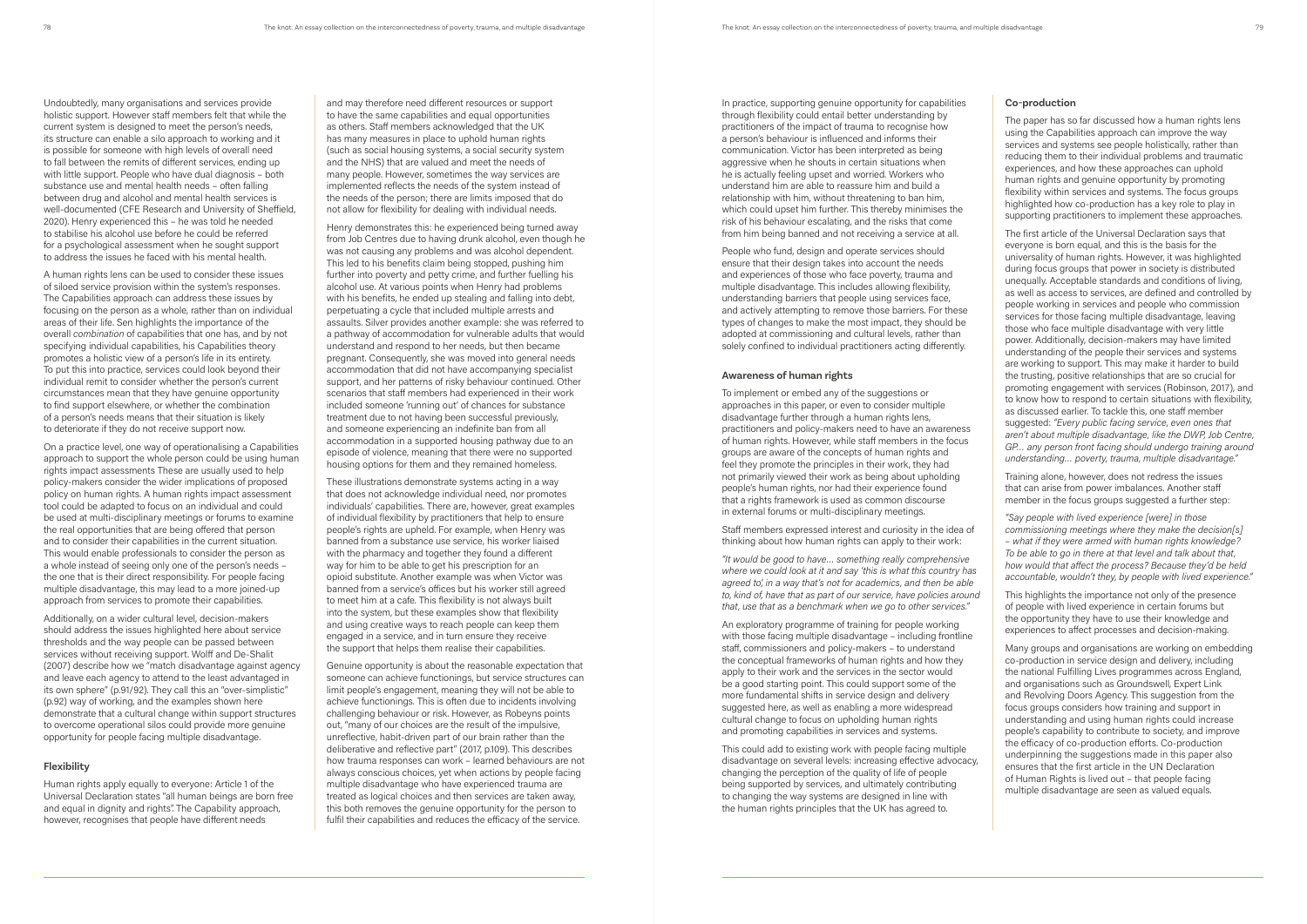## **Conclusion**

This paper has considered how practitioners and policymakers can use a human rights lens, strengthened by a Capabilities approach, to better support people facing multiple disadvantage. Wolff and De-Shalit's concept of genuine opportunity (2007) has been central to exploring how practitioners can use these theoretical approaches to provide more tailored and effective services.

Focus group discussions of three case studies were explored to illustrate the interconnectedness of poverty, trauma and multiple disadvantage and how systems, as they are currently designed, work well and are effective for the majority of people, but have often not responded well to the needs that result from these interconnections for people facing multiple disadvantage.

The paper makes several suggestions, including the consideration of a holistic view of the cumulative effects of multiple disadvantage on an individual; how increased flexibility in services can better support engagement and genuine opportunity; and how training in and awareness of human rights approaches can support the sector in more appropriately responding to the needs of people facing multiple disadvantage. Co-production is encouraged as a central practical approach to underpin these changes in service delivery, promoting capabilities and the human rights value of all people being equal. The paper also acknowledges the more challenging cultural shifts that some of the suggestions may require to make a real difference at a systemic level.

Cooper, B and Bailey, O (eds.). (2019). *People not Problems*. Fabian Society and the Centre for Social Justice. Available at: https://fabians.org.uk/wp-content/uploads/2019/10/ PRFINAL\_km\_18.10.19\_WEB.pdf [accessed 24 May 2020].

A dual lens of a human rights and Capabilities approach is presented as a way to support a better response. The paper shows how these can be used in practice, thereby contributing to a society that "recognises people's different needs, situations and goals and removes the barriers that limit what people can do and can be" (HMSO, 2007, p.16). It thus makes a step towards bringing human rights to the practice of supporting people facing multiple disadvantage more effectively, contributing to the ongoing building of a rights culture in the UK.

### **References**

Alston, P. (2018). *Statement on Visit to the United Kingdom*. United Nations Special Rapporteur on extreme poverty and human rights. Available at: https:// www.ohchr.org/en/NewsEvents/Pages/DisplayNews. aspx?NewsID=23881&LangID=E [accessed 21 March 2019].

Anda, RF, Butchart, A, Felitti, VJ and Brown, DW. (2010). Building a framework for global surveillance of the public health implications of adverse childhood experiences. *American Journal of Preventive Medicine*, 39(1): p.93-98.

Boyle, D, Clark, S and Burns, S. (2006) *Hidden work: Co-production by people outside paid employment*. New Economics Foundation. Available at: https://www.jrf.org. uk/sites/default/files/jrf/migrated/files/9781859354674.pdf [accessed 24 May 2020].

Bramley, G, Fitzpatrick, S, Edwards, J, Ford, D, Johnsen, S, Sosenko, F and Watkins, D. (2015). *Hard edges: mapping severe and multiple disadvantage in England*. Lankelly Chase. Available at: https://lankellychase.org.uk/resources/ publications/hard-edges/ [accessed 6 January 2020].

Cahn, ES. (2000). *No More Throw Away People: The Co-Production Imperative*. Washington DC: Essential Books.

CFE Research and the University of Sheffield. (2020). *Improving access to mental health support for people facing multiple disadvantage*. Available at: https://www. fulfillinglivesevaluation.org/wp-admin/adminajax.php?juwpfisadmin=false&action=wpfd&task= file.download&wpfd\_category\_id=324&wpfd\_file\_id=6607& token=bd191326c3d27168ad2daebe3a8b7d5a&preview=1 [accessed 5 February 2020].

Crisis. (2018). *Our common experience: the big idea that can help end homelessness*. Available at: https://www.crisis.org. uk/media/238822/our\_common\_experience\_summary report\_2018.pdf [accessed 6 January 2020].

Eide, A. (1998). The Historical Significance of the Universal Declaration. *International Social Science Journal*, 158: p.475-497.

United Nations. (2015). *Universal Declaration of Human Rights*. Available at: http://www.un.org/en/udhrbook/pdf/ udhr\_booklet\_en\_web.pdf [accessed 10 February 2019].

Equality and Human Rights Commission. (2017). *Measurement Framework for Equality and Human Rights*. Available at: https://www.equalityhumanrights.com/sites/ default/files/measurement-framework-interactive.pdf [accessed 20 December 2019].

Everitt, G and Kaur, K. (2019). *Severe multiple disadvantage (multiple needs)*. Opportunity Nottingham. Available at: https://www.nottinghaminsight.org.uk/themes/ health-and-wellbeing/joint-strategic-needs-assessment/ children-and-young-people/severe-multiple-disadvantagemultiple-needs-2019/ [accessed 30 August 2020].

Fisher, G. (2015). *The complexity of severe and multiple disadvantage*. Lankelly Chase. Available at: http://www. lankellychase.org.uk/wp-content/uploads/2015/10/SMDand-Complexity.pdf [accessed 7 September 2020].

Fitzpatrick, S, Johnsen, S and White, M. (2011). Multiple exclusion homelessness in the UK: key patterns and intersections. *Social Policy and Society*, 10(4), p.501.

Fitzpatrick, S, Bramley, G and Johnsen, S. (2013). Pathways into multiple exclusion homelessness in seven UK cities. *Urban Studies*, 50(1), p.148-168.

Her Majesty's Stationery Office. (2007) Fairness and Freedom: the final report of the equalities review, report by the Commission for Equalities and Human Rights, Crown Copyright. Available at: https://webarchive.nationalarchives. gov.uk/20100806180051/http://archive.cabinetoffice.gov.uk/ equalitiesreview/upload/assets/www.theequalitiesreview.org. uk/equality\_review.pdf [accessed 20 December 2019].

Holly, J. (2013). *Complicated Matters: a toolkit for addressing domestic and sexual violence, substance use and mental illhealth*. London: AVA.

Ignatieff, M. (2000) *I. Human Rights as Politics II. Human Rights as Idolatry*. The Tunner Lectures on Human Values, delivered at Princeton University, April. Available at: http:// people.brandeis.edu/~teuber/Ignatieff.pdf [accessed 24 May 2020].

Marmot M. (2010). *Fair Society, Healthy Lives: strategic review of health inequalities in England post 2010 Executive Summary*. London: Marmot Review. Available at: http:// www.instituteofhealthequity.org/resources-reports/ fair-society-healthy-lives-the-marmot-review/fairsociety-healthy-lives-exec-summary-pdf.pdf [accessed 1 September 2020].

Needham, C and Carr, S. (2009). *Co-production – an Emerging Evidence Base for Adult Social Care Transformation: Research Briefing*. Social Care Institute for Excellence. Available at: https://www.scie.org.uk/publications/briefings/ briefing31/ [accessed 24 May 2020].

Nolan, A. (2017). *Episode 1, Making economic and social rights real project*. University of Nottingham/EHRC. Available at: https://www.nottingham.ac.uk/hrlc/documents/esr/ transcripts/episode-1.pdf [accessed 1 November 2019].

Nussbaum, MC. (2011). *Creating capabilities*. Cambridge, Massachusetts: Harvard University Press.

Robeyns, I. (2017). *Wellbeing, Freedom and Social Justice: The Capability Approach Re-examined*. Cambridge: Open Book Publishers.

Robinson, S. (2017). *Relationships in recovery*. Big Lottery Fund, CFE Research and University of Sheffield. Available at: https://www.fulfillinglivesevaluation.org/wp-admin/adminajax.php?juwpfisadmin=false&action=wpfd&task=file. download&wpfd\_category\_id=324&wpfd\_file\_id=5950& token=a6171018f615a807153d0cf1899360e1&preview=1 [accessed 3 September 2020].

Romano, S. (2015). Idle paupers, scroungers and shirkers: past and new social stereotypes of the undeserving welfare claimant in the UK. *In Defence of Welfare II,* p.65-68.

Sen, A. (1992). *Inequality re-examined*. Oxford: Clarendon Press.

Sen, A. (1997). *Development thinking at the beginning of the 21st century*. Paper presented at a conference on Development Thinking and Practice, of the Inter-American Bank, Washington, DC, 3-5 September 1996. Available at: http://eprints.lse.ac.uk/6711/1/Development\_and\_Thinking\_ at\_the\_Beginning\_of\_the\_21st\_Century.pdf [accessed 20 December 2019].

Sen, A. (2005). Human rights and capabilities. *Journal of Human Development*, 6(2): p.151-166.

Social Exclusion Taskforce. (2006). *Reaching Out: An Action Plan on Social Exclusion*. London: Cabinet Office. Available at: http://www.bris.ac.uk/poverty/downloads/ keyofficialdocuments/reaching\_out\_full.pdf [accessed 31 May 2020].

Tedeschi, RG, Park, CL and Calhoun, LG (eds.). (1998). *Posttraumatic growth: Positive changes in the aftermath of crisis*. New Jersey: Lawrence Erlbaum Associates Inc.

Van der Kolk, BA. (2014). *The body keeps the score: Brain, mind, and body in the healing of trauma*. New York: Penguin Books.

Van der Kolk, BA and Fisler, R. (1995). Dissociation and the fragmentary nature of traumatic memories: Overview and exploratory study. *Journal of Traumatic Stress*, 8(4): p.505-525.

Wolff, J. and De-Shalit, A. (2007). *Disadvantage*. Oxford: Oxford University Press.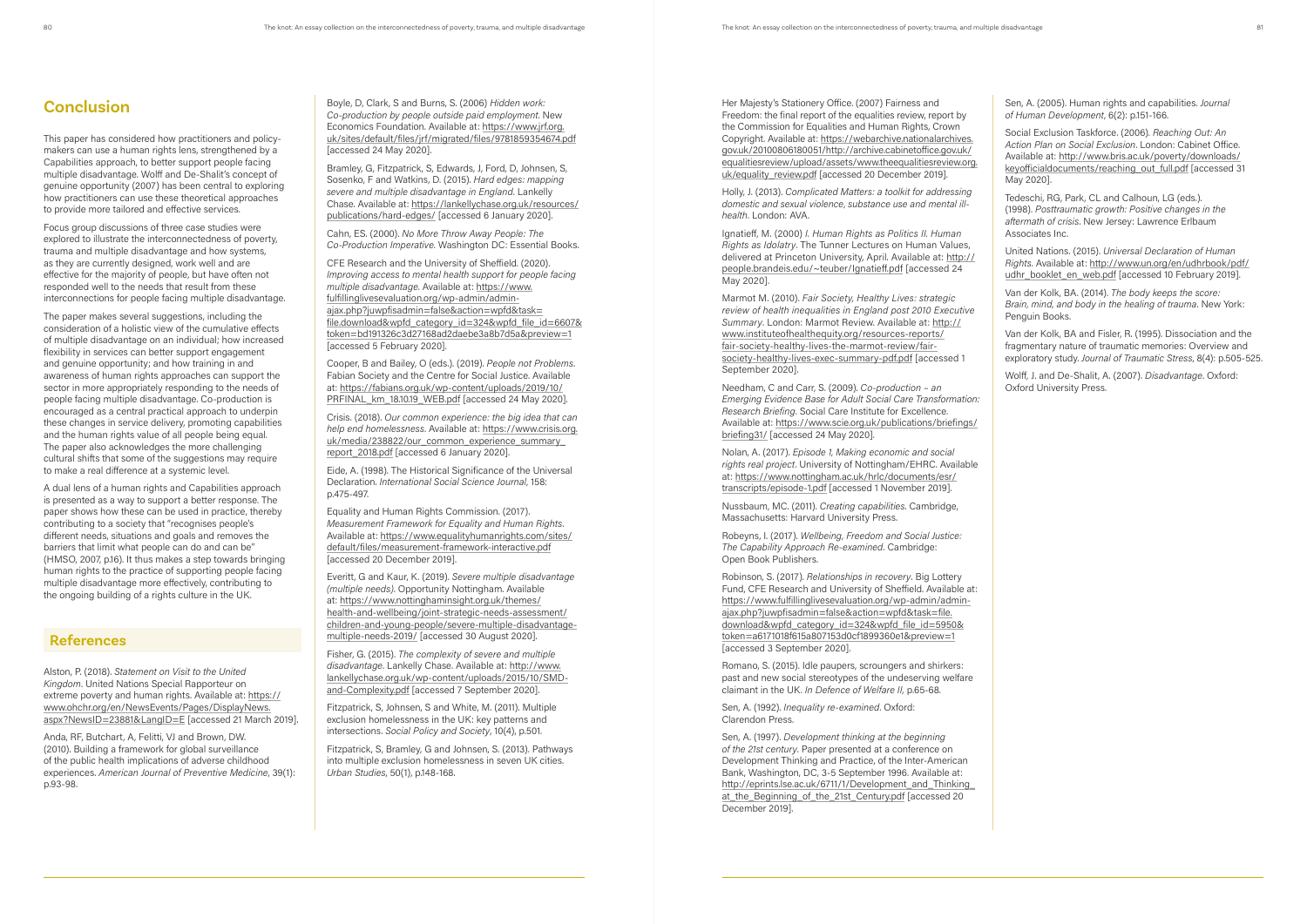Child trauma as a source of lifetime inequality – the impacts on mental health and violent behaviour



## **Author**

#### **Professor Antonia Bifulco**

Professor of Lifespan Psychology, Director, Centre for Abuse and Trauma Studies, Middlesex University

E: a.bifulco@mdx.ac.uk

## **Summary**

### **Introduction**

Childhood trauma, in the form of neglect or abuse, is a major source of vulnerability in later life for a range of physical and psychological disorders, as well as criminal behaviours. This paper explores approaches to better understand such trauma, including a socio-ecological model of material disadvantage, an attachment model of psychological damage and a genetic model for biological impacts. It also addresses how to better respond to such trauma in policy and practice.

#### **Models of trauma**

Childhood neglect and abuse increase the risk of lifetime disadvantage through poverty, stress and stigma. This invokes a socio-ecological model. An attachment model also indicates that children with experience of abuse develop negative beliefs about the outside world which become fixed as insecure, anxious, avoidant or disorganised attachment styles. This results in lack of close relationships and 'social capital' in times of crisis, and impeded emotional development. Biological approaches consider the impacts of childhood adversity on neurophysiological risk and resilience.

#### **Assessment issues**

The social and attachment approach is illustrated through a body of research using the Childhood Experience of Care and Abuse (CECA) and Attachment Style (ASI) interview. Practice partnerships are described which use these tools to help assess and understand adolescents in residential care.

### **Policy implications**

Understanding life trajectories leading to deprivation is important in developing policy, not only around health inequality but also in the social care and criminal justice sectors. In addition, resolving historical abuse through recognition and interventions can prevent recurrence. Ethical concerns should be paramount, and the rights of the child should be respected in stopping neglect and abuse and preventing long-term misery for our young

people and children.



## **Essay eight**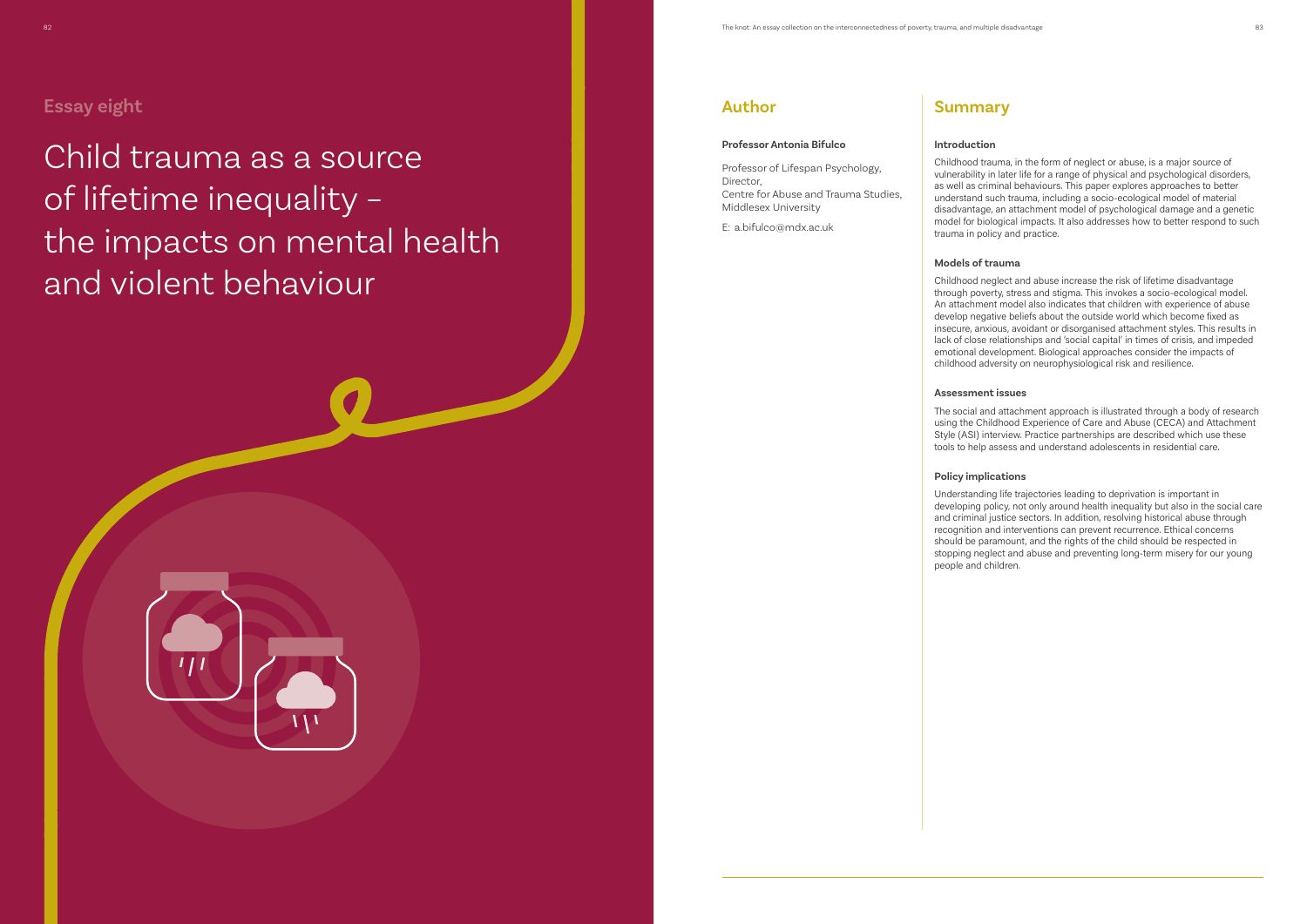## **Introduction**

Child abuse is common, affecting one in five people in the UK (Radford *et al*., 2011). While current child protection services in the UK are seeing some reduction of cases,<sup>1</sup> our society is also dealing with the large burden of historical abuse which affects prior generations, and the transmission of risk to offspring (Bifulco *et al*., 2002). Therefore, as a society we are in a position of having to manage the damaging impacts of both ongoing and past childhood abuse (Davidson & Bifulco, 2018). To tackle this, as a society we seek to increase our interventions and preventative work for children. Current mental health policy for children seeks to address this in terms of universal services, including in the school context. For example, the UK's Department for Education (2018) has a 'Five Year Forward View' strategy to improve child access to therapies and interventions, seeking to allay some of the impacts of childhood trauma.**<sup>2</sup>**

This paper seeks to examine the consequences of child abuse using social, psychological and biological models, with particular reference to an attachment approach. It also seeks to illustrate how research can be translated into practice, with reference to work undertaken in partnership with foster and residential services. Underpinning this, of course, are ethical issues and the human rights of the child, which are both contravened by the abuse itself.

Childhood maltreatment is a complex topic, invoking psychological issues of traumatisation of children with long-term effects for mental health (Bifulco & Moran, 1998) and criminal behaviour (Widom & Ames, 1994). It also involves disadvantaged environments where children of stressed families experience further disadvantage, poverty and exclusion in later life. Thus, the topic requires multidisciplinary research input, as well as multiagency working in intervention. It also has a biological aspect, with implications for neuroscientists and geneticists (McCrory *et al*., 2017). It is a complex mix, but one now acknowledged as a central health threat to our society (Conrad-Hiebner & Scanlon, 2015).

Some child maltreatment is at the hands of organised criminals who prey on vulnerable children. For example, multiple coordinated sexual abuse rings were identified in Rochdale, Oxfordshire, Derby and Rotherham between 2010 and 2016. In one case alone (Derby, Operation Retriever 2011**3**) there were 30 teenage girls victimised, all systematically groomed, given alcohol or drugs and forced to have sex in cars, rented houses or hotels. Of the 13 men who were charged, nine were convicted of 70 offences ranging from rape to false imprisonment. The perpetrators deliberately targeted girls who were vulnerable. While the victims were not all in care, almost all were known to social services. This police operation was followed by the Kern Review, related to yet another

organised sexual abuse ring against vulnerable children occurring just two years later in 2013 in the same Derby area, with a further 14 young girls abused and 11 convictions upheld.**4** This, together with other similar case reviews across England, implied the wide-scale, coordinated (although possibly with opportunistic elements) sexual abuse of teenage girls in care or known to social services.

The Independent Inquiry into Child Sexual Abuse has a remit**<sup>5</sup>** to investigate organised sexual abuse, including historical abuse. It was set up in the wake of the the Savile case and the subsequent police Yewtree investigation (Giving Victims a Voice)**6** and BBC investigation.**<sup>7</sup>** It has examined a range of institutions, including both the Anglican and Roman Catholic Church, and recently reported on issues of sexual abuse in residential care (Roberts *et al*., 2020). These investigations indicate the breadth of child abuse when it occurs on an organised basis, and also the lack of public awareness of such abuse in previous years.

However, most neglect and abuse cases which reach social services' attention occur in the domestic arena, with parents and substitute parents the perpetrators of maltreatment. Such incidents are highly widespread, but with only sibling groups affected in each instance. Thus, a comprehensive approach to child abuse needs to identify abuse in the home, abuse from coordinated perpetrators outside the home, and historical abuse to gain complete coverage.

## **Models of childhood trauma**

This essay will examine three models of childhood trauma, representing social, psychological and biological impacts that affect adult functioning and life chances.

#### **Socio-ecological theory**

A socio-ecological model of social deprivation is based on Bronfenbrenner's (1995) model which illustrates the impact on the child of factors at different societal levels. These factors range from the immediate environment of family, through to neighbourhood and peers, to institutional impacts nationally, and policy internationally. Figure 1 shows a graphical representation of Bronfenbrenner's model, adding elements of risks to the child and interventions and resources available to support the child (Davidson & Bifulco, 2018).

This socio-ecological approach to adversity shows how the different levels of influence can work to confer disadvantage not only on individuals, but also on groups or populations. This highlights the external nature of much adversity – as opposed to that deemed to be created by the individual through their vulnerable or antisocial actions (Harris, 1998; Plomin, 2001). This model does not show the impact over time or the life course, but these influences do persist and can create life trajectories with increasing adversity and disadvantage (Elder, 1995; Wachs, 1992). In terms of offending, there is a body of work looking at disadvantage in relation to crime which will be outlined further later in this essay (Farrington, 2006; Widom, 1989).

Childhood adversity is a term which covers both issues of maltreatment and trauma (i.e. neglect, or physical, sexual and emotional abuse) but also issues of family difficulty and disadvantage (for example, parental illness, criminality or family breakdown). Different approaches to childhood adversity use narrower or broader definitions. The models which take a broader approach link childhood adversity to health outcomes and indicate 'dose' effects – a term originally used by pharmacologists concerning the intensity of **effect** produced by a drug as a function of the quantity of drug administered. In the context of child trauma it refers to the greater the multiplicity of adverse childhood experiences, the higher the rate of disorder or illness ensuing in later life (Felitti *et al*., 1998).

The Adverse Childhood Experiences (ACE)**8** study has been pivotal in expounding this view in relation to findings in large-scale studies of health. As part of this US investigation, researchers designed a questionnaire with 10 items, five representing types of neglect or abuse to the child and

five representing family context, such as parental illness, criminality and separation from parents.**9** In their very large sample of US health insurance claimants, people who had experienced four or more (out of 10) categories of childhood exposure, compared to those who had experienced none, had four- to 12-fold increased health risks for alcoholism, drug abuse, depression and suicide attempt. They also had a two- to four-fold increase in smoking, poor self-rated health, sexual intercourse partners and sexually transmitted disease; and a 1.5-fold increase in physical inactivity and severe obesity (Dube *et al*., 2001). The number of categories of adverse childhood exposures showed a graded relationship to the presence of adult diseases including ischemic heart disease, cancer, chronic lung disease, skeletal fractures and liver disease (Dong *et al*., 2004). Thus we see adverse childhood experiences are a major public health issue.

These effects have been replicated, but it should be noted that the self-report ACE measure is open to criticism due to its brevity. It has also been shown to be unreliable in relation to childhood documentation provided at the time of the adversity (Reuben *et al*., 2016). Therefore, in understanding models of the effects of child trauma, it is also necessary to determine the best way to measure key childhood trauma (Bifulco & Schimmenti, 2019). This is discussed later in the essay.



1. https://learning.nspcc.org.uk/media/1184/child-protection-register-statistics-wales.pdf

- 2. https://commonslibrary.parliament.uk/research-briefings/cbp-7196/
- 3. https://derbynews.org.uk/2015/12/02/child-sex-abuse-unsilencing-the-victims-through-independent-inquiry/
- 4. https://www.ddscp.org.uk/case-reviews/learning-reviews/
- 5. https://www.iicsa.org.uk
- 6. https://www.nspcc.org.uk/globalassets/documents/research-reports/yewtree-report-giving-victims-voice-jimmy-savile.pdf
- 7. https://www.bbc.co.uk/news/uk-35657868

9. http://www.theannainstitute.org/Finding%20Your%20ACE%20Score.pdf

<sup>8.</sup> http://traumadissociation.com/ace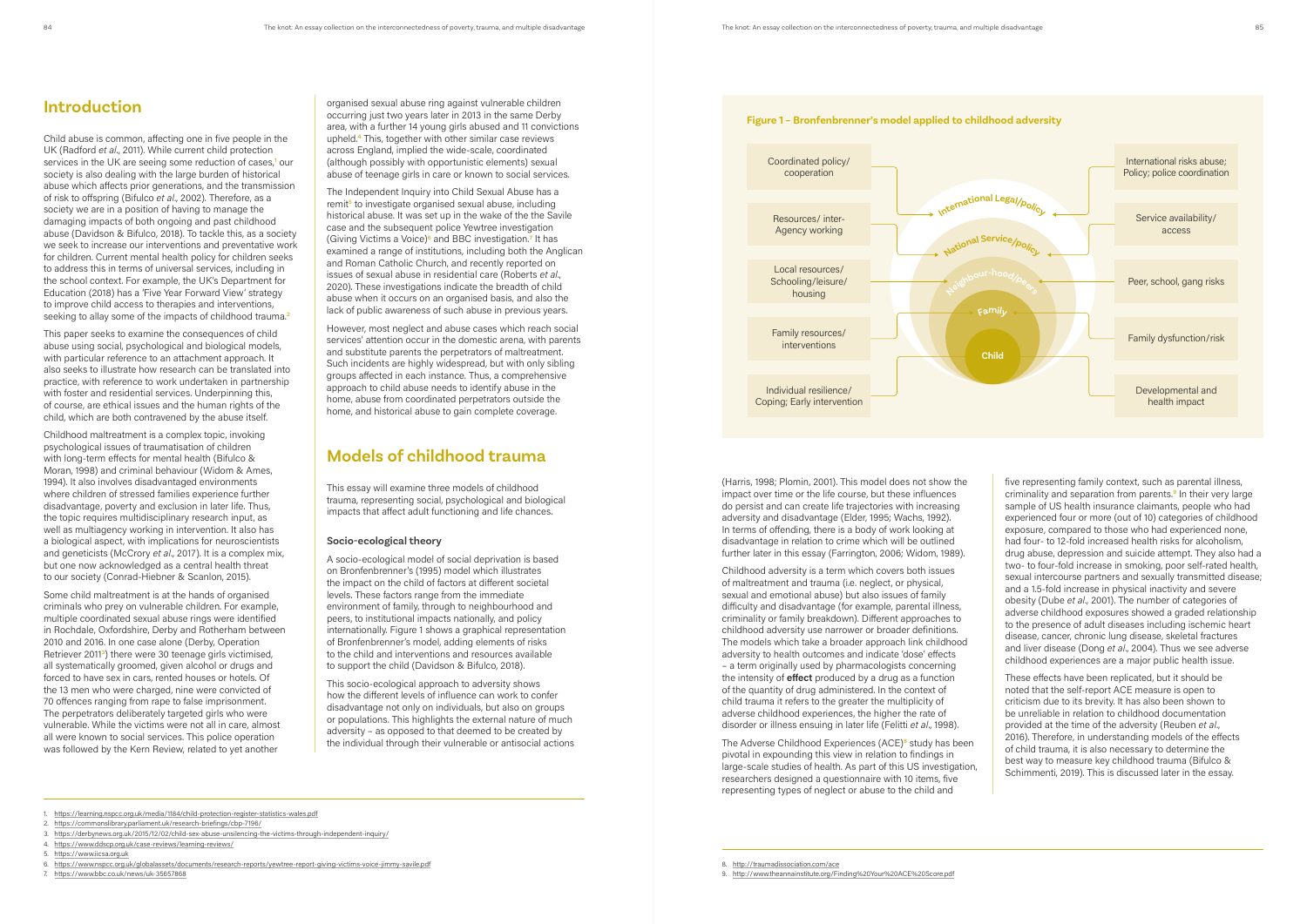#### **Attachment theory**

Other theoretical approaches to understanding childhood trauma invoke psychological damage done to individuals through childhood maltreatment, particularly from parents and carers. Thus attachment theory, devised by John Bowlby (1977), pointed out that attachment, through bonding with a primary carer, was a basic human need and a requirement for healthy development. Damaging parenting behaviour can impede this development, leading to distortions in cognitive (thinking) and affective (emotional) processes, which result in mistrust, fear or anger in relating to others (Bifulco & Thomas, 2012).

Mary Ainsworth, who collaborated with Bowlby, strengthened this model by adding the concept of different attachment styles (secure, insecure anxious-ambivalent or insecureavoidant) (Ainsworth *et al*., 1978). 'Disorganised' was a later addition (Crittenden, 1997; Main & Hesse, 1990). These attachment styles outline different profiles of inter-personal behaviour based on three key elements: approach-avoidance (desiring contact versus distancing); autonomy-dependence (needing a high level of help or support versus functioning alone); and fear-anger (fear of rejection or abandonment versus anger at others). Thus, insecure adults vary in their ability to relate closely to others, with anxious style profiles linked to clinging, dependent behaviour and fearing separation; and avoidant styles linked with overautonomous behaviour and either fear of rejection or angry dismissiveness. Both styles result in a lack of key support when needed with crises (Bifulco & Thomas, 2012).

Disorganised styles have varied interpretations but can combine both anxious and avoidant features and are linked to dissociation, a disconnect between thoughts and feelings, and impulsive aggression, which at the extreme can involve violent behaviour (Fonagy, 1999; van Ijzendoorn, 1997). The model invoked is that of 'mediation' – identifying the factors linking childhood and adult risk through attachment style. For example, childhood neglect or abuse leading to problem attachment styles (the mediator) which in turn leads to mental health problems (Bifulco *et al*., 2002) or criminal behaviours (van Ijzendoorn, 1997). Here there is no direct impact of childhood experience on adult disorder, apart from where attachment insecurity occurs. Thus, interventions can work to alleviate the attachment insecurity and limit the damage from early maltreatment since the latter cannot be 'undone'. This mediation model is also more specific than the dose model. For example, specific linkages can be shown from neglect to insecure anxious styles, and from abuse to insecure avoidant styles (Bifulco & Thomas, 2012). Single abuses can also be very damaging, particularly when severe and chronic.

There is also increasing study of emotional regulation as a means of coping with stressful environments, with dysregulation associated with a range of clinical outcomes (Aldao, *et al*., 2010). More dysfunctional coping strategies include those that are suppressing and avoidant. This includes avoidance of thoughts, emotions, sensations, memories and urges, based on avoiding fear, which is linked to avoidant attachment style. It is contrasted with more functional problem-solving and help-seeking strategies.

The other problem of emotional regulation concerns rumination or 'over thinking' the nature and possible causes of the stressor, with this negatively related to problemsolving. Indeed, rumination in the context of distress appears to interfere with good problem-solving and may immobilise individuals with indecisiveness. This is linked to anxious attachment style. The links to attachment theory are through the different attachment-related strategies of emotional control that result from different patterns of interactions with significant others (Mikulincer *et al*., 2003). This approach looks in detail at how support accessed under stress can serve to modulate emotions and cognitions in the individual. But, inability to access support can lead either to suppression of the relevant emotions, or alternatively rumination and hypervigilance in an attempt to attract attention from potential support givers. Neither of these responses is effective in managing stress.

While attachment theory originally looked at parenting and early child development, it has since extended to adult mental health and offender behaviour. For example, Bowlby's (1944) early work looked at attachment and affectionless character in what he termed 'juvenile delinquents' (those involved with the criminal justice system) who had accumulated multiple separations from carers. More recently, focus has been on violence by adults to others including attachment figures, for example in domestic violence (Fonagy, 1999). Research shows that violent offenders have more insecure disorganised or avoidant attachment styles (Frodi *et al*., 2001; Renn, 2002; van Ijzendoorn, 1997). This is in turn linked to earlier childhood maltreatment or trauma.

An early conceptual model of how attachment style may relate to antisocial behaviour was developed by van Ijzendoorn (1997) and this is illustrated in Figure 2. This model indicates childhood abuse as relating to disorganised attachment style, together with input from genetic and temperamental sources and peer pressure. This has subsequently been further developed, with emotional dysregulation (lack of emotional control) substituting for 'fearless temperament' in line with the earlier discussion (Aldao *et al*., 2010).

#### **Biological and genetic models**

There is also now a substantial evidence base around the biological damage done to children through sustained maltreatment (McCrory *et al*., 2017). This evidence extends from highlighting the neuroendocrine system around cortisol (a stress hormone) and its dysregulation in relation to later stress and adversity; to the lack of development of brain functions such as the hippocampus (where memory function is seated) and the corpus collosum and prefrontal cortex (responsible for emotional and behaviour regulation). Another growing area of investigation is that of childhood maltreatment and its genetic impacts. This examines monoamine oxidase A (MAOA), which is an enzyme in the brain that breaks down neurotransmitters such as noradrenaline, adrenaline, serotonin and dopamine. This is linked to the effects of low serotonin (responsible for feelings of wellbeing – the 'happiness hormone'), with resulting lower norepinephrine, which determines alertness and energy, as well as attention, interest in life, motivation and reward (McCrory *et al*., 2010).

A New Zealand longitudinal study in Dunedin on the effect of childhood maltreatment on violent behaviour in young men found a key interaction with the polymorphism (i.e. individual variation) of the MAOA gene (which affects serotonin levels) (Caspi, 2002). This prospective study found that maltreatment increased risk of later violence perpetrated by males only in individuals with evidence of the polymorphism of the MAOA gene. Young males with only one of the factors (i.e. maltreatment or the polymorphism) had no increased risk.

A second approach is around genetic sensitivity or hardiness to adverse experience called 'the differential susceptibility' hypothesis (Belsky & Pluess, 2009). Here, sensitivity to a harsh environment can increase risk of later psychological disorder, but can also increase high functioning in relation to positive environments. The serotonin transporter gene is again implicated. It has two alleles, the short and long alleles. The short 5-HTT promoter region allele is implicated in relation to stress and psychiatric disorder. The analogy is made between sensitive 'orchids' and hardy 'dandelions' – the latter experience lower impact from both negative and positive settings. Thus, children with the short allele in their genetic makeup are more sensitised (orchids) to both negative and supportive environments, with either adverse or positive developmental sequelae to life events, and so-called 'for better or for worse' outcomes (Belsky *et al*., 2007).

Furthermore, alleles of certain dopamine, serotonin and monoamine oxidase genes also appear to render individuals more susceptible to environmental influences and factors, such as biological reactivity to stress and negative emotional reactivity (Kennedy, 2013). Research on epigenetic effects (how environmental factors can impact on gene expression) provides a revolutionary model of how individual experiences can interface with genetics to alter biological vulnerability due to environmental influences (van IJzendoorn *et al*., 2011).

While this paper has a focus on social deprivation and poverty, it needs to be borne in mind that social conditions affect children's biological development. For example, a neglected child may lack key nutrients for development, and a physically abused child may suffer injuries, even brain injuries which lead to enduring developmental problems. This creates an additional level of risk for enduring emotional and behavioural problems. It should also be noted that maltreatment is shown to affect biological change, which can impede a child's development. Here it is argued however that harsh or deprived environments are the primary factors in such damage.



Models of attachment and serious antisocial behaviour Van Ljzendoorn, 1997

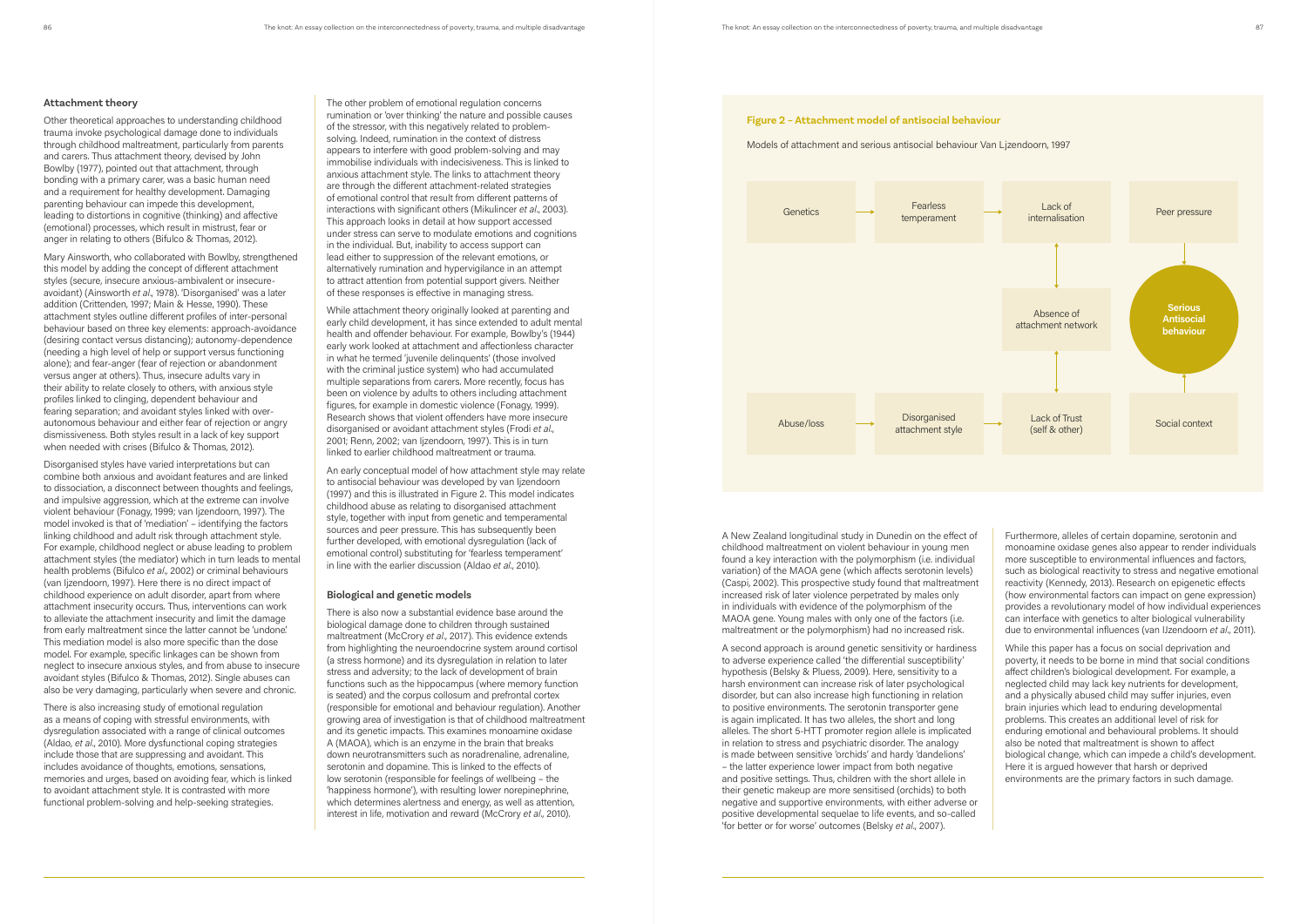## **Measurement issues**

There are a number of measurement issues that need to be examined in relation to childhood trauma and adult disorder. These include the poor reliability of self-report questionnaires when compared to practitioner records kept at the time (Reuben *et al*., 2016). The issue with practitioner records is that they do not exist for all children and are not necessarily consistent or comprehensive, and thus may also be flawed. In metanalysis, interviews are observed to be a somewhat better retrospective measure than either approach (Baldwin *et al*., 2019).

The Childhood Experience of Care and Abuse (CECA) interview, one of the few validated interview measures, has the advantage of being standardised and tested for accurate retrospective measurement. It has compared childhood accounts by independently interviewing 80 pairs of sisters raised together with good agreement achieved (Bifulco *et al*., 1997). It is also used internationally (e.g. Gianonne *et al*., 2011) and has the necessary detail and time-based measurement to provide a rich source of information for causal analyses (Bifulco & Schimmenti, 2019). Future studies need to triangulate measurement to ensure the best picture of childhood experience, and researchers should therefore not overlook interviews despite their greater time-resource requirements, as they provide invaluable insights that help us to hear the 'voices' of those victimised.

The following studies using the CECA interview illustrate impacts around childhood trauma and social deprivation on mental health and offender outcomes.

## **Findings using CECA**

The CECA interview is an intensive measure of childhood neglect and abuse which is used retrospectively with adolescents or adults (Bifulco & Moran, 1998). Key indices involve scales of neglect, antipathy, physical abuse, sexual abuse and psychological abuse (see figure 3). These are all measured on four-point scales and for each incident of abuse and care from different parent figures in childhood, up to age 17. Thus, the tool enables an examination of abuse across childhood and can encompass multiple experiences of abuse and care at different ages. As an index of severe neglect or abuse, analysis takes into account the peak score for each type of abuse. In addition, details of family context, such as separation from parent, parental illness, family poverty, conflict and violence are also recorded and considered in analysis (Bifulco & Moran, 1998).

Using this measure and index in community-based samples allows for exploration of the key themes discussed here in relation to negative outcomes and disorders.

## **Dose effects on disorder**

A Medical Research Council-funded study on intergenerational risk of clinical disorder in London community samples (Brown & Bifulco, ending in 2000) was able to study in depth the long-term impacts of childhood neglect or abuse. It involved a two-generation study of mothers and adolescent/young adult offspring. It showed that multiple incidences of abuse related to higher rates of clinical disorder outcomes in both generations – both the adult women and mixed-gendered adolescents. In the adult sample of 303 women, multiples of neglect or abuse were shown to have a dose effect in relation to depression (Bifulco *et al*., 2003) (see Figure 4A). Thus, there were increased rates of recurrent lifetime clinical depression associated with higher rates of childhood adversity. In the second generation, the adolescent/young adult offspring sample, this also held for behavioural disorder such as conduct disorder and substance abuse (Bifulco *et al*., 2014) (see Figure 4B).

Therefore, the more times children are severely abused, the worse the disorder outcomes are both in adolescence and adulthood. Other types of dose effects were also uncovered. For example, in the adult sample of women, the risk of experiencing domestic violence as an adult could be predicted by the number of times they had been abused as children, as well as the multiples of adversity they faced as adults (Bifulco *et al*., 2019).

## **Family context**

The ACE studies, explored earlier in this essay, not only included neglect and abuse but also family context factors including parental disorder, criminality, domestic violence and separation from parents. However, the issue of making predictions based on family context factors is that they can differ according to mental health outcomes. For example, for depression in adult women, indices such as loss of a parent or parental conflict had little or no association with later life depression (Bifulco & Moran, 1998). The odds-ratio

(OR) (the increased likelihood of disorder to occur when the childhood factor was present) for depression were low and non-significant – for example the odds ratios for loss of parent (OR=1.0), parental psychiatric illness (OR=1.2), parental alcoholism (OR=1.1) and parental physical illness (OR=1.3) were all found to be low. These low ratios indicate that the presence of these factors did not increase risk of later disorder. Therefore, neglect or abuse to the child has substantially more impact than the family context aspects in these studies (OR=3.5 for an index of neglect or abuse and adult depression). However, it should be noted that these family context variables (loss of parent, parental alcoholism or illness) were shown to increase the risk of maltreatment (i.e. neglect or abuse) three-fold (Bifulco & Moran, 1998).

With the CECA data, issues relating to the family context tended to have a different role in contributing to externalising (behavioural) disorder in a sample of high-risk adolescents. This included conduct disorder (delinquency) or substance abuse/dependency. Thus, structural equation modelling (SEM) was used as a statistical technique, allowing a set of relationships between one or more independent variables (such as childhood neglect/abuse or domestic violence) and

### **Figure 3 – Definitions of childhood maltreatment**

CECA neglect and abuse definitions (Bifulco & Moran, 1998)

#### **Antipathy**

cold or critical parenting. Instances include critical comments, angry hostile interaction, scapegoating and rejection. This is sometimes considered emotional abuse.

#### **Neglect**

indifference to the child's physical, material and emotional needs in domains of feeding, clothing, hygiene, medical care, education, friendships and sympathetic support.

#### **Physical abuse**

attacks on the child which have the potential for harm. Severity determined by frequency, chronicity and intensity of attack.

#### **Sexual abuse**

inappropriate sexual contact or solicitation by adult or older peer, either related or non-related. Severity determined by extent of sexual contact, power exerted and closeness of prior relationship.

#### **Psychological abuse**

coercive control exerted through psychological or emotional means to confuse, disorientate and create submissiveness. It covers a range of techniques including dehumanisation, terrorising, emotional blackmail, deprivation of basic needs and valued objects. Severity determined by intensity, chronicity and range of strategies used.

### **Figure 4 – Dose effects of maltreatment on disorder outcomes**

**Multiple abuse < age 17** Severe neglect & physical & sexual abuse & psychological abuse in A only.







#### **A. Adult women and lifetime depression**

#### **B. Adolescents and behavioural disorder**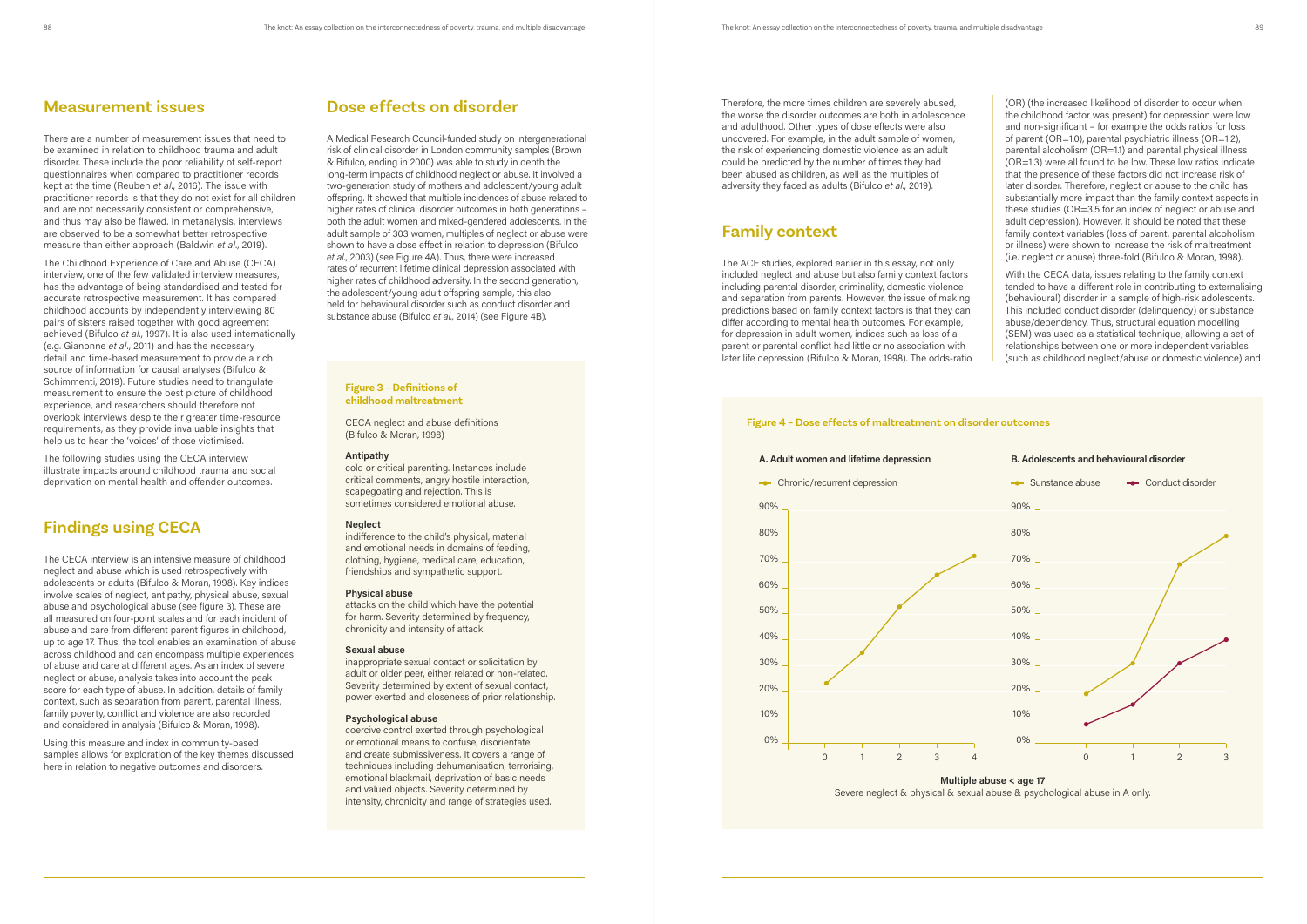one or more dependent variables (such as problems with peers or behavioural disorder) to be examined in a graphical array. In the adolescent sample, this analysis looked not only at neglect/abuse but other family characteristics and those of peer problems and bullying (victimisation or perpetration) (Bifulco *et al*., 2014). Here, a mediating or linking role was played by school factors such as problems with peers and being both perpetrator and victim of bullying. This related to externalising (behavioural) disorders (see figure 5).

There is substantial evidence of the impact of parental violence, bullying and peer problems on externalising disorder to support these findings (Olweus, 2004). Bullying is also associated with problematic peer relationships (Kaltiala-Heino *et al*., 2010), social deprivation and ethnic minority status (Espelage *et al*., 2000; Striegel-Moore *et al*., 2002). These also confer disadvantage.

With regards to offenders, the CECA has also been used in the study of psychopathy in criminal populations. This was assessed using the validated PCLR**10** psychopathy checklist instrument by Robert Hare, and studied in the Scottish

prison system (Hare & Neumann, 2006). Marshall and Cooke (1999) assessed serious offenders and established a group of 55 who had high scores on psychopathy and 55 with low scores. These groups were both also interviewed about their experiences of childhood adversity using the CECA interview. They found significantly higher rates of antipathy, neglect, poor supervision and discipline, and psychological abuse in the high psychopathy scoring group. No differences were found for physical or sexual abuse between the two groups. Of the two factors then identified in the psychopathy assessment (callousness versus unstable lifestyle), these maltreatment experiences particularly related to the former – embodying selfish, callous, remorseless behaviour. However, the researchers also found in their analysis that wider adversity was influenced by negative residential care, poor school experience and performance, and problematic social experience involving peers. This related to the psychopathy dimension of unstable or antisocial lifestyle (Marshall & Cooke, 1999). Thus, both maltreatment and its family context of disadvantage have important negative impacts on later functioning in relation to antisocial behaviour.

## **Poverty**

Poverty in childhood was measured through the CECA in terms of housing or financial hardship in a sample of adult women. It was examined alongside neglect/abuse in childhood in relation to depression, but also with adult poverty as an outcome (Spence *et al*., 2019). A simplified version of the SEM model described earlier was used to assess if childhood financial hardship was a predictor of adult financial hardship and depression, to see if these associations were mediated by physical abuse, together with stigma and childhood feelings of shame. Part of this analysis is shown in Figure 6. Early financial hardship before age 17 predicted adult depression and was mediated by physical abuse. Physical abuse also mediated the relationship between childhood and adult financial hardship. The same findings also held for both shame and stigma as mediating factors. This provides an important link between child abuse and poverty, but also with the psychological impact of shame. This analysis indicates

that targeting shameful feelings could be a key focus for interventions supporting families experiencing financial hardship and associated physical abuse of children.

To summarise this section: analyses using the established CECA interview in a range of samples indicate evidence for both socio-ecological and attachment models helping to understand risk and clinical disorder. It is evident that multiple experiences of childhood abuse have stronger effects on mental health in adulthood and that childhood abuse is mediated in a number of ways, including through insecure attachment styles and characteristics such as stigma and shame. Family and peer context can also play a part in mediating children's experiences of abuse. Outcomes of childhood neglect and abuse are also very varied – they encompass depression as well as behavioural disorders such as conduct disorder, substance abuse, violent offending and psychopathy.



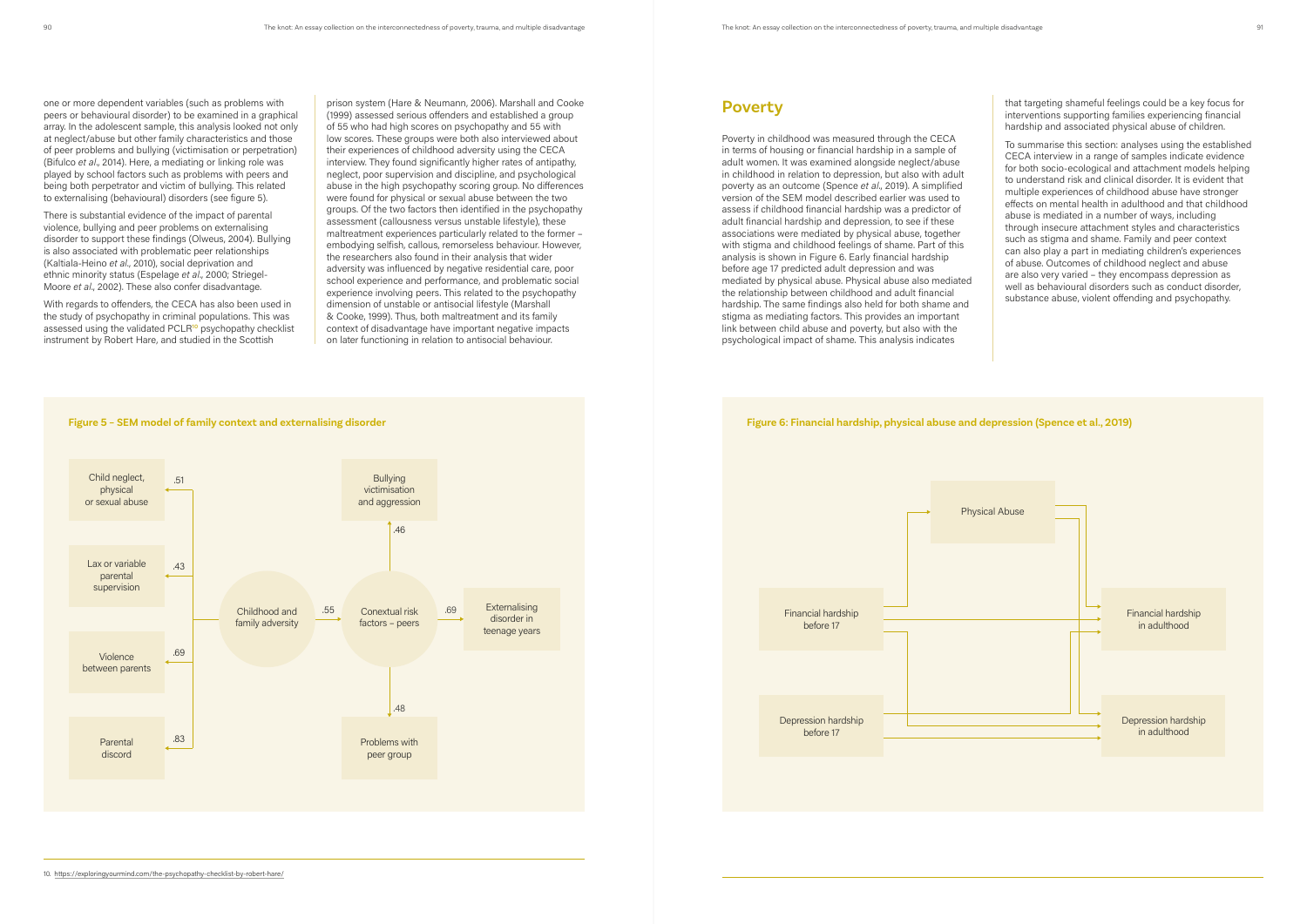## **Research into practice**

It is incumbent on researchers to translate their findings for use by practitioners. Thus, through the Centre for Abuse and Trauma Studies (CATS), I have sought to translate my research on childhood neglect/abuse and attachment style for use by those working in child safeguarding with children in care. CATS has partnered with child protection services to aid with accurate assessment of childhood neglect and emotional abuse. This is particularly around neglect which has proved more difficult in mobilising court action due to its supposed less destructive impact on the child or belief it can be easily alleviated by family support, but for which rates are increasing while others are falling.**11** To do so, CATS has provided workshops on child safeguarding for social workers using CECA criteria which have proved effective for improving practice (Bifulco & Jacobs, 2012). Practitioners reported more confidence in their judgement of what constituted neglect or abuse, and in applying thresholds more accurately, leading to different care plans. For example, practitioners recounted how these tools have aided them with challenging decisions about family support versus implementing care proceedings.

Other partnerships have been with agencies managing children in foster and residential care (Bifulco *et al*., 2017). Here, attachment styles have been examined as part of the risk profile resulting from early abuse experience and separation from parents. This has aided practitioners' recognition of child need and in appropriate care planning. The particular experiences of children in residential care with different attachment profiles is further described below.

## **Residential care**

Around 9% of the 69,540 children and young people looked after by the state in England, as estimated in 2015, were placed in residential care homes and hostels (Department for Education, 2015). In the UK, this more often affects adolescents with complex needs who have experienced other types of arrangements which have been disrupted, with residential care increasingly seen as a last resort (Colton & Hellinckx, 1994). These young people have among the worst outcomes of children in care. For example, half of children in care have emotional and behavioural problems at clinical levels, and the highest rates are found in residential care (Ford *et al*., 2007). Young people emerging from residential care are more likely to become involved in criminal activity in adulthood (Farrington, 1990) or to be referred to forensic psychiatric services ( Department for Children, Schools and Families (DCSF), 2007) and high-security hospitals (Scott, 2004). They are also disadvantaged educationally,**12** and are more likely to be homeless and to become teenage parents (Department for Education, 2015). This has led to the Narey review, described in further detail in the next section of the essay.

Young people who have been in care have difficulties in forming relationships. Recent guidelines published by the National Institute for Health and Care Excellence (NICE) highlight the wide-ranging implications attachment theory has for child-care policy and practice in the UK (NICE, 2016). These sought to develop formal guidance on the attachment and therapeutic needs of looked-after children and those adopted.

The Centre for Abuse and Trauma Studies (CATS) at Middlesex University partnered with a voluntary residential care agency (St Christopher's Fellowship) for a number of years to encourage understanding of attachment theory amongst its staff and to train them in attachment assessment. This took the form of self-report questionnaires (Q packs) completed by the young people and care workers on a regular basis to monitor progress with the social pedagogic intervention.**13** This humanistic intervention takes a 'head, hands and heart' approach to aiding child development and education, using a holistic approach with a focus on allowing the child to grow rather than exerting strict controls (described in further detail below). To aid in appraising the child, the group introduced the intensive interview assessment (Attachment Style Interview) for more in-depth work (Bifulco *et al*., 2017; Jacobs *et al*., 2019). This assessment looked at the quality of the adolescent's close relationships and support as well as ascertaining aspects such as mistrust, fear of rejection or abandonment, anger and autonomy. From this, an accurate attachment profile was deduced giving a theoretical underpinning in working to reduce anxious or avoidant attachment patterns or those with disorganised styles.

When the prevalence of attachment styles from interview assessment was assessed for 118 young people in residential care, only 1% had a secure attachment style compared with 52% in school adolescents, using the same interview (Oskis *et al*., 2010). Figure 7, from the same study, also shows how 46% of those in residential care showed the most complex insecure style, that of disorganised, which showed both anxious and angrydismissive elements with accompanying lack of emotional control. This style was rather rare in the sample of school adolescents, with only 9% having such a style. This style poses particular problems when working with adolescents in care because the levels of dissociation or disconnection between thought and emotion can make the young people very unpredictable. Amongst other insecure styles, avoidant was most common (40%) in residential care with only 11% in the school setting having an avoidant style (Bifulco *et al*., 2017). Thus, adolescents with this style were more likely to be over-independent, not able to ask for help, and often with angry responses to others. Similar results were shown by use of a self-report of attachment style. These rates of insecure attachment styles replicated those found in other UK (Wallis & Steele, 2010) and European studies (Zegers *et al*., 2006).

Showing care workers the rates of different attachment styles in school children compared to those in their care helped them to understand the high level of need expressed by the residential care children. Also, in unpacking concepts of disorganised style they were able to recognise how both anxious and avoidant (particularly angry) attachment styles co-existed. This helped them to recognise the young people's fear around attachment as well as the more observable hostility. As a result, the agency was able to rebalance the care versus the control aspects of working with the young people, using a social pedagogic intervention (Holthoff & Junker Harbo, 2011). This led to improvement over time. Social pedagogy is also relevant as an approach for examining disadvantage and inequality. The ThemPra organisation, which offers training in social pedagogy, states on its website:

*Social pedagogy is essentially concerned with well-being, learning and growth. It is underpinned by the idea that each person has inherent potential, is valuable, resourceful and can make a meaningful contribution to their wider community if we find ways of including them. This requires that we also tackle or prevent social problems and inequality.***<sup>14</sup>**

## **Policy issues**

As demonstrated throughout this essay, experiences of neglect and abuse have very damaging impacts on children which can last into adolescence and adulthood and have large social consequences. This includes clinical disorder and criminal behaviour, and problematic relationships which can lead to partner separation and domestic violence. These are shown to be at particularly high rates in young people in our care system who subsequently require a high level of service resource in adult life from the health, psychiatric and criminal justice systems.

Early life experience is now recognised as a public health issue in the UK. In his review of public health, Marmot recognised how interventions in the early years could have a significant impact on reducing a high number of mental and physical health issues (Marmot, 2010). As a result of this recognition, a review of residential care in England was undertaken. This was particularly important as the residential care system in England has estimated costs to the country of £12 billion, with a cost of £131,000 per child per year and with a third of children having more than one placement per year (Narey, 2016). This is three times the cost of supporting

**Figure 7 – Attachment style in young people: residential versus school**



**Residential** Bifulco, Jacobs et al 2017

**London school** Oskis et al, 2011

12. https://www.nao.org.uk/report/children-in-care/

<sup>11.</sup> https://learning.nspcc.org.uk/media/1184/child-protection-register-statistics-wales.pdf

<sup>13.</sup> http://www.thempra.org.uk/social-pedagogy/ 14. http://www.thempra.org.uk/social-pedagogy/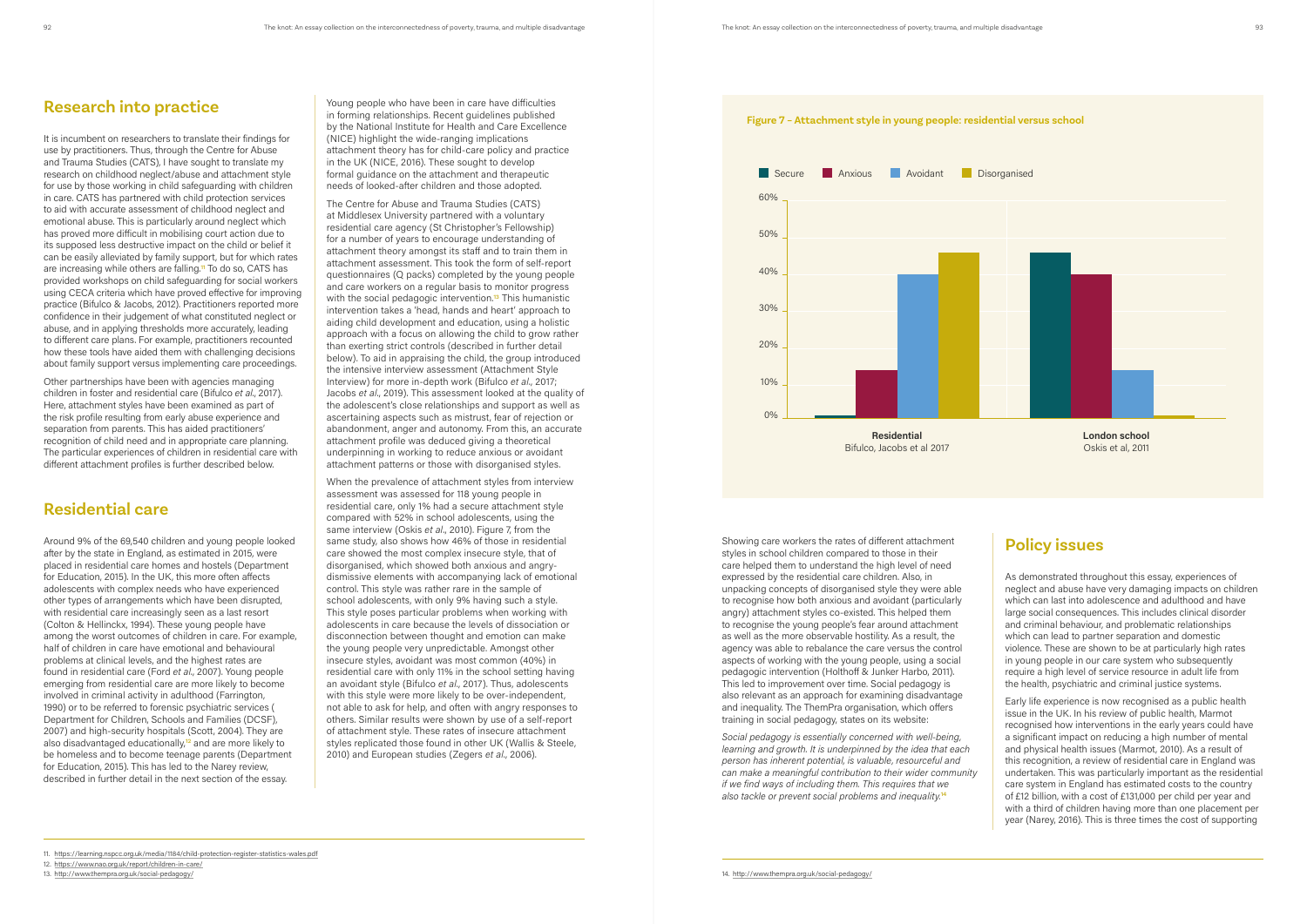a child in foster care. Most of the children in residential care need treatment from Child and Adolescent Mental Health Services (CAMHS) as well as specialised educational help and legal help when they have police contact following delinquent behaviour (Davidson & Bifulco, 2018).

This review into residential care (Narey, 2016) had 34 different recommendations including placement flexibility, being cautious against criminalising children, staying safe by offering ongoing support to residential care leavers age 18 and over, improving staff quality, work conditions and pay, and the need for improved leadership through setting up a Residential Care Leadership Board. He also called for value for money and for more effective inspection. These measures were proposed to improve the quality of life of children in residential care and lessen negative impacts on their health and risk of offending going forward.

Narey also commented on the successful use of social pedagogic approaches in Europe, notably Scandinavia,**<sup>15</sup>** and their utility for children in care (Berridge *et al*., 2011; Petrie *et al*., 2006). He commented:

*Berridge describes the pedagogical approach which: "Is said to involve the whole person – head, hands and heart. Relationships between staff and children are central and physical contact may be used for reassurance (Berridge et al., 2011). Pedagogues undertake domestic tasks in developing a comfortable living environment. Activities with children are important, including developing practical and creative skills." For me, that is close to a description of good residential social work in England. As Berridge has said we can be allured by what he calls the 'Nordic Nirvana'. "There is a tendency to believe that children's services in other countries are more successful than ours. However, the large policy transfer literature cautions against introducing social policies from elsewhere into a very different social and historical context." I am not suggesting we cannot learn a great deal from international approaches.* (Narey, 2016, p.68)

In relation to all we know about child abuse, it is important not to forget the human costs and the rights of the child (Davidson & Bifulco, 2018). We need to intervene and prevent child abuse not only because of the lasting harms and costs to society, but also on ethical grounds given that children's human rights are being contravened (UNCRC, 1989). The United Nations Convention on the Rights of the Child comprises 54 articles that cover all aspects of a child/young person's life and set out the civil, political, economic, social and cultural rights to which all children everywhere are entitled. These rights apply regardless of gender, ethnicity, religion, language, abilities or any other status. Related to these rights is the principle that the child should have a voice, an aspect emphasised in certain child protection reviews (Munro, 2011), in police investigations such as Yewtree**16** and in relation to abuse more generally (Childs-Smith, 2017).

## **Conclusion**

This paper has sought to integrate a number of research approaches to child abuse using a multi-perspective view. This is often lacking in other reviews which tend towards single disciplinary vantage points. Such a multiperspective view is important as the area of research is a complex one – abuse itself is a complex phenomenon, encompassing a variety of experiences which can change over childhood and adolescence and be from a range of perpetrators. Impacts too are complex, leading for example to negative cognitive bias (for example, mistrust), emotional dysregulation (impulsive anger), impaired relationship patterns (conflictful and lacking closeness) as well as social disadvantage and problematic mental health. As a result of these complexities, it can be challenging for practitioners working with children who suffer these impairments to understand the bases of the behaviours shown, and how they can intervene to effect positive change.

Child abuse is thus acknowledged to be a major issue in terms of social disadvantage, poor health and criminal behaviour. Understanding it requires encompassing social, psychological and biological models. This essay has argued that using an attachment-informed approach helps to encompass the personal and social consequences of child abuse. Social disadvantage is also a central element of childhood abuse both as a cause and a consequence. As a society we need to eradicate the conditions that allow for such harm to take place against children and seek to ensure a kinder environment to allow them to flourish.

### **References**

Ainsworth, MDS, Blehar, M, Aters, E and Wall, S. (1978). *Patterns of attachment: psychological study of the Strange Situation*. Hillsdale, NJ: Lawrence, Erlbaum.

Aldao, A, Nolen-Hoeksema, S and Schweizer, S. (2010). Emotion-regulation strategies across psychopathology: A meta-analytic review. *Clinical psychology review*, 30(2): p.217-237.

Baldwin, JR, Reuben, A, Newbury, JB and Danese, A. (2019). Agreement Between Prospective and Retrospective Measures of Childhood Maltreatment: A Systematic Review and Meta-analysis. *JAMA Psychiatry*, 76(6): p.584–593.

Belsky, J, Bakermans-Kranenburg, MJ and Van IJzendoorn, MH. (2007). For better and for worse: Differential susceptibility to environmental influences. *Current Directions in Psychological Science*, 16(6): p.300-304.

Belsky, J and Pluess, M. (2009). Beyond diathesis stress: differential susceptibility to environmental influences. *Psychological Bulletin*, 135(6), p.885.

Berridge, D, Biehal, N, Lutman, E, Henry, L and Palomares, M. (2011). *Raising the bar? Evaluation of the Social Pedagogy Pilot Programme in residential children's homes*.

Bifulco, A, Brown, GW, Lillie, A and Jarvis, J. (1997). Memories of childhood neglect and abuse: Corroboration in a series of sisters. *Journal of Child Psychology and Psychiatry*, 38: p.365- 374. https://doi.org/10.1111/j.1469-7610.1997.tb01520.x

Bifulco, A, Damiani, R, Jacobs, C and Spence, R. (2019). Partner violence in women - associations with major depression, attachment style and childhood maltreatment. *Maltrattamento e abuso all'infanzia*, 21: p.13-28.

Bifulco, A and Jacobs, C. (2012). *The 'Childhood Experience of Care and Abuse Interview' and 'Parenting Role Interview' for Child Safeguarding practitioners: An evaluation in Kingston Safeguarding Services*.

Bifulco A, Jacobs, C, Ilan-Clarke, Y, Spence R and Oskis, A. (2017). Adolescent Attachment Style in Residential Care: The Attachment Style Interview and Vulnerable Attachment Style Questionnaire. *British Journal of Social Work* 47: p.1870-1883. https://doi.org/10.1093/bjsw/bcw117

Bifulco, A and Moran, P. (1998). *Wednesday's Child: Research into women's experience of neglect and abuse in childhood and adult depression*. London, New York: Routledge.

Bifulco, A, Moran, P, Baines, R, Bunn, A and Stanford, K. (2003). Exploring psychological abuse in childhood: II Association with other abuse and adult clinical depression. *Bulletin of the Menninger Clinic*, 66, p.241-258. https://doi. org/10.1521/bumc.66.3.241.23366

Bifulco, A, Moran, P, Ball, C, Jacobs, C, Baines, R, Bunn, A and Cavagin, J. (2002). Childhood adversity, parental vulnerability and disorder: examining inter-generational transmission of risk. *Journal of Child Psychology and Psychiatry*, 43: p.1075-1086.

Bifulco, A, Moran, P, Ball, C and Lillie, A. (2002). Adult attachment style. II: Its relationship to psychosocial depressive-vulnerability. *Social Psychiatry & Psychiatric Epidemiology,* 37: p.60-67. https://doi.org/10.1007/ s127-002-8216-x

Bifulco, A and Schimmenti, A. (2019). Assessing child abuse: "We need to talk!". *Child Abuse & Neglect*, 98: 104236. https://doi.org/10.1016/j.chiabu.2019.104236

Bifulco, A, Schimmenti, A, Jacobs, C, Bunn, A and Rusu, AC. (2014). Risk Factors and Psychological Outcomes of Bullying Victimization: A Community-based Study. *Child Indicators Research*, 7(3): p.633-648. https://doi.org/10.1007/ s12187-014-9236-8

Bifulco, A, Schimmenti, A, Moran, P, Jacobs, C, Bunn, A and Rusu, AC. (2014). Problem parental care and teenage deliberate self-harm in young community adults. *Bulletin of the Menninger Clinic*, 78(2): p.95-114. https://doi.org/10.1521/ bumc.2014.78.2.95

Bifulco, A and Thomas, G. (2012). *Understanding adult attachment in family relationships: Research, assessment and intervention*. London: Routledge.

Bowlby, J. (1944). Forty-four juvenile thieves: Their characters and home-life. *International Journal of Psycho-Analysis*, 25: p.19-53.

Bowlby, J. (1977). Aetiology and psychopathology in the light of attachment theory. *British Journal of Psychiatry*, 130: p.201-210.

Bronfenbrenner, U. (1995). Developmental ecology through space and time: A future perspective. In: Moen, P and Elder GH (eds.). *Examining lives in context: Perspectives on the ecology of human development. Washington, DC, USA: American Psychological Association*, p.619-647.

Caspi, A. (2002). Role of Genotype in the cycle of violence in maltreated children. *Science*, 297 (2 August): p.851-854.

Childs-Smith, K. (2017). *Making noise: children's voices for positive change after sexual abuse: A study of children and young people's experiences of help-seeking and support after child sexual abuse in the family*.

Colton, M and Hellinckx, W. (1994). Residential and foster care in the European Community: Current trends in policy and practice. *British Journal of Social Work*, 24: p.559-576. https://doi.org/10.1093/oxfordjournals.bjsw.a056105

Conrad-Hiebner, A and Scanlon, E. (2015). The economic conditions of child physical abuse: A call for a national research, policy, and practice agenda. *The Journal of Contemporary Social Services*, 96: p.59-66. https://doi. org/10.1606/1044-3894.2015.96.8

Crittenden, PM. (1997). Toward an integrative theory of trauma: A dynamic-maturation approach. In: Cicchetti, D and Toth, SL (eds.). *Developmental perspectives on trauma: Theory, research and intervention*. Rochester, New York: University of Rochester, p.33-84.

Davidson, J and Bifulco, A. (2018). *Child Abuse and Protection: Contemporary issues in research, policy and practice*. London: Routledge.

Department for Children, Schools and Families. (2007). *Impact assessment for White Paper on Children in Care*.

Department for Education. (2015). *Characteristics of children in need in England, 2014-15*. Available from: https://www. gov.uk/government/uploads/system/uploads/attachment\_ data/file/469737/SFR41-2015\_Text.pdf [last accessed 29 November 2020]

Department for Education. (2015). *Children Looked After in England Including Adoption: 2014-2015*. London: HMSO.

Department for Education. (2018). *Mental health and behaviour in schools*. Available at: https://www.gov.uk/ government/publications/mental-health-and-behaviour-inschools--2 [last accessed 29 November 2020]

Dong, M, Giles, WH, Felitti, VJ, Dube, SR, Williams, JE, Chapman, DP and Anda, RF. (2004). Insights into causal pathways for ischemic heart disease: adverse chldhood experiences study. *Circulation*, 110(13): p.1761-1766. https:// doi.org/10.1161/01.CIR.0000143074.54995.7F

16. https://www.nspcc.org.uk/globalassets/documents/research-reports/yewtree-report-giving-victims-voice-jimmy-savile.pdf (see 'Giving victims a voice report')

<sup>15.</sup> Cameron, C. *Social Pedagogy: what questions can we ask about its value and effectiveness?* http://www.thempra.org.uk/childrenaustralia\_CC.htm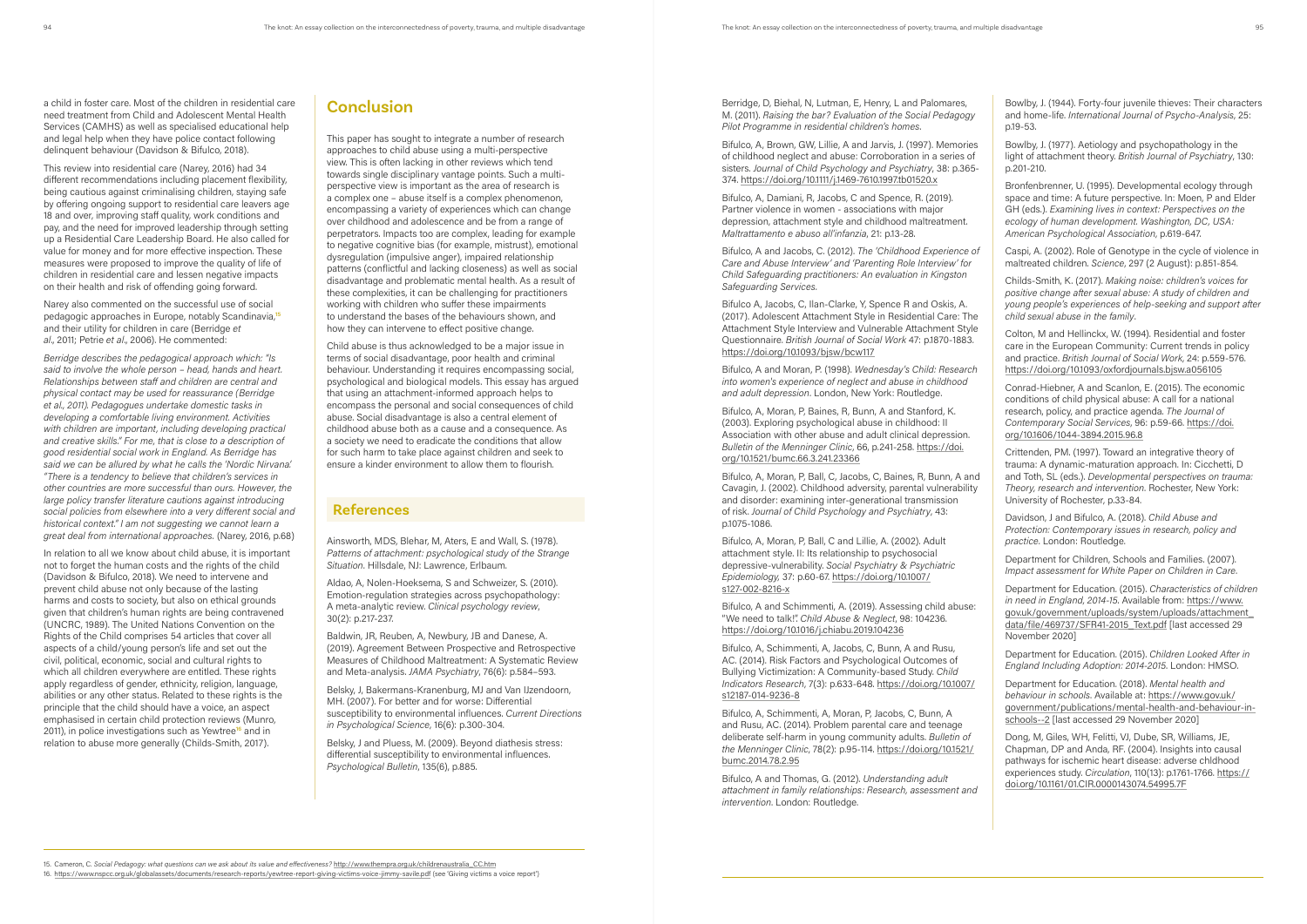Dube, SR, Anda, RF, Felitti, VJ, Croft, JB, Edwards, VJ and Giles, WH. (2001). Growing up with parental alcohol abuse: exposure to childhood abuse, neglect, and household dysfunction. *Child Abuse & Neglect*, 25(12): p.1627-1640. https://doi.org/10.1016/S0145-2134(01)00293-9

Elder, GH Jr. (1995). The life course paradigm: Social change and individual development. In: Moen, P and Elder, GH Jr. (eds.). *Examining lives in context: Perspectives on the ecology of human development*. Washington, DC, USA: American Psychological Association, p.101-139.

Espelage, DL, Bosworth, K and Simon, TR. (2000). Examining the social context of bullying behaviors in early adolescence. *Journal of Counseling & Development*, 78(3): p.326-333.

Farrington, DP. (1990). Childhood aggression and early violence: Early precursers and later-life outcome. In: Pepler, DJ and Rubin KH (eds.). *The development and treatment of childhood aggression*. New Jersey: Lawrence Erlbaum Associates, p.5.

Farrington, DP. (2006). Childhood Risk Factors and Risk-Focussed Prevention. In: Maguire, M, Morgan, R and Reiner, R (eds.). *The Oxford Handbook of Criminology* (4th edition). Oxford: Oxford University Press, p.61.

Felitti, VJ, Anda, RF, Nordenberg, D, Williamson, DF, Spitz, AM, Edwards, V and Marks, JS. (1998). Relationship of Childhood Abuse and Household Dysfunction to Many of the Leading Causes of Death in Adults: The Adverse Childhood Experiences (ACE) Study. *American Journal of Preventive Medicine*, 14(4): p.245. https://doi.org/10.1016/ S0749-3797(98)00017-8

Fonagy, P. (1999). Male perpetrators of violence against women: an attachment theory perspective. *Journal of Applied Psychoanalytic Studies*, 1(1).

Ford, T, Vostanis, P, Meltzer, H and Goodman, R. (2007). Psychiatric disorder among British children looked after by local authorities: comparison with children living in private households. *British Journal of Psychiatry*, p.319-325.

Frodi, A, Dernevik, M, Sepa, A, Philipson, J and Bragesjo, M. (2001). Current attachment representations of incarcerated offenders varying in degree of psychopathology. *Attachment & Human Development*, 3(3): p.269-283.

Gianonne, F, Schimenti, A, Caretti, V, Chiarenza, A, Ferraro, A, Guarino, S and Bifulco, A. (2011). Validita attendibilita e proprieta pscyhometriche dela verdsione Italiana dell'intervista CECA (Childhood Experience of Care and Abuse). *Psiciatria e Psicoterapia*, 30: p.3-21.

Hare, RD and Neumann, CS. (2006). The PCL-R assessment of psychopathy. *Handbook of psychopathy*, p.58-88.

Harris, JR. (1998). *The nurture assumption: Why children turn out the way they do*. New York, NY, USA: The Free Press.

Holthoff, S and Junker Harbo, L. (2011). Key concepts in social pedagogy - or how to see everyday life in children's residential homes from a social pedagogical perspective. *Children Australia*, 36(4). https://doi.org/10.1375/jcas.36.4.214 Jacobs, C, Boyce, N, Ilan-Clarke, Y and Bifulco, A. (2019). Assessing attachment style in traumatised adolescents in residential care: A case study approach. *Maltrattamento e Abuso all'Infanzia*, 21: p.87-103.

Kaltiala-Heino, R, Fröjd, S and Marttunen, M. (2010). Involvement in bullying and depression in a 2-year follow-up in middle adolescence. *European Child & Adolescent Psychiatry*, 19(1): p.45.

Kennedy, E. (2013). Orchids and dandelions: How some children are more susceptible to environmental influences for better or worse and the implications for child development. *Clinical Child Psychology and Psychiatry*, 18(3): p.319-321. https://doi.org/10.1177/1359104513490338

Main, M and Hesse, E. (1990). Parents' unresolved traumatic experiences are related to infant disorganized attachment status: Is frightened and/or frightening parental behavior the linking mechanism? In: Greenberg, MT, Cicchetti, D and Cummings, EM (eds.). *The John D. and Catherine T. MacArthur Foundation series on mental health and development. Attachment in the preschool years: Theory, research, and intervention*. Chicago: University of Chicago Press, p.161-182.

Marmot, M. (2010). *Marmot review, Fair Society, Healthy Lives*. London: University College London.

Marshall, LA and Cooke, DJ. (1999). The Childhood Experiences of Psychopaths: A Retrospective Study of Familial and Societal Factors. *Journal of Personality Disorders*, 13(3): p.211-225.

McCrory, E, de Brito, S and Viding, E. (2010). Research Review: The neurobiology and genetics of maltreatment and adversity. *Journal of Child Psychology and Psychiatry*, 5(10): p.1079-1095.

McCrory, EJ, Gerin MI and Viding, E. (2017). Childhood maltreatment, latent vulnerability and the shift to preventative psychiatry - the contribution of functional brain imaging. *Journal of Child Psychology and Psychiatry*, 58(4): p.338-357. https://doi.org/10.1111/jcpp.12713

Mikulincer, M, Shaver, PR and Pereg, D. (2003). Attachment theory and affect regulation: The dynamics, development, and cognitive consequences of attachment-related strategies. *Motivation and Emotion*, 27(2): p.77-102.

Munro, E. (2011). *The Munro review of child protection: final report - a child- centred system*. [Press release].

Narey, M. (2016). *Residential Care in England. Report of Sir Marin Narey's independent review of children's residential care*.

NICE. (2016). *Children's Attachment: Quality Standard*. Available at: www.nice.org.uk/guidance/qs133 [last accessed 29 November 2020].

Olweus, D. (2004). The Olweus Bullying Prevention Programme: Design and implementation issues and a new national initiative in Norway. *Bullying in schools: How successful can interventions be*, p.13-36.

Oskis, A, Loveday, C, Hucklebridge, F, Thorn, L and Clow, A. (2010). Anxious attachment style and salivary cortisol dysregulation in healthy female children and adolescents. *Journal of Child Psychology and Psychiatry*, 52(2): p.111-118. https://doi.org/10.1111/j.1469-7610.2010.02296.x

Petrie, P, Boddy, J, Cameron, C, Wigfall, V and Simon, A. (2006). *Working with children in care: European perspectives*. Berkshire: Open University Press.

Plomin, R. (2001). Genetics and behaviour. *The Psychologist*, 14(3): p.134-139.

Radford, L, Corral, S, Bradley, C, Fisher, HL, Bassett, C, Howat, N and Collishaw, S. (2011). *Child cruelty in the UK 2011*.

Renn, P. (2002). The link between childhood trauma and later violent offending: the application of attachment theory in a probation setting. *Attachment & Human Development*, 4(3): p.294-317.

Reuben, A, Moffitt, TE, Caspi, A, Belsky, DW, Harrington, H, Schroeder, F and Danese, A. (2016). Lest we forget: comparing retrospective and prospective assessments of adverse childhood experiences in the prediction of adult health. *Journal of Child Psychology and Psychiatry*, 57: p.1103-1112. https://doi.org/10.1111/jcpp.12621

Roberts, E, Sharrock, S, Yeo, A, Graham, J, Turley, C and Kelley, N. (2020). *Safeguarding children from sexual abuse in residential schools*.

Scott, S. (2004). Reviewing the research on the mental health of looked after children: Some issues for the development of more evidence-informed practice. *International Journal of Child & Family Welfare*, 7(2-3): p.86-97.

Spence, R, Nunn, S and Bifulco, A. (2019). The long-term effects of childhood financial hardship mediated by physical abuse, shame, and stigma on depression in women. *Maltrattamento e Abuso all'Infanzia*, 21(1). https://doi. org/10.3280/MAL2019-001005

Striegel-Moore, RH, Dohm, F-A, Pike, KM, Wilfley, DE and Fairburn, CG. (2002). Abuse, bullying, and discrimination as risk factors for binge eating disorder. *American Journal of Psychiatry*, 159(11): p.1902-1907.

UNCRC. (1989). *The United Nations Convention on the Rights of the Child*. Available at: https://downloads. unicef.org.uk/wp-content/uploads/2010/05/UNCRC\_ united\_nations\_convention\_on\_the\_rights\_of\_the\_child. pdf?\_ga=2.178701031.218039277.1512225886-1683872448.1512225886 [last accessed 29 November 2020].

van Ijzendoorn, MH. (1997). Attachment, emergent mortality, and aggression: towards a developmental socioemotional model of antisocial behaviour. *International Journal of Behavioral Development*, 21: p.703.

van IJzendoorn, MH, Bakermans‐Kranenburg, MJ and Ebstein, RP. (2011). Methylation matters in child development: Toward developmental behavioral epigenetics. *Child Development Perspectives*, 5(4): p.305-310.

Wachs, TD. (1992). *The nature of nurture.* Newbury Park, CA, USA: Sage Publications, Inc.

Wallis, P and Steele, H. (2010). Attachment representations in adolescence: Further evidence from psychiatric residential settings. *Attachment & Human Development*, 3: p.259-268. https://doi.org/10.1080/14616730110096870

Widom, CS. (1989). Child abuse, neglect, and adult behavior: Research design and findings on criminality, violence, and child abuse. *American Journal of Orthopsychiatry*, 59(3): p.355-367.

Widom, CS and Ames, MA. (1994). Criminal consequences of childhood sexual victimization. *Child Abuse and Neglect*, 18: p.303-318.

Zegers, MAM, Scheuengel, C, van Ijzendoorn, MH and Janssens, JMAM. (2006). Attachment representations of institutionalized adolescents and their professional caregivers: predicting the development of therapeutic relationships. *American Journal of Orthopsychiatry*, 76(3): p.325-334.